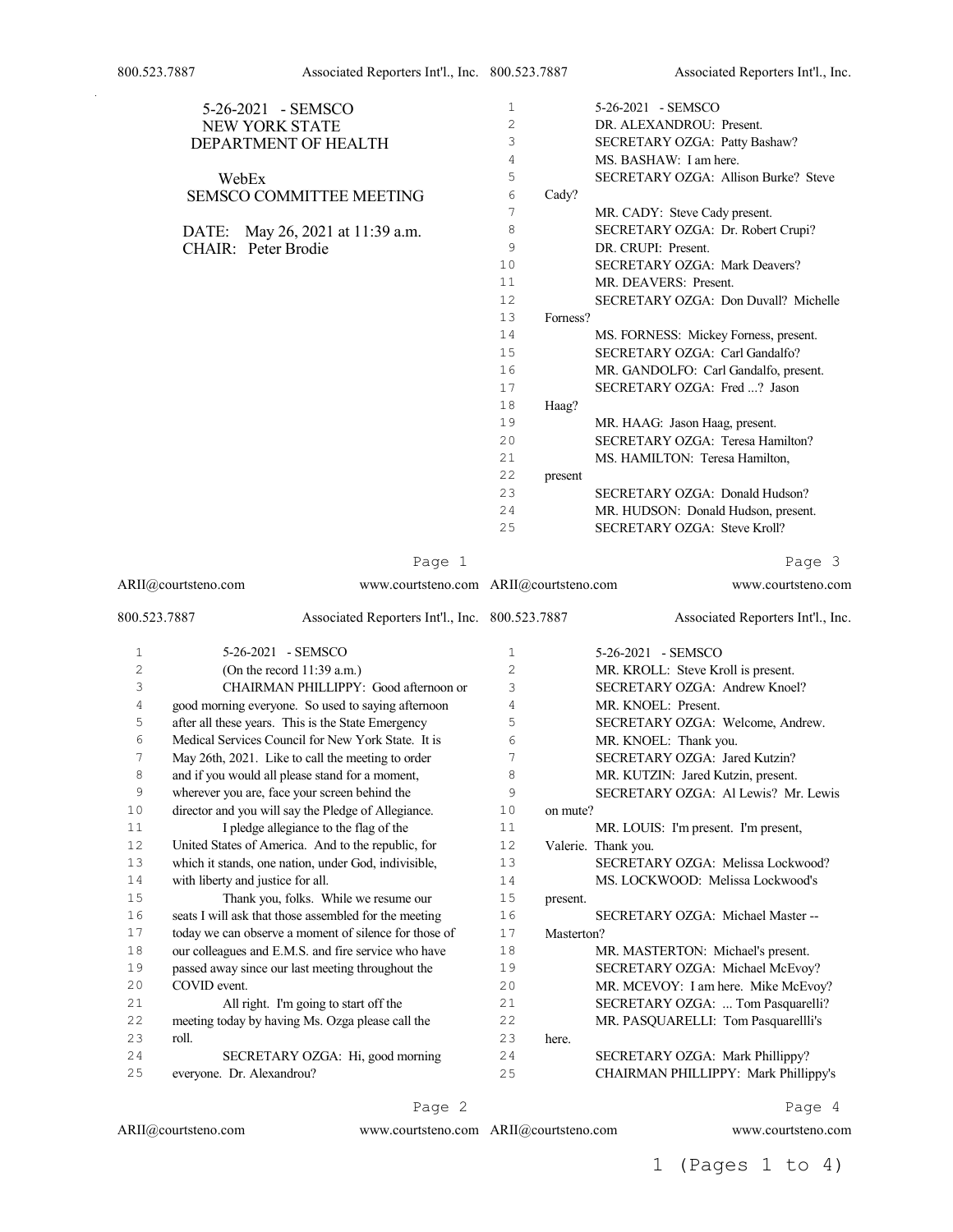| 1              | 5-26-2021 - SEMSCO                                    | $\mathbf 1$    | 5-26-2021 - SEMSCO                                   |
|----------------|-------------------------------------------------------|----------------|------------------------------------------------------|
| $\overline{c}$ | present.                                              | $\overline{c}$ | January 13th meeting? Any corrections? I have two    |
| 3              | SECRETARY OZGA: Maryanne Portoro?                     | 3              | corrections for page sixty-six, line fourteen. There |
| 4              | MS. PORTORO: Maryanne Portoro's                       | 4              | is a -- an omission where we were discussing the i-  |
| 5              | present.                                              | 5              | gel airway pilot project from Hudson Valley. The     |
| 6              | SECRETARY OZGA: Dr. Jeffrey Rabrich?                  | 6              | word king  airway or P as in P.T.L. So it should     |
| 7              | DR. RABRICH: Rabrich is present.                      | 7              | be king airway or P.T.L. on that line. There's a     |
| 8              | SECRETARY OZGA: Carla Simpson?                        | 8              | couple of dashes where I believe the stenographer    |
| 9              | MS. SIMPSON: Carla Simpson's present.                 | 9              | might have missed that in talking.                   |
| 10             | SECRETARY OZGA: Christopher Smith has                 | 10             | And also sharing a bit of my own                     |
| 11             | informed me that he will not be on the meeting today. | 11             | personal struggles back in the early days of my      |
| 12             | Jeffrey Van Beveren?                                  | 12             | membership here, Mr. Masterton is with a T.          |
| 13             | MR. VAN BEVEREN: Jeff Van Beveren,                    | 13             | Masterton not Masterson. So I advocate for you,      |
| 14             | present.                                              | 14             | Mike. Make sure that we get that spelled correctly.  |
| 15             | SECRETARY OZGA: And David Violante?                   | 15             | MR. MASTERTON: Thank you.                            |
| 16             | David Violante?                                       | 16             | CHAIRMAN PHILLIPPY: Other than that I                |
| 17             | MR. VIOLANTE: David Violante is                       | 17             | don't have any additions or changes. So in -- in     |
| 18             | present.                                              | 18             | past practice what we've done with these remote      |
| 19             | SECRETARY OZGA: Okay. Thank you.                      | 19             | meetings  statutory needs or require  require a      |
| 20             | Roll call is complete. Mark Phillippy, I just want    | 20             | roll call vote. I will request anyone with           |
| 21             | to let you know that Andrew Knoel is a new member of  | 21             | objections to passing the motion to speak up. And    |
| 22             | the SEMSCO so we wanted to welcome him.               | 22             | then anyone with a abstention to please speak up.    |
| 23             | CHAIRMAN PHILLIPPY: Indeed. Welcome                   | 23             | And then based on that we will decide the passing of |
| 24             | Andrew and  do we have a quorum?                      | 24             | that motion. So having said that, are there any      |
| 25             | SECRETARY OZGA: Yes, we do.                           | 25             | objections to accepting the minutes as corrected?    |
|                |                                                       |                |                                                      |

ARII@courtsteno.com 800.523.7887 Associated Reporters Int'l., Inc. 5-26-2021 - SEMSCO CHAIRMAN PHILLIPPY: Very well. Let's proceed along with today's business then. We'll thank everybody for --. SECRETARY OZGA: Mark? CHAIRMAN PHILLIPPY: Yes, Val. SECRETARY OZGA: My apologies. I needed to go back to Don Duvall. He joined us late. Don, are you present? Mr. Don Duvall? He is on. He's having some audio issues so just wanted to mark the record that he is present. CHAIRMAN PHILLIPPY: Very well. SECRETARY OZGA: Thank you, Mark. CHAIRMAN PHILLIPPY: All right, thanks. Thanks you very much, Val. So I'd like to start off with a motion and ask for request for a motion actually to accept the minutes from our January 13th, 2021 meeting. Can I have a motion to that effect? MR. HAAG: Jason Haag so move. CHAIRMAN PHILLIPPY: So moved by Jason Haag. Second? MR. LEWIS: Al Lewis, second. CHAIRMAN PHILLIPPY: Al Lewis seconds. Very well. Any discussion on the minutes of our www.courtsteno.com ARII@courtsteno.com www.courtsteno.com Associated Reporters Int'l., Inc. 5-26-2021 - SEMSCO Any abstentions? Very well. The meeting minutes on January 15th are accepted as amended. Let's go on with the rest of our meeting agenda. ... at this time. I would ask folks that as you are going through the meeting today if you're not speaking please mute yourself so we don't get ... and if you have questions or answers that you'd like to provide please put that in the Q and A box. The Q and A box rather than the chat. That makes it much easier for the folks in the command center to read and to participate with that. For myself I don't have a lot. There are a couple of items that Director Greenberg will flush out a little bit more, but I -- I kind of want to be the first one to bring this up to the full council. We mentioned it in the SEMAC earlier and 18 it's come out a number of times in our meetings yesterday, but I'm very pleased to announce the formation of two new standing committees of the state council One of those is going to be the quality metrics committee. And that's going to be with the leadership of Mr. David Violante and ... representation from Deputy Chief Brodie. And the

ARII@courtsteno.com

Page 6

Page 8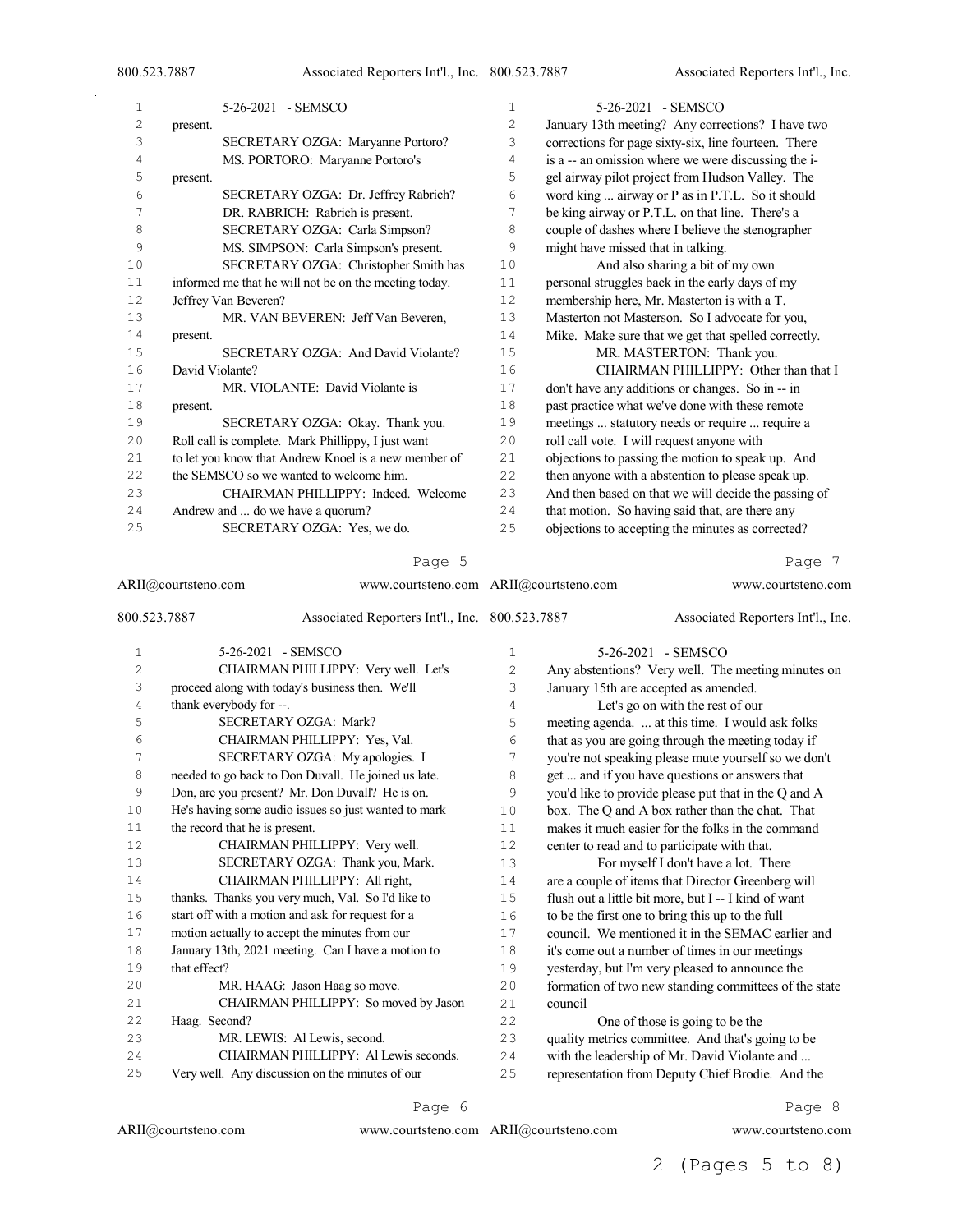| 1            | 5-26-2021 - SEMSCO                                    | 1              | 5-26-2021 - SEMSCO                                    |
|--------------|-------------------------------------------------------|----------------|-------------------------------------------------------|
| $\mathbf{2}$ | primary mission behind this and then I'll let the     | $\overline{c}$ | Greenberg has been fostering for quite some time and  |
| 3            | director speak much more eloquently about this than   | 3              | it's going to go along with a number of current       |
| 4            | I. He's got a great vision for this and I             | 4              | programs that we have been working on here in the     |
| 5            | wholeheartedly support it but as you know about two   | 5              | state separately. We're bringing them all into one    |
| 6            | years ago the -- the bureau and -- and some of us had | 6              | house. So that committee will be dealing with such    |
| 7            | come together with the idea of pulling up with some   | 7              | things as community paramedicine, the emergency       |
| 8            | data analytic measures or benchmarks if you will for  | 8              | treatment triage and transport or E.T. three project. |
| 9            | certain areas of E.M.S. performance.                  | 9              | And a number of very innovative                       |
| 10           | And we want to try and flush that out                 | 10             | programs including Treat in Place want to see         |
| 11           | a little bit more to try and support that program to  | 11             | fostered throughout New York State and go beyond the  |
| 12           | develop it a little further to allow agencies to come | 12             | -- the -- the governor's executive order  for the     |
| 13           | up with benchmarking that allows them to across many  | 13             | pandemic. I have had some initial conversations with  |
| 14           | domains and in many different models of E.M.S. or     | 14             | Jason Haag, a member of our council who is            |
| 15           | provision of E.M.S. or kind of compare apples to      | 15             | prospectively taking a chair of that. And he's        |
| 16           | apples.                                               | 16             | agreed. So thank you, Jason for agreeing to that.     |
| 17           | So part of that is going to be one of                 | 17             | We do need members for that committee                 |
| 18           | the main thrusts of the committee currently. We've    | 18             | and at this point we have not identified a lot of     |
| 19           | also taken the quality improvement project and it     | 19             | folks from the council although I have had some       |
| 20           | started out as a technical advisory group and we're   | 20             | interest from the E.M.S. community at large. So,      |
| 21           | going to be moving that into that. So very pleased    | 21             | folks, if you are interested, particularly council    |
| 22           | to have folks like Dr. Michael Redlener [phonetic     | 22             | members but also anyone who is on the call hearing    |
| 23           | spelling] and Dr. Maryanne Fritollo (sic) as part of  | 23             | this today, again, please send in an e-mail to Val    |
| 24           | that. Portoro -- sorry, Maryanne. I'm -- I'm going    | 24             | Ozga and myself and we'll -- we'll work to get you    |
| 25           | to get that sooner or later as  some of the           | 25             | involved in the E.M.S. innovations project.           |
|              |                                                       |                |                                                       |

#### ARII@courtsteno.com 800.523.7887 Associated Reporters Int'l., Inc. 5-26-2021 - SEMSCO founding members of that committee. So we've got folks who are really engaged in quality improvement, quality assurance programs. Take some of the work of Dr. Mia Dorsett [phonetic spelling] and others who have been involved at the N.A.E.M.S.P. and really bringing that into New York and allowing us to provide some guidance and some structure for agency and regional quality improvement projects. So I'm very happy to have that project move forward and it's -- it's a lot of exciting work. We are soliciting members both from 14 the council and from the -- the community of E.M.S. - - E.M.S. community march ... to participate. Right now we do have a few council members we have pre- identified for that. But if you are a member of council and were interested in the quality metrics committee please send a note or an e-mail to myself and Ms. Ozga and we will get you on that list so that we can get some -- some real work going forward with that. The second committee is the E.M.S. innovations committee. I'm really very pleased with that as well. That was an idea that Director www.courtsteno.com ARII@courtsteno.com www.courtsteno.com Associated Reporters Int'l., Inc. 5-26-2021 - SEMSCO I want to thank the -- the steno court reporter ... sorry. The steno court reporter service that is providing service to us. As I reviewed the minutes from our January meeting I was struck by the fact that they are by far the most comprehensive and readable that I've seen in a long time. Very, very easy to read through and pick up on things. I was able to do word search through them so thank you very much. I know we all talk very fast and I know that 11 there is a lot of material coming through, so my kudos to the -- the folks from the steno service, the court reporter service that are doing that work for 14 the council. Thanks very much.<br>15 And finally before I pa And finally before I pass on to my vice chair, I do want to address kind of the -- the eight hundred pound elephant in the room. We've had a number of conversations over the last two days on various committees with various members of this -- of the -- the council with the SEMAC and ... stakeholders. And one of the things that we've come to know individually, through our agencies, through our regions but we also need to call out is the fact that our E.M.S. system is in crisis. We have said that in a number of

# Page 10

www.courtsteno.com ARII@courtsteno.com www.courtsteno.com

### Page 12

Page 11

3 (Pages 9 to 12)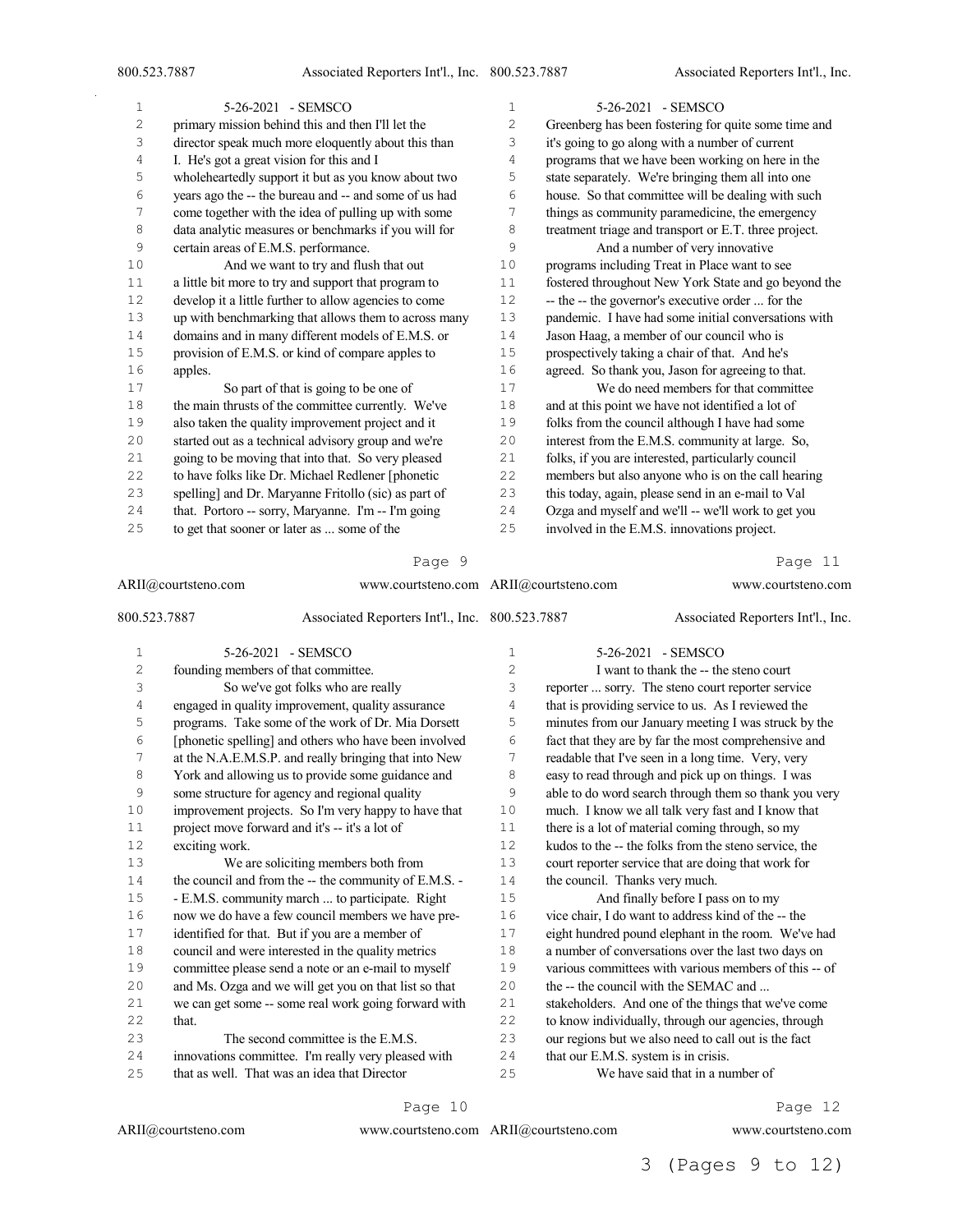$\bar{z}$ 

| 1  | 5-26-2021 - SEMSCO                                    | 1  | 5-26-2021 - SEMSCO                                    |
|----|-------------------------------------------------------|----|-------------------------------------------------------|
| 2  | occasions. It has been said as long ago as Lee Burns  | 2  | meetings of our committees, to get involved, to get   |
| 3  | when she was director. But it has -- it has           | 3  | engaged and to try and find ways to help stem the     |
| 4  | absolutely never been more true than now. And it is   | 4  | tide of this current crisis. So I ask each of you, I  |
| 5  | not hyperbole. It is not something that we can in     | 5  | know how tough it's been this year. I know how        |
| 6  | any way, shape or form ignore. We were having         | 6  | difficult we have in our schedules, in our lives.     |
| 7  | difficulties as early as the -- the workforce report  | 7  | Please participate in the committee level activities. |
| 8  | that Steve Kroll put together in 2019. And we         | 8  | Please help us to move forward the state of E.M.S. in |
| 9  | recognize that we need to update that information     | 9  | New York State. And that's all I have to say about    |
| 10 | based on what we see now every single day. That our   | 10 | that. Thank you, folks. And I'm going to ask now      |
| 11 | -- our system does not have the -- the workforce, the | 11 | for the first vice chair Steve Cady.                  |
| 12 | -- the manpower and the person power to staff         | 12 | MR. CADY: I don't have anything.                      |
| 13 | ambulances reliably.                                  | 13 | Just want to make a couple of notes just to make sure |
| 14 | People are leaving the service and not                | 14 | it's covered. E.M.S. innovation awards and the        |
| 15 | leaving to go -- traditionally they would go to other | 15 | E.M.S. provider awards are due by July 1st. Is that   |
| 16 | healthcare provider services or to other public       | 16 | correct, Val? July 1st?                               |
| 17 | safety partners. Now folks are just leaving           | 17 | SECRETARY OZGA: Yes, it is. And I                     |
| 18 | altogether. They're leaving E.M.S., they're leaving   | 18 | just wanted to send out a reminder. A lot of          |
| 19 | healthcare and they're just finding other jobs.       | 19 | providers are sending me their nominations, and it's  |
| 20 | That's disheartening and I-- I would                  | 20 | just a reminder that all nominations need to go to    |
| 21 | really encourage all of us to take a look at what     | 21 | the regional councils and the regional councils then  |
| 22 | we're doing in our agencies, within our regions and   | 22 | submit their recommendations to me. So I have been    |
| 23 | how we're working at the state to try and recruit     | 23 | forwarding the nominations I've been receiving to the |
| 24 | folks, to try and encourage folks to take E.M.T.      | 24 | appropriate regional council. But I just want to      |
| 25 | courses, to make this the career that we all know it  | 25 | make sure I -- I obviously don't want to miss any, so |
|    |                                                       |    |                                                       |

# Page 13

| ARII@courtsteno.com<br>800.523.7887 |                  |                                                       | www.courtsteno.com ARII@courtsteno.com |                                     | www.courtsteno.com                                   |  |
|-------------------------------------|------------------|-------------------------------------------------------|----------------------------------------|-------------------------------------|------------------------------------------------------|--|
|                                     |                  | Associated Reporters Int'l., Inc. 800.523.7887        |                                        |                                     | Associated Reporters Int'l., Inc.                    |  |
| $\mathbf{1}$                        |                  | 5-26-2021 - SEMSCO                                    | $\mathbf 1$                            |                                     | 5-26-2021 - SEMSCO                                   |  |
| $\overline{c}$                      |                  | can be. In -- in the nearly forty years that I have   | $\mathbf{2}$                           |                                     | if we can just please get the message out to         |  |
| 3                                   |                  | been involved in E.M.S I -- I have not seen it to     | 3                                      |                                     | everybody to send them to the regional councils, and |  |
| 4                                   |                  | this extent where folks are having trouble turning    | 4                                      |                                     | the regional councils will then submit them to me.   |  |
| 5                                   | $\cdots$         |                                                       | 5                                      |                                     | DIRECTOR GREENBERG: With the                         |  |
| 6                                   |                  | They're having trouble getting                        | 6                                      | exception of the innovation awards. |                                                      |  |
| 7                                   |                  | ambulances out the door. And this is -- this is       | 7                                      |                                     | SECRETARY OZGA: Except for the                       |  |
| 8                                   |                  | startling. It's -- it should be shocking to all of    | 8                                      |                                     | innovation awards. Those come directly to me. Thank  |  |
| 9                                   |                  | our elected officials and to anyone who's involved in | 9                                      | you, Ryan.                          |                                                      |  |
| 10                                  |                  | this process. So we will continue here at the state   | 10                                     |                                     | DIRECTOR GREENBERG: My pleasure.                     |  |
| 11                                  |                  | council to work on measures to bring that information | 11                                     |                                     | MR. CADY: I just want to put that                    |  |
| 12                                  |                  | forward. Steve Kroll will speak in a little while     | 12                                     |                                     | plug in. That's all. Other than that nothing else.   |  |
| 13                                  |                  | about we are going to reinvigorate and revise the     | 13                                     |                                     | SECRETARY OZGA: Thank you, Steve.                    |  |
| 14                                  | workforce study. |                                                       | 14                                     |                                     | CHAIRMAN PHILLIPPY: Thanks, Steve.                   |  |
| 15                                  |                  | We are looking at other measures that                 | 15                                     |                                     | Does anyone have anything for Mr. Cady? Okay.        |  |
| 16                                  |                  | -- and I'll let Steve talk with in great -- greater   | 16                                     | Second vice chair Dr. McEvoy?       |                                                      |  |
| 17                                  |                  | detail later on. But for all of us here, I have said  | 17                                     |                                     | DR. MCEVOY: The only item on my                      |  |
| 18                                  |                  | this to the director and the deputy director any      | 18                                     |                                     | agenda is the elections. And at the last SEMSCO      |  |
| 19                                  |                  | number of times, we are the subject matter experts.   | 19                                     |                                     | meeting we had called for anyone who wished to run   |  |
| 20                                  |                  | The commissioner has asked each of us, all of the     | 20                                     |                                     | for one of the positions, first vice chair, second   |  |
| 21                                  |                  | thirty some of us that are sitting on this call right | 21                                     |                                     | vice chair or chair to get in touch with me. Had an  |  |
| 22                                  |                  | now and have been appointed to this position, to      | 22                                     |                                     | overwhelming response of no one who reached out, and |  |
| 23                                  |                  | advise him and advise the governor on matters related | 23                                     |                                     | so we would like to make a -- a slate -- offer a     |  |
| 24                                  | to E.M.S.        |                                                       | 24                                     |                                     | slate of the current officers, Mark Phillippy as     |  |
| 25                                  |                  | It is incumbent upon us to attend the                 | 25                                     |                                     | chair, Steve Cady as first vice chair and myself,    |  |

Page 14

ARII@courtsteno.com www.courtsteno.com ARII@courtsteno.com

### Page 16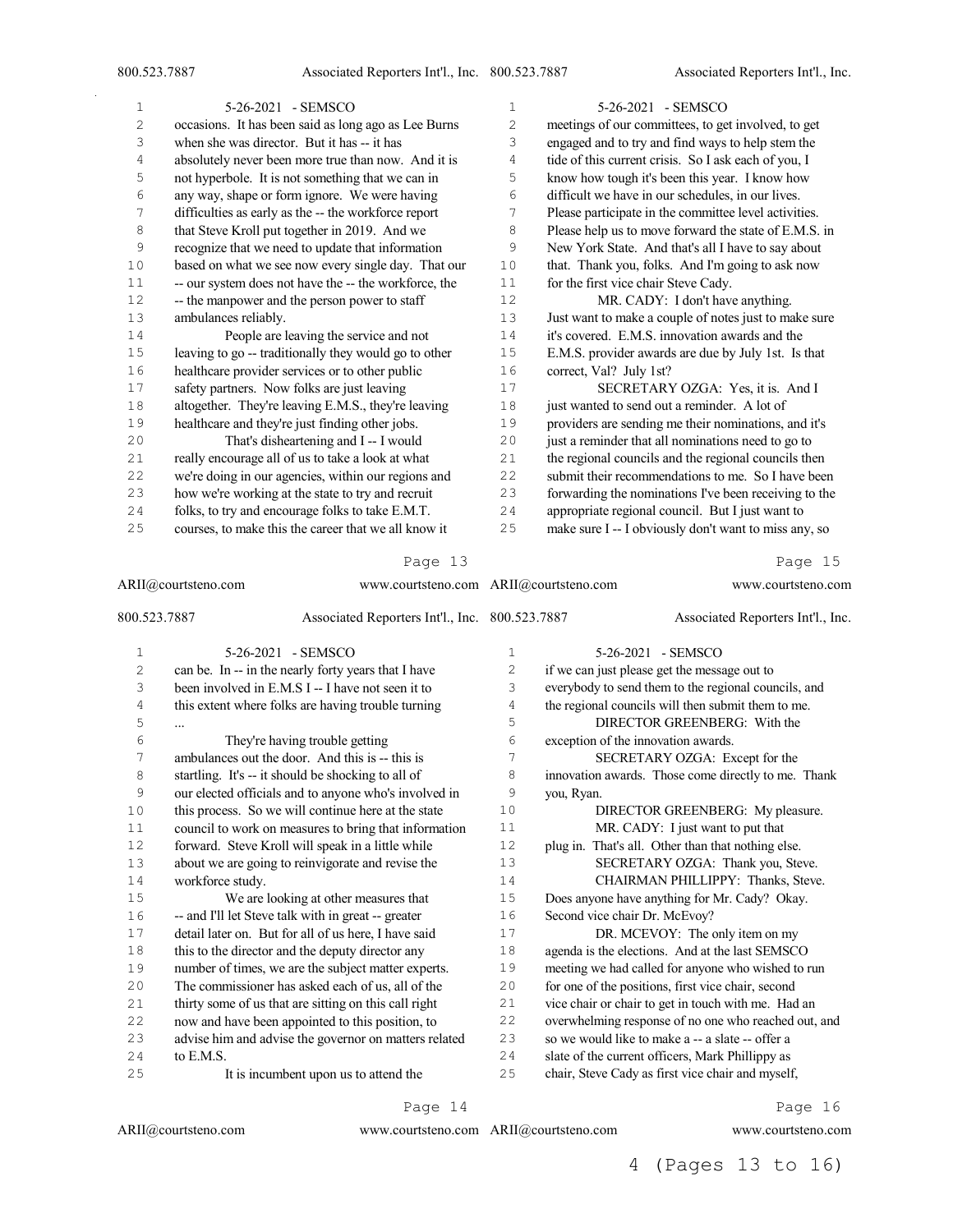$\bar{z}$ 

| $\mathbf{1}$ | 5-26-2021 - SEMSCO                                    | $\mathbf{1}$   | 5-26-2021 - SEMSCO                        |
|--------------|-------------------------------------------------------|----------------|-------------------------------------------|
| 2            | Mike McEvoy as second vice chair. And I guess you     | $\overline{c}$ | MR. HAAG: Jason Haag, yes.                |
| 3            | want to hold off on this to new business or you want  | 3              | SECRETARY OZGA: Terri Hamilton?           |
| 4            | to do that at this point?                             | 4              | Terri Hamilton?                           |
| 5            | CHAIRMAN PHILLIPPY: I think we may as                 | 5              | UNIDENTIFIED SPEAKER: I know she was      |
| 6            | well get it done now, Mike, only because we are past  | 6              | having some computer problems.            |
| 7            | the bylaws requirement, and I think just to keep it   | 7              | SECRETARY OZGA: Yes, I'll come back       |
| 8            | clean we should make sure that the -- the election is | 8              | to her. Donald Hudson?                    |
| 9            | done at this point.                                   | 9              | MR. HUDSON: Donald Hudson, yes.           |
| 10           | DR. MCEVOY: Okay. So I guess I would                  | 10             | SECRETARY OZGA: Steve Kroll?              |
| 11           | call from the floor if there are any further          | 11             | MR. KROLL: Steve Kroll, yes.              |
| 12           | nominations for any of the position? And I would      | 12             | SECRETARY OZGA: Andrew Knoel              |
| 13           | repeat the call from the floor if there are any other | 13             | MR. KNOEL: Andrew Knoel, yes.             |
| 14           | nominations? And a third time  other nominations?     | 14             | SECRETARY OZGA: Jared?                    |
| 15           | And if not we could entertain a motion to close --.   | 15             | MR. KUTZIN: Jared Kutzin, yes.            |
| 16           | MS. BASHAW: I'll make a motion. This                  | 16             | SECRETARY OZGA: Al Lewis?                 |
| 17           | is Patty -- to close the nominations and report the   | 17             | MR. LEWIS: Al Lewis, yes.                 |
| 18           | slate you just provided.                              | 18             | SECRETARY OZGA: Melissa Lockwood?         |
| 19           | MR. GANDOLFO: Carl Gandolfo, I'll                     | 19             | MS. LOCKWOOD: Melissa Lockwood, yes.      |
| 20           | second it.                                            | 20             | <b>SECRETARY OZGA: William Masterton?</b> |
| 21           | CHAIRMAN PHILLIPPY: Okay. I heard                     | 21             | MR. MASTERTON: Masterton, yes.            |
| 22           | Patty Bashaw and Carl Gandolfo second? Any            | 22             | SECRETARY OZGA: Michael McEvoy?           |
| 23           | discussion? And hearing none Dr. McEvoy, anything     | 23             | DR. MCEVOY: McEvoy, yes.                  |
| 24           | further on this?                                      | 24             | SECRETARY OZGA: Tom Pasquarelli?          |
| 25           | DR. MCEVOY: Nothing further. I think                  | 25             | MR. PASQUARELLI: Thomas Pasquarelli,      |
|              |                                                       |                |                                           |

### Page 17

| ARII@courtsteno.com |                       | www.courtsteno.com ARII@courtsteno.com             |                |       | www.courtsteno.com                    |
|---------------------|-----------------------|----------------------------------------------------|----------------|-------|---------------------------------------|
| 800.523.7887        |                       | Associated Reporters Int'l., Inc. 800.523.7887     |                |       | Associated Reporters Int'l., Inc.     |
| $\mathbf{1}$        |                       | 5-26-2021 - SEMSCO                                 | 1              |       | 5-26-2021 - SEMSCO                    |
| $\overline{c}$      |                       | you can call for a vote. Probably since it's       | $\overline{c}$ | yes.  |                                       |
| 3                   |                       | officers it needs to be a roll call but you can do | 3              |       | SECRETARY OZGA: Mark Phillippy?       |
| 4                   | the whole slate.      |                                                    | 4              |       | CHAIRMAN PHILLIPPY: Mark Phillippy,   |
| 5                   |                       | CHAIRMAN PHILLIPPY: Indeed. Ms.                    | 5              | yes.  |                                       |
| 6                   | Ozga, would you mind? |                                                    | 6              |       | SECRETARY OZGA: Maryanne Portoro?     |
| 7                   |                       | SECRETARY OZGA: Okay. Dr.                          | 7              |       | MS. PORTORO: Maryanne Portoro, yes.   |
| $\,8\,$             | Alexandrou?           |                                                    | 8              |       | SECRETARY OZGA: Dr. Jeffrey Rabrich?  |
| 9                   |                       | DR. ALEXANDROU: Alexandrou, yes.                   | 9              |       | DR. RABRICH: Rabrich, yes.            |
| 10                  |                       | SECRETARY OZGA: Patty Bashaw?                      | 10             |       | SECRETARY OZGA: Carla Simpson?        |
| 11                  |                       | MS. BASHAW: Patty Bashaw, yes.                     | 11             |       | MS. SIMPSON: Carla Simpson, yes.      |
| 12                  |                       | SECRETARY OZGA: Steve Cady?                        | 12             |       | SECRETARY OZGA: Jeffrey Van Beveren?  |
| 13                  |                       | MR. CADY: Steve Cady, yes.                         | 13             |       | MR. VAN BEVEREN: Jeff Van Beveren,    |
| 14                  |                       | SECRETARY OZGA: Dr. Robert Crupi?                  | 14             | yes.  |                                       |
| 15                  |                       | DR. CRUPI: Rob Crupi, yes.                         | 15             |       | SECRETARY OZGA: And David Violante?   |
| 16                  |                       | <b>SECRETARY OZGA: Mark Deavers?</b>               | 16             |       | David Violante?                       |
| 17                  |                       | MR. DEAVERS: Mark Deavers, yes.                    | 17             |       | DIRECTOR GREENBERG: You're on mute,   |
| 18                  |                       | SECRETARY OZGA: Don Duvall?                        | 18             | Dave. |                                       |
| 19                  | MR. DUVALL: Yes.      |                                                    | 19             |       | MR. VIOLANTE: Yes.                    |
| 20                  |                       | SECRETARY OZGA: Thanks, Don.                       | 20             |       | DIRECTOR GREENBERG: With a thumbs up. |
| 21                  | Michelle Forness?     |                                                    | 21             |       | SECRETARY OZGA: Okay. I'm going to    |
| 22                  |                       | MS. FORNESS: Mickey Forness, yes.                  | 2.2.           |       | back to Terri Hamilton. Terri?        |
| 23                  |                       | SECRETARY OZGA: Carl Gandalfo?                     | 23             |       | MS. HAMILTON: Terri Hamilton, yes.    |
| 24                  |                       | MR. GANDOLFO: Carl Gandalfo, yes.                  | 2.4            |       | SECRETARY OZGA: Okay. Thank you.      |
| 25                  |                       | SECRETARY OZGA: Jason Haag?                        | 25             |       | Motion passes. Congratulations.       |

### Page 18

ARII@courtsteno.com www.courtsteno.com ARII@courtsteno.com www.courtsteno.com

Page 20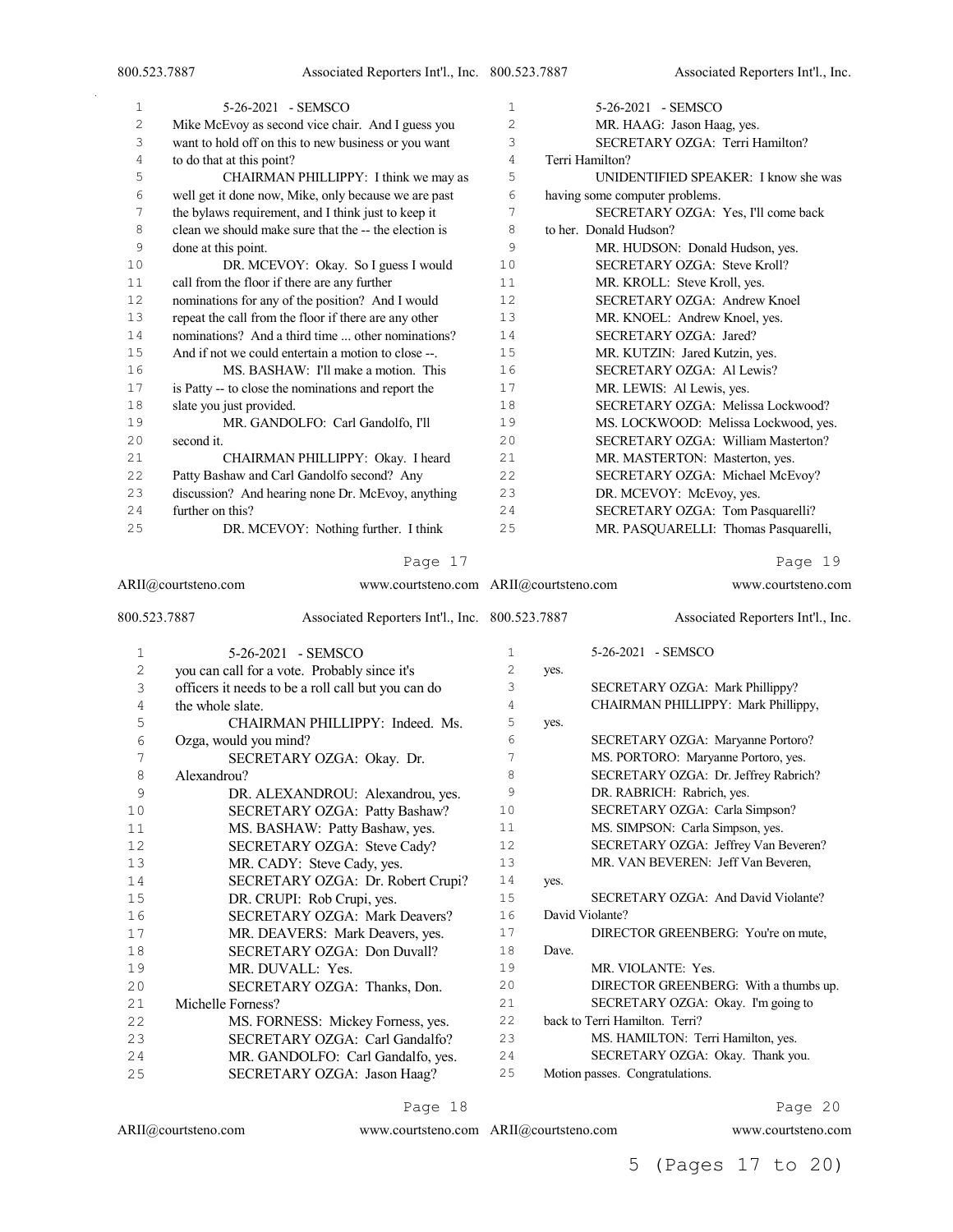| 1              | 5-26-2021 - SEMSCO                                    | 1                 | 5-26-2021 - SEMSCO                                   |
|----------------|-------------------------------------------------------|-------------------|------------------------------------------------------|
| $\overline{c}$ | CHAIRMAN PHILLIPPY: Very well. Thank                  | $\overline{c}$    | have been doing a phenomenal job. They're working on |
| 3              | you folks and thank you Dr. McEvoy. Anything further  | 3                 | testing, they're working on vaccines. Most recently  |
| 4              | from the second vice chair?                           | 4                 | we've seen a number of our community paramedicine    |
| 5              | DR. MCEVOY: Nothing further. Thank                    | 5                 | agencies been engaged to help with the school system |
| 6              | you.                                                  | 6                 | and vaccinating some of the students. So excited     |
| 7              | CHAIRMAN PHILLIPPY: All right. Very                   | 7                 | about that one.                                      |
| 8              | well. Let's go on to our standing reports and         | 8                 | If anybody's interested on more                      |
| 9              | Director Greenberg.                                   | 9                 | information on that, Deputy Chief Bagozzi who's      |
| 10             | DIRECTOR GREENBERG: Thank you very                    | 10                | really hitting the rocks are on this one in helping  |
| 11             | much, Mr. Chair. All right. Hi everybody. So a        | 11                | would be happy to talk to you about it. We've also   |
| 12             | number of things to go over today. For starters just  | $12 \overline{c}$ | created a template for community paramedicine. So    |
| 13             | a quick update on staff operations and where we are   | 13                | for those who wish to become community paramedicine  |
| 14             | with things. We had done a recent analysis.           | 14                | agencies and not sure where to start or information  |
| 15             | Naturally about seventy percent of our staff and      | 15                | on it, they can speak to Deputy Chief Bagozzi and    |
| 16             | staff hours are out in the field still doing COVID    | 16                | he'd be happy to share some of that information with |
| 17             | operations. So many have said well COVID started to   | 17                | you.                                                 |
| 18             | slow down. Within the Department of Health it did     | 18                | On the operations side we have Police                |
| 19             | not slow down too much. Our vaccination efforts,      | 19                | Statement Twenty o -- Twenty-one o two which is the  |
| 20             | testing efforts and the other programs that are along | 20                | Ebola guidance document. There's also further        |
| 21             | with it are still going on at full speed.             | 21                | discussions about a future SEMAC advisory that would |
| 22             | So we are out there. We are still                     | 22                | come out but additional discussions need to happen   |
| 23             | doing our field investigation, some of the other      | 23                | before that guidance would come out. So we're --     |
| 24             | stuff. But it is not -- we -- we only have about      | 24                | that information is up there. If anybody does have   |
| 25             | thirty percent of our staff left to be doing that,    | 25                | any additional questions or anything else we         |

ARII@courtsteno.com 800.523.7887 Associated Reporters Int'l., Inc. 5-26-2021 - SEMSCO those items. So please keep that one in mind and please be a little bit patient. On the administration side, you know, a lot of people are asking about REMSCO contracts and REMSCO payments and things of that nature. We are processing and we are moving all those through. However, just keep understanding it is about four to five times the normal workload with Chief Ferugia [phonetic spelling] and her team related to a number of contracts and payments and invoices than what she normally deals with. So please be patient on that one. So just going over a couple things related to policy statements that are recently out and how they kind of effect each of our sections. So 17 Policy Statement Twenty o one is our community paramedicine policy statement. With the executive orders that are currently in place, it does allow for community paramedicine to occur in New York State. We have just under fifty agencies who are now community paramedic agencies. They cover forty counties. The ultimate goal is to get at least one community paramedicine agency per county, and the community paramedicine agencies that are out there www.courtsteno.com ARII@courtsteno.com www.courtsteno.com Associated Reporters Int'l., Inc. 5-26-2021 - SEMSCO recommend that you reach out to your district chief and ask those questions. We're happy to facilitate it. That is also an excellent one deferring to our Thursday leadership calls which are still going on biweekly right now. And so feel free to bring those communications and happy to answer any questions. 8 Policy Statement Twenty-one o three, and this is in our education world. It is a lot of information about different education initiatives and different changes that are going on there including course extensions, core sponsor extensions, national registry particularly related to paramedics and how we are moving towards national registry for the paramedic initial examination. So you wouldn't have to maintain your paramedic certification but it would be how you obtain your paramedic certification. In the future this will also include the bridge program, so that was one of the questions that we got. It will include the bridge program. They will not be eligible for national registry certification. They will take what's called an assessment exam. It's an ... exam they just don't come out with a national registry card. We also talk about the accreditation

Page 22

www.courtsteno.com ARII@courtsteno.com www.courtsteno.com

Page 24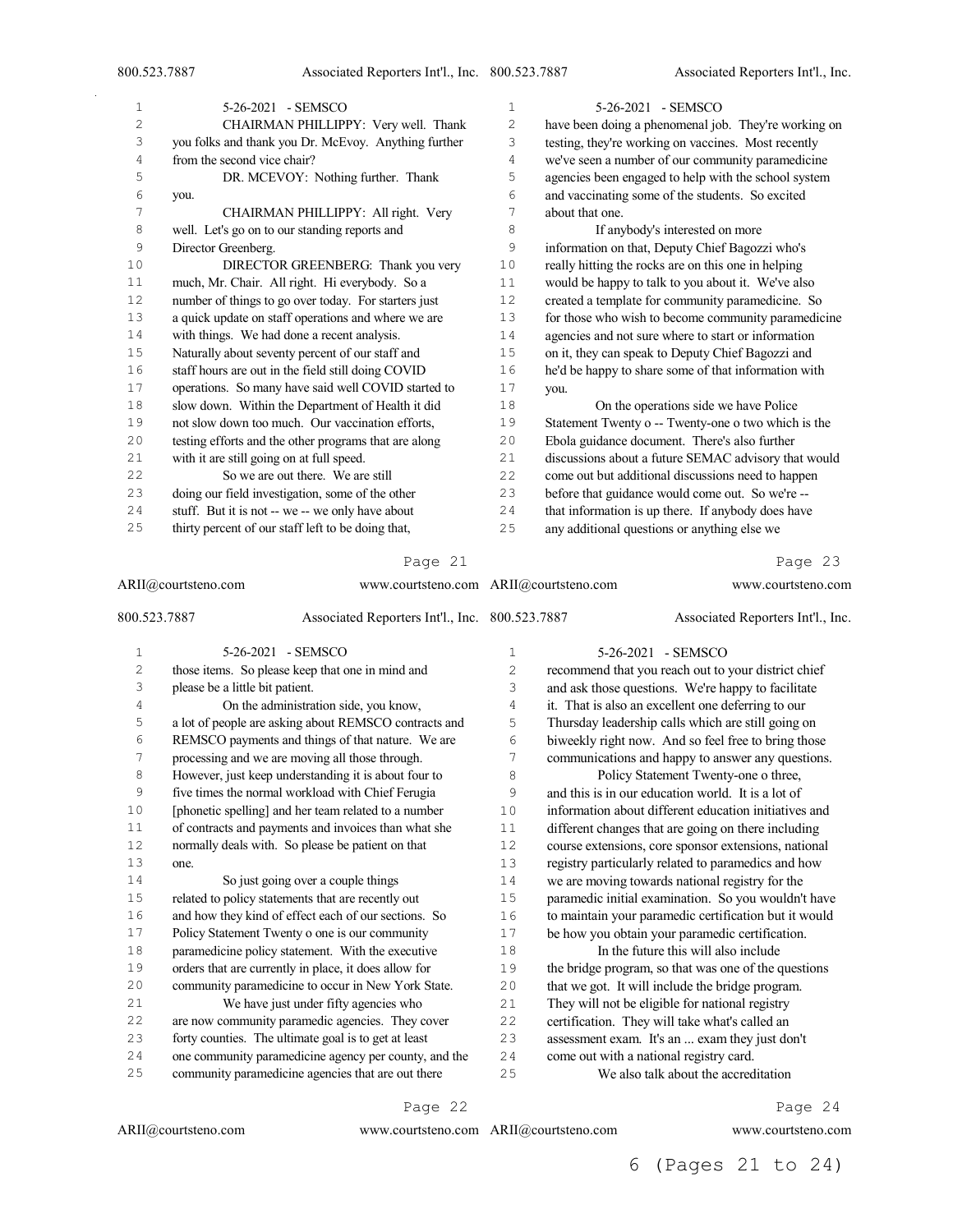$\bar{\gamma}$ 

| 1      | 5-26-2021 - SEMSCO                                    | 1  | 5-26-2021 - SEMSCO                                    |
|--------|-------------------------------------------------------|----|-------------------------------------------------------|
| 2      | standards and paramedic programs happen to be         | 2  | able to get out and actually meet with providers and  |
| 3      | accredited. This really doesn't affect many of our    | 3  | -- and show them how to put these devices onto        |
| 4      | programs. Most of our paramedic programs are          | 4  | stretchers. And in part just to show them the         |
| 5      | accredited. There are a few that are not and many of  | 5  | different devices and also let them determine what    |
| 6      | those are working on getting their accreditation so   | 6  | they want to get for their agency.                    |
| 7      | they'll all be eligible for national registry as      | 7  | I will also give a shout out as well.                 |
| 8      | well.                                                 | 8  | During E.M.S. week I always try and go out at least   |
| 9      | And just, you know, one other thing on                | 9  | one overnight because it's important I believe that - |
| 10     | that one in the P.S.C.s, the paramedic -- paramedic   | 10 | - to make sure that we hear all views, daytime and    |
| $1\,1$ | P.S.C.s are being proctored now by national registry  | 11 | nighttime providers. By the way, if you really want   |
| 12     | reps. There are six of us within the bureau and then  | 12 | to throw people off, have the state director show up  |
| 13     | about another ten outside of the bureau in order to   | 13 | in an E.R. parking lot at about eleven o'clock at     |
| 14     | meet each of those needs and be able to meet all of   | 14 | night.                                                |
| 15     | our places around the state that they're looking to   | 15 | But we had some great conversations.                  |
| 16     | have the paramedic national registry P.S.C.           | 16 | Learned a lot of stuff. Had some great ideas for the  |
| 17     | In June on June 11th is our education                 | 17 | One Wish campaign so thank you to everybody who I     |
| 18     | day. It's a vital signs initiative. You can find      | 18 | didn't get to speak to that night. But while I was    |
| 19     | out more on the vital signs academy page or the vital | 19 | there at about one o'clock in the morning an          |
| 20     | signs page, vital signs conference page. And that is  | 20 | ambulance came in with a pediatric patient. And I     |
| 21     | a one day event for educators, for C.S.E.s and        | 21 | saw them come out the side door. Got a two month old  |
| 22     | C.L.I.s who need the continuing ed for their          | 22 | in the parent's arm. And when they were done and      |
| 23     | leadership. I'm sorry, for their education side.      | 23 | cleared I asked can I talk to you and -- and they     |
| 24     | They can gain at least eight hours -- I think it's    | 24 | walked over.                                          |
| 25     | eight hours of continuing ed there. So please --      | 25 | The crews were very nice. We got to                   |

#### Page 25

| ARII@courtsteno.com |                          | www.courtsteno.com ARII@courtsteno.com                |              | www.courtsteno.com |                                                      |
|---------------------|--------------------------|-------------------------------------------------------|--------------|--------------------|------------------------------------------------------|
| 800.523.7887        |                          | Associated Reporters Int'l., Inc. 800.523.7887        |              |                    | Associated Reporters Int'l., Inc.                    |
| $\mathbf{1}$        |                          | 5-26-2021 - SEMSCO                                    | $\mathbf{1}$ |                    | 5-26-2021 - SEMSCO                                   |
| $\sqrt{2}$          |                          | please sign up. We'd love to see a nice response on   | 2            |                    | spend some time together. And I said, you know, just |
| 3                   | that one.                |                                                       | 3            |                    | out of curiosity how did you transport the -- the    |
| $\sqrt{4}$          |                          | On the data side, Policy Statement                    | 4            |                    | baby here? And he looked at me and he's like on the  |
| 5                   |                          | Twenty-one o four is now out. Policy Statement        | 5            |                    | stretcher. And I was like oh. Was the parent         |
| 6                   |                          | Twenty-one o four affects almost every agency in New  | 6            |                    | holding the -- the baby? He said no. We have a       |
| 7                   |                          | York State. It is related to paper -- paper           | 7            |                    | transport device that the baby goes in. And we had a |
| $\,8\,$             |                          | submissions. Paper submissions related to -- sorry,   | 8            |                    | very nice conversation about that so a big shout out |
| 9                   |                          | paper P.C.R. is being submitted to the state. They    | 9            |                    | to  and -- and I believe it was W Thirty-eight or    |
| 10                  |                          | no longer will be sent into the program agencies.     | 10           |                    | W Thirty-nine. I don't know their I.D. number but    |
| 11                  |                          | They will be sent in via the portal, the paper        | 11           |                    | who -- who did. And who talked about his passion of  |
| 12                  |                          | portal. Or you can  electronically including          | 12           |                    | not moving that ambulance unless everybody's buckled |
| 13                  |                          | using the free E.P.C.R. platform that's now available | 13           |                    | in and making sure that they're buckled into the     |
| 14                  |                          | for any of our regions. So please keep that one in    | 14           |                    | right device including pediatric patients.           |
| 15                  |                          | mind. Take a look at Policy Statement Twenty-one o    | 15           |                    | So big shout out there. That it                      |
| 16                  |                          | four. For more information if you have any other      | 16           |                    | really warmed my heart on that one. And please, you  |
| 17                  |                          | questions you can speak to Deputy Chief Brodie for    | 17           |                    | know, if your agency doesn't have something on their |
| 18                  | information on that one. |                                                       | 18           |                    | ambulance, now is the time to start talking to them  |
| 19                  |                          | E.M.S.C. is moving along. We're                       | 19           |                    | and say how are we supposed to safely transport our  |
| 20                  |                          | actually super excited to be out and about again.     | 20           |                    | patients. So, you know, if this is -- it is not a    |
| 21                  |                          | And one of the initiatives that Amy has moved forward | 21           |                    | specific reg right now that's out there. But it is   |
| 22                  |                          | on is purchasing four sets of pediatric equipment for | 22           |                    | something that we should all be doing as a best      |
| 23                  |                          | safe transport of a pediatric patient. And so this -  | 23           |                    | practice in the safe transport of our patients.      |
| 24                  |                          | - probably about three weeks ago now with the         | 24           |                    | So in the trauma world, things are                   |
| 25                  |                          | Mountain Lakes region and their conference, she was   | 25           |                    | going well. We're doing a lot of virtual visits with |

Page 26

ARII@courtsteno.com www.courtsteno.com ARII@courtsteno.com

ARII@courtsteno.com www.courtsteno.com Page 28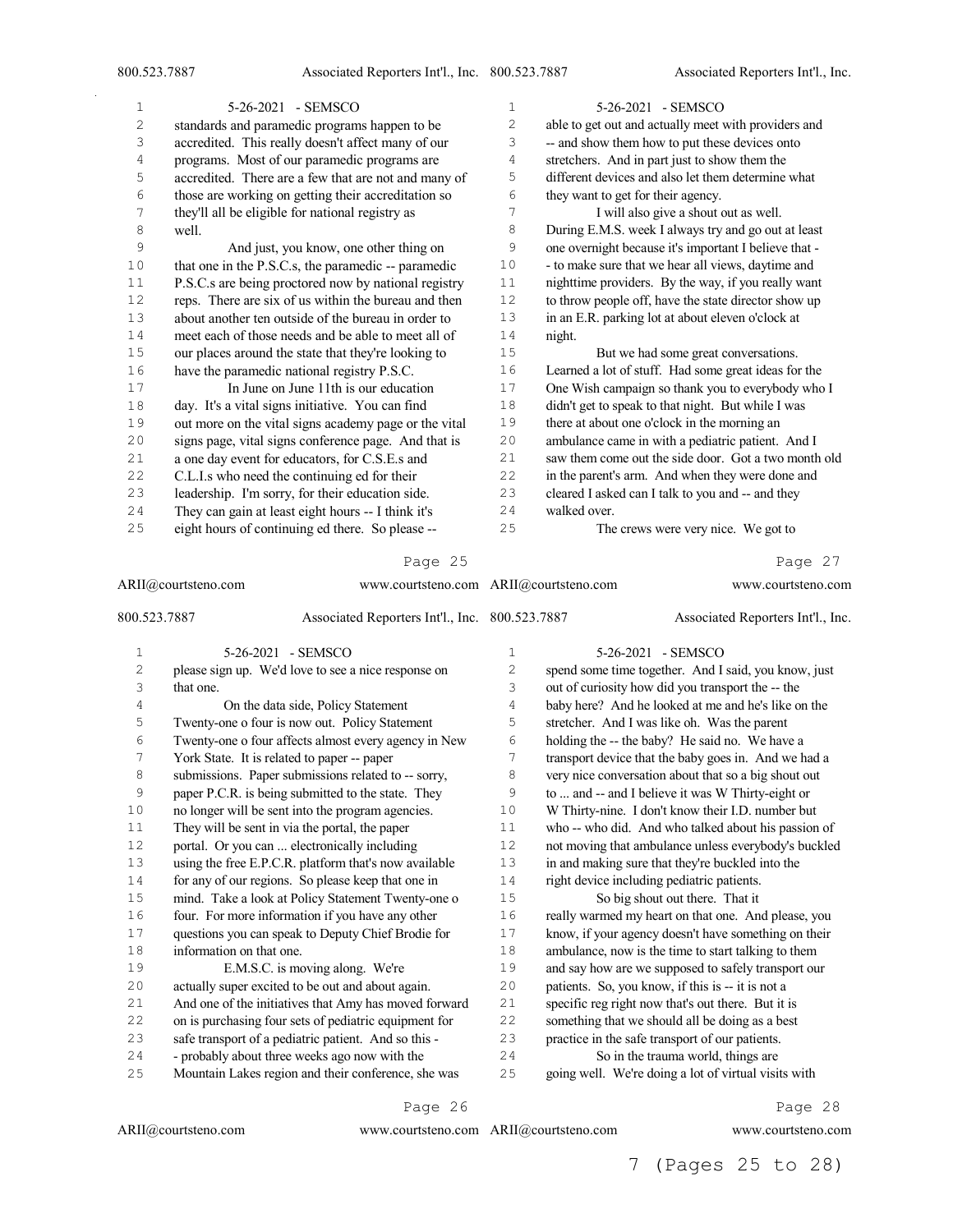| $\mathbf 1$    | 5-26-2021 - SEMSCO                                            | 1                       | 5-26-2021 - SEMSCO                                    |
|----------------|---------------------------------------------------------------|-------------------------|-------------------------------------------------------|
| $\overline{c}$ | our hospitals. Chief Clinton [phonetic spelling] is           | $\overline{\mathbf{c}}$ | this Friday. We'll open for registrations and, you    |
| 3              | working on that one. And then even more exciting on           | 3                       | know, really would love to see as many people as      |
| 4              | the trauma world is Dr. Berry has been working on the         | 4                       | possible as part of that one as well.                 |
| 5              | trauma needs assessments. That brought together all           | 5                       | We last week normally would have had                  |
| 6              | of our chairs of -- of all the councils under the             | 6                       | our memorial. Unfortunately the memorial has to be    |
| 7              | bureau have -- have come together. And so the chair           | 7                       | moved because of the number of people who we have     |
| 8              | -- chairs of the STAC, the SEMAC, the SEMSCO and              | 8                       | going on to the memorial and the restrictions and the |
| 9              | E.M.S.C. along with some bureau staff that kind of do         | 9                       | number of people who we can have at the memorial. So  |
| $10$           | a super chair committee. And we're working on some            | 10                      | that was moved to September 30th, and so we'll be     |
| 11             | really exciting stuff in there.                               | 11                      | moving that one to September 30th which is, you know, |
| 12             | One of them is working on a kind of a                         | 12                      | also, you know, of significant impact too is that     |
| 13             | needs assessment not only for trauma but for some of          | 13                      | many of our  are actually from illnesses related      |
| 14             | the E.M.S. communities and hospitals in the area and          | $1\,4$                  | to 9/11 and the twentieth anniversary of 9/11 will be |
| 15             | pediatric stuff. And so we'll be reaching out to the          | 15                      | just a few weeks prior to that. So it will be a very  |
| 16             | REMSCOs and the counties to try and do a very high            | 16                      | special memorial this year for -- for many reasons.   |
| 17             | level assessment of how we are around the state with          | 17                      | We have seventeen names going up on                   |
| 18             | some of these different things. So look forward to            | 18                      | the memorial this year. Three of them are from last   |
| 19             | more of that coming in, you know, the next couple of          | 19                      | year when we didn't have a memorial. The rest are     |
| 20             | months.                                                       | 20                      | from this year. And ten of those were directly        |
| 21             | On the vital signs academy we're doing                        | 21                      | related to COVID. So please join us in September.     |
| 22             | really well. Vital signs academy is down to three             | 22                      | It's going to be a very special time. More            |
| 23             | C.M.E.s a week because we moved from four to three            | 23                      | information will come out when we know what we're     |
| 24             | for the summer time. And but we are still going               | 24                      | allowed to have there too so there could be some      |
| 25             | strong. Hotels are open for the E.M.S. conference             | 25                      | restrictions still on -- on numbers of people that we |
|                | Page 29                                                       |                         | Page 31                                               |
|                | ARII@courtsteno.com<br>www.courtsteno.com ARII@courtsteno.com |                         | www.courtsteno.com                                    |
| 800.523.7887   | Associated Reporters Int'l., Inc. 800.523.7887                |                         | Associated Reporters Int'l., Inc.                     |
| $\mathbf 1$    | 5-26-2021 - SEMSCO                                            | 1                       | 5-26-2021 - SEMSCO                                    |
| $\mathbf{2}$   | which is happening November 10th.                             | 2                       | can have and that obviously first would go to the     |
| 3              | SECRETARY OZGA: 11 through 14.                                | 3                       | agencies and the families that will be going up onto  |
| 4              | $DIRECTOR GREFNRFRG-11$ through 14                            | 4                       | the wall                                              |

|    | 5-26-2021 - SEMSCO                                    | 1  | 5-26-2021 - SEMSCO                                    |
|----|-------------------------------------------------------|----|-------------------------------------------------------|
| 2  | which is happening November 10th.                     | 2  | can have and that obviously first would go to the     |
| 3  | SECRETARY OZGA: 11 through 14.                        | 3  | agencies and the families that will be going up onto  |
| 4  | DIRECTOR GREENBERG: 11 through 14.                    | 4  | the wall.                                             |
| 5  | And we were up in Saratoga about two weeks ago        | 5  | So the leadership -- the weekly                       |
| 6  | mapping it all out, seeing where we are with social   | 6  | leadership calls keep going. We do them biweekly now  |
| 7  | distancing. There's only about four hundred to four   | 7  | instead of weekly but they have been excellent with   |
| 8  | hundred and fifty spots in total right now unless     | 8  | lots of really good questions. So those will          |
| 9  | that changes with, you know, numbers changing. But    | 9  | continue on. Thank you and please join us. We're      |
| 10 | currently today it's going to be for about four       | 10 | still getting about two hundred people on every call  |
| 11 | hundred. So when registration does open, which will   | 11 | and  really some great things. You know, we do        |
| 12 | happen in --                                          | 12 | understand that some people turn and say well the     |
| 13 | SECRETARY OZGA: Hopefully by July                     | 13 | same questions, you know, get asked, you know, from   |
| 14 | 1st.                                                  | 14 | week to week.                                         |
| 15 | DIRECTOR GREENBERG: -- hopefully by                   | 15 | You know, the -- if this is the way                   |
| 16 | July 1st, you know, please register early because the | 16 | that we can get information out to you and you have a |
| 17 | space is limited and hotels are open right now.       | 17 | pathway to us where you can, you know, ask questions  |
| 18 | Another exciting -- coming from the vital signs front | 18 | and make sure you get a very direct answer, we're     |
| 19 | is leadership day. So June 18th is a Friday. We're    | 19 | happy to be there for you. So please come join us,    |
| 20 | doing a single day of leadership day. This is ideal   | 20 | ask us questions. You can send the questions to       |
| 21 | for that brand new supervisor or person who wants to  | 21 | Deputy Chief Brodie beforehand or you can ask them    |
| 22 | become supervisor covering everything from compliance | 22 | directly in the Q and A box as we move forward.       |
| 23 | to regulations to how to write an incident report to  | 23 | Brodie, can I  please? So couple                      |
| 24 | just leadership pathways and how to create a plan.    | 24 | of new things that are going on. I do want to -- as   |
| 25 | So lot of great content. That will be up most likely  | 25 | Mark said before, there are two new committees that   |
|    |                                                       |    |                                                       |

ARII@courtsteno.com www.courtsteno.com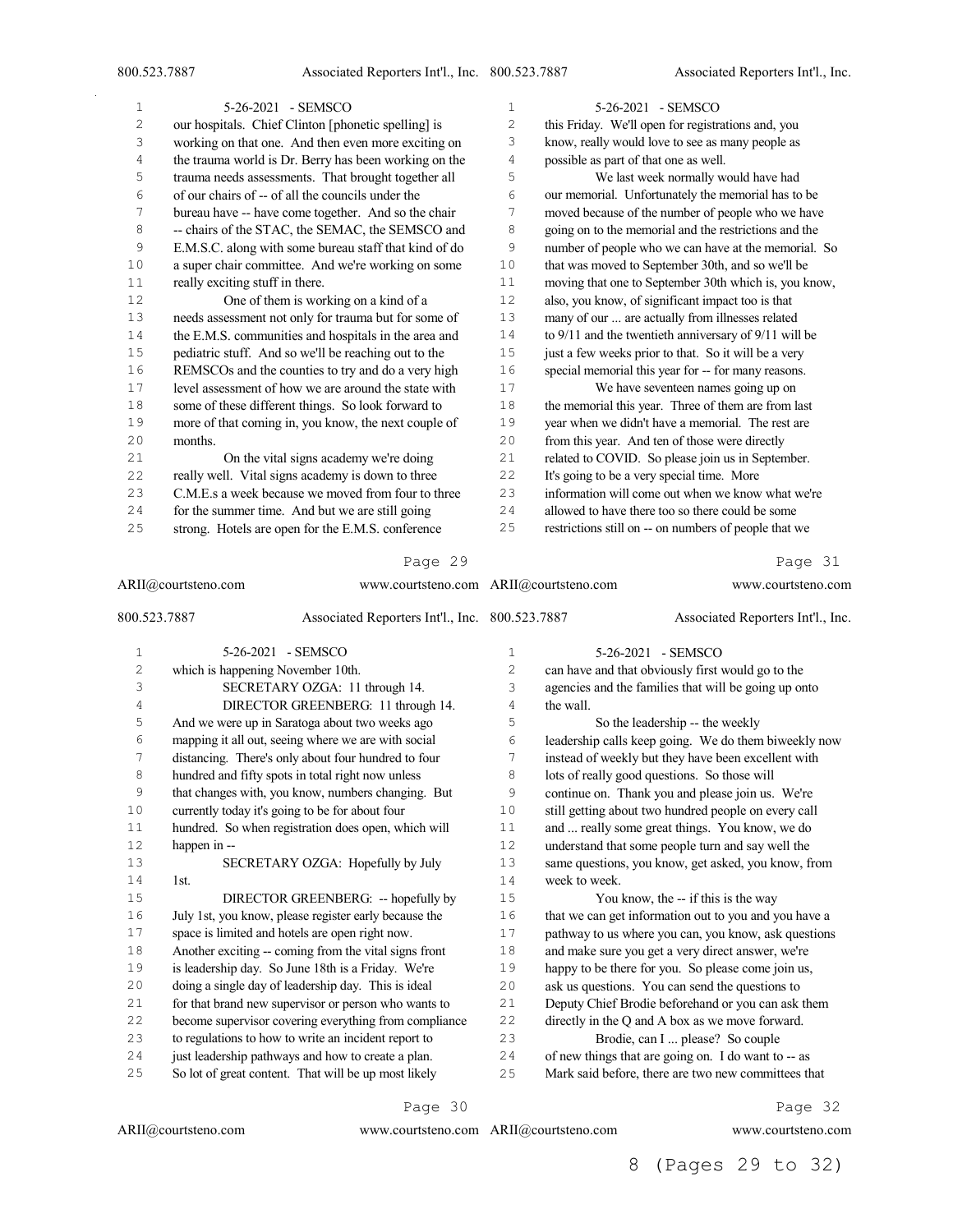| 1  | 5-26-2021 - SEMSCO                                    | 1              | 5-26-2021 - SEMSCO                                    |
|----|-------------------------------------------------------|----------------|-------------------------------------------------------|
| 2  | have started. The E.M.S. innovation committee which   | $\overline{2}$ | this is the card that -- that is there and what it    |
| 3  | is primarily going to focus on our twenty -- our E.T. | 3              | looks like. You'll notice that there's a Q.R. code    |
| 4  | Three program, our community paramedicine program and | 4              | on there. For those of you trying to scan this right  |
| 5  | our treatment in place which may be coming out from   | 5              | now, this is not the final version. This is just the  |
| 6  | SEMAC.                                                | 6              | one that -- that will get up for today.               |
| 7  | This is really important. This is the                 | 7              | The final Q.R. code will take you to a                |
| 8  | future of E.M.S. So our E.M.S. innovation is a        | 8              | validation page on our website with instructions on   |
| 9  | committee that's designed for the needs of the things | 9              | how to get on to that. So just wanted to show         |
| 10 | that are here now but also what's going to involve    | 10             | everybody what the card is going to look like. And    |
| 11 | into the future. And so that committee is going to    | 11             | then the back of the card has a bunch of information  |
| 12 | focus on that. There's twenty-five agencies           | 12             | on it that really is important to us and as an entire |
| 13 | participating in E.T. Three in four different         | 13             | community and some different initiatives. It talks    |
| 14 | regions. And this will kind of be that collaborative  | 14             | about how to -- you know, confirm validation of the   |
| 15 | to talk about some of the best practices that were    | 15             | card. Why? It talks about where to find the           |
| 16 | coming out. So great things coming from that one.     | 16             | policies and procedures.                              |
| 17 | The other ones on the quality metric                  | 17             | Talks about where to find our                         |
| 18 | side, we developed these quality metrics, you know,   | 18             | educational videos as well as protocol roll outs and  |
| 19 | over a year ago now pre-pandemic. Now it's time to    | 19             | things like that. And then the last part is a big     |
| 20 | put them into place and that committee is really      | 20             | initiative on our side which is the mental health     |
| 21 | going to focus on this. Dave -- Dave Violante who     | 21             | page. It's not live yet. It actually just got         |
| 22 | will be chairing it is a phenomenal asset to -- to    | 22             | approved but this is a big one for us as we move      |
| 23 | that committee. Dr. Redlener who will be also part    | 23             | forward and we understand how important it is to --   |
| 24 | of that committee is a national known expert on       | 24             | to -- sorry. Give me one second. Trying to stop my    |
| 25 | quality metrics, part of  So we'll be looking at      | 25             | sharing now. I can't stop sharing my screen.          |

ARII@courtsteno.com 800.523.7887 Associated Reporters Int'l., Inc. 5-26-2021 - SEMSCO that. We'll be looking at ... deliverables and really just excited about, you know, both of these initiatives moving forward. So if anybody does have any questions, both of those committees still have space for committee members. So if you are a committee member, if you're a council -- if you're a SEMSCO member and you're interested in either of these topics, please let Mark or myself know. And also if you're just watching here today, if you're one of those non- council members who are participating today, please also consider joining us. You don't have to be a state council member to be a committee member. There is a certain percentage that have to be but so we have lots of room on there. We'd love to see some, you know, some people who aren't part of that. So do I have ...? That's excellent. Thank you so much. Let me just jump over here real quick and do a share screen. So I held it up last time. This time I'm going to go slightly different here and there we www.courtsteno.com ARII@courtsteno.com www.courtsteno.com Associated Reporters Int'l., Inc. 5-26-2021 - SEMSCO Technology at its finest. There we go. Okay. So this is a big one for us in -- in the mental health world particularly, you know, going through COVID, everything everybody has had to deal with. But there's been a problem for a long time. And it's not just about mental health as in, you know, as a time for crisis. It's about balance. It's about, you know, moving forward and having that balance. I would say it's new E.P. classes, paramedic classes that I work in. If you open up your closet and if more than sixty percent of your T- shirts are only say fire or E.M.S. you need to get some balance. By the way, I don't always pass this test. So, you know, we did something and thank you to Amy and -- and her help on this. Amy Eisenhauer have created -- this is the text and the content that's shared in Boardable for all of our members. But what will go on to the -- the mental health page with most importantly a list of resources specifically for emergency responders to be able to

- go. This will be the new certification letter that
- will go out for people who become certified. And then this will be your new certification card. So

Page 34

ARII@courtsteno.com

www.courtsteno.com ARII@courtsteno.com www.courtsteno.com

Page 36

Page 35

 get some mental health avenues that are ... pathways. And then the other half of that and this is the part that this page will forever be growing is the balance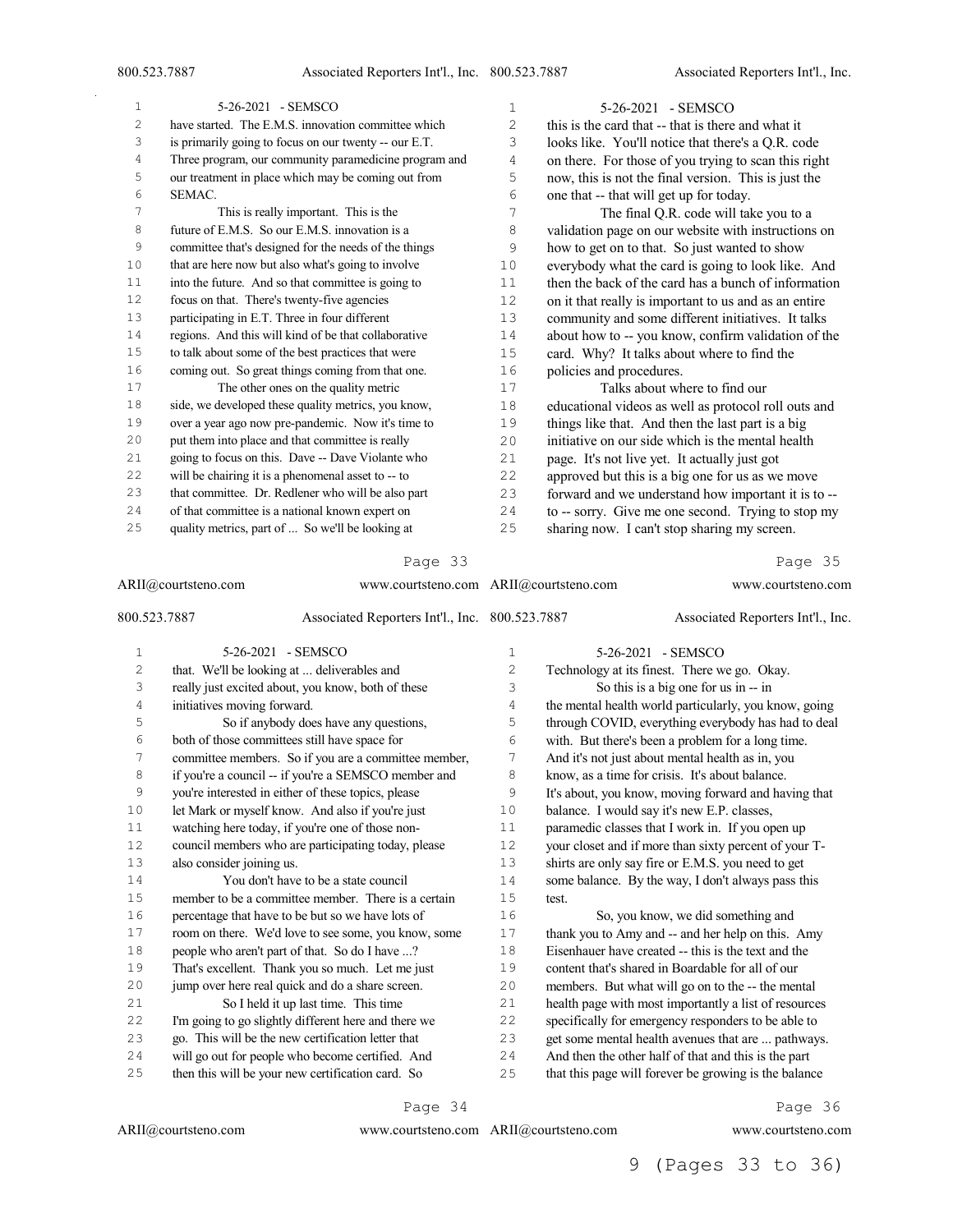$\sim$ 

| 1  | 5-26-2021 - SEMSCO                                    | $\mathbf{1}$   | 5-26-2021 - SEMSCO                                    |
|----|-------------------------------------------------------|----------------|-------------------------------------------------------|
| 2  | part.                                                 | $\overline{2}$ | or determining the new card we put it out there that  |
| 3  | And so the balance part we're going to                | 3              | it has to be able to go through the wash. And so      |
| 4  | work on. Getting some other things out there of how   | 4              | here is the -- the wet version of your card that's    |
| 5  | to relax, different things to do whether it be  or    | 5              | been sitting in the water for the past hour or so     |
| 6  | something else  you know  you know, please, you       | 6              | that can't be ripped.                                 |
| 7  | know, it's an exciting one. My guess is that page     | 7              | It's solid. And so we have achieved                   |
| 8  | will be up by probably mid-June if not much sooner    | 8              | what members have asked or constituents have asked    |
| 9  | and we'll make sure to release it and get it out to   | 9              | for, and you can put it through the wash at least     |
| 10 | everybody in that time frame.                         | 10             | once and you won't have to send in a request for      |
| 11 | The other new web page that will be on                | 11             | duplicate cards because your card will still be       |
| 12 | our website is a page for how to validate your E.M.T. | 12             | valid. So thank you, Steve, for reminding me of that  |
| 13 | card. And so like you -- many of you saw on the page  | 13             | one. And that's Steve Dziura. And now let's go to     |
| 14 | there is a scantron, or, sorry, Q.R. code. Q.R. code  | 14             | Muru and just hear -- Mr. Chair, as long as that's    |
| 15 | goes to our website. You do have to log into health   | 15             | good for you.                                         |
| 16 | commerce system. These instructions will outline how  | 16             | CHAIRMAN PHILLIPPY: Okay. Thank you,                  |
| 17 | to log in and how any provider can log into the       | 17             | Mr. Blocker.                                          |
| 18 | health commerce system and then do a search for an    | 18             | MR. BLOCKER: Great, yeah. Thanks for                  |
| 19 | E.M.T. including themselves.                          | 19             | the intro. Let me share my screen and I'll get        |
| 20 | In probably mid to late summer there                  | 20             | started. I'm Steven Blocker. I've been a paramedic    |
| 21 | will also be a digital version of your E.M.T. card    | 21             | in New York State or E.M.S. in New York State for the |
| 22 | available on health commerce system that only you     | 22             | last fourteen years. I'm the C.O. of the company      |
| 23 | will be able to get to as a provider. So not          | 23             | Muru and let me show you what we do.                  |
| 24 | everybody will be able to download the -- the digital | 24             | So Muru really focuses on protocols.                  |
| 25 | version. Just you when you log in with your unique    | 25             | And while the protocols created by the state, New     |
|    | Page 37                                               |                | Page 39                                               |

# Page 37

| ARII@courtsteno.com<br>www.courtsteno.com ARII@courtsteno.com |                            |                                                       |              | www.courtsteno.com                    |                                                       |
|---------------------------------------------------------------|----------------------------|-------------------------------------------------------|--------------|---------------------------------------|-------------------------------------------------------|
| 800.523.7887                                                  |                            | Associated Reporters Int'l., Inc. 800.523.7887        |              |                                       | Associated Reporters Int'l., Inc.                     |
| $\mathbf{1}$                                                  |                            | 5-26-2021 - SEMSCO                                    | $\mathbf{1}$ |                                       | 5-26-2021 - SEMSCO                                    |
| $\mathbf{2}$                                                  |                            | credentials will be able to get to that. So lot of    | 2            |                                       | York City, Suffolk and everywhere else are phenomenal |
| 3                                                             |                            | really good things going on on that front.            | 3            |                                       | in what they empower us to do, the ability for them   |
| $\sqrt{4}$                                                    |                            | And then the last thing is, you know,                 | 4            |                                       | to reach providers and providers to use them really   |
| 5                                                             |                            | and I'm excited that Steve Blocker's here to join us  | 5            |                                       | well has been limited by technology. When we talk     |
| 6                                                             |                            | today but last week during E.M.S. week we rolled out  | 6            |                                       | about digital protocols now, we talk about protocols  |
| 7                                                             |                            | a new partnership with the bureau and -- and Muru for | 7            |                                       | being simply made digital which simply takes regular  |
| 8                                                             |                            | a new statewide protocol app that has all the -- the  | 8            |                                       | paper and makes it into digital paper, which is just  |
| 9                                                             |                            | protocols statewide on one single location. It also   | 9            | the same thing in digital formatting. |                                                       |
| 10                                                            |                            | has policies, procedures, hospital information,       | 10           |                                       | It doesn't really solve the problem                   |
| 11                                                            |                            | everything from the state so super excited about the  | 11           |                                       | with making a protocol truly digital. And so what do  |
| 12                                                            |                            | Muru app that's there. And, Mr. Chair, I believe you  | 12           |                                       | we mean by that? What we mean is right now even in    |
| 13                                                            |                            | said you wanted to do the ten minute presentation now | 13           |                                       | P.D.F. form you still have scattered documents,       |
| 14                                                            | opposed to later, correct? |                                                       | 14           |                                       | right. Documents issued by the state versus the       |
| 15                                                            |                            | (On the record 10:00 a.m.)                            | 15           |                                       | county, versus your own medical director versus       |
| 16                                                            |                            | CHAIRMAN PHILLIPPY: That is correct.                  | 16           |                                       | medical equipment manufacturers, things like that.    |
| 17                                                            |                            | DIRECTOR GREENBERG: Oh, and -- and I                  | 17           |                                       | When we look at a protocol it has to be patient       |
| 18                                                            |                            | will -- sorry, I apologize. I'm going to jump         | 18           |                                       | agnostic, right, meaning that once we get a protocol, |
| 19                                                            |                            | backwards for one second.  kindly reminded me.        | 19           |                                       | once we get a calculation or a dose in there, we have |
| 20                                                            |                            | So the new card and the new card pops out and, you    | 20           |                                       | to then put it and apply it to that patient what's    |
| 21                                                            |                            | know, pick a card. But the -- ironically when I --    | 21           |                                       | that patient's weight or age, anything else of that   |
| 22                                                            |                            | we did my One Wish campaign, more than once, actually | 22           | sort.                                 |                                                       |
| 23                                                            |                            | quite often, Steve and I would get the answer for the | 23           |                                       | And the same thing goes from the                      |
| 24                                                            |                            | One Wish, can we please have a card that can go       | 24           |                                       | provider side where we have to take a provider and we |
| 25                                                            |                            | through the wash at least once. And so in creating    | 25           |                                       | have to say hey I have all this documentation, what   |

Page 38

www.courtsteno.com ARII@courtsteno.com www.courtsteno.com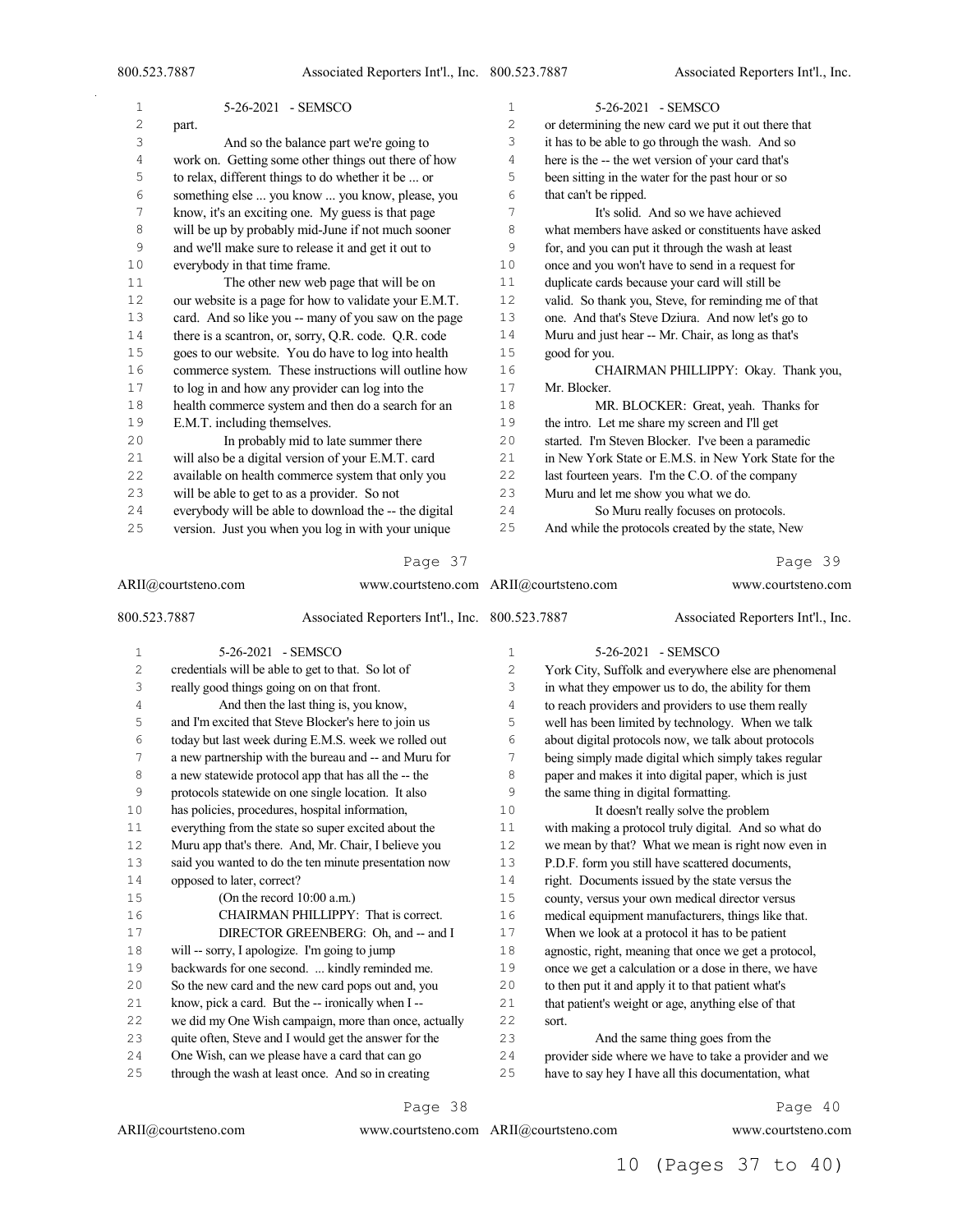$\bar{z}$ 

| 1  | 5-26-2021 - SEMSCO                                    | $\mathbf 1$ | 5-26-2021 - SEMSCO                                    |
|----|-------------------------------------------------------|-------------|-------------------------------------------------------|
| 2  | does apply based on your certification level, your    | 2           | working with the state and the regions in order to    |
| 3  | region, anything else. And so with Muru by making it  | 3           | make sure that all the data in there is applicable.   |
| 4  | truly digital, we provide two really great  One       | 4           | And then it's always current. The                     |
| 5  | is that we combine everything that the provider will  | 5           | moment anything changes, especially if it's something |
| 6  | need prehospitally into one app.                      | 6           | -- the moment anything changes everything will be     |
| 7  | So that means hospitals having all                    | 7           | updated in the app for you. If something changes      |
| 8  | their information on there, both in their             | 8           | that is of particular note you will receive a push    |
| 9  | capabilities and individual information the hospitals | 9           | notification showing you exactly what that            |
| 10 | would want. Protocols coming from the state and the   | 10          | information is.                                       |
| 11 | region, the equipment manufacturers that you -- the   | 11          | Looking at it from the state side and                 |
| 12 | equipment that you carry in your ambulance and the    | 12          | from the REMSCO side, this provides a bunch of        |
| 13 | manufacturer's manuals and recommendations on how to  | 13          | benefits. So one is we are an extra tool you have as  |
| 14 | use that. And medications that shows everywhere that  | 14          | a megaphone to reach directly to your providers. Any  |
| 15 | medication can be used across pediatric and adult     | 15          | information that you want put out there, any time you |
| 16 | county and state protocols as well as any formulary   | 16          | want it out there, we will do everything we can to    |
| 17 | that the state chooses to implement.                  | 17          | make sure that information directly reaches that      |
| 18 | All that gets put into one app and                    | 18          | provider as soon as possible. So if there's a new     |
| 19 | only the things that apply to that specific provider  | 19          | protocol that needs to be updated instantaneously,    |
| 20 | If they are not from that region that regional        | 20          | all sixty-three thousand providers phones in the      |
| 21 | S.O.P.s do not come up. But on the other side of it   | 21          | state can go ping and immediately every provider can  |
| 22 | is about accessing that information very quickly.     | 22          | see that information.                                 |
| 23 | So, one is we limit the amounts of information to     | 23          | We give access to all the REMSCOs,                    |
| 24 | only what's applicable to that person, meaning that   | 24          | SEMSCOs, SEMAC, everyone, the hospitals to be able to |
| 25 | it's very easy for them to find the information. And  | 25          | put their information into the system. And if they    |
|    | Page 41                                               |             | Page 43                                               |

### Page 41

| ARII@courtsteno.com |                   |                                                       |  | www.courtsteno.com ARII@courtsteno.com |                                | www.courtsteno.com                                    |
|---------------------|-------------------|-------------------------------------------------------|--|----------------------------------------|--------------------------------|-------------------------------------------------------|
| 800.523.7887        |                   | Associated Reporters Int'l., Inc. 800.523.7887        |  |                                        |                                | Associated Reporters Int'l., Inc.                     |
| $\,1$               |                   | 5-26-2021 - SEMSCO                                    |  | $\mathbf{1}$                           |                                | 5-26-2021 - SEMSCO                                    |
| $\mathbf{2}$        |                   | then we show a bunch of the other pieces in there     |  | 2                                      |                                | have any questions they can directly contact us. As   |
| 3                   |                   | from the design which allows it to be very easily     |  | 3                                      |                                | a question we had from earlier today, we are going to |
| $\sqrt{4}$          |                   | understandable with almost no training or onboarding  |  | 4                                      |                                | be reaching out to every single region as well as     |
| 5                   |                   | required through the ability to search for things,    |  | 5                                      |                                | every single hospital to give them the ability to vet |
| 6                   |                   | dosing calculations, things like that. And so that's  |  | 6                                      |                                | the data that they currently -- that is currently     |
| 7                   | our big features. |                                                       |  | 7                                      |                                | onward as well as provide any updates that they want  |
| $\,8\,$             |                   | What we have in the background to                     |  | 8                                      |                                | and set them up so that they can quickly provide us   |
| 9                   |                   | really power this is a few different pieces. One,     |  | 9                                      |                                | updates in the future including the ability to        |
| $10$                |                   | like I said, it's already individually personalized   |  | 10                                     | control notifications.         |                                                       |
| 11                  |                   | so based on protocols, equipment and meds and your    |  | 11                                     |                                | And then there's no onboarding because                |
| 12                  |                   | certification level. So when you sign in for Muru it  |  | 12                                     |                                | we're working so hard on our end of this, really all  |
| 13                  |                   | will ask you a series of questions to identify the    |  | 13                                     |                                | you do is hand off the information to us. There's no  |
| $1\,4$              |                   | agency you're at and the level that you work at that  |  | 14                                     |                                | training that you really have to go through, and      |
| $15$                | agency.           |                                                       |  | 15                                     |                                | we'll take care of everything from there. There's     |
| 16                  |                   | The app works entirely offline meaning                |  | 16                                     |                                | even a live help chat both for providers and regions  |
| 17                  |                   | that except for downloading new information the app   |  | 17                                     |                                | inside the app or you can reach us twenty-four seven  |
| 18                  |                   | completely, independently never needs the Internet in |  | 18                                     | and ask any question you need. |                                                       |
| 19                  |                   | any way, shape or form which means that it's always   |  | 19                                     |                                | So to show you two of them, one is the                |
| 20                  |                   | going to be fast, always reliable. As long as your    |  | 20                                     |                                | actual notifications that can come through. Anything  |
| 21                  |                   | phone has battery power it will work. We only put     |  | 21                                     |                                | from a protocol to a hospital capability added,       |
| 22                  |                   | information in that is directly applicable to you and |  | 22                                     |                                | manufacturer changing out their recommendation or     |
| 23                  |                   | only from official sources. There is nothing in       |  | 23                                     |                                | something like that as well as each hospital having   |
| 24                  |                   | there coming from the web. There's nothing in there   |  | 24                                     |                                | their own individual page where they can put in all   |
| 25                  |                   | that does not go through an extensive vetting process |  | 25                                     |                                | the information they would like providers to have     |

Page 42

ARII@courtsteno.com

www.courtsteno.com ARII@courtsteno.com www.courtsteno.com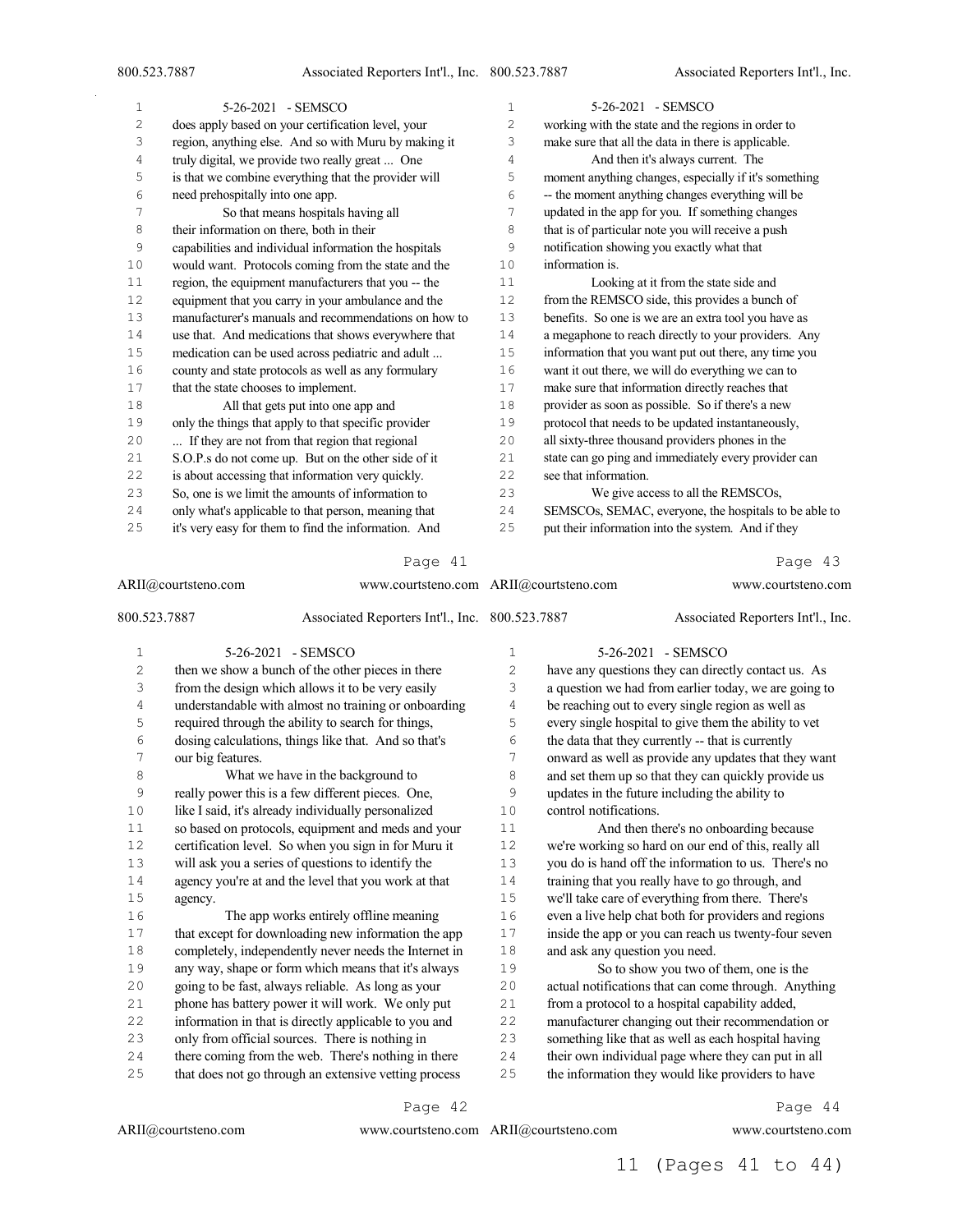| $\mathbf 1$      | 5-26-2021 - SEMSCO                                            | $1\,$          | 5-26-2021 - SEMSCO                                    |
|------------------|---------------------------------------------------------------|----------------|-------------------------------------------------------|
| $\mathbf{2}$     | access to.                                                    | $\overline{c}$ | that going to take effect statewide or is that just   |
| 3                | So for as far as the plan goes,                               | 3              | regionalized?                                         |
| $\overline{4}$   | everyone in the state gets Muru for free. That                | $\overline{4}$ | MR. BLOCKER: So every region can                      |
| 5                | includes all pieces of the state, all pieces of all           | 5              | control the regional content unless the state -- it's |
| 6                | protocols, hospitals and everything else we talked            | $\epsilon$     | a state vote at which point we pass it up to the      |
| 7                | about. The value of everything being in one place is          | 7              | bureau. So every region has direct access to control  |
| $\,8\,$          | free to everyone. Working it all offline is also              | 8              | their content on the phone.                           |
| 9                | included in the state's partnership as well as                | 9              | CHAIRMAN PHILLIPPY: Any other                         |
| 10               | notifications of any time that data changes.                  | 10             | questions for Mr. Blocker? All right. Hearing none    |
| 11               | There is additional features for doing                        | 11             | thank you very much.                                  |
| 12               | dosing calculations and other things like that that           | 12             | MR. BLOCKER: Thank you.                               |
| 13               | will be available at a price. And then if the agency          | 13             | DIRECTOR GREENBERG: One last thing on                 |
| 14               | gets it for all their users, the agency gets a lot of         | 14             | that one I would just add is if REMSCOs or REMACs are |
| $1\,5$           | insight for training and notification compliance and          | 15             | looking to have Muru do a presentation at their       |
| 16               | things of that sort. Because of COVID, even before            | 16             | council that's something that they can do at a local  |
| 17               | the state partnership, Muru has made all these                | 17             | level and -- and you can coordinate that directly     |
| 18               | features free to everyone in the state, and at the            | 18             | with them in order to answer any questions, ideas or  |
| 19               | close of this year we will reach out and let people           | 19             | comments going forward.                               |
| 20               | know that they have a few months to purchase the new          | 20             | MR. BLOCKER: Yeah, great just to                      |
| 21               | subscription.                                                 | 21             | follow up on -- on that one from the director, we'll  |
| 22               | So with that, Muru is live and it's                           | 22             | be -- we're reaching out through the director but     |
| 23               | available right now for everyone in the state. You            | 23             | we're reaching out each one of yours individually.    |
| 24               | can go to www.murumed.com and get your free account.          | 24             | We'll have a whole presentation that we can give at   |
| 25               | Then download the app off the app stores. If you              | 25             | both REMSCO and REMAC  meetings. We're doing town     |
|                  | Page 45                                                       |                | Page 47                                               |
|                  | ARII@courtsteno.com<br>www.courtsteno.com ARII@courtsteno.com |                | www.courtsteno.com                                    |
| 800.523.7887     | Associated Reporters Int'l., Inc. 800.523.7887                |                | Associated Reporters Int'l., Inc.                     |
| 1                | 5-26-2021 - SEMSCO                                            | $\mathbf 1$    | 5-26-2021 - SEMSCO                                    |
| $\mathbf{2}$     | download the app with the app stores without getting          | $\overline{c}$ | halls in some regions as well for any providers or    |
| 3                | the free account, without subscribing to the account          | 3              | agencies that have questions. And then we will        |
| $\overline{4}$   | first, they'll just tell you to go to the website and         | $\sqrt{4}$     | establish a full and easy communication process so    |
| 5                | fill out the information. That allows us to ask you           | 5              | you guys can get all the material directly through    |
| 6                | a few questions and get very specific on what we              | $\epsilon$     | the app for the region. And we will hopefully have    |
| $\boldsymbol{7}$ | should be downloading to your phone so that way we            | 7              | it all set up for every single region very quickly.   |
| $\,8\,$          | don't waste any of your hard drive space. And with            | 8              | So we're looking forward to reaching out to each one  |
| 9                | that I'm happy to answer any questions anyone has.            | 9              | of you, having that conversation.                     |
| $1\,0$           | CHAIRMAN PHILLIPPY: Thank you,                                | 10             | CHAIRMAN PHILLIPPY: Thank you,                        |
| 11               | Steven. Does anyone of the council members have any           | 11             | Steven. Just one quick comment on the inventory       |
| 12               | questions for Mr. Blocker?                                    | 12             | piece that's part of this. I know a lot of agency     |
| 13               | MR. HUDSON: It's Don Hudson.                                  | 13             | leaders are probably going to have a little bit of    |

| 13 | MR. HUDSON: It's Don Hudson.                         | 13 | leaders are probably going to have a little bit of    |
|----|------------------------------------------------------|----|-------------------------------------------------------|
| 14 | MR. BLOCKER: Hey, Don.                               | 14 | anxiety. Mr. Blocker and folks at Muru have been      |
| 15 | MR. HUDSON: Hey good morning                         | 15 | fantastic and very responsive, so we're -- a lot of   |
| 16 | everyone. So if there's questions about information  | 16 | people who are downloading this are taking it upon    |
| 17 | posted within the app whether it be a hospital or a  | 17 | themselves to enter information. Just make sure that  |
| 18 | protocol, do we contact the bureau directly or Muru? | 18 | your membership knows that the agency readers  or     |
| 19 | MR. BLOCKER: So straight to Muru.                    | 19 | the clinical care coordinators should be putting that |
| 20 | There is an in app chat as well as on the website.   | 20 | information in and contact Muru and they'll work with |
| 21 | But every region, especially yours, you know where I | 21 | you to get that done.                                 |
| 22 | grew up, will be -- you have direct access to us and | 22 | There's a lot of value to be had there                |
| 23 | you can ask us anything you want and we will         | 23 | particularly on high -- high risk, low frequency      |
| 24 | immediately                                          | 24 | equipment that's -- that's in your inventory. And     |
| 25 | MR. HUDSON: Okay. Great. And is                      | 25 | there's not much other there so I would encourage you |

ARII@courtsteno.com

ARII@courtsteno.com www.courtsteno.com

Page 48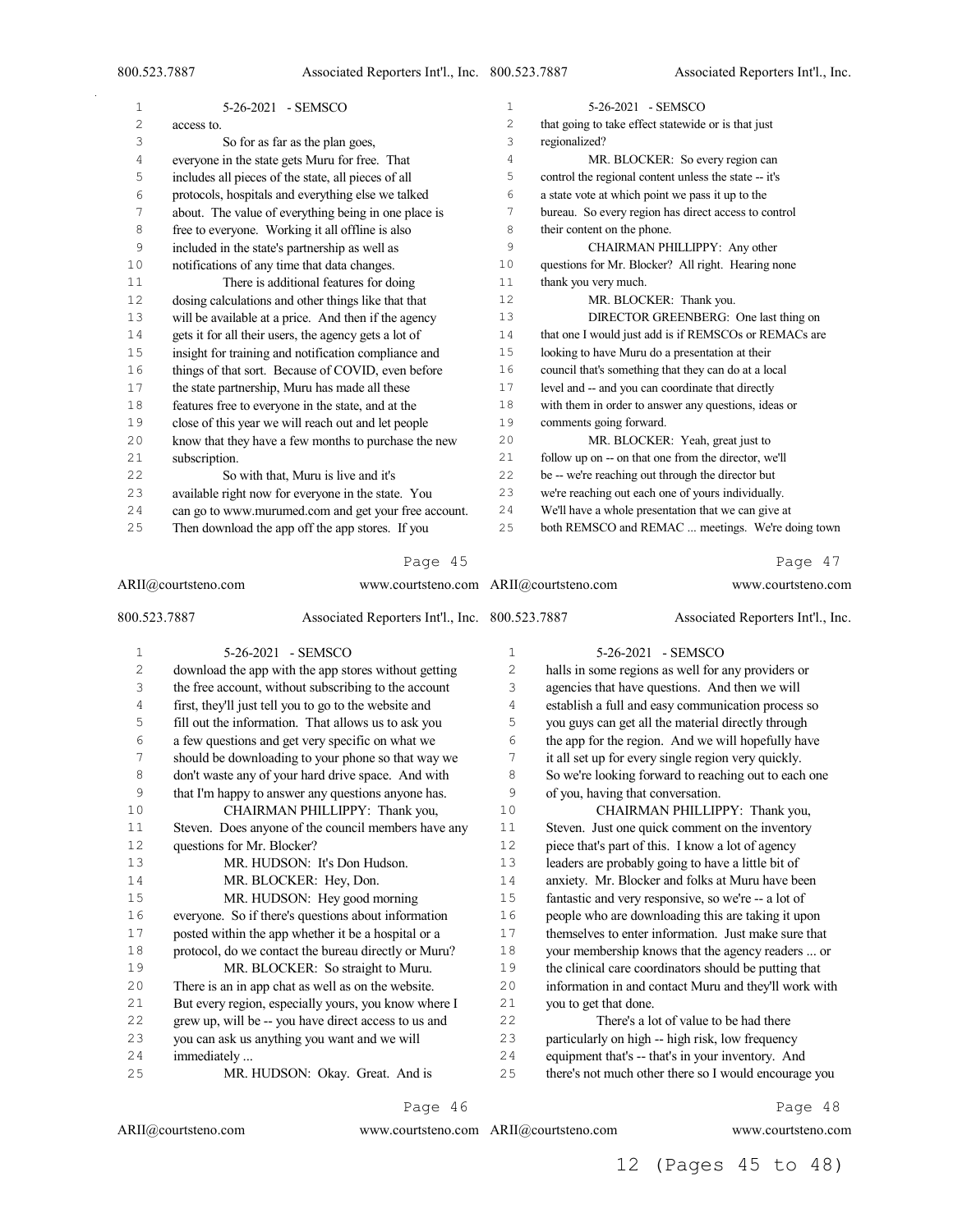$5-26-2021$  - SEMSCO

 $5-26-2021 -$  SEMSCO

|    | 2-20-2021 - DLINDCO                                  |                | $2 - 20 - 20 = 1 - 9$                                |
|----|------------------------------------------------------|----------------|------------------------------------------------------|
| 2  | if you are serious about that, contact Mr. Blocker   | $\overline{c}$ | bring it up, Val. The New York City uniform          |
| 3  | and he'll walk you right through the process. Great. | 3              | protocol. If we can get that up.                     |
| 4  | Thank you very much. Anything else, sir?             | 4              | SECRETARY OZGA: Okay. It's up.                       |
| 5  | MR. BLOCKER: I think that's it.                      | 5              | DR. DOYNOW: So basically to approve                  |
| 6  | Thank you so much and yeah.                          | 6              | the New York City uniform protocol changes that were |
| 7  | MR. LEWIS: All right. Thank you.                     | 7              | presented at SEMAC.                                  |
| 8  | Question for Mr. Greenberg. Al Lewis.                | 8              | SECRETARY OZGA: Ready for a roll                     |
| 9  | DIRECTOR GREENBERG: Yes, Mr. Lewis,                  | 9              | call?                                                |
| 10 | how can I help you?                                  | 10             | DR. DOYNOW: Yes. Yes.                                |
| 11 | MR. LEWIS: So the two new committees                 | 11             | SECRETARY OZGA: Okay. Dr.                            |
| 12 | you announced, are they standing committees or are   | 12             | Alexandrou?                                          |
| 13 | they ad hoc committees? What -- what are they? Are   | 13             | UNIDENTIFIED SPEAKER: Just have to                   |
| 14 | they SEMSCO committees now?                          | 14             | have a discussion.                                   |
| 15 | DIRECTOR GREENBERG: They are -- they                 | 15             | SECRETARY OZGA: Oh, yeah.                            |
| 16 | are standing SEMSCO committees, yes.                 | 16             | CHAIRMAN PHILLIPPY: Is there any                     |
| 17 | MR. LEWIS: Thank you very much.                      | 17             | discussion? Okay.                                    |
| 18 | DIRECTOR GREENBERG: Absolutely.                      | 18             | DIRECTOR GREENBERG: Mark, if you're                  |
| 19 | CHAIRMAN PHILLIPPY: Okay. Anything                   | 19             | talking you're on mute. This is a proposed seconded  |
| 20 | else, Director?                                      | 20             | motion.                                              |
| 21 | MS. HAMILTON: Mr. Greenberg, Terri                   | 21             | CHAIRMAN PHILLIPPY: Yeah, that's                     |
| 22 | Hamilton.                                            | 22             | going forward as a seconded motion to the SEMSCO     |
| 23 | CHAIRMAN PHILLIPPY: Terri Hamilton.                  | 23             | listed there as a  SEMAC that SEMAC has already      |
| 24 | MS. HAMILTON: I would like to just                   | 24             | approved so if there's any discussion? Hearing none, |
| 25 | take an opportunity to thank you and Steve and       | 25             | Ms. Ozga, call roll call please.                     |
|    | Page 49                                              |                | Page 51                                              |

#### Page 49

ARII@courtsteno.com 800.523.7887 Associated Reporters Int'l., Inc. 5-26-2021 - SEMSCO everyone else who participated in attending the E.M.S. memorial during E.M.S. week. And paying respect on everyone's behalf. It's extremely appreciated. Thank you so much. DIRECTOR GREENBERG: Thank you so much for your kind words. It was actually very nice. Not only did Steve and myself, you know, get to be there. But the commissioner, the second deputy commissioner and the -- the deputy director of the office that we work for all participated and joined and got the opportunity to put a rose on the memorial for each person who will be going up this year. So thank you. It was important, a very special thing and -- and we apologize that is a very limited in attendance. But we look forward to September and having a full memorial -- SECRETARY OZGA: Ceremony. **DIRECTOR GREENBERG:** -- ceremony. Thank you. CHAIRMAN PHILLIPPY: Okay. Thank you. We'll move on with the SEMAC report. Dr. Doynow. DR. DOYNOW: Okay. We'll also be including med standards as well. So there is a second motion that was brought forward if we can www.courtsteno.com ARII@courtsteno.com www.courtsteno.com Associated Reporters Int'l., Inc. 5-26-2021 - SEMSCO SECRETARY OZGA: Dr. Alexandrou? DR. ALEXANDROU: Yes. SECRETARY OZGA: Patty Bashaw? MS. BASHAW: Yes. SECRETARY OZGA: Steve Cady? 7 MR. CADY: Steve Cady, yes. SECRETARY OZGA: Dr. Robert Crupi? DR. CRUPI: Rob Crupi, yes. SECRETARY OZGA: Mark Deavers? 11 MR. DEAVERS: Mark Deavers, yes. SECRETARY OZGA: Don Duvall? Mickey Forness? 14 MS. FORNESS: Mickey Forness, yes.<br>15 SECRETARY OZGA: Carl Gandalfo? SECRETARY OZGA: Carl Gandalfo? MR. GANDOLFO: Carl Gandalfo, yes. SECRETARY OZGA: Jason Haag? 18 MR. HAAG: Jason Haag, yes. SECRETARY OZGA: Terri Hamilton? MS. HAMILTON: Teresa Hamilton, yes. SECRETARY OZGA: Don Hudson? MR. HUDSON: Don Hudson, yes. SECRETARY OZGA: Steve Kroll? MR. KROLL: Steven Kroll, yes. SECRETARY OZGA: Andrew Knoel

#### Page 50

### ARII@courtsteno.com

www.courtsteno.com ARII@courtsteno.com www.courtsteno.com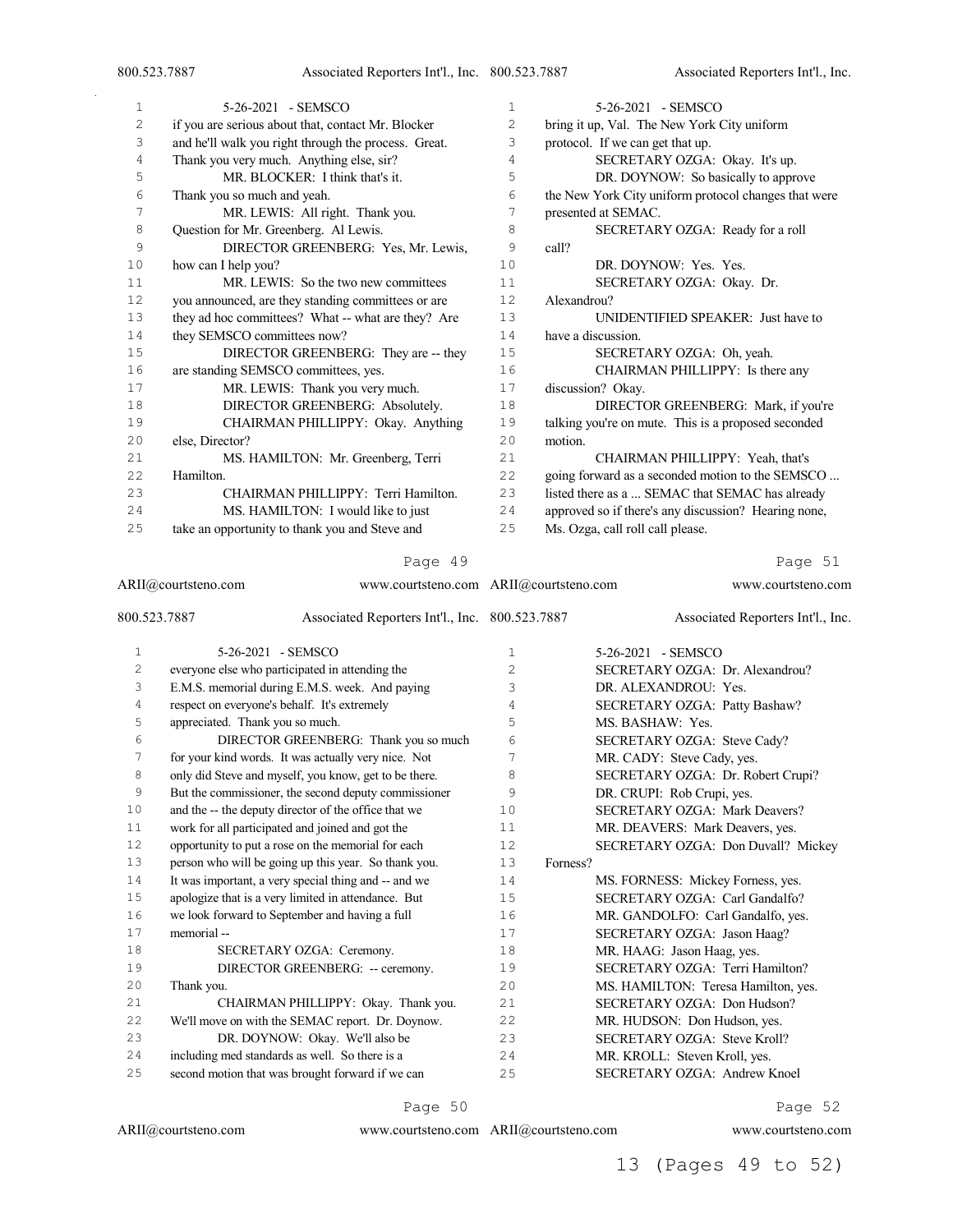| $\mathbf 1$    | 5-26-2021 - SEMSCO                               | 1              | 5-26-2021 - SEMSCO                                    |
|----------------|--------------------------------------------------|----------------|-------------------------------------------------------|
| $\overline{c}$ | MR. KNOEL: Andrew Knoel, yes.                    | $\overline{c}$ | E.M.T.s. I'll let Mike McEvoy talk about that one.    |
| 3              | SECRETARY OZGA: Jared Kutzin?                    | 3              | And if you could put it up, Val, that would be great. |
| 4              | MR. KUTZIN: Jared Kutzin, yes.                   | 4              | SECRETARY OZGA: I'm getting it. Yes.                  |
| 5              | SECRETARY OZGA: Kutzin. I'm just                 | 5              | DR. DOYNOW: All right, Mike, you want                 |
| 6              | going to call you Jared. That's all. Alan Lewis? | 6              | to talk about it?                                     |
| 7              | MR. LEWIS: Yes, Al Lewis.                        | 7              | DR. MCEVOY: Yeah, sure. Training and                  |
| 8              | SECRETARY OZGA: Melissa Lockwood?                | 8              | ed brings forth this seconded motion which passed at  |
| 9              | MS. LOCKWOOD: Melissa Lockwood, yes.             | 9              | SEMAC earlier today and is basically a change notice  |
| 10             | SECRETARY OZGA: William Masterton?               | 10             | one and change notice two that were issued on March   |
| 11             | MR. MASTERTON: William Masterton,                | 11             | 29th by the National Highway Traffic Safety           |
| 12             | yes.                                             | 12             | Administration. It does several things. The first     |
| 13             | SECRETARY OZGA: Michael McEvoy?                  | 13             | is to add I.M. injection to the scope of practice of  |
| 14             | DR. MCEVOY: McEvoy, yes.                         | 14             | E.M.T.s. And the second is to add immunization        |
| 15             | SECRETARY OZGA: Tom Pasquarelli?                 | 15             | during a public health emergency to the E.M.T.,       |
| 16             | MR. PASQUARELLI: Pasquarelli, yes.               | 16             | A.E.M.T. and paramedic levels. And then the third is  |
| 17             | SECRETARY OZGA: Mark Phillippy?                  | 17             | to add specimen collection via nasal swab to the      |
| 18             | CHAIRMAN PHILLIPPY: Mark Phillippy,              | 18             | E.M.T., A.E.M.T. and paramedic skills. And so the --  |
| 19             | yes.                                             | 19             | these are national changes and education and training |
| 20             | SECRETARY OZGA: Maryanne Portoro?                | 20             | is recommending that we adopt those along with the    |
| 21             | MS. PORTORO: Maryanne Portoro, yes.              | 21             | other curricula that we -- we currently follow for    |
| 22             | SECRETARY OZGA: Dr. Rabrich?                     | 22             | the feds.                                             |
| 23             | DR. RABRICH: Rabrich, yes.                       | 23             | CHAIRMAN PHILLIPPY: Very well. This                   |
| 24             | SECRETARY OZGA: Carla Simpson? Carla             | 24             | comes forward from SEMAC as a seconded motion. Is     |
| 25             | Simpson? Jeffrey Van Beveren?                    | 25             | there any discussion?                                 |
|                |                                                  |                |                                                       |

ARII@courtsteno.com 800.523.7887 Associated Reporters Int'l., Inc. 5-26-2021 - SEMSCO UNIDENTIFIED SPEAKER: ... MS. SIMPSON: Jeff Van -- Jeff Van Beveren, yes. SECRETARY OZGA: And Carla was that a yes? MS. SIMPSON: It was a yes. I had trouble with my mute. Sorry. SECRETARY OZGA: Okay. Thank you, Carla. David Violante? David Violante? 11 MR. VIOLANTE: David, yes. SECRETARY OZGA: All right. Going back to Don Duvall. Don Duvall? MR. DUVALL: Yes. SECRETARY OZGA: I think I heard a yes. CHAIRMAN PHILLIPPY: I did hear a yes. SECRETARY OZGA: Motion passes. Motion passes. CHAIRMAN PHILLIPPY: Thank you, Val. The motion passes and New York City protocol changes are approved. Dr. Doynow? DR. DOYNOW: There's a second -- another second motion that came from the education committee increasing the scope of practice of www.courtsteno.com ARII@courtsteno.com www.courtsteno.com Associated Reporters Int'l., Inc. 5-26-2021 - SEMSCO 2 DIRECTOR GREENBERG: There is a question in the chat box, Mr. Chair. We can read that question for you or maybe if you want to read it. CHAIRMAN PHILLIPPY: Yes, I can't see it, so please do. 8 DIRECTOR GREENBERG: Deputy Chief Brodie is working on that now. CHAIRMAN PHILLIPPY: Thank you. 11 DIRECTOR GREENBERG: Maybe see if there is any other comments, questions or discussion prior to. 14 MR. LEWIS: Al Lewis, I have a<br>15 ouestion. question. CHAIRMAN PHILLIPPY: Mr. Lewis? MR. LEWIS: Yeah, looks like it does not include E.M.T. C.C. And with eleven hundred of them on some of these procedures I'm wondering why -- is there a way that we can group the -- the E.M.T. critical care providers into this. 22 CHAIRMAN PHILLIPPY: I would -- I'm positive this is a medical standard that because of our current process the critical care E.M.T. will be considered an A.E.M.T. for the purposes of this. Dr.

#### Page 54

www.courtsteno.com ARII@courtsteno.com www.courtsteno.com

Page 56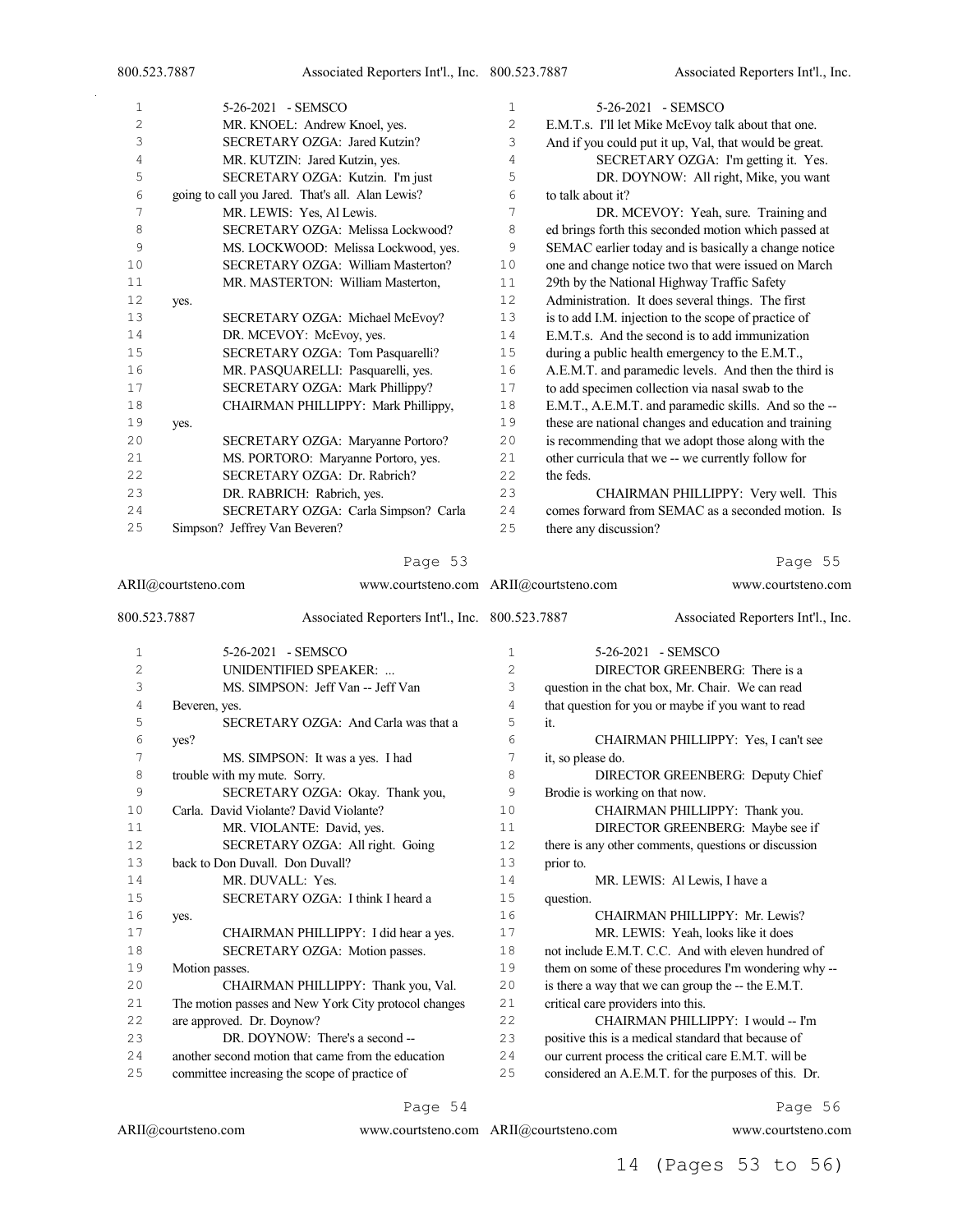Associated Reporters Int'l., Inc.

| $\mathbf{1}$ | 5-26-2021 - SEMSCO                                   | 1  | 5-26-2021 - SEMSCO                   |
|--------------|------------------------------------------------------|----|--------------------------------------|
| $\mathbf{2}$ | McEvoy, would you disagree?                          | 2  | SECRETARY OZGA: Steve Cady?          |
| 3            | DR. MCEVOY: No, I would agree with                   | 3  | MR. CADY: Steve Cady, yes.           |
| 4            | that.                                                | 4  | SECRETARY OZGA: Dr. Robert Crupi?    |
| 5            | CHAIRMAN PHILLIPPY:  critical care                   | 5  | DR. CRUPI: Rob Crupi, yes.           |
| 6            | they can function the same as an A.E.M.T. Is that    | 6  | <b>SECRETARY OZGA: Mark Deavers?</b> |
| 7            | what you're saying?                                  | 7  | MR. DEAVERS: Mark Deavers, yes.      |
| 8            | DR. MCEVOY: Yes.                                     | 8  | SECRETARY OZGA: Don Duvall?          |
| 9            | CHAIRMAN PHILLIPPY: All right. Okay.                 | 9  | MR. DUVALL: Yes.                     |
| 10           | Thank you.                                           | 10 | SECRETARY OZGA: I heard that.        |
| 11           | MR. MASTERTON:  Question --                          | 11 | Michelle Forness?                    |
| 12           | question for Mike McEvoy, Mike                       | 12 | MS. FORNESS: Mickey Forness, yes.    |
| 13           | CHAIRMAN PHILLIPPY: Go ahead.                        | 13 | SECRETARY OZGA: Carl Gandalfo?       |
| 14           | MR. MASTERTON:  My understanding                     | 14 | MR. GANDOLFO: Carl Gandalfo, yes.    |
| 15           | is that I.M. is already in for the E.M.T.s so we're  | 15 | SECRETARY OZGA: Jason Haag?          |
| 16           | really just adding the public health emergencies     | 16 | MR. HAAG: Jason Haag, yes.           |
| 17           | piece, correct?                                      | 17 | SECRETARY OZGA: Teresa Hamilton?     |
| 18           | DR. MCEVOY: We have check and inject                 | 18 | MS. HAMILTON: Teresa Hamilton, yes.  |
| 19           | in our E.M.T. curriculum as an optional add in. This | 19 | SECRETARY OZGA: Donald Hudson?       |
| 20           | would add it into every class.                       | 20 | MR. HUDSON: Donald Hudson, yes.      |
| 21           | MR. MASTERTON: I thought it was                      | 21 | SECRETARY OZGA: Steve Kroll?         |
| 22           | included in classes. I thought the program was       | 22 | MR. KROLL: Steve Kroll, yes.         |
| 23           | voluntary but the education was added. Am I          | 23 | SECRETARY OZGA: Andrew Knoel?        |
| 24           | mistaken?                                            | 24 | MR. KNOEL: Andrew Knoel, yes.        |
| 25           | DR. MCEVOY: I'm -- I'm not sure that                 | 25 | SECRETARY OZGA: Jared?               |
|              | Page 57                                              |    | Page 59                              |

#### Page 57

ARII@courtsteno.com 800.523.7887 Associated Reporters Int'l., Inc. 5-26-2021 - SEMSCO it was added as a requirement but I -- I may be wrong. I think that this is semantic in a sense that we're adopting basically what the feds are putting out. They see that as a change. It may not necessarily all be changes for us. MR. MASTERTON: Okay. Understood. DR. ALEXANDROU: This is Nick Alexandrou. I just want to add to that, yes, it was included in the curriculum for I.M. injections as 11 part of the curriculum. Yes. CHAIRMAN PHILLIPPY: Okay. Any other discussion? UNIDENTIFIED SPEAKER: There's a question ... CHAIRMAN PHILLIPPY: The question that Jack was just asked so I think we're good. UNIDENTIFIED SPEAKER: Okay. CHAIRMAN PHILLIPPY: Any other discussion on the matter? All right. Hearing none, Ms. Ozga would you call the roll please? SECRETARY OZGA: Dr. Alexandrou? DR. ALEXANDROU: Yes. SECRETARY OZGA: Patty Bashaw? MS. BASHAW: Yes. www.courtsteno.com ARII@courtsteno.com www.courtsteno.com Associated Reporters Int'l., Inc. 5-26-2021 - SEMSCO MR. KUTZIN: Jared Kutzin, yes. SECRETARY OZGA: Al Lewis? MR. LEWIS: Al Lewis, yes. SECRETARY OZGA: Melissa Lockwood? MS. LOCKWOOD: Melissa Lockwood, yes. SECRETARY OZGA: William Masterton? 8 MR. MASTERTON: Yes. SECRETARY OZGA: Michael McEvoy? 10 DR. MCEVOY: McEvoy, yes. SECRETARY OZGA: Thomas Pasquarelli? MR. PASQUARELLI: Pasquarelli, yes. SECRETARY OZGA: Mark Phillippy? CHAIRMAN PHILLIPPY: Mark Phillippy, yes. SECRETARY OZGA: Maryanne Portoro? MS. PORTORO: Maryanne Portoro, yes. SECRETARY OZGA: Dr. Rabrich? DR. RABRICH: Rabrich, yes. SECRETARY OZGA: Carla Simpson? MS. SIMPSON: Carla Simpson, yes. SECRETARY OZGA: Jeffrey Van Beveren? MR. VAN BEVEREN: Jeff Van Beveren, yes. SECRETARY OZGA: David Violante?

Page 58

www.courtsteno.com ARII@courtsteno.com www.courtsteno.com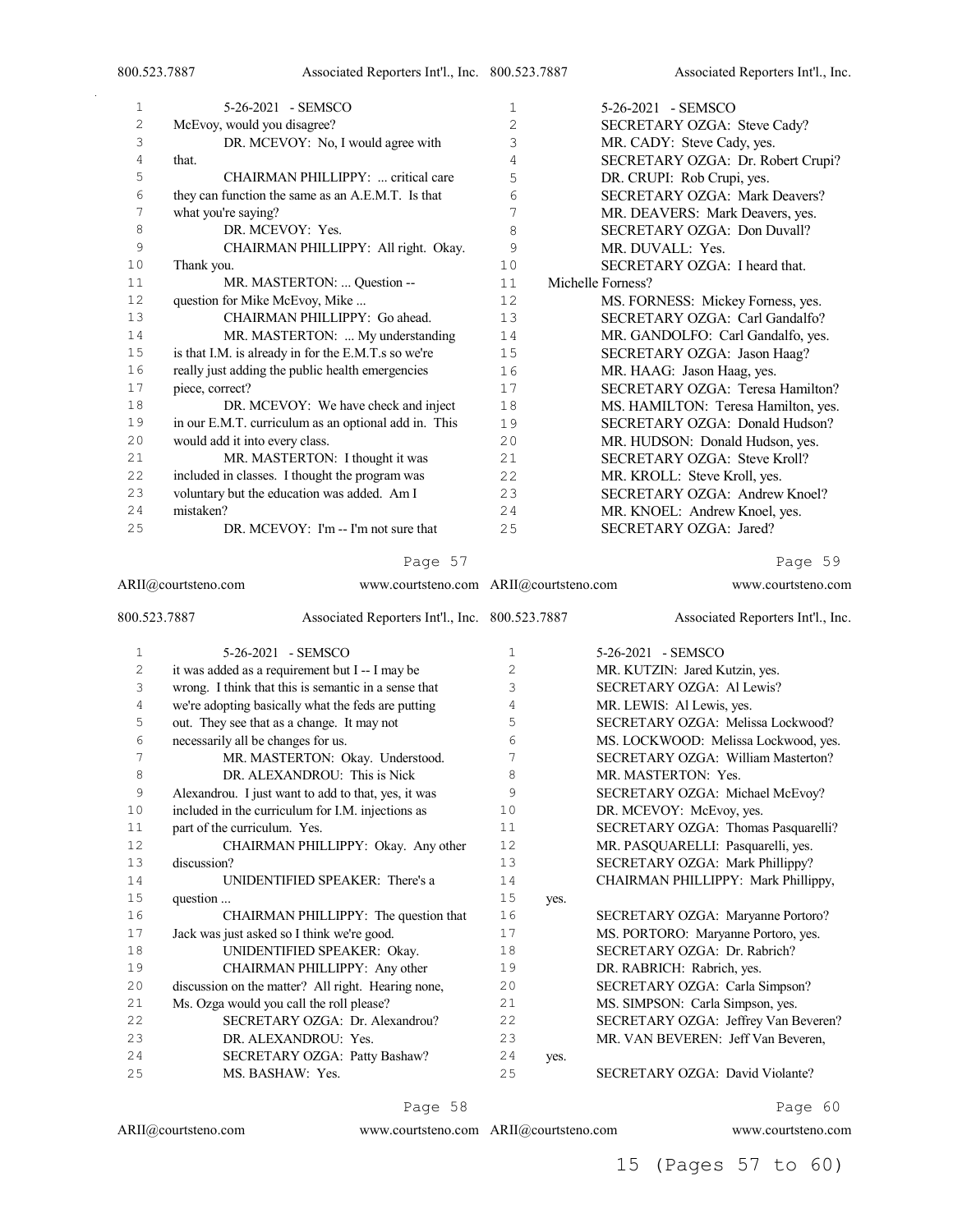| 1              | 5-26-2021 - SEMSCO                                            | 1              | 5-26-2021 - SEMSCO                                    |
|----------------|---------------------------------------------------------------|----------------|-------------------------------------------------------|
| $\overline{c}$ | David Violante?                                               | $\overline{c}$ | already which was the motion to approve the NHTSA     |
| 3              | MR. VIOLANTE: Yes.                                            | 3              | piece. The staff report talked a little bit about     |
| 4              | SECRETARY OZGA: Okay. Thank you.                              | 4              | sponsor renewals which have been postponed a little   |
| 5              | Motion passes.                                                | 5              | bit because of COVID and because of the availability  |
| 6              | CHAIRMAN PHILLIPPY: Very well.                                | 6              | of staff and the bureau so those are pushed off by    |
| 7              | Motion passes. Thank you. Dr. Doynow, back to you.            | 7              | about six months or so from when they're due.         |
| $\,8\,$        | DR. DOYNOW: No more motions. Just                             | 8              | B.L.S. skill sheets are in process of                 |
| 9              | information. I.V. nitro was added to the formulary            | 9              | getting approved and those should be out at some      |
| 10             | to reflect the collaborative protocols. The Ebola             | 10             | point soon once they go through the -- the            |
| 11             | transport advisory is going to committee to review            | 11             | bureaucratic machinery. C.M.E. portal which we've     |
| 12             | before we actually approve it. It was recommended             | 12             | been talking about for quite a while is about to go   |
| 13             | that the mask mandate for vaccinated providers in an          | 13             | to a trial phase. And depending on how the trial      |
| 14             | ambulance without a patient could be rescinded to             | 14             | works with a few agencies we'll see that rolled out   |
| 15             | make them more comfortable, follow current C.D.C.             | 15             | so that everyone can submit C.M.E. paperwork online.  |
| 16             | guidelines. Obviously, they can wear a mask if they           | 16             | And then instructor certificates are                  |
| 17             | so desire.                                                    | 17             | going to have some tweaks made to them. Couple        |
| 18             | There was some concern that when the                          | 18             | things are going to happen. When the health commerce  |
| 19             | executive order expires community paramedicine will           | 19             | system actually has the E.M.T. cards it's very likely |
| 20             | be in jeopardy. And so far we have fifty community            | 20             | that we'll also be able to look at instructor         |
| 21             | paramedic programs covering forty counties that are           | 21             | certifications through that system which would be     |
| 22             | taking care of shut-ins, vaccinating them. So                 | 22             | nice. But also the bureau is going to tweak the       |
| 23             | hopefully something will occur before that executive          | 23             | certificates that are sent out for C.I.C.s so that it |
| 24             | order expires to continue the program. And I think            | 24             | includes the C.C. level.                              |
| 25             | that is about it. There wasn't much else. There               | 25             | There's been some confusion created                   |
|                | Page 61                                                       |                | Page 63                                               |
|                | ARII@courtsteno.com<br>www.courtsteno.com ARII@courtsteno.com |                | www.courtsteno.com                                    |

| $\mathbf 1$ | 5-26-2021 - SEMSCO                                    | 1  | 5-26-2021 - SEMSCO                                    |
|-------------|-------------------------------------------------------|----|-------------------------------------------------------|
| 2           | wasn't much in Ryan's report that we need to cover.   | 2  | despite the fact that there are no more C.C. original |
| 3           | Thank you.                                            | 3  | classes, we still have C.C. C.I.C.s who are teaching  |
| 4           | CHAIRMAN PHILLIPPY: Nick, thank you.                  | 4  | or signing off on C.M.E. credit for recertifying      |
| 5           | Dr. Doynow. Does anyone have anything for Dr. Doynow  | 5  | existing C.C.s. And so they'll add a box on to the    |
| 6           | or SEMAC? All right. We'll move forward with our      | 6  | instructor certification that indicates that a person |
| 7           | committee reports. There's nothing coming back from   | 7  | is authorized to perform at that level to sign off on |
| 8           | executive. This meeting this morning was pretty       | 8  | C.M.E.                                                |
| 9           | straightforward reporting out on most of the          | 9  | There's also some discussion about                    |
| 10          | committee activities. Med standards has reported out  | 10 | requirements for a C.I.C. to upgrade the level that   |
| 11          | by Dr. Doynow on behalf of Dr. Marshall so that leads | 11 | they can teach at. People are grandfathered into the  |
| 12          | us to education and training and back to Jack McEvoy. | 12 | level that they were certified at and new folks who   |
| 13          | Mike.                                                 | 13 | increase their level of certification, for example,   |
| 14          | DR. MCEVOY: Thanks. You probably                      | 14 | go from a C.C. to a paramedic. There are some         |
| 15          | wonder where the ambulance behind me is going. I      | 15 | requirements that the bureau has which we discussed   |
| 16          | think it's headed to Patty Bashaw because that        | 16 | for them to upgrade their certification as an         |
| 17          | elderly woman playing hopscotch there is not going to | 17 | instructor coordinator to teach at a higher level.    |
| 18          | do well.                                              | 18 | Along with that we had some discussion                |
| 19          | DIRECTOR GREENBERG: The -- the                        | 19 | about retention of C.I.C.s and some of the            |
| 20          | problem, Mike is is that it's going there lights and  | 20 | requirements that are in the current policy           |
| 21          | sirens and I do believe this is a low acuity call and | 21 | statement, Nineteen zero one, regarding that. And     |
| 22          | we should be discouraging the lights and sirens       | 22 | based on our discussion, we're going to try to do     |

800.523.7887 Associated Reporters Int'l., Inc.

 response and the high rates of speed. DR. MCEVOY: All right. ... Training and ed had a few things. We took care of one of them some wording and propose that to the bureau so it would make it a little bit more simplistic for C.I.C.s to recertify and kind of follow along the

Page 62

ARII@courtsteno.com

ARII@courtsteno.com www.courtsteno.com

Page 64

based on our discussion, we're going to try to do

Associated Reporters Int'l., Inc.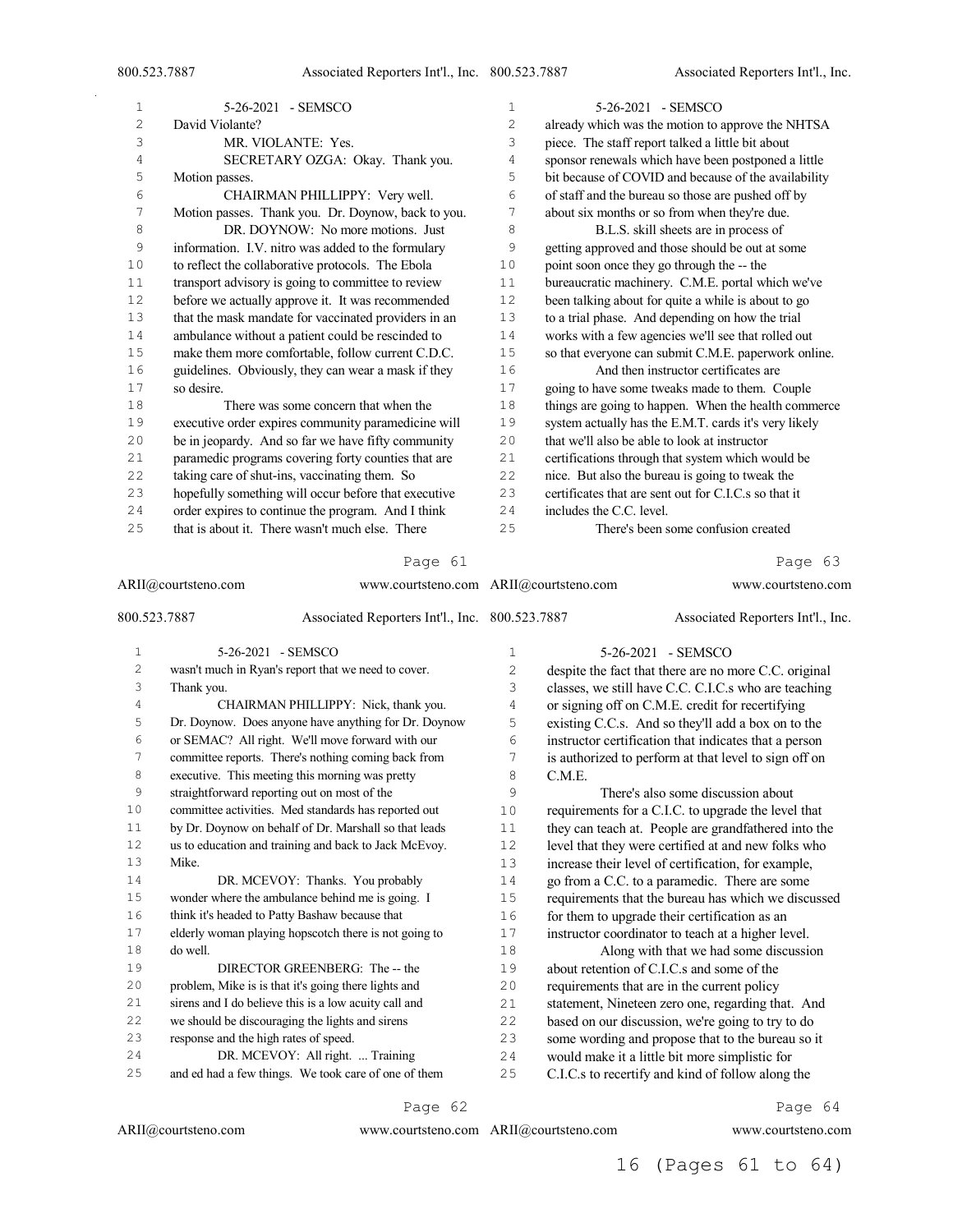| 5-26-2021 - SEMSCO                                    | $\mathbf 1$                                         | 5-26-2021 - SEMSCO                                    |
|-------------------------------------------------------|-----------------------------------------------------|-------------------------------------------------------|
| lines of what Red Cross and Heart Association are     | $\overline{c}$                                      | So they're going to take that back to Suffolk County  |
| doing with their instructors. So more to follow on    | 3                                                   | and have a little discussion with them about that.    |
| that, but I think we're definitely having problems    | 4                                                   | We did also have some discussion about                |
| retaining C.I.C.s and -- and we don't want the policy | 5                                                   | the i-gel airway project and I think that's been      |
| to be the obstacle to that.                           | 6                                                   | covered already. Training and ed sent some comments   |
| Second thing that we talked about was                 |                                                     | to SEMAC at their last meetings and those things have |
| having the bureau set some sort of deadline for       | 8                                                   | all been incorporated. So we really didn't have       |
| individuals who have passed their E.M.S. course and   | 9                                                   | anything new to add to that.                          |
| are scheduling their computer based exam for that     | 10                                                  | And the final item that we talked                     |
| course. There is -- since we went from written exams  | 11                                                  | about was the rather unusual legal opinion that came  |
| to computer based exams, there's this incredible      | 12                                                  | back to the bureau that Ryan alluded to earlier where |
| amount of procrastination that's going on with        | 13                                                  | a core sponsor inquired about the statutory or        |
| individuals who don't schedule their test. And the    | 14                                                  | regulatory basis for the bureau putting geographic    |
| data is very clearly showing now that the longer you  | 15                                                  | restrictions on core sponsors. And division of legal  |
| wait to take the exam, the more likely you are to     | 16                                                  | affairs actually discovered that there is really no   |
| fail it.                                              | 17                                                  | statutory or geographic -- or excuse me, regulatory   |
| So we're -- while the policy in                       | 18                                                  | authority to define core sponsorships by a geographic |
| regulation gives a person a year from the point that  | 19                                                  | region.                                               |
| they complete the class, we're going to have the      | 20                                                  | So that raises some very interesting                  |
|                                                       | 21                                                  | questions, and potential issues although at the same  |
| there's any way that they can put some sort of loose  | 22                                                  | time their distributed learning that's happening now  |
| rule in place that entices people to take the exam    | 23                                                  | all across the state and flourishing during COVID     |
| within a month or two of when they complete the class | 24                                                  | this probably could not be more timely than to see    |
| just so that we can improve the pass rates there.     | 25                                                  | people being able to cross over some of the -- the    |
|                                                       | bureau talk to division of legal affairs and see if |                                                       |

|                | ARII@courtsteno.com              | www.courtsteno.com ARII@courtsteno.com                |    | www.courtsteno.com                                    |
|----------------|----------------------------------|-------------------------------------------------------|----|-------------------------------------------------------|
| 800.523.7887   |                                  | Associated Reporters Int'l., Inc. 800.523.7887        |    | Associated Reporters Int'l., Inc.                     |
| $\mathbf 1$    |                                  | 5-26-2021 - SEMSCO                                    | 1  | 5-26-2021 - SEMSCO                                    |
| $\overline{c}$ |                                  | So people are aware, you can now                      | 2  | lines that have been established. So the bureau is    |
| 3              |                                  | attempt for a third time to pass the written exam.    | 3  | going to work on revising a policy statement or       |
| 4              |                                  | And that has been programmed into the testing vendor  | 4  | issuing new policy statement to help to clarify that. |
| 5              |                                  | system so that it automatically happens. But it       | 5  | If you remember back, and there are                   |
| 6              |                                  | doesn't happen overnight so if somebody walked out of | 6  | some grey haired folks like myself in the meeting     |
| 7              |                                  | an exam knowing that they failed it, they have to     | 7  | today who can remember back not even more than a few  |
| 8              |                                  | wait somewhere around forty-eight hours before that   | 8  | years ago but you go back fifteen or twenty years, we |
| 9              |                                  | failure is actually recorded into the P.S.I. system.  | 9  | all had to submit a plan for what courses we were     |
| 10             |                                  | So people who run home and try to reschedule an exam  | 10 | going to teach and send that to the region. The       |
| 11             |                                  | find themselves having to wait a couple days before   | 11 | region then put that together and sent it into the    |
| 12             |                                  | they're able to do that. But you can actually do      | 12 | bureau. The bureau used that as a predictor of what   |
| 13             |                                  | that computer based exam now three times -- make      | 13 | was going to be necessary for funding for classes.    |
| 14             | three attempts at it to pass it. |                                                       | 14 | And that -- that actually would -- reinstating that   |
| 15             |                                  | And, let's see, we also had a                         | 15 | would solve a lot of the issue of where people can    |
| 16             |                                  | discussion briefly -- well, not really briefly but    | 16 | teach, when they teach, what they teach because it    |
| 17             |                                  | for a while about whether an A.E.M.T. is actually an  | 17 | puts it back in the hands of the regions to actually  |
| 18             |                                  | A.L.S. provider or not. And that -- that is like a    | 18 | have some say over that whole process.                |
| 19             |                                  | Pandora's Box of questions. It turned out that the    | 19 | So more to follow on that but I                       |
| 20             |                                  | folks who are asking it actually need to talk with    | 20 | figured I would just bring it to your attention so    |
| 21             |                                  | their region which is Suffolk County because they     | 21 | you're aware of it. And I think that's -- unless      |
| 22             |                                  | apparently have some requirements that are a little   | 22 | there's questions, I think that is pretty much        |
| 23             |                                  | bit differ -- different than the rest of the state    | 23 | everything that we talked about in training and ed.   |
| 24             |                                  | insofar as when a person is being treated by a higher | 24 | CHAIRMAN PHILLIPPY: All right. Very                   |
| 25             |                                  | level of care and who they could be turned over to.   | 25 | good. Does anybody have any questions or anything     |

Page 66

ARII@courtsteno.com

ARII@courtsteno.com www.courtsteno.com

Page 68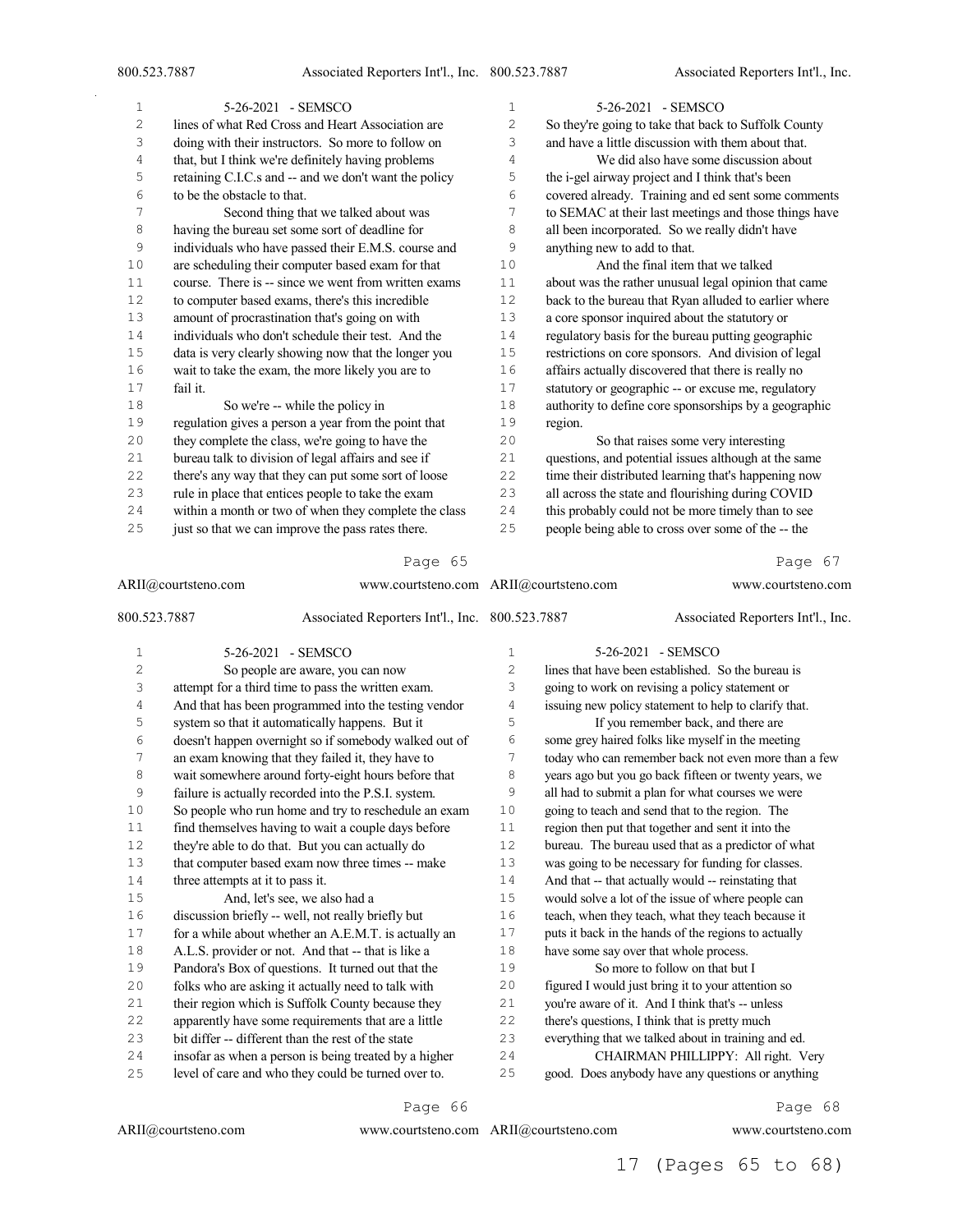| 1           | 5-26-2021 - SEMSCO                                           | $\,1\,$      | 5-26-2021 - SEMSCO                                    |
|-------------|--------------------------------------------------------------|--------------|-------------------------------------------------------|
| 2           | for Dr. McEvoy?                                              | $\mathbf 2$  | realistically this, you know, change will probably    |
| 3           | MR. HUDSON: I'm sorry it's Don Hudson                        | 3            | come into effect more likely in the fall to, you      |
| 4           | again.                                                       | 4            | know, early part of next year. Are there questions    |
| 5           | CHAIRMAN PHILLIPPY: Mr. Hudson, go                           | 5            | that I can answer?                                    |
| 6           | ahead.                                                       | 6            | CHAIRMAN PHILLIPPY: Okay. Not                         |
| 7           | MR. HUDSON: Yeah, while we're on the                         | 7            | hearing any questions, anything else for training and |
| 8           | topic I just want to vet out the -- the core                 | 8            | ed before we move on?                                 |
| 9           | sponsorship thing. So just for clarity, is it the            | 9            | DR. MCEVOY: No, that's good. Thank                    |
| $1\,0$      | REMSCO's authority to approve what core sponsors can         | $10$         | you very much.                                        |
| $1\,1$      | offer courses within a given region then? Or what is         | 11           | CHAIRMAN PHILLIPPY: Thank you, sir.                   |
| $12$        | the coordination process that we foresee moving              | 12           | That leads us to finance. Mr. Kroll.                  |
| 13          | forward here?                                                | 13           | MR. KROLL: Good afternoon everybody.                  |
| $1\,4$      | DR. MCEVOY: Well, Ryan can comment on                        | 14           | Thank you very much for the time today. There are     |
| 15          | this a little bit but the statute actually says that         | 15           | three things we're working on in the finance          |
| 16          | the bureau will through the program agencies or the          | 16           | committee, two of them being new. The old project     |
| $1\,7$      | REMSCOs really develop a training plan and each              | 17           | that we're moving forward is the educational cost     |
| 18          | REMSCO would be responsible for submitting a training        | $1\,8$       | survey which would allow us to measure what it cost   |
| 19          | plan to the bureau. And that training plan basically         | 19           | to put on an E.M.S. education course whether it be an |
| $20$        | would say how many students are going to be trained,         | 20           | assertive -- recertification or original and contrast |
| 21          | how many instructors are going to be trained, where          | 21           | that with the reimbursement and what is budgeted by   |
| 22          | and who's going to do it. And I think that that will         | 22           | the state to pay for training.                        |
| 23          | be incorporated in with moving forward with this to          | 23           | The survey of core sponsors is almost                 |
| 24          | reinvigorate that.                                           | 24           | ready to go out. We reviewed yesterday the            |
| 25          | MR. HUDSON: All right, then thank                            | 25           | electronic version of the survey that was put         |
|             | Page 69                                                      |              | Page 71                                               |
|             | RII@courtsteno.com<br>www.courtsteno.com ARII@courtsteno.com |              | www.courtsteno.cor                                    |
| 00.523.7887 | Associated Reporters Int'l., Inc. 800.523.7887               |              | Associated Reporters Int'l., Inc                      |
| 1           | 5-26-2021 - SEMSCO                                           | 1            | 5-26-2021 - SEMSCO                                    |
| $\sqrt{2}$  | you.                                                         | $\mathbf{2}$ | together by the bureau staff and thank you to the     |
| 3           | DIRECTOR GREENBERG: Touch a little                           | 3            | bureau staff for putting it together. So that will    |
| $\sqrt{4}$  | bit further on that one. So essentially each region          | 4            | be going out within the next week or two to core      |
| 5           | would create that educational plan like Dr. McEvoy           | 5            | sponsors. We'll be asking our -- the regional         |
| 6           | was talking about. And that regional plan would talk         | 6            | organizations to help encourage core sponsors to give |
|             |                                                              |              |                                                       |

| ARII@courtsteno.com |                               | www.courtsteno.com ARII@courtsteno.com                |    | www.courtsteno.com |                                                       |
|---------------------|-------------------------------|-------------------------------------------------------|----|--------------------|-------------------------------------------------------|
| 800.523.7887        |                               | Associated Reporters Int'l., Inc. 800.523.7887        |    |                    | Associated Reporters Int'l., Inc.                     |
| 1                   |                               | 5-26-2021 - SEMSCO                                    | 1  |                    | 5-26-2021 - SEMSCO                                    |
| $\overline{c}$      | you.                          |                                                       | 2  |                    | together by the bureau staff and thank you to the     |
| 3                   |                               | DIRECTOR GREENBERG: Touch a little                    | 3  |                    | bureau staff for putting it together. So that will    |
| 4                   |                               | bit further on that one. So essentially each region   | 4  |                    | be going out within the next week or two to core      |
| 5                   |                               | would create that educational plan like Dr. McEvoy    | 5  |                    | sponsors. We'll be asking our -- the regional         |
| 6                   |                               | was talking about. And that regional plan would talk  | 6  |                    | organizations to help encourage core sponsors to give |
| 7                   |                               | about the number of students, number of classes in    | 7  |                    | us that data which will help us measure what it cost  |
| 8                   |                               | geographic areas where they're looking for it. We     | 8  | to put on courses. |                                                       |
| 9                   |                               | would then match that with core sponsors who are      | 9  |                    | We have modified the survey since it                  |
| 10                  |                               | looking to teach in a given region. The core          | 10 |                    | was originally written to incorporate extraordinary   |
| 11                  |                               | sponsors would submit their educational plan, you     | 11 |                    | costs related to COVID. So those can also be          |
| 12                  |                               | know, more broadly for where they teach and then we   | 12 |                    | factored in -- in the development of distance         |
| 13                  |                               | would match those classes based on the educational    | 13 |                    | learning. So with -- with some good work on behalf    |
| 14                  |                               | plan. Primarily this would be assigned to Chief       | 14 |                    | of the committee and the bureau staff hopefully that  |
| $1\,5$              |                               | McMillan [phonetic spelling] so he's going to get fun | 15 |                    | will be in the hands of core sponsors within the next |
| 16                  | of linking all that together. |                                                       | 16 |                    | few weeks. And certainly by the time we meet again    |
| 17                  |                               | But so we are working on a policy                     | 17 |                    | we'll have results and be able to report on that as   |
| $1\,8$              |                               | guide related to it. We used to be able to -- to let  | 18 |                    | we had analyzed the data over the summer time.        |
| 19                  |                               | the regions know what they need to submit, when they  | 19 |                    | Two other projects working our way                    |
| 20                  |                               | need to submit it. And we'll also be working with     | 20 |                    | through. The second one is the -- a -- a revision of  |
| 21                  |                               | the councils and the program agencies so that they    | 21 |                    | something we did in 2018, '19 which was the workforce |
| 22                  |                               | can help facilitate that as well. So there -- there   | 22 |                    | survey. That survey talked about the real             |
| 23                  |                               | will be responsibilities on behalf of, you know,      | 23 |                    | difficulties that we're having with recruitment and   |
| 24                  |                               | everybody that's involved. And we, you know, are      | 24 |                    | retention of E.M.S. personnel both volunteer and      |
| 25                  |                               | working on that policy guide as now so  so            | 25 |                    | career. And it has been somewhat useful in            |

 $\mathrm{ARII}\xspace\!\! \mathcal{Q}\xspace$  courtsteno.com

ARII@courtsteno.com www.courtsteno.com

Page 70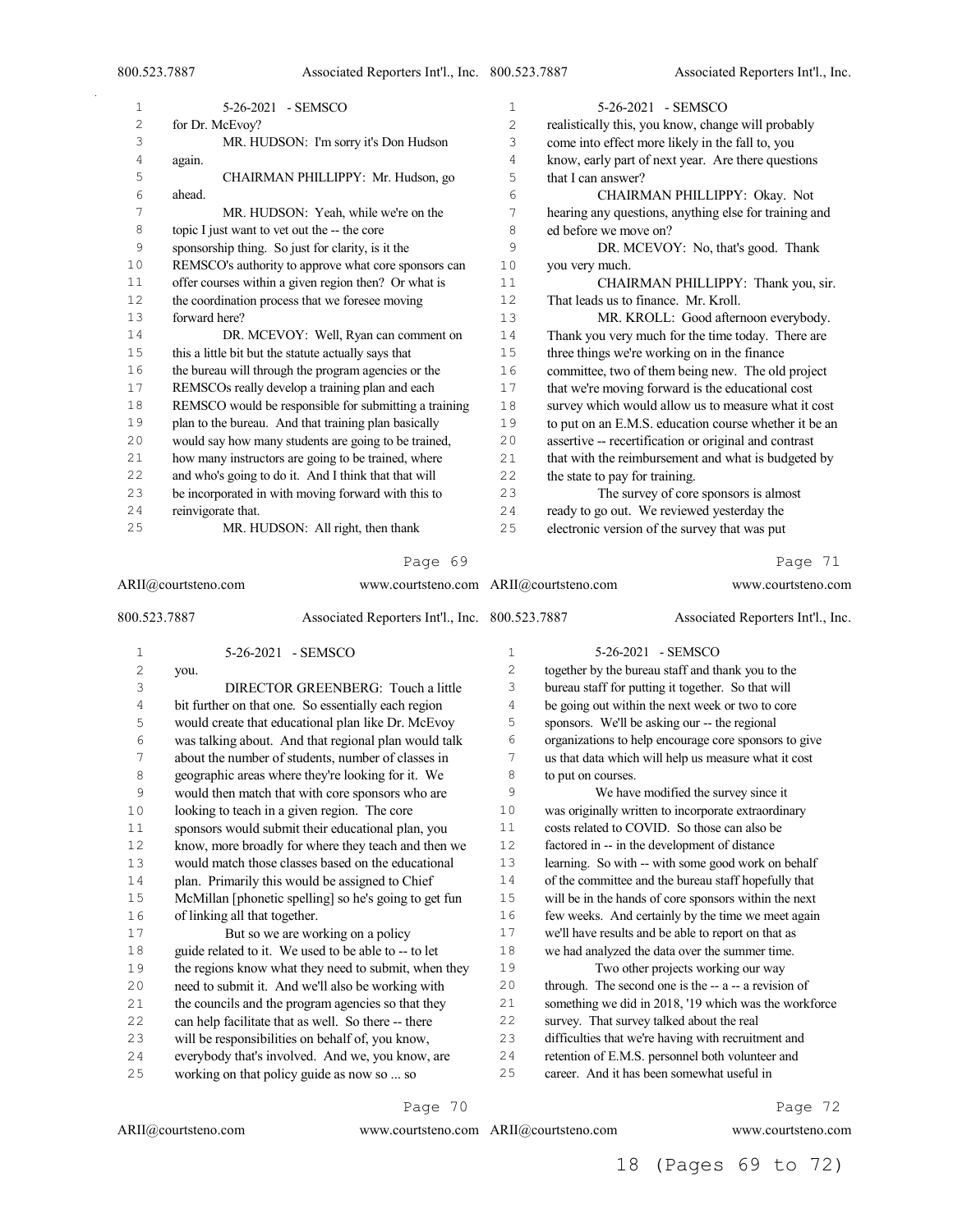| 1  | 5-26-2021 - SEMSCO                                    | $\mathbf{1}$   | 5-26-2021 - SEMSCO                                    |
|----|-------------------------------------------------------|----------------|-------------------------------------------------------|
| 2  | conversations that the bureau and the SEMSCO have     | $\overline{2}$ | we have. The jurisdictional models that we have.      |
| 3  | been having with people about the difficulties that   | 3              | The ownership models that we have, and the staffing   |
| 4  | we're having as an E.M.S. field that the chair        | 4              | models that we have to see if we can first gather     |
| 5  | referred to in his opening remarks.                   | 5              | data on the differences between all the models, how   |
| 6  | We -- we -- we are reasonably                         | 6              | they roll up into the sustainability of E.M.S.        |
| 7  | confident that the situation is not better than it    | 7              | agencies and make recommendations.                    |
| 8  | was in 2018, '19 when we got this data. And we're     | 8              | We had really good dialogue at the                    |
| 9  | reasonably confident that it is substantially worse.  | 9              | committee. There are a lot of issues that come into   |
| 10 | So we're going to do a refresh on this survey meaning | 10             | this, for example, the home rule that we have in New  |
| 11 | getting it back out to people to take another round.  | 11             | York State that has small jurisdictions in E.M.S.     |
| 12 | We haven't discussed it in great detail yet but will  | 12             | compared to other states where there are a bunch of   |
| 13 | in the next week or so. It may be just releasing      | 13             | jurisdictions. Clearly C.O.N. rules of course impact  |
| 14 | these same exact questions over again, having people  | 14             | that. There's the Medicaid payment rates which are    |
| 15 | answer it again and comparing apple -- you know,      | 15             | below the cost of doing the service all better  of    |
| 16 | comparing one time period to the next.                | 16             | impact. So we look forward to working on this         |
| 17 | I suppose it's also possible that we                  | 17             | project.                                              |
| 18 | would add a few additional questions that are         | 18             | And the capstone of the conversation                  |
| 19 | relevant to the time period that we are in. But the   | 19             | was that whatever we come out with as the results of  |
| 20 | real goal will be to have a set of data -- data set   | 20             | this project, we really need to make sure that it's   |
| 21 | from 2018, '19, a data set from 2021 and be able to   | 21             | well communicated to policy makers and the public     |
| 22 | republish the report and say look how it has changed  | 22             | because people don't know how E.M.S. is financed.     |
| 23 | over time. And would be a positive experience in      | 23             | And in addition, we -- we have seen the trouble signs |
| 24 | what's happening with our recruitment and retention   | 24             | in our field for many years, and we instead of        |
| 25 | ability. But I think that will really help            | 25             | surrendering we go out, we fight back. We figure out  |

|              | Page 73                                                       |    | Page 75                                               |
|--------------|---------------------------------------------------------------|----|-------------------------------------------------------|
|              | ARII@courtsteno.com<br>www.courtsteno.com ARII@courtsteno.com |    | www.courtsteno.com                                    |
| 800.523.7887 | Associated Reporters Int'l., Inc. 800.523.7887                |    | Associated Reporters Int'l., Inc.                     |
| $\mathbf{1}$ | 5-26-2021 - SEMSCO                                            | 1  | 5-26-2021 - SEMSCO                                    |
| $\mathbf{2}$ | contribute to data -- data driven strategy for the            | 2  | how to make it to the next mark.                      |
| 3            | SEMSCO on the sustainability of E.M.S.                        | 3  | And so, you know, people -- people put                |
| 4            | The -- and we -- this would be an                             | 4  | -- expect that we're going to fix our own problems    |
| 5            | electronic survey. The last time we sent it out               | 5  | and we're going to have to figure out how to be very  |
| 6            | electronically we set it up with a booth at vital             | 6  | public about this. And thank you very much. And I'd   |
| 7            | signs where people they can fill it out at the booth.         | 7  | be glad to answer any questions.                      |
| 8            | I don't know that we want to wait all the way to the          | 8  | CHAIRMAN PHILLIPPY: Thank you, Mr.                    |
| 9            | fall for vital signs, but because it's a electronic           | 9  | Kroll. Anyone have any questions for Steve for        |
| 10           | survey we might be able to get it out again.                  | 10 | finance? All right. Hearing none, thank you very      |
| 11           | The third and last project to talk                            | 11 | much, Steve, for your report and all your hard work   |
| 12           | about today is the fiscal sustainability project. We          | 12 | on this project. I know it's -- it's a lot and I      |
| 13           | have been asked to take a look at the financial               | 13 | know you give everything that you have every day.     |
| 14           | models of E.M.S. in New York State and talk about             | 14 | And I appreciate everything you're doing. So thank    |
| 15           | what the different models are, what their strengths           | 15 | you. Moving on to legislative, Mr. Lewis.             |
| 16           | and weaknesses are. And then to start talking about           | 16 | MR. LEWIS: Thank you, Mr. Chairman.                   |
| 17           | recommendations about how we can approve financing of         | 17 | Well, Steve Kroll is all warmed up I'd ask him to     |
| 18           | E.M.S. in New York State.                                     | 18 | produce a report from federal legislation of interest |
| 19           | As you might imagine, this discussion                         | 19 | to New York State E.M.S. that I think he's wanting to |
| 20           | at the committee quickly became much broader because          | 20 | repeat here. So, Steve, please.                       |
| 21           | so much is tied into -- so many different factors are         | 21 | MR. KROLL: Thank you, Mr. Lewis. I'm                  |
| 22           | tied into how we finance and how revenue streams. So          | 22 | going to speak a little about the treat in place      |
| 23           | the committee is going to begin working and  with             | 23 | legislation that was passed at the federal level. I   |
| 24           | an expression of urgency to look at E.M.S. financing          | 24 | served as the New York State advocacy coordinator for |
| 25           | models that would include the forms of revenue that           | 25 | the National Association of E.M.T.s and I'm pleased   |

Page 74

ARII@courtsteno.com www.courtsteno.com ARII@courtsteno.com www.courtsteno.com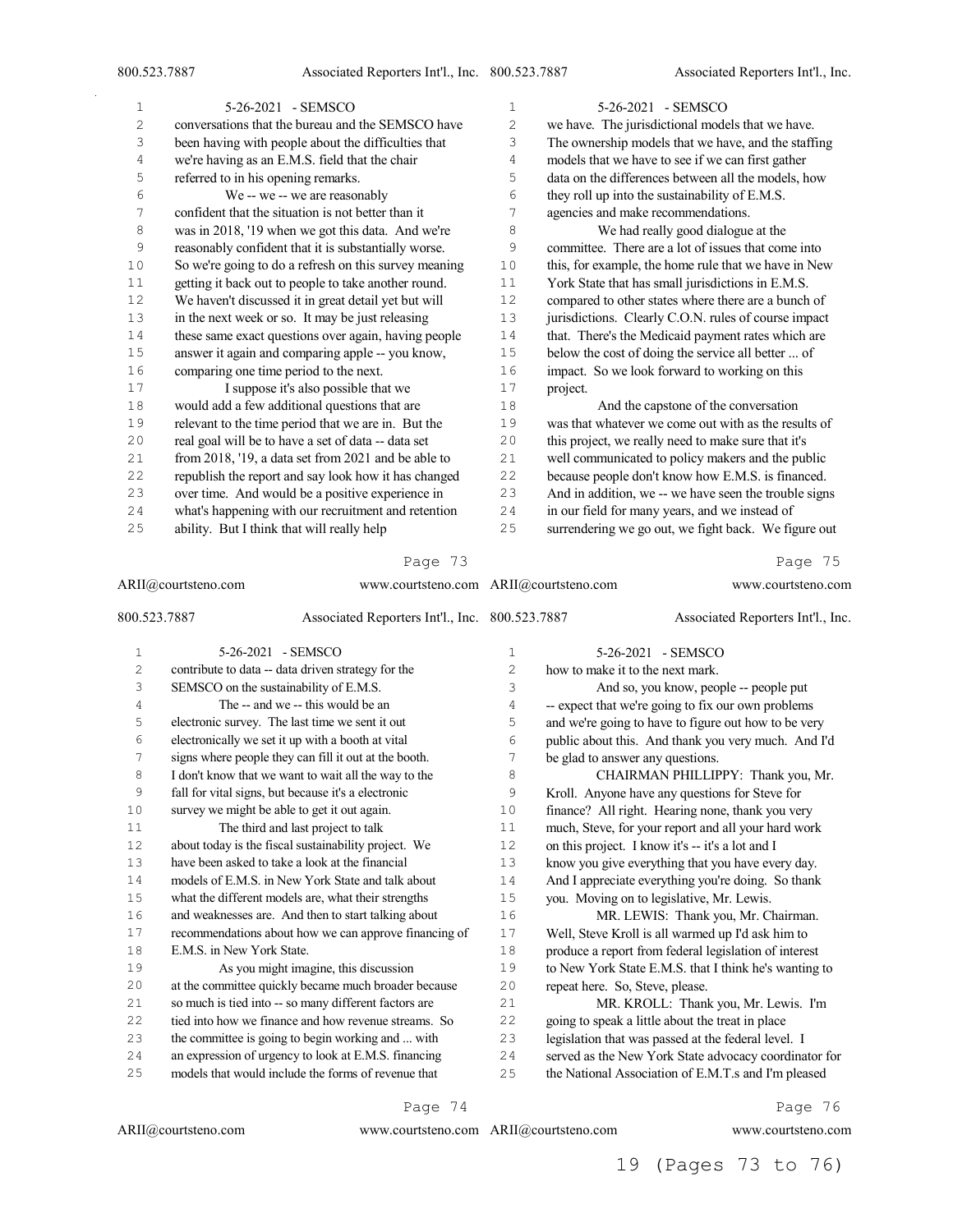Associated Reporters Int'l., Inc.

| $\mathbf 1$    | 5-26-2021 - SEMSCO                                            | $\mathbf{1}$   | 5-26-2021 - SEMSCO                                                |
|----------------|---------------------------------------------------------------|----------------|-------------------------------------------------------------------|
| $\mathbf{2}$   | to be able to report on something that has been a             | $\overline{c}$ | As you know, we have a New York State                             |
| 3              | collaborative effort between N.E.M.T., the American           | 3              | protocol that was put in place for the COVID-19                   |
| 4              | Ambulance Association and the International                   | 4              | emergency. There were  protocols put in place for                 |
| 5              | Association of the Fire Chiefs and Firefighters.              | 5              | the COVID-19 emergency that gave guidance to E.M.S.               |
| 6              | So for all of us that are at SEMSCO,                          | 6              | providers and keeping people at home. And so that                 |
| 7              | many of the national groups that we are involved with         | 7              | protocol which should satisfy the community wide                  |
| $\,8\,$        | have collaborated to achieve this. Hopefully, most            | 8              | emergency which means that E.M.S. agencies can now                |
| $\mathsf 9$    | of you know about it but we want to get this on the           | 9              | begin filing for payment for claims back to the date              |
| $10$           | record for everybody in the E.M.S. community to be            | 10             | of -- of March 1st, 2020 for E.M.S. treat at home.                |
| 11             | aware that in the American rescue plan that was               | 11             | And they will receive payment of the B.L.S. base rate             |
| 12             | signed into law in March 2021 it was granting of              | 12             | or the A.L.S. base rate, depending on the treatment               |
| 13             | waiver authority to allow Medicare to reimburse               | 13             | provided, minus any mileage payments since there was              |
| 14             | ground ambulances for providing care in response to           | 14             | no actual transport.                                              |
| 15             | Nine one one calls during the COVID public health             | 15             | The agencies will have a year to make                             |
| 16             | emergency when the beneficiary was not transported to         | 16             | these claims, and so the date  already been that                  |
| 17             | the hospital.                                                 | 17             | you would have to file by for -- for services should              |
| $1\,8$         | As you know, today we do not get paid                         | 18             | be the -- for services before May 5th, 2021 claims                |
| 19             | for treat at home. There is a -- a demonstration              | 19             | would have to be submitted by May 5th of 2022. And                |
| 20             | project going on with the E.T. Three program that             | 20             | so we'd like this notification to be shared broadly               |
| 21             | allows payment at home. Had to turn off the pager.            | 21             | throughout the state to E.M.S. agencies that may have             |
| 22             | Sorry -- sorry about that. Allows treatment at home           | 22             | done these treat at home encounters that they have                |
| 23             | in limited circumstances and there are also some              | 23             | the opportunity to file for Medicare fee for service              |
| 24             | innovative demonstrations happening around the state          | 24             | payment for these transports. I'll be glad to answer              |
| 25             | and around the country. But in general we do not get          | 25             | any questions.                                                    |
|                | Page 77                                                       |                | Page 79                                                           |
|                | ARII@courtsteno.com<br>www.courtsteno.com ARII@courtsteno.com |                | www.courtsteno.com                                                |
| 800.523.7887   | Associated Reporters Int'l., Inc. 800.523.7887                |                | Associated Reporters Int'l., Inc.                                 |
| $\mathbf 1$    | 5-26-2021 - SEMSCO                                            | $\mathbf{1}$   | 5-26-2021 - SEMSCO                                                |
| $\overline{c}$ | paid for treat at home.                                       | $\overline{2}$ | CHAIRMAN PHILLIPPY: Anybody have any                              |
| $\overline{a}$ | And mony EMC against wars in                                  | $\mathbf{r}$   | questions for $M_{\rm B}$ , $V_{\rm sol}$ on the following on the |

| 2  | paid for treat at home.                               | 2  | CHAIRMAN PHILLIPPY: Anybody have any                  |
|----|-------------------------------------------------------|----|-------------------------------------------------------|
| 3  | And many E.M.S. agencies were in                      | 3  | questions for Mr. Kroll on the federal -- or the      |
| 4  | circumstance during early 2020 and the summer of 2020 | 4  | federal legislation? All right. Hearing none, Mr.     |
| 5  | where hospitals were overwhelmed and were asking us   | 5  | Lewis.                                                |
| 6  | only to bring the sickest patients to them. And       | 6  | MR. LEWIS: Thank you, Mr. Kroll.                      |
| 7  | indeed we put in place a pandemic protocol in New     | 7  | Very well done. Before I bring forth the three        |
| 8  | York State to allow E.M.S. agencies to leave patients | 8  | motions of our committee  bring in a seconded         |
| 9  | with COVID like symptoms and COVID concerns at home.  | 9  | motion I just want to talk about COVID-19 legislative |
| 10 | We did that knowing that we would not get paid for    | 10 | bills. As if you look there are many. And I think     |
| 11 | any of that care. And that certainly has created      | 11 | some have true value and need to be studied more.     |
| 12 | financial difficulties for many E.M.S services.       | 12 | One of the years we want to pursue more is when       |
| 13 | So the waiver authority has been                      | 13 | there's COVID deaths and serious illnesses from COVID |
| 14 | granted and C.M.S. has begun putting in place the     | 14 | we'd like to be able to identify either a fund or     |
| 15 | waiver that will allow E.M.S. agencies to file for    | 15 | bring forth a motion that would create a fund to      |
| 16 | payment for people who were left at home during the   | 16 | support these families both for the COVID deaths and  |
| 17 | COVID-19 emergency under the following circumstances. | 17 | for serious illness.                                  |
| 18 | And there are two criteria. Number one, the ground    | 18 | Now we talked about this as possibly                  |
| 19 | ambulance was serviced, was furnished in response to  | 19 | being something that we would use for workers comp.   |
| 20 | a Nine one one call. And, number two, that the        | 20 | I -- I strongly disagree with that because those of   |
| 21 | patient would have been transported to a destination  | 21 | us that pay for workers comp know it's very           |
| 22 | permitted under Medicare but the transport did not    | 22 | excessive. I think if we start to attach this to      |
| 23 | occur because of its humanity wide emergency medical  | 23 | workers comp, and some don't have workers comp that   |
| 24 | service protocol specifically in place for the COVID- | 24 | may be impacted here with these COVID issues. I       |
| 25 | 19 emergency.                                         | 25 | think we need to develop a fund that says this is     |
|    |                                                       |    |                                                       |

### Page 78

ARII@courtsteno.com www.courtsteno.com

ARII@courtsteno.com www.courtsteno.com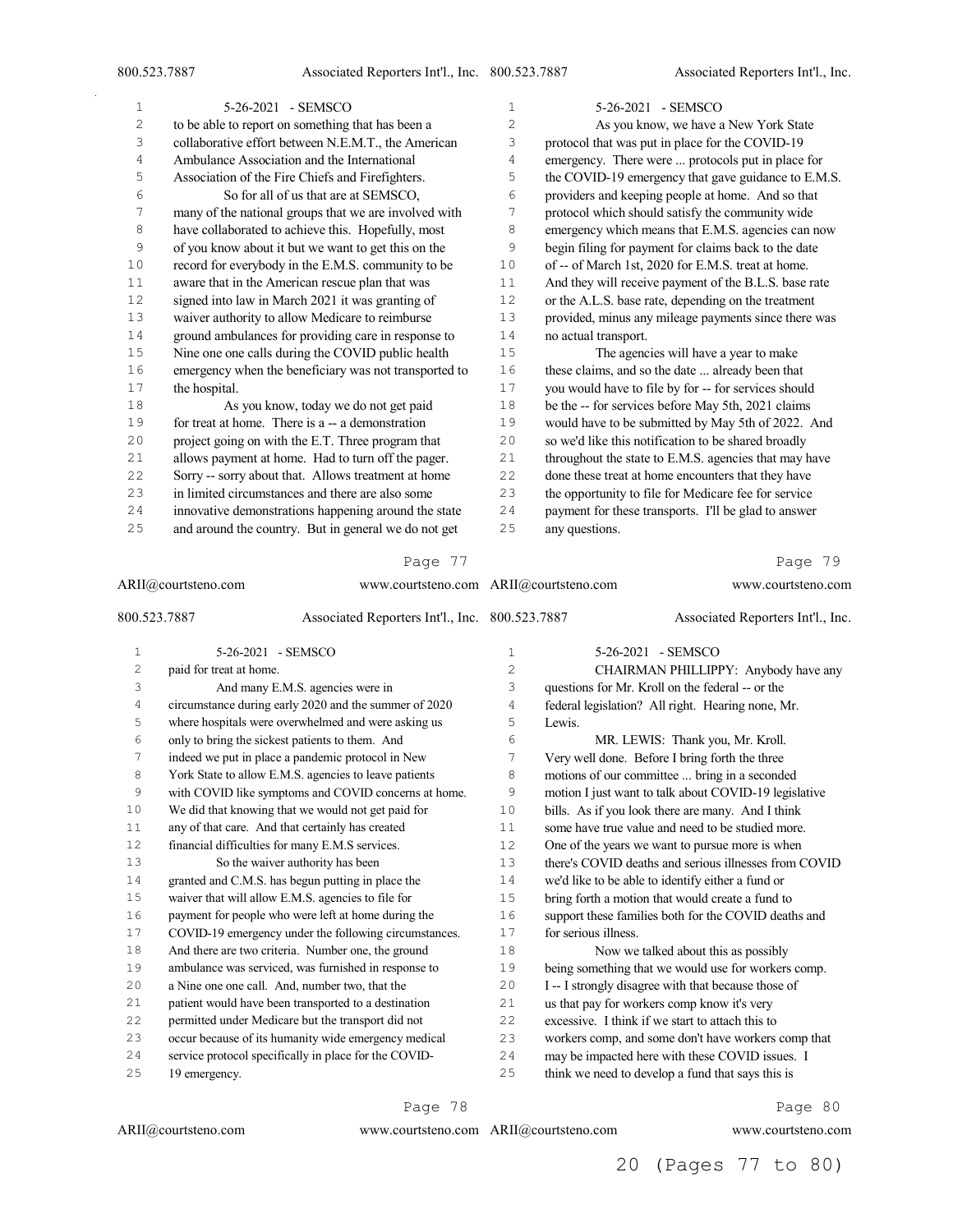| 1    | 5-26-2021 - SEMSCO                                    | 1  | 5-26-2021 - SEMSCO                                    |
|------|-------------------------------------------------------|----|-------------------------------------------------------|
| 2    | more than just workers comp. This is for everybody    | 2  | and now ask the commissioner to support it through    |
| 3    | in E.M.S., volunteer, proprietary, municipal,         | 3  | the legislature, is that correct?                     |
| 4    | whatever. If there isn't a fund for them that's       | 4  | MR. LEWIS: Yes, that's correct, sir.                  |
| 5    | available develop it.                                 | 5  | That's correct.                                       |
| 6    | So we'd like to consider introducing                  | 6  | CHAIRMAN PHILLIPPY: Thank you. Is                     |
| 7    | something here that could go or to the committee that | 7  | there any discussion on the motion? Okay. As this     |
| 8    | could come to SEMSCO and the commissioner. So that's  | 8  | is not a statutory matter, my sense is that as we     |
| 9    | just an F.Y.I. If you have some ideas boy I sure      | 9  | have before and to the interest of expediting our --  |
| 10   | would like to hear from you because we -- we would    | 10 | our meeting here forward we'll call for any           |
| 11   | try to study that. There was Senator Brooks wrote     | 11 | objections or abstentions. Does anyone have any --    |
| $12$ | out a bill that we did look at. It only involved      | 12 | any objection to that process here? Okay. Hearing     |
| 13   | volunteers.                                           | 13 | none. Are there any objections to the motion? Are     |
| 14   | Now that's good but we really think                   | 14 | there any abstentions? Okay. Hearing none the         |
| 15   | that in E.M.S., as we've said, they are volunteers,   | 15 | motion passes. Thank you, Mr. Lewis. Carry on.        |
| 16   | they have proprietary paid guys setting in the same   | 16 | MR. LEWIS: Thank you. The second one                  |
| 17   | ambulance, providing the same care. We need to cover  | 17 | coming to you is S1590, Rivera and A151 Gottfried     |
| 18   | all of them not just part of them. Everybody          | 18 | supporting and labeling  community paramedicine.      |
| 19   | deserves to have coverage because of this COVID       | 19 | You heard Dr. Doynow talking about great programs     |
| 20   | issue. So your thoughts? Appreciate hearing from      | 20 | that are agencies providing community paramedicine    |
| 21   | you.                                                  | 21 | and we know that would go away if the executive order |
| 22   | move into three motions I think                       | 22 | is pulled back. So we don't want that to happen. I    |
| 23   | Valerie has. These are legislative bills that we      | 23 | think there's more room for additional paramedic      |
| 24   | would like support from this body. They would then    | 24 | programs in all counties as -- as Director Greenberg  |
| 25   | go to the commissioner for consideration to support   | 25 |                                                       |

|                | ARII@courtsteno.com   | www.courtsteno.com ARII@courtsteno.com                |                |                                             | www.courtsteno.com                                   |
|----------------|-----------------------|-------------------------------------------------------|----------------|---------------------------------------------|------------------------------------------------------|
| 800.523.7887   |                       | Associated Reporters Int'l., Inc. 800.523.7887        |                |                                             | Associated Reporters Int'l., Inc.                    |
| 1              |                       | 5-26-2021 - SEMSCO                                    | 1              | 5-26-2021 - SEMSCO                          |                                                      |
| $\overline{c}$ |                       | them with the legislature. The first one is           | $\overline{c}$ |                                             | So this legislation too has been                     |
| 3              |                       | Fifteen sixty-one C. That would be on the screen      | 3              | around for ten years. So this started with  |                                                      |
| 4              |                       | there in a few minutes -- authorizes the Department   | 4              |                                             | Gottfried and it passed the senate one year, passed  |
| 5              |                       | of Health through the Bureau of E.M.S. to undertake a | 5              |                                             | the assembly the next year. They can't seem to get   |
| 6              | rural E.M.S. study.   |                                                       | 6              |                                             | it by both groups, both legislative bodies and then  |
| 7              |                       | We worked on this a while and I know                  | 7              | to the governor for his signature.          |                                                      |
| 8              |                       | there's some studies out there in the individual      | 8              |                                             | We also worked on this in part of the                |
| 9              |                       | county studies. There's not a statewide for rural     | 9              |                                             | executive  There had been a lot of work done on      |
| 10             |                       | E.M.S. study. So we -- this initially was being done  | 10             |                                             | this. There is a need and I am hopeful again that    |
| 11             |                       | by another agency and we really believe the           | 11             |                                             | this body will embrace that need so we can ask the   |
| 12             |                       | Department of Health and the Bureau of E.M.S.         | 12             |                                             | commissioner to again support the paramedicine       |
| 13             |                       | oversees this agency, issues licenses and is in total | 13             | programs in New York State.                 |                                                      |
| 14             | charge of the system. |                                                       | 14             |                                             | CHAIRMAN PHILLIPPY:  motion                          |
| 15             |                       | So we strongly believe that this                      | 15             | looking for council's support and I ask the |                                                      |
| 16             |                       | legislation is appropriate to have a study commenced  | 16             |                                             | commissioner to support as well at this legislature. |
| 17             |                       | after commissioner if he approves of and it goes to   | 17             |                                             | Is there any discussion on the motion? Mr. Lewis, am |
| 18             |                       | legislature for approval. That's probably not going   | 18             |                                             | I correct  from the meeting yesterday is this one    |
| 19             |                       | to happen this year being that legislature is done    | 19             |                                             | of the matters that we may have a chance of passing  |
| 20             |                       | the -- the 10th of June. So this is something that    | 20             | this term or is that --?                    |                                                      |
| 21             |                       | would go forward into the next legislative session.   | 21             |                                             | MR. LEWIS: It's -- it's moving                       |
| 22             |                       | So that comes to this body as a seconded motion.      | 22             |                                             | forward this year. But as I said, June 10th was the  |
| 23             |                       | CHAIRMAN PHILLIPPY: So as I                           | 23             |                                             | last part of the session for the year. There is a    |
| 24             |                       | understand it the -- the ask of the legislative       | 24             |                                             | lot of interest in this because of what's going on   |
| 25             |                       | committee is that the council endorse this concept    | 25             |                                             | with COVID. Many other states, I think there's ten   |

Page 82

Page 84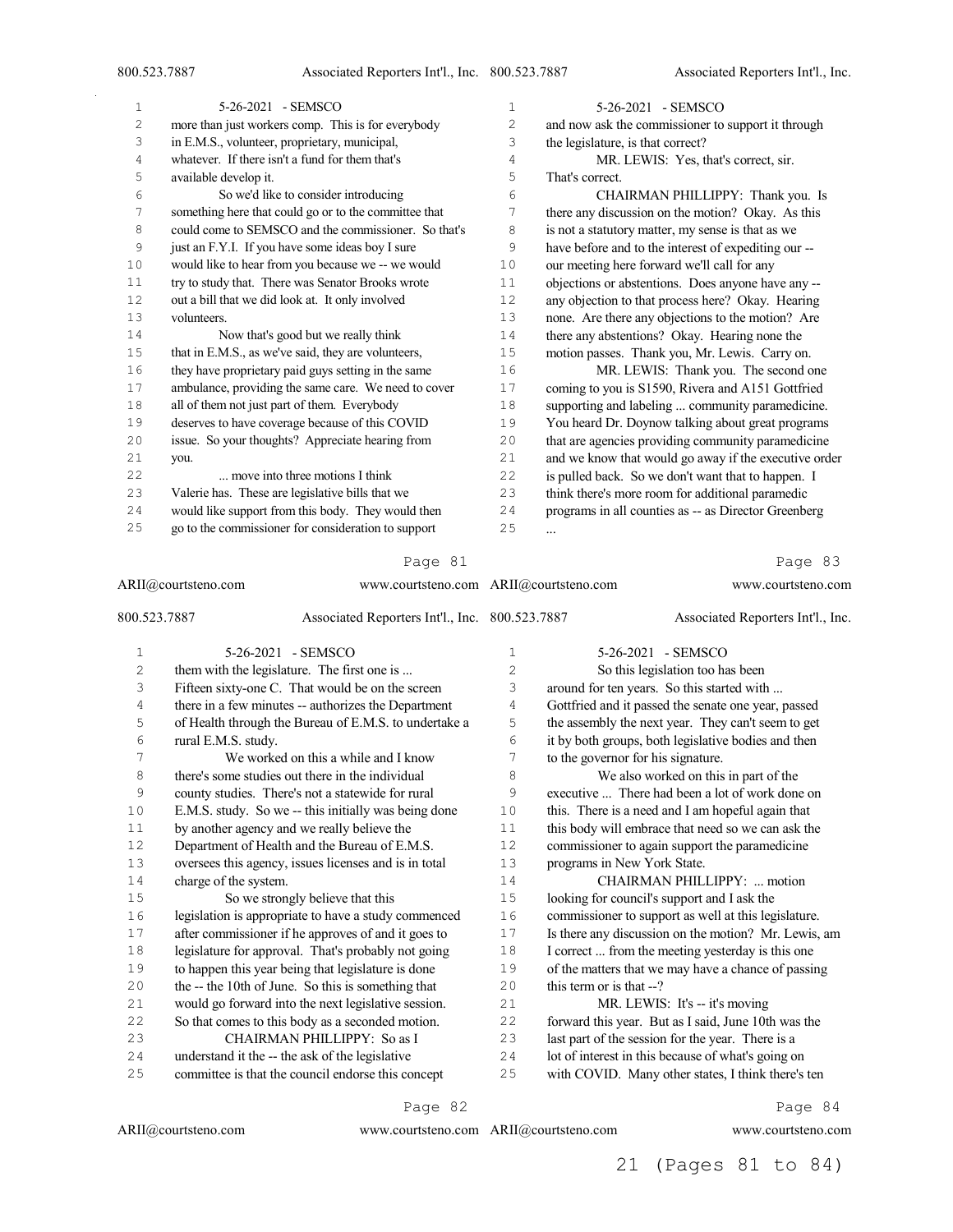| $\mathbf 1$ | 5-26-2021 - SEMSCO                                    | $\mathbf{1}$ | 5-26-2021 - SEMSCO                                    |
|-------------|-------------------------------------------------------|--------------|-------------------------------------------------------|
| 2           | or twelve or more, have great community paramedicine  | 2            | however, where do they come to first when public      |
| 3           | programs and there are some in the state that started | 3            | health locally was over run or couldn't keep up or    |
| 4           | before COVID here that are part of a hospital group   | 4            | needed some type of help no matter. You know, what    |
| 5           |                                                       | 5            | we did -- we did surveillance notifications. We did   |
| 6           | I think we need this class so in any                  | 6            | pod meet. I think we've covered every single pod.     |
| 7           | area  hospitals  physicians identify that             | 7            | We're moving towards the vaccination. I mean, I       |
| 8           | there's need -- I think there should be an ability to | 8            | think if -- if we're going to -- this would be the    |
| 9           | have these programs available.                        | 9            | timing is better I think now that they've, at least   |
| 10          | CHAIRMAN PHILLIPPY: Very well. Thank                  | 10           | the public health departments have used us at least   |
| 11          | you. Any other discussion?                            | 11           | in our county that they have. So I think this would   |
| 12          | MR. KROLL: Mr. Chair?                                 | 12           | be really great timing to kind of partner with them   |
| 13          | CHAIRMAN PHILLIPPY: Mr. Kroll?                        | 13           | or reach out to them and maybe have them, you know,   |
| 14          | MR. KROLL: Yeah, this is Steve. I                     | 14           | be part of this moving forward. Just my two cents.    |
| 15          | just want to make two comments. On the rural bill     | 15           | CHAIRMAN PHILLIPPY: Thank you, Ms.                    |
| 16          | that were -- was endorsed I think it's just important | 16           | Bashaw. Anyone else have any comments?                |
| 17          | to point out that the New York State Rural Health     | 17           | MR. HAAG: Jason Haag. Want to maybe                   |
| 18          | Association was key in getting the E.M.S. community   | 18           | good form of communication and networking if --       |
| 19          | involved in that bill. That bill was originally       | 19           | if the SEMSCO sends a letter of thanks and            |
| 20          | written with some defects and the rural health        | 20           | acknowledgements at  for their support of -- of       |
| 21          | association reached out to several people on the      | 21           | that first bill both bringing E.M.S. to the table for |
| 22          | SEMSCO. Facilitated meetings with the lawmakers who   | 22           | as opposed to O.M.P.C. I think their support and      |
| 23          | are the sponsors of that bill and making the changes  | 23           | their networking  outstanding. And I really think     |
| 24          | that made it possible for us to be able to endorse    | 24           | we as a body should                                   |
| 25          | it. So I think it's good for the SEMSCO members to    | 25           | CHAIRMAN PHILLIPPY: Thank you, Mr.                    |

|                | ARII@courtsteno.com                      | www.courtsteno.com ARII@courtsteno.com                |    |                            | www.courtsteno.com                                    |
|----------------|------------------------------------------|-------------------------------------------------------|----|----------------------------|-------------------------------------------------------|
| 800.523.7887   |                                          | Associated Reporters Int'l., Inc. 800.523.7887        |    |                            | Associated Reporters Int'l., Inc.                     |
| $\mathbf{1}$   |                                          | 5-26-2021 - SEMSCO                                    | 1  |                            | 5-26-2021 - SEMSCO                                    |
| $\overline{c}$ |                                          | know that the New York State Rural Health Association | 2  |                            | Haag. I did make a note of that and perhaps you'd be  |
| 3              | has made -- made E.M.S. a real priority. |                                                       | 3  |                            | kind enough to speak with me offline about how to     |
| 4              |                                          | And on the bill that we have just                     | 4  |                            | make that connection for Mr. Kroll. So, again, on     |
| 5              |                                          | sitting right in front us right now, I think Mr.      | 5  |                            | the matter at hand is there are any other discussion? |
| 6              |                                          | Lewis has given us a fresh assessment, but I think    | 6  |                            | Is there any objection to support for this bill?      |
| 7              |                                          | it's important to point out that the problem we have  | 7  |                            | MS. PORTORO: Mark, Mark, it's                         |
| 8              |                                          | with that is that the nurse -- the organized nursing  | 8  |                            | Maryanne Portoro. Can I make a -- a comment?          |
| 9              |                                          | unions in New York State are fundamentally opposed to | 9  |                            | CHAIRMAN PHILLIPPY: Please do.                        |
| 10             |                                          | the passage of community paramedicine legislation     | 10 |                            | MS. PORTORO: In being involved with                   |
| 11             |                                          | unless they have changed their positions.             | 11 |                            | the emergency nurses association and (others)  I      |
| 12             |                                          | And as much as we are building                        | 12 |                            | would make a suggestion that this group reach out to  |
| 13             |                                          | momentum with the use of community paramedicine for   | 13 |                            | the different nursing organizations and maybe go to   |
| 14             |                                          | COVID-19 in limited circumstances in our communities, | 14 |                            | them and make a presentation and make them realize    |
| 15             |                                          | this has been a bright line that the nurses unions    | 15 |                            | how much you've helped in all of this that's          |
| 16             |                                          | have drawn to block this legislation. And I think we  | 16 |                            | happening out there in the community. And how much    |
| 17             |                                          | as a field have to figure out how to either get them  | 17 | we can  probably together. |                                                       |
| 18             |                                          | to change their position or to become their           | 18 |                            | I think if we bring this to the                       |
| 19             |                                          | opposition if we want to see community paramedicine   | 19 |                            | different organizations and you make a presentation   |
| 20             |                                          | continue beyond what it has been allowed under the    | 20 |                            | maybe they'll be better off to accept it, you know.   |
| 21             | emergency regulation.                    |                                                       | 21 |                            | I mean, I'd be willing to invite you to our state     |
| 22             |                                          | CHAIRMAN PHILLIPPY: Thank you. Patty                  | 22 |                            | meeting in the Emergency Nurses Association. If you   |
| 23             | Bashaw.                                  |                                                       | 23 |                            | want to come and make a presentation. Our next        |
| 24             |                                          | MS. BASHAW: So I totally agree with                   | 24 |                            | meeting is in August and I could talk to you offline  |
| 25             |                                          | you, Steve. On the other side of that though,         | 25 | about that.                |                                                       |
|                |                                          |                                                       |    |                            |                                                       |

Page 86

Page 88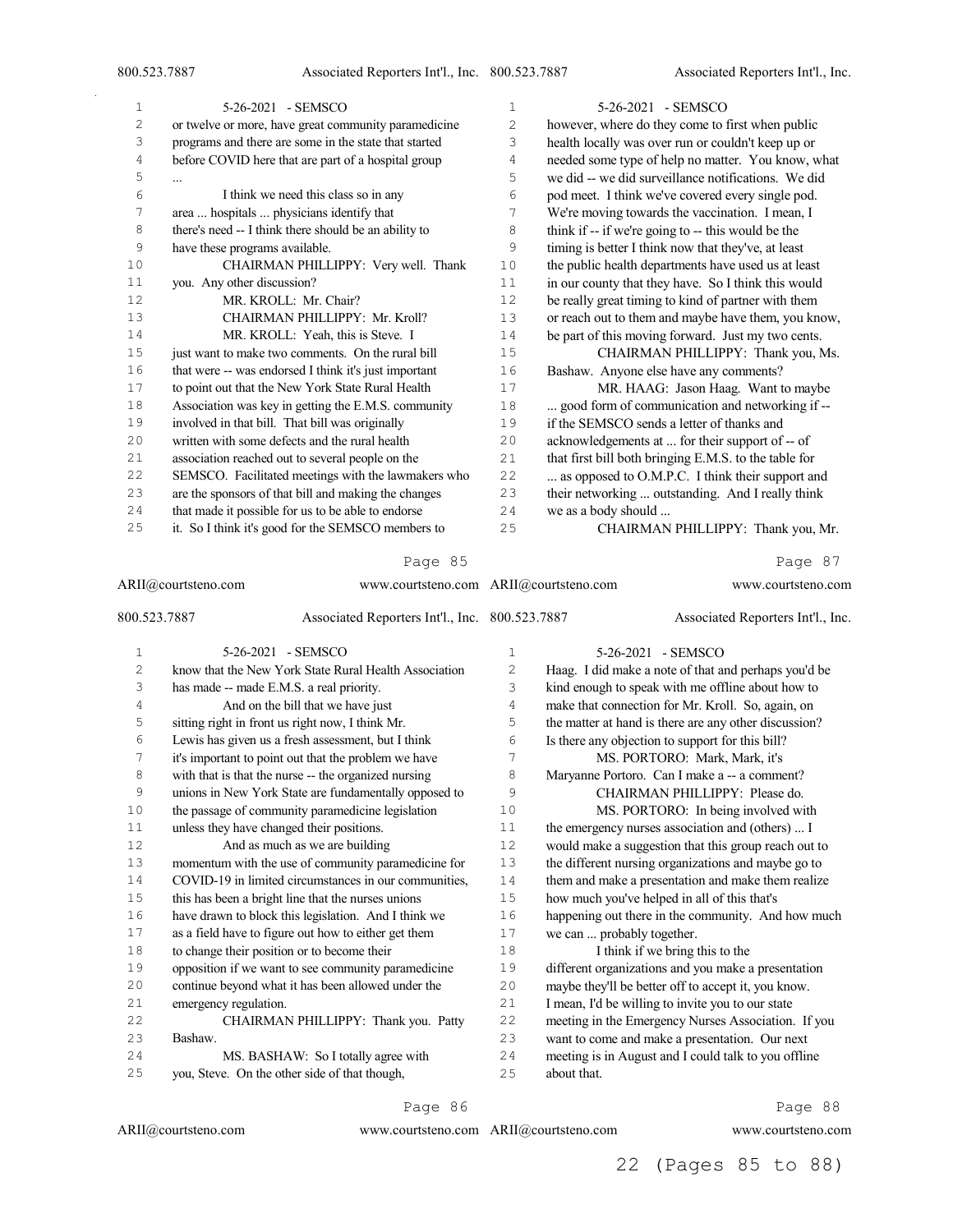| 1  | 5-26-2021 - SEMSCO                                    | 1  | 5-26-2021 - SEMSCO                                    |
|----|-------------------------------------------------------|----|-------------------------------------------------------|
| 2  | CHAIRMAN PHILLIPPY: I think that's an                 | 2  | in the minutes?                                       |
| 3  | excellent suggestion and -- and certainly the E.N.A.  | 3  | MR. LEWIS: Sure, thank you for the                    |
| 4  | is a great place to start with that. I've done        | 4  | question. As I understood it in the past, I've        |
| 5  | presentations in E.N.A. conferences at other areas as | 5  | chaired this committee for a long time. The staff     |
| 6  | well and very much appreciate the -- the              | 6  | writes a letter to the commissioner explaining that   |
| 7  | collaboration  I think that that also is a good       | 7  | this body has supported it and ask him to take action |
| 8  | project for the E.M.S. innovations committee once we  | 8  | on it. I mean you and Ryan can work that out. It's    |
| 9  | get that off the ground. So we'll -- we'll talk more  | 9  | been a while since we've done that.                   |
| 10 | offline about that. But thank you very much.          | 10 |                                                       |
| 11 | All right. Having said that any other                 | 11 | DIRECTOR GREENBERG: Mark, that's a                    |
| 12 | -- any other object -- or any comments, objections or | 12 | letter that you write from your side that you sign    |
| 13 | abstentions to the matter at hand? All right.         | 13 | and we'd be happy to channel this up to the           |
| 14 | Hearing none the matter is -- the matter is -- the    | 14 | appropriate channels.                                 |
| 15 | motion passes. And Mr. Lewis, I believe you had one   | 15 | CHAIRMAN PHILLIPPY: Great. All                        |
| 16 | more.                                                 | 16 | right. Mr.                                            |
| 17 | MR. LEWIS: Yes. M.S. 1018 Kaminsky                    | 17 | MR. KROLL: Mr. Phillippy, this is                     |
| 18 | one house bill.  And I think this is very             | 18 | Steve Kroll.                                          |
| 19 | important for us to follow up with. It's support      | 19 | CHAIRMAN PHILLIPPY: Mr. Kroll, go                     |
| 20 | establishment of low interest rate mortgage programs  | 20 | right ahead.                                          |
| 21 | for volunteer ambulance workers and firefighters.     | 21 | MR. KROLL: I'm -- I'm sorry to do so                  |
| 22 | Now this bill as its read or as its written would do  | 22 | much talking today but Dr. Dailey just texted me      |
| 23 | firefighters and E.M.S. people a one point five       | 23 | offline to let me know that the New York State        |
| 24 | percent below a standard rates reduction just to help | 24 | Legislature passed the bill this past week allowing   |
| 25 | them with their mortgages.                            | 25 | air ambulances to carry blood. That legislation has   |
|    | Page 89                                               |    | Page 91                                               |

| ARII@courtsteno.com<br>800.523.7887 |                                   |                                                       | www.courtsteno.com ARII@courtsteno.com |                                | www.courtsteno.com<br>Associated Reporters Int'l., Inc. |
|-------------------------------------|-----------------------------------|-------------------------------------------------------|----------------------------------------|--------------------------------|---------------------------------------------------------|
|                                     |                                   | Associated Reporters Int'l., Inc. 800.523.7887        |                                        |                                |                                                         |
| 1                                   |                                   | 5-26-2021 - SEMSCO                                    | 1                                      |                                | 5-26-2021 - SEMSCO                                      |
| $\overline{c}$                      |                                   | I think it's -- I think it's important                | $\overline{c}$                         |                                | been passed by both the assembly and the senate and     |
| 3                                   |                                   | to do. I think all of these workers, volunteer, fire  | 3                                      |                                | is now headed to the governor's desk for signature.     |
| 4                                   |                                   | and E.M.S. worked very hard for us. And I think we    | 4                                      |                                | There was this conference in Albany last week with      |
| 5                                   |                                   | can do something like this I would appreciate it. I   | 5                                      |                                | Senator Michelle Hinchey who has worked hard on this    |
| 6                                   |                                   | -- I must say I will be working offline trying to     | 6                                      |                                | issue to try and get it accomplished, and I thank --    |
| 7                                   |                                   | find a cosponsor from the assembly, and I would ask   | 7                                      |                                | I thank Dr. Dailey for texting me so we can let         |
| 8                                   |                                   | others to do this on their own time. We know we       | 8                                      |                                | everybody know that this is happening.                  |
| 9                                   |                                   | can't bring this as a -- as a body. But we can        | 9                                      |                                | CHAIRMAN PHILLIPPY: All right. Thank                    |
| 10                                  |                                   | individually from our own communities reach out to    | 10                                     |                                | you very much, Mr. Kroll. Glad we  some -- some         |
| 11                                  |                                   | somebody to support this bill. So I ask for our       | 11                                     |                                | positive movement on that. Wishing that we had          |
| 12                                  |                                   | support here and I don't know that it should actually | 12                                     |                                | included the ground ambulance services but I'll take    |
| 13                                  |                                   | go to the commissioner without an assembly sponsor.   | 13                                     |                                | -- I'll take what we can get, so. Thank you very        |
| $1\,4$                              | So I -- I ask for support for it. |                                                       | 14                                     |                                | much. Anybody have anything for Mr. Lewis and           |
| 15                                  |                                   | CHAIRMAN PHILLIPPY: Thank you, Mr.                    | 15                                     | legislative before we move on? |                                                         |
| 16                                  |                                   | Lewis. Any discussion? Hearing none is there --       | 16                                     |                                | All right. Patty, I didn't -- I                         |
| 17                                  |                                   | anyone who has an objection to the proposal that we   | 17                                     |                                | didn't skip you without thinking. Mr. Kroll was         |
| 18                                  |                                   | support this legislation on the  bill? Any            | 18                                     |                                | going to present so, Ms. Bashaw for systems please.     |
| 19                                  |                                   | abstentions? Very well. It passes. Mr. Lewis, as a    | 19                                     |                                | MS. BASHAW: Hi. So systems. So we                       |
| 20                                  |                                   | -- as a point of procedure what is it the intention   | 20                                     |                                | had a short meeting yesterday. We have with Ryan and    |
| 21                                  |                                   | in the legislative committee to do these now that we  | 21                                     |                                | Mark's help we have three topics we will be             |
| 22                                  |                                   | have approved them in concept? Is that something you  | 22                                     |                                | discussing and possibly taking on three initiatives.    |
| 23                                  |                                   | would wish to pen to the commissioner? Is that        | 23                                     |                                | One is just a general C.O.N. process. Is it             |
| 24                                  |                                   | something you'd like me or the executive team to do?  | 24                                     |                                | antiquated, is it working, does it need to be           |
| 25                                  |                                   | How should we move forward so this doesn't get lost   | 25                                     |                                | tweaked? So we'll look at that. Also at the             |

Page 90

ARII@courtsteno.com

www.courtsteno.com ARII@courtsteno.com www.courtsteno.com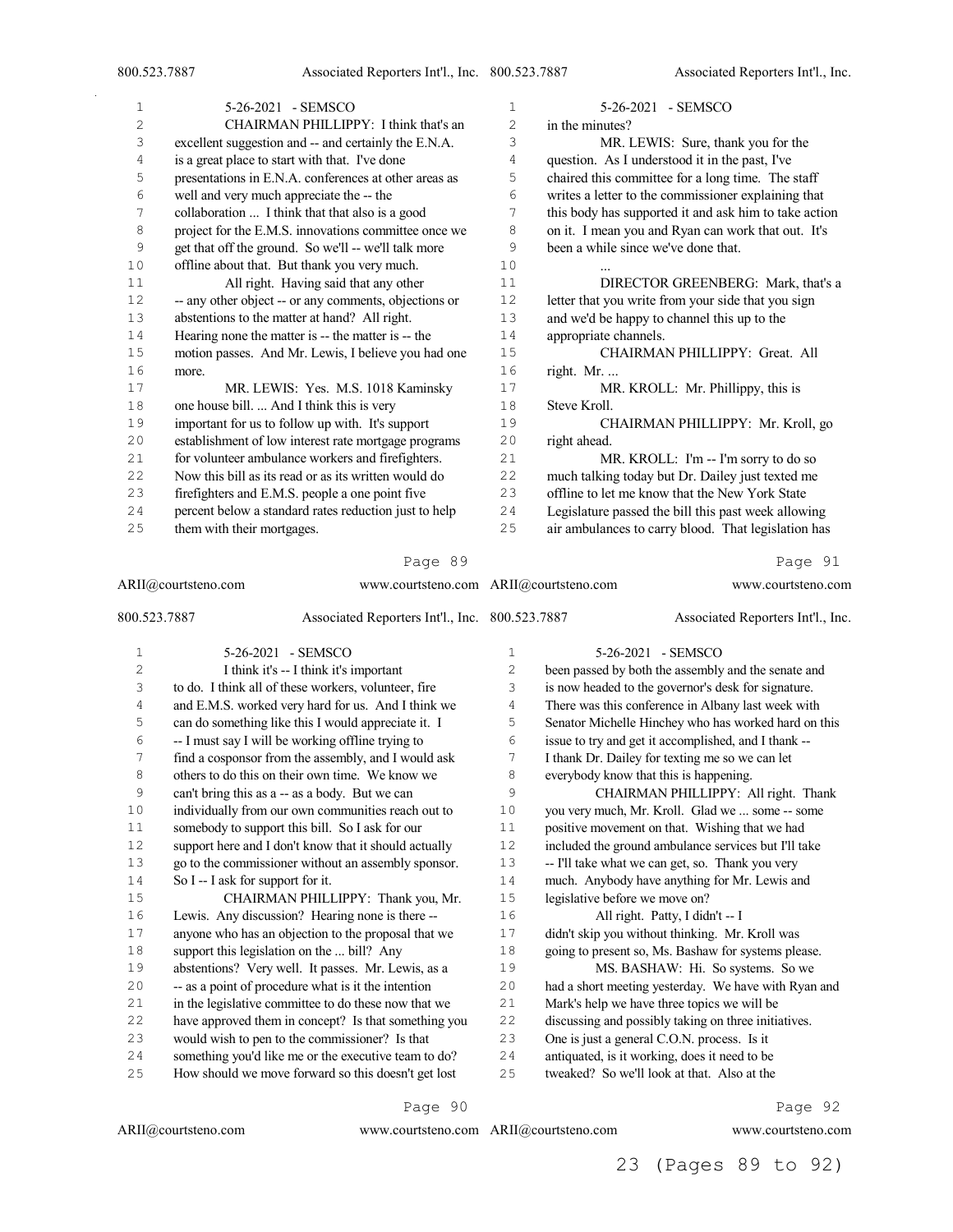| 1              | 5-26-2021 - SEMSCO                                            | 1                       | 5-26-2021 - SEMSCO                                                                                     |
|----------------|---------------------------------------------------------------|-------------------------|--------------------------------------------------------------------------------------------------------|
| $\overline{c}$ | regional levels, you know, we know they're doing it           | 2                       | reinvigorated a couple of our older projects that had                                                  |
| 3              | all differently all over the place which is fine in           | 3                       | gone to the side when we worked on the  revisions.                                                     |
| $\overline{4}$ | some aspects. Thinking outside the box is definitely          | $\overline{4}$          | So a -- an oldie but a goodie. The emergency vehicle                                                   |
| 5              | a -- a bonus. But in other cases maybe we need to             | 5                       | operations policy from the year 2000 is twenty-one                                                     |
| 6              | just do some reeducation or, you know, use some --            | 6                       | years old and it needs to have some serious overhaul.                                                  |
| 7              | you know, find out if there's any way we could help           | 7                       | So once again taking some work from                                                                    |
| 8              | some of the regions just by tweaking some of the              | 8                       | some of the giants of our past, Butch Hoffman, Warren                                                  |
| 9              | processes that we have. Also for me personally, I             | 9                       | Darby, Jim Deavers, trying to get this to move                                                         |
| 10             | would like to see the deliverables to see, you know,          | $10$                    | forward. We've got a -- a new invigorated group                                                        |
| 11             | how every agency has been handling those.                     | 11                      | who's taken this on. Steve Cady is going to take the                                                   |
| 12             | And then the third thing we'll be                             | 12                      | lead and I thank all of you who -- who volunteered to                                                  |
| 13             | looking at is just an overall view of our E.M.S.              | 13                      | help out with revising that -- that bureau policy.                                                     |
| 14             | system in the state. Maybe pulling together some              | $1\,4$                  | We're also going to look again at kind                                                                 |
| $1\,5$         | best practices. Maybe seeing if there's some things           | 15                      | of re-approach or -- or relook -- I hate that term                                                     |
| 16             | that we can tweak and help impact. And from that              | 16                      | but that's the way it is -- relook at how we were                                                      |
| $17$           | possibly write a white paper to pass along. I'm               | 17                      | going to approach provider resiliency and -- and try                                                   |
| $1\,8$         | really looking forward to the best practices. We're           | $1\,8$                  | and come up with some better approaches to, as Brian                                                   |
| 19             | so different all across the state that even though it         | 19                      | Roger [phonetic spelling] likes to say, a holistic                                                     |
| 20             | might be a city it still definitely might be helpful          | 20                      | approach to E.M.S. wellness and provider wellness and                                                  |
| 21             | up here in the North Country.                                 | 21                      | resiliency. So and Carl Gandalfo has volunteered to                                                    |
| 22             | So anyway that's what we'll be doing.                         | 22                      | head up that subgroup and we're going to hopefully                                                     |
| 23             | We plan on meeting monthly so I'll see my committee           | 23                      | get some work going on that as well with some of the                                                   |
| 24             | next month for sure in June. They seem very                   | 24                      | stakeholders who have come forward to us from the                                                      |
| 25             | supportive and I look forward to moving forward.              | 25                      | past to express interest in that.                                                                      |
|                |                                                               |                         |                                                                                                        |
|                | Page 93                                                       |                         |                                                                                                        |
|                |                                                               |                         | Page 95                                                                                                |
|                | ARII@courtsteno.com<br>www.courtsteno.com ARII@courtsteno.com |                         | www.courtsteno.com                                                                                     |
|                |                                                               |                         |                                                                                                        |
| 800.523.7887   | Associated Reporters Int'l., Inc. 800.523.7887                |                         | Associated Reporters Int'l., Inc.                                                                      |
| $\mathbf 1$    | 5-26-2021 - SEMSCO                                            | 1                       | 5-26-2021 - SEMSCO                                                                                     |
| $\overline{c}$ | CHAIRMAN PHILLIPPY: Thank you, Ms.                            | $\overline{\mathbf{c}}$ | So looking completely at providers                                                                     |
| 3              | Bashaw. And -- and just as a -- a point for support           | 3                       | from all aspects, mental health, physical health,                                                      |
| $\overline{4}$ | of these processes that we're looking to engage               | 4                       | wellness and resiliency beyond just the issue of                                                       |
| 5              | the themes that are going through each of the                 | 5                       | fatigue which M.E.M.S.O.  have done a nice job                                                         |
| 6              | committee reports today are all very similar. We're           | 6                       | with last year. So I'll stick to the new one on that                                                   |
| 7              | asking each of the committees to look at some of              | 7                       | and we'll -- we'll be moving forward with those. Any                                                   |
| 8              | these same projects and some of these same concerns           | 8                       | questions for me on safety?                                                                            |
| 9              | from different aspects so we can move forward to the          | $\mathsf 9$             | Okay. Just one more quick plea to the                                                                  |
| $10$           | system as a whole.                                            | 10                      | membership. I am looking for a chair for the safety                                                    |
| 11             | So it does sound like there's a lot of                        | $1\,1$                  | committee. I asked my committee anyone who would be                                                    |
| 12             | overlap and repetition but that's on purpose because          | 12                      | interested to step forward. As of the end of this                                                      |
| 13             | each committee brings a different approach to these           | 13                      | term I will have to step down as safety chair. So                                                      |
| 14             | issues. So I want to thank the systems committee.             | 14                      | really kind of important that we identify someone                                                      |
| 15             | MS. BASHAW: Just one more real quick                          | 15                      | who's willing to take that on the next term. So if                                                     |
| 16             | thing. I know we have gone through a lot and I know           | 16                      | you're interested and particularly it's got to be a                                                    |
| $17$           | we might be a little discouraged. But, you know, we           | $17$                    | council member, obviously, but please contact me or                                                    |
| $1\,8$         | just got to keep our heads up. And E.M.S. is slowly           | $1\,8$                  | Val or Director Greenberg and we'll -- we'll get that                                                  |
| 19             | banging our head all the time and we have made quite          | 19                      | taken care of.                                                                                         |
| 20             | a bit of progress. So I just encourage folks to, you          | 20                      | Before I proceed with the next                                                                         |
| 21             | know -- you know, stay in there, we're going to get           | 21                      | committee report I have been reminded of an error in                                                   |
| 22             | this accomplished. Thank you.                                 | 22                      | -- in a point of order that falls under the bylaws of                                                  |
| 23             | CHAIRMAN PHILLIPPY: And I thank you                           | 23                      | the council. So the state council bylaws in Article<br>6 Section 2 identifies the process by which new |

- very much. Does anyone have anything for Ms. Bashaw?
- All right. Safety committee met yesterday. We have
	- Page 94

ARII@courtsteno.com www.courtsteno.com

Page 96

24 (Pages 93 to 96)

standing committees must be approved. I erred in not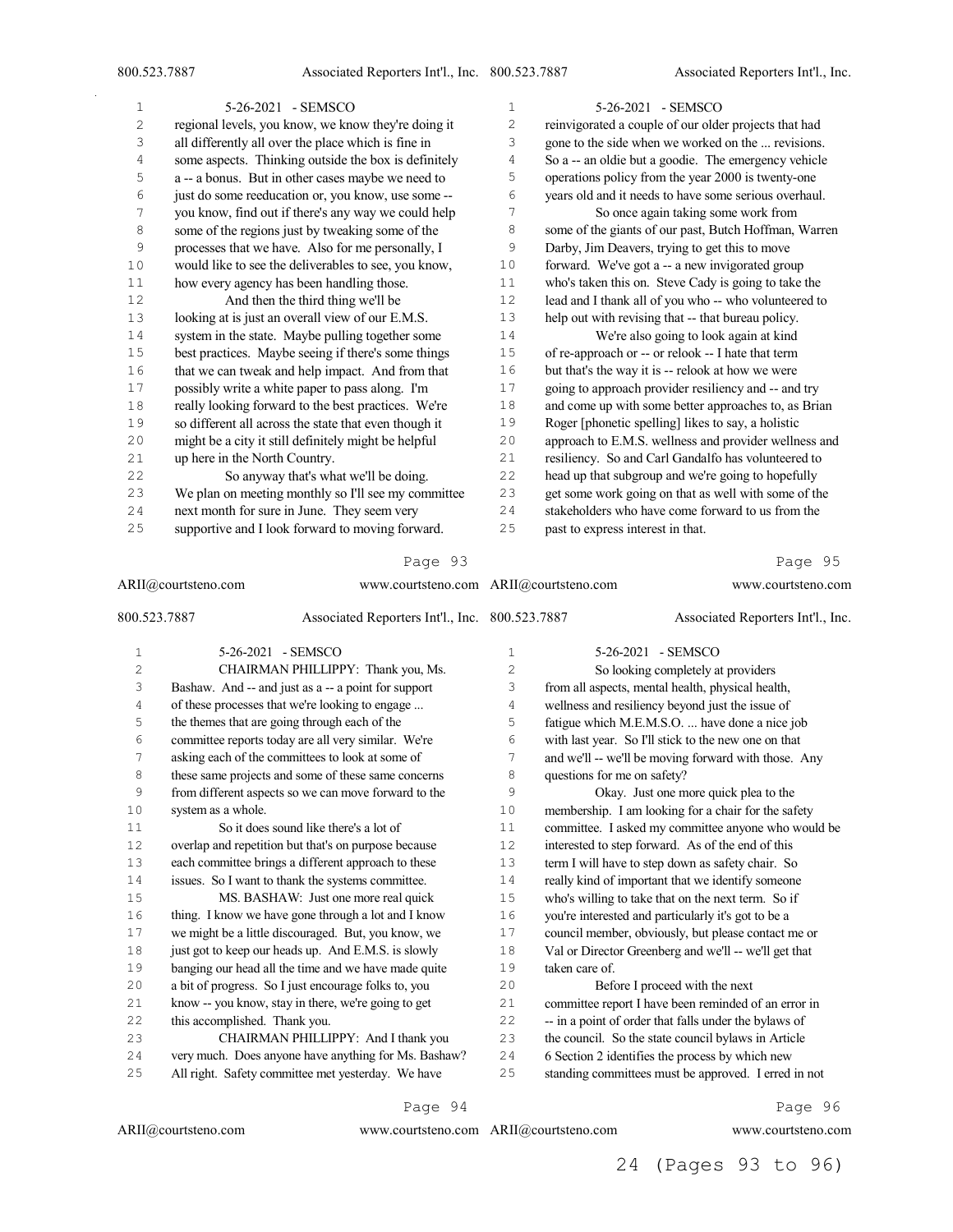$\bar{\gamma}$ 

| 1  | 5-26-2021 - SEMSCO                                    | $\mathbf 1$ | 5-26-2021 - SEMSCO                   |
|----|-------------------------------------------------------|-------------|--------------------------------------|
| 2  | following that procedure, and I apologize to the      | 2           | Mickey Forness?                      |
| 3  | council and to the folks we've already spoken with    | 3           | MS. FORNESS: Mickey Forness, yes.    |
| 4  | about this.                                           | 4           | SECRETARY OZGA: Carl Gandalfo?       |
| 5  | I still believe that we can move                      | 5           | MR. GANDOLFO: Carl Gandalfo, yes.    |
| 6  | forward. However, I would like to ask the council's   | 6           | SECRETARY OZGA: Jason Haag?          |
| 7  | indulgence for just a moment and propose a motion to  | 7           | MR. HAAG: Jason Haag, yes.           |
| 8  | approve the standing committees of quality metrics    | 8           | SECRETARY OZGA: Teresa Hamilton?     |
| 9  | and E.M.S. innovation as per described at the         | 9           | MS. HAMILTON: Teresa Hamilton, yes.  |
| 10 | beginning of the meeting today. I would ask for a     | 10          | SECRETARY OZGA: Donald Hudson?       |
| 11 | motion and a second on that.                          | 11          | MR. HUDSON: Donald Hudson, yes.      |
| 12 | MR. CADY: Steve Cady, so moved.                       | 12          | SECRETARY OZGA: Steve Kroll?         |
| 13 | CHAIRMAN PHILLIPPY: Moved by Mr.                      | 13          | MR. KROLL: Steve Kroll, yes.         |
| 14 | Cady. And second?                                     | 14          | SECRETARY OZGA: Andrew Knoel         |
| 15 | MS. HAMILTON: Teresa Hamilton second.                 | 15          | MR. KNOEL: Andrew Knoel, yes.        |
| 16 | CHAIRMAN PHILLIPPY: Teresa Hamilton,                  | 16          | SECRETARY OZGA: Jared Kutzin?        |
| 17 | second.  Mr.  in there as well. Thank you.            | 17          | MR. KUTZIN: Jared Kutzin, yes.       |
| 18 | Is there any discussion on the matter? This would be  | 18          | SECRETARY OZGA: Al Lewis?            |
| 19 | approving both standing committees. If there is       | 19          | MR. LEWIS: Al Lewis, yes.            |
| 20 | interest in separating that we can do so but I'd like | 2.0         | SECRETARY OZGA: Somebody save me.    |
| 21 | to hear some discussion first.                        | 2.1         | Melissa Lockwood?                    |
| 22 | DR. MCEVOY: Mr. Chair, are we                         | 2.2         | MS. LOCKWOOD: Melissa Lockwood, yes. |
| 23 | eliminating any committees?                           | 2.3         | SECRETARY OZGA: William Masterton?   |
| 24 | CHAIRMAN PHILLIPPY: At this point no                  | 24          | MR. MASTERTON: William Masterton,    |
| 25 | although at the current time the peer committee has   | 25          | yes.                                 |

# Page 97

| ARII@courtsteno.com |                                    | www.courtsteno.com ARII@courtsteno.com                |                |              | www.courtsteno.com                            |
|---------------------|------------------------------------|-------------------------------------------------------|----------------|--------------|-----------------------------------------------|
| 800.523.7887        |                                    | Associated Reporters Int'l., Inc. 800.523.7887        |                |              | Associated Reporters Int'l., Inc.             |
| $\mathbf{1}$        |                                    | 5-26-2021 - SEMSCO                                    | $\mathbf{1}$   |              | 5-26-2021 - SEMSCO                            |
| $\overline{c}$      |                                    | been somewhat in -- in abeyance because there has not | $\overline{c}$ |              | SECRETARY OZGA: Michael McEvoy?               |
| 3                   |                                    | been a ton of work for that committee nor a ton of    | 3              |              | DR. MCEVOY: McEvoy, yes. And                  |
| 4                   |                                    | interest. So I believe at the September or October    | 4              |              | Valerie, you thought Rabrich was hard, huh?   |
| 5                   |                                    | meeting there will be a motion to consider dissolving | 5              |              | SECRETARY OZGA: Yeah. Tom                     |
| 6                   |                                    | the peer committee. Most of the business of that      | 6              | Pasquarelli? |                                               |
| 7                   |                                    | committee has been taken over in other -- by other    | 7              |              | MR. PASQUARELLI: Tom Pasquarelli,             |
| 8                   | means. But currently, no.          |                                                       | 8              | yes.         |                                               |
| 9                   |                                    | Any other discussion? All right.                      | 9              |              | SECRETARY OZGA: Mark Phillippy?               |
| 10                  |                                    | Again, to -- to cover my -- my error I'm going to ask | 10             |              | CHAIRMAN PHILLIPPY: Mark Phillippy,           |
| 11                  |                                    | for a roll call vote just to make sure this goes on   | 11             | yes.         |                                               |
| 12                  |                                    | the record. And I've already prepped Ms. Ozga for     | 12             |              | SECRETARY OZGA: Maryanne Portoro?             |
| 13                  | that so, Val, if you would please. |                                                       | 13             |              | MS. PORTORO: Maryanne Portoro, yes.           |
| 14                  |                                    | SECRETARY OZGA: Dr. Alexandrou?                       | 14             |              | SECRETARY OZGA: Dr. Rabrich?                  |
| 15                  |                                    | DR. ALEXANDROU: Yes.                                  | 15             |              | DR. RABRICH: Rabrich, yes.                    |
| 16                  |                                    | SECRETARY OZGA: Patty Bashaw?                         | 16             |              | SECRETARY OZGA: Carla Simpson?                |
| 17                  |                                    | MS. BASHAW: Yes.                                      | 17             |              | MS. SIMPSON: Carla Simpson, yes.              |
| 18                  |                                    | SECRETARY OZGA: Steve Cady?                           | 18             |              | SECRETARY OZGA: Jeffrey Van Beveren?          |
| 19                  |                                    | MR. CADY: Steve Cady, yes.                            | 19             |              | MR. VAN BEVEREN: Jeff Van Beveren,            |
| 20                  |                                    | SECRETARY OZGA: Dr. Crupi? Dr.                        | 20             | yes.         |                                               |
| 21                  | Crupi?                             |                                                       | 21             |              | SECRETARY OZGA: David Violante?               |
| 22                  |                                    | DR. CRUPI: Yes, yes.                                  | 22             |              | David, give me a thumbs up. Okay. Back to Don |
| 23                  |                                    | <b>SECRETARY OZGA: Mark Deavers?</b>                  | 23             | Duvall?      |                                               |
| 24                  |                                    | MR. DEAVERS: Yes.                                     | 24             |              | MR. DUVALL: Yes.                              |
| 25                  |                                    | SECRETARY OZGA: Don Duvall? Don?                      | 25             |              | SECRETARY OZGA: Okay. I heard you,            |

Page 98

ARII@courtsteno.com

www.courtsteno.com ARII@courtsteno.com www.courtsteno.com

Page 100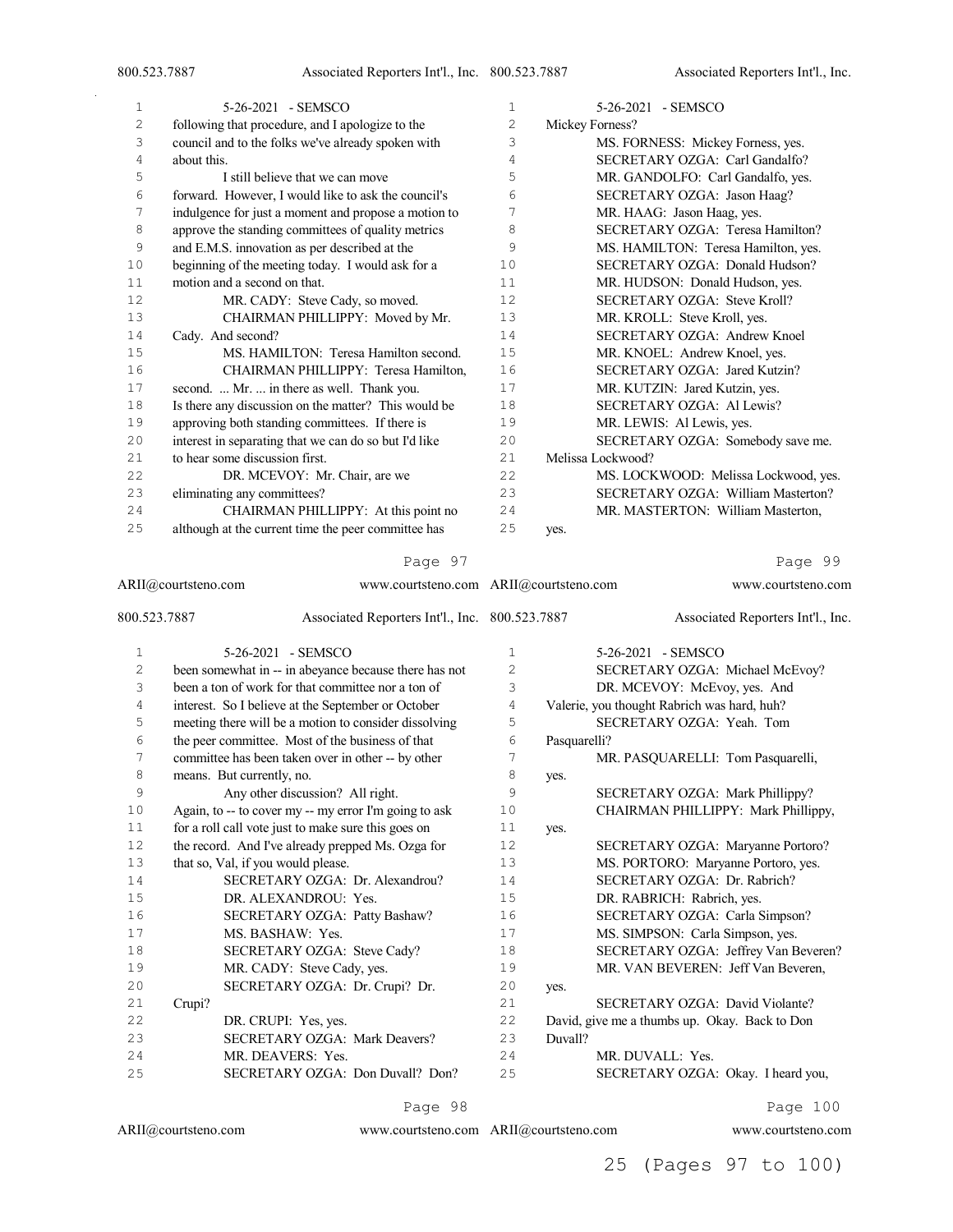| 1  | 5-26-2021 - SEMSCO                                  | 1                 | 5-26-2021 - SEMSCO                                   |
|----|-----------------------------------------------------|-------------------|------------------------------------------------------|
| 2  | Don. Thank you. Motion passes.                      | 2                 | signs academy for any of these components that we're |
| 3  | CHAIRMAN PHILLIPPY: All right. Thank                | 3                 | working on through quality and metrics and Q.A. Q.I. |
| 4  | you. I was going to say David you better vote yes   | 4                 | If anyone's interested in joining the committee      |
| 5  | because you're up next, sir, so. Hopefully you get  | 5                 | please respond to me, Mark and or Val. We appreciate |
| 6  | your audio issues taken care of and I want to thank | 6                 | everybody's support. Thanks so much.                 |
| 7  | everybody for your forbearance there. Mr. Violante, | 7                 | CHAIRMAN PHILLIPPY: All right. Thank                 |
| 8  | your report, sir.                                   | 8                 | you, David. And appreciate your time and patience as |
| 9  | MR. VIOLANTE: All right. Can you                    | 9                 | you work through this process. At the next meeting   |
| 10 | hear me now?                                        | 10                | we'll have some additional work built out on this    |
| 11 | CHAIRMAN PHILLIPPY: Yes.                            | 11                | which I'm looking forward to. And also Mr. Haag with |
| 12 | MR. VIOLANTE: All right. Perfect.                   | $12 \overline{ }$ | the E.M.S. innovation as we get those committees up  |
| 13 | on my computer. So as part of                       | 13                | and running for the fall. Any questions for David?   |
| 14 | DIRECTOR GREENBERG: Dave, I think you               | 14                | All right. Very well, hearing none, E.M.S.C. and     |
| 15 | got to -- you have to turn off the mic on your      | 15                | STAC I believe the director  out on those during     |
| 16 | computer.                                           | 16                | his report. Director Greenberg, anything else we     |
| 17 | MR. VIOLANTE: Yeah, that's just not                 | 17                | need to add in those two?                            |
| 18 | working.                                            | 18                | DIRECTOR GREENBERG: I don't believe                  |
| 19 | DIRECTOR GREENBERG: There you go.                   | 19                | SO.                                                  |
| 20 | Now you're good. You're good.                       | 20                | CHAIRMAN PHILLIPPY: Very well. All                   |
| 21 | MR. VIOLANTE: Okay. Perfect.                        | 21                | right. In that case I will call for any old          |
| 22 | All right. We'll give this a try. Goodness          | 22                | business. Any old business we need to review?        |
| 23 | gracious. So much for quality. So as Mark and Ryan  | 23                | Couple things were brought up at SEMAC just to kind  |
| 24 | have indicated and with some direction from the     | 24                | of circle back on the Part 800 regulation changes    |
| 25 | committee here, the vision of this committee is to  | 25                | that have gone on over the past little over two      |
|    |                                                     |                   |                                                      |

ARII@courtsteno.com 800.523.7887 Associated Reporters Int'l., Inc. 5-26-2021 - SEMSCO work and define some of the characteristics of what quality is. Find some ways to measure it through data, process, analytics that kind of thing. And to help with the state, regions and agencies in discerning the information on to them. So through trends, dashboards, education and getting agencies to move from point A to point B, whatever that looks like for that particular agency. So we just had a meeting yesterday, our first meeting. The first thing we did was look at including the quality metric number five, pediatric respiratory emergencies. We're going to continue discussing that and hopefully bring that forward the next time. The second thing we're looking at is reviewing the Q.A. Q.I. program and manual that's associated with it and then using other national sources like NEMSQA and N.A.M.S.P. quality course. Some standards for that particular program and moving that forward as well. The third thing is to look at reporting now at the vital signs conference, and the last thing at the moment is to look at providing information, education and training at the vital www.courtsteno.com ARII@courtsteno.com www.courtsteno.com Associated Reporters Int'l., Inc. 5-26-2021 - SEMSCO years, I have -- I've received assurance from the director that the -- they now could give leave to start moving those regulatory changes forward. So that for the ... they will start moving through the process now we're coming to the end of -- of some of the COVID restrictions. And also there was an issue regarding a question we got at ... E.P.C.R. And that process is moving forward. I know that Deputy Chief Brodie is working very hard. There have been some meetings scheduled in the near future to kind of review the status of the E.P.C.R. process and project. And I know Director Greenberg reported on -- on the paper E.P.C.R.s or paper P.C.R.s rather and that portal. So I believe that addresses those two issues. Any other old business I'm forgetting now? DR. MCEVOY: Want to have Chief Brodie just give a little synopsis of where things are with that, E.P.C.R. rollout. CHAIRMAN PHILLIPPY: Peter, if you're able that would be great. DEPUTY CHIEF BRODIE: Sure. The -- CHAIRMAN PHILLIPPY: You want from here?

Page 102

ARII@courtsteno.com

www.courtsteno.com ARII@courtsteno.com www.courtsteno.com

Page 104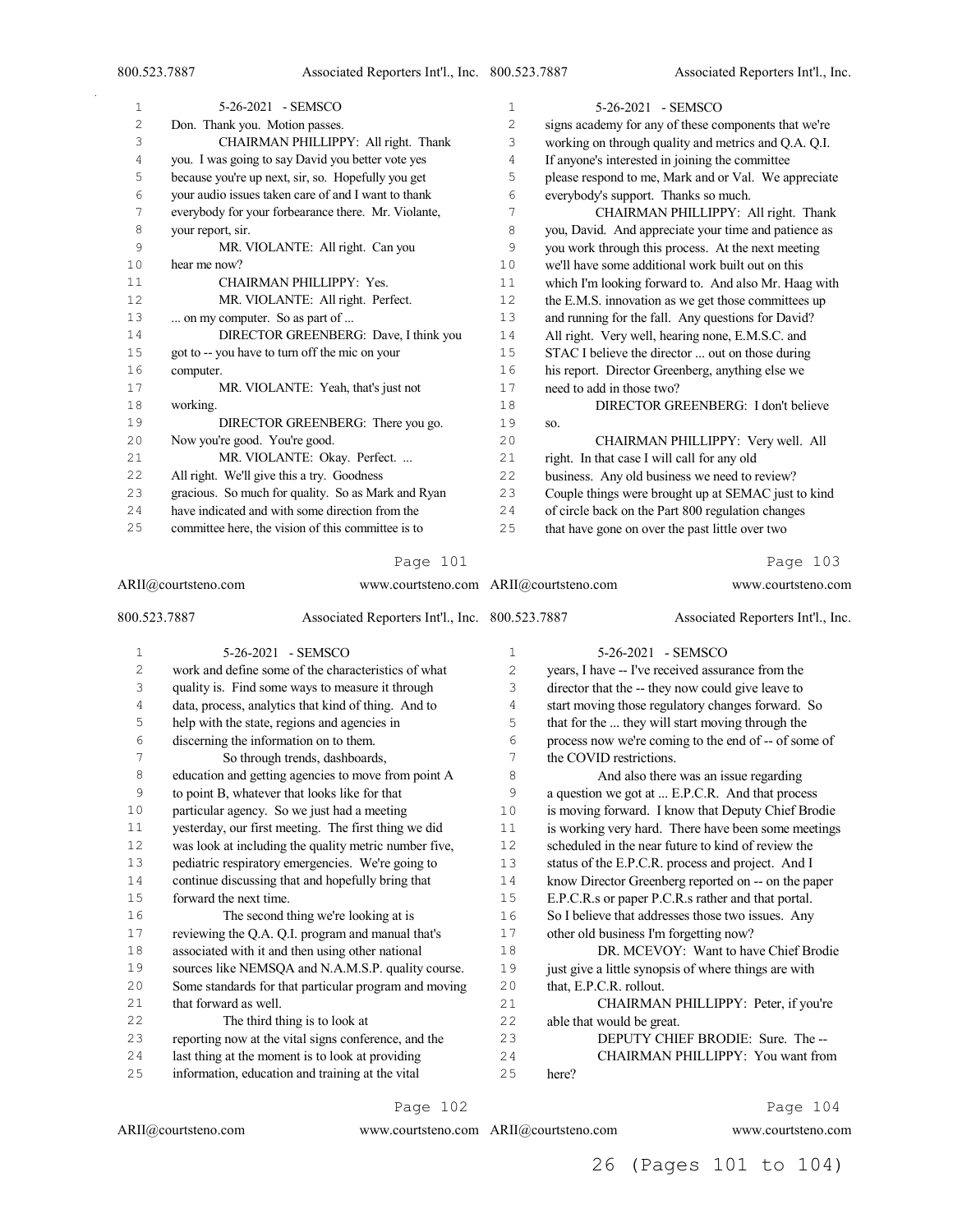$\sim$ 

| 1              | $5-26-2021 -$ SEMSCO                                  | $\mathbf{1}$   | 5-26-2021 - SEMSCO                                    |
|----------------|-------------------------------------------------------|----------------|-------------------------------------------------------|
| $\overline{c}$ | DEPUTY CHIEF BRODIE: Yes.                             | $\overline{c}$ | available more efficiently. And they will include     |
| 3              | CHAIRMAN PHILLIPPY: Want to go                        | 3              | any medications administered or procedures performed  |
| 4              | through another identity crisis.                      | 4              | by whether it's a transporting agency or a B.L.S.     |
| 5              | DEPUTY CHIEF BRODIE: All right. I am                  | 5              | first response agency.                                |
| 6              | the third  for the day. The -- fourth actually.       | 6              | And that allows us to be able to                      |
| 7              | The documentation -- the paper P.C.R. portal has been | 7              | report on the naloxone administrations as well as any |
| 8              | up and running for a couple of months now. We have    | 8              | other of the B.L.S. modalities that are performed.    |
| 9              | had quite a few -- we have almost two hundred E.M.S.  | 9              | Or in cases of A.L.S. if they have procedures that    |
| 10             | agencies that have committed to either submit their   | 10             | require where regions require quality improvements on |
| 11             | charts through the paper P.C.R. portal. That number   | 11             | all of those calls. Procedures was the one that       |
| 12             | is very small. Or they transition to the pre          | 12.            | comes to mind most recently as rapid sequence         |
| 13             | E.P.C.R. platform. There are two of them that we've   | 13             | intubation. So this allows the region to be able to   |
| 14             | created. One is designed specifically for basic life  | 14             | increase their capability improving the efficiency of |
| 15             | support agencies recognizing the amount of time those | 15             | handling quality improvement programs and quality     |
| 16             | agencies spend frequently on a theme  with a          | 16             | review studies and analyses on a -- on a regional     |
| 17             | particular patient and how much patient contact time  | 17             | basis.                                                |
| 18             | they may actually have.                               | 18             | This is all very, very exciting from                  |
| 19             | We -- our group  including program                    | 19             | our perspective. And we look forward to this process  |
| 20             | agency staff, agency leaders and E.M.S. providers     | 20             | continuing. You know, as was mentioned earlier, we    |
| 21             | from across the state. Oh, I'm still looking at the   | 2.1            | are still doing information sessions. We have a new   |
| 22             | stream instead of at the camera. I'm a very bad news  | 22             | documentation standard going live on June 1st  so     |
| 23             | reporter today. And we are looking at -- and we       | 23             | free after midnight so we're hoping that all goes     |
| 24             | created that for them. That has been the single most  | 24             | well. But if you're interested in attending our       |
| 25             | popular component of what's been transitioned to.     | 25             | staff's briefing next week, shoot me an e-mail to     |

# Page 105

| ARII@courtsteno.com |          |                                                       | www.courtsteno.com ARII@courtsteno.com |                    | www.courtsteno.com                                    |
|---------------------|----------|-------------------------------------------------------|----------------------------------------|--------------------|-------------------------------------------------------|
| 800.523.7887        |          | Associated Reporters Int'l., Inc. 800.523.7887        |                                        |                    | Associated Reporters Int'l., Inc.                     |
| $\mathbf{1}$        |          | 5-26-2021 - SEMSCO                                    | $\mathbf{1}$                           |                    | 5-26-2021 - SEMSCO                                    |
| $\overline{c}$      |          | And then the second part of that is for design for    | 2                                      |                    | emsdata@health.ny.gov and we will be happy to include |
| 3                   |          | regulated agencies. Those are ambulances and          | 3                                      |                    | you on those -- on those briefings so you can hear    |
| 4                   |          | advanced life support first response agencies.        | 4                                      |                    | how the transition and so that new documentation      |
| 5                   |          | And that platform -- excuse me, that                  | 5                                      | standard is going. |                                                       |
| 6                   |          | platform has attracted quite a bit of use especially  | 6                                      |                    | None of this would be possible without                |
| 7                   |          | from transport agencies to we're moving from paper to | 7                                      |                    | the incredible work done by the data and informatics  |
| 8                   |          | electronic. As part of that it has given them the     | 8                                      |                    | unit staff. Don't mind Brian on the background while  |
| 9                   |          | opportunity to maintain enrollment in the continuing  | 9                                      |                    | you're trying to talk -- without the incredible       |
| 10                  |          | medical education recertification program where all   | 10                                     |                    | support of the data and informatics team and staff.   |
| 11                  |          | of these agencies need to transition to by December   | 11                                     |                    | Right now that's Jacob DiMay [phonetic spelling] and  |
| 12                  |          | 31st if they plan on maintaining enrollment in that   | 12                                     |                    | Alexander  We're very excited to welcome              |
| 13                  | program. |                                                       | 13                                     |                    | third member tomorrow. It's his first day and then    |
| 14                  |          | Looking at the overall, if you -- if                  | 14                                     |                    | we're going to have two interns for the summer to     |
| $1\,5$              |          | your E.M.S. agency is still documenting on paper as   | 15                                     |                    | help us get through everything that we have lined up. |
| 16                  |          | of June 30th, 2021, on July 1st for a service date on | 16                                     |                    | The data from -- it was mentioned                     |
| 17                  |          | July 1st and after you'll be submitting those charts  | 17                                     |                    | earlier in one of the meetings about I talk about     |
| 18                  |          | through the paper P.C.R. portal. And we -- we are     | 18                                     |                    | data driving decisions. The more data we have on our  |
| 19                  |          | going to spend the most of June working with our      | 19                                     |                    | healthcare system, the better decisions that we can   |
| 20                  |          | program agencies to reach out to those E.M.S.         | 20                                     |                    | make so that the system as an agency and as a         |
| 21                  |          | agencies who have not identified their pathway so we  | 21                                     |                    | provider. And I firmly believe that the work that     |
| 22                  |          | can complete the transition for them.                 | 22                                     |                    | we're doing will allow us to be able to make quality  |
| 23                  |          | As far of them submitting the charts                  | 23                                     |                    | informed decisions that will help guide the future of |
| 24                  |          | through the -- the paper P.C.R.s through the paper    | 24                                     | the E.M.S. system. |                                                       |
| 25                  |          | P.C.R. portal, that being said those charts are       | 25                                     |                    | And if it were not for the strong                     |

Page 106

### ARII@courtsteno.com

www.courtsteno.com ARII@courtsteno.com www.courtsteno.com

### Page 108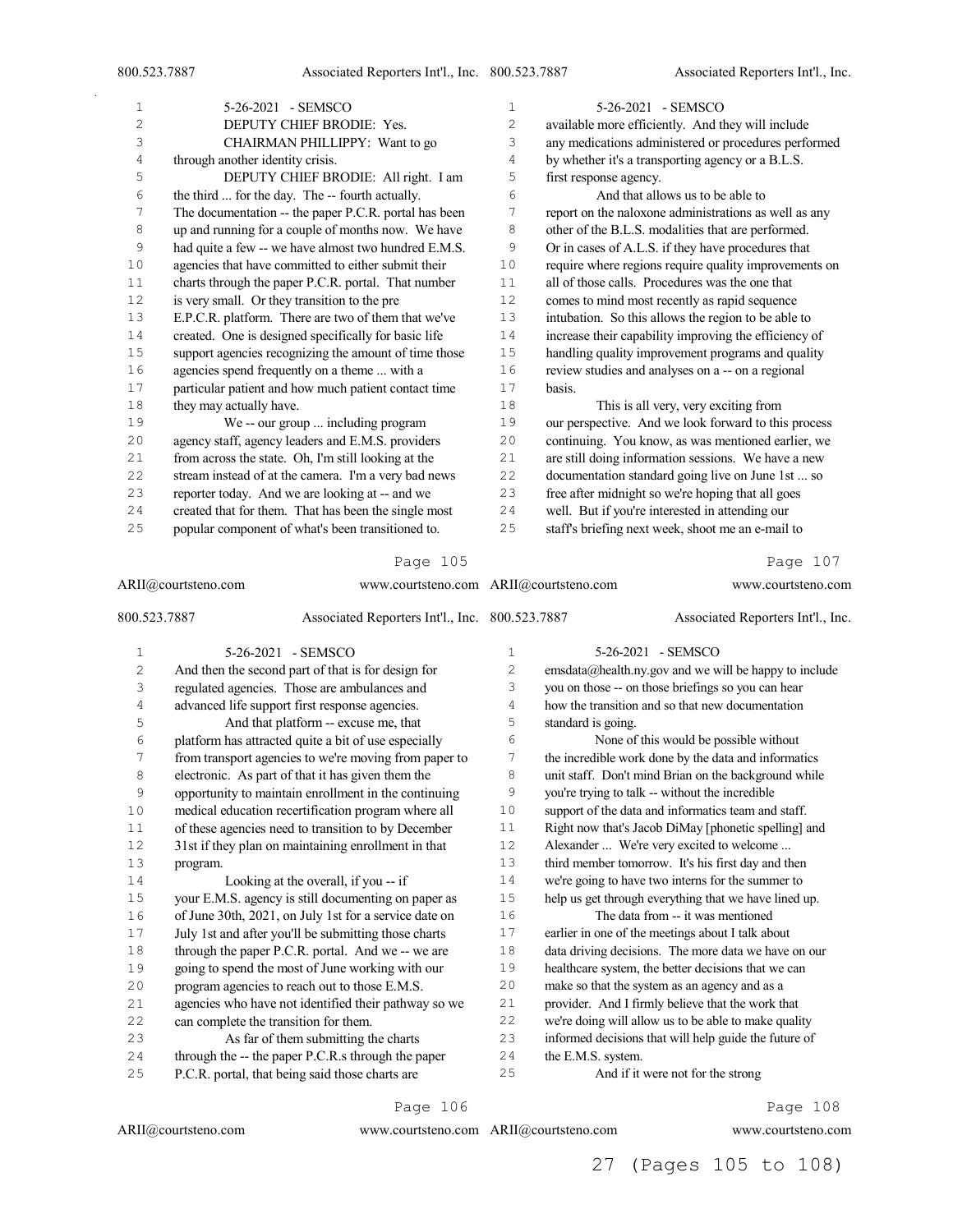$\bar{z}$ 

| 1  | 5-26-2021 - SEMSCO                                    | $\mathbf{1}$   | 5-26-2021 - SEMSCO                                    |
|----|-------------------------------------------------------|----------------|-------------------------------------------------------|
| 2  | support of our bureau leadership as well as the SEMAC | $\overline{c}$ | CHAIRMAN PHILLIPPY: Any other new                     |
| 3  | and the SEMSCO we wouldn't be where we are today.     | 3              | business? All right. Hearing non I want to thank      |
| 4  | Mr. Chairman, I'll answer any questions.              | 4              | everyone for sticking with us for the extra twenty    |
| 5  | CHAIRMAN PHILLIPPY: Thank you, Chief                  | 5              | minutes or so here. We've actually had a pretty good  |
| 6  | Brodie. Anyone have any questions for him? All        | 6              | record of getting in under two hours the last couple  |
| 7  | right. Very well. Thank you, sir. That -- that        | 7              | meetings so I appreciate your forbearance. There's a  |
| 8  | closes out old business. Is there any new business    | 8              | lot of material being covered.                        |
| 9  | to bring before the council?                          | 9              | Director Greenberg and staff at the                   |
| 10 | MR. HUDSON: Mr. Chairman, Don Hudson                  | 10             | command center, thank you very much for all of your   |
| 11 | once again.                                           | 11             | help and support today. At this point I would         |
| 12 | CHAIRMAN PHILLIPPY: Mr. Hudson,                       | 12.            | entertain a motion to adjourn.                        |
| 13 | please go ahead.                                      | 13             | DIRECTOR GREENBERG: One quick thing                   |
| 14 | MR. HUDSON: Like Steve Kroll, I'll                    | 14             | before you go. There was a questions on the -- on     |
| 15 | apologize for talking so much. So like was done at    | 15             | when the next meeting will be. It most likely will    |
| 16 | SEMAC let me read a -- a question from our regional   | 16             | be in October and it most likely -- or the goal is to |
| 17 | council. So since national REMSCO is listed as in     | 17             | have the meeting for the members in person with no    |
| 18 | addition to faithfully and actually performing the    | 18             | attendees. So it will still be kind of a hybrid       |
| 19 | duties of a regional program agency, why doesn't      | 19             | meeting. Now that could change and subject to change  |
| 20 | Nassau REMSCO have access to the same financial       | 20             | and everything else but we will be looking at dates.  |
| 21 | support as the other regional program agencies?       | 21             | I know Dr. Doynow often reminds me                    |
| 22 | DIRECTOR GREENBERG: So I'm happy to                   | 22             | that physicians make their schedules several months   |
| 23 | take that question. So but the funding is allocated   | 23             | in advance, and they -- they are pretty much locked   |
| 24 | for Nassau County area and Nassau County programming  | 24             | in. So we are working on that one to determine        |
| 25 | is funding that is allocated there. And it's          | 25             | dates. It is a little bit tricky at the moment just   |
|    |                                                       |                |                                                       |

# Page 109

| ARII@courtsteno.com |                                        |                                                       | www.courtsteno.com ARII@courtsteno.com |                        | www.courtsteno.com                                    |
|---------------------|----------------------------------------|-------------------------------------------------------|----------------------------------------|------------------------|-------------------------------------------------------|
| 800.523.7887        |                                        | Associated Reporters Int'l., Inc. 800.523.7887        |                                        |                        | Associated Reporters Int'l., Inc.                     |
| 1                   |                                        | 5-26-2021 - SEMSCO                                    | 1                                      |                        | 5-26-2021 - SEMSCO                                    |
| $\overline{2}$      |                                        | available. The program agency existed up until just   | $\overline{c}$                         |                        | with, you know, figuring out space and stuff from     |
| 3                   |                                        | a few weeks ago and it was under contract up until    | 3                                      |                        | that point of view. But we are working on that part.  |
| 4                   |                                        | just a few weeks ago. And so now that the program     | 4                                      |                        | And so I would look toward probably the second or     |
| 5                   |                                        | agency has informed us that they are no longer going  | 5                                      | third week in October. |                                                       |
| 6                   |                                        | to exist, the state is now working on a process to    | 6                                      |                        | DR. MCEVOY: Of this year.                             |
| 7                   |                                        | determine how to basically either determine a new     | 7                                      |                        | CHAIRMAN PHILLIPPY: Of this year.                     |
| 8                   |                                        | program agency or have those services taken over by   | 8                                      |                        | DIRECTOR GREENBERG: Second, third                     |
| 9                   | another program agency in the interim. |                                                       | 9                                      |                        | week of October of sometime in the future.            |
| 10                  |                                        | As you know our contracting process is                | 10                                     |                        | MR. HUDSON: If we move the meeting                    |
| 11                  |                                        | not the quickest of pathways and so we are trying to  | 11                                     |                        | outside the state we can probably do it sooner.       |
| 12                  |                                        | find a pathway that allows us to get either resources | 12                                     |                        | DIRECTOR GREENBERG: And well, who--                   |
| 13                  |                                        | and support that you need or hopefully would want in  | 13                                     |                        | I think Don I think that was you who said Key West is |
| 14                  |                                        | a more timely fashion than the normal process that    | 14                                     | $\cdots$               |                                                       |
| 15                  |                                        | this would take. This would essentially get us        | 15                                     |                        | DR. DOYNOW: Florida's open.                           |
| 16                  |                                        | through to next year and then in a year from now is   | 16                                     |                        | CHAIRMAN PHILLIPPY: Another quick                     |
| 17                  |                                        | when -- just over a year is when contracts are up for | 17                                     |                        | walk through vital signs, November 11th through the   |
| 18                  |                                        | program agencies. And then it would align with the    | 18                                     |                        | 15th in Saratoga. And go up and visit Dr. McEvoy's    |
| 19                  |                                        | normal process for determining the new program agency | 19                                     |                        | neck of the woods. And, again, I will entertain a     |
| 20                  | Does that answer your question?        |                                                       | 20                                     | motion to adjourn.     |                                                       |
| 21                  |                                        | MR. HUDSON: Yes. Thank you. So                        | 21                                     |                        | MR. HAAG: Quick  Jason Haag, do we                    |
| 22                  |                                        | myself and the council look forward to working with   | 22                                     |                        | have a idea with the executive order? Is that going   |
| 23                  |                                        | the bureau to see what funding we can get access to   | 23                                     |                        | to expire for any -- for the virtual stuff for the    |
| 24                  |                                        | in order to support our agencies. Thank you.          | 24                                     |                        | local REMSCOs or is that -- do we think that's going  |
| 25                  |                                        | DIRECTOR GREENBERG: Terrific.                         | 25                                     | to be continued?       |                                                       |

Page 110

www.courtsteno.com ARII@courtsteno.com www.courtsteno.com

Page 112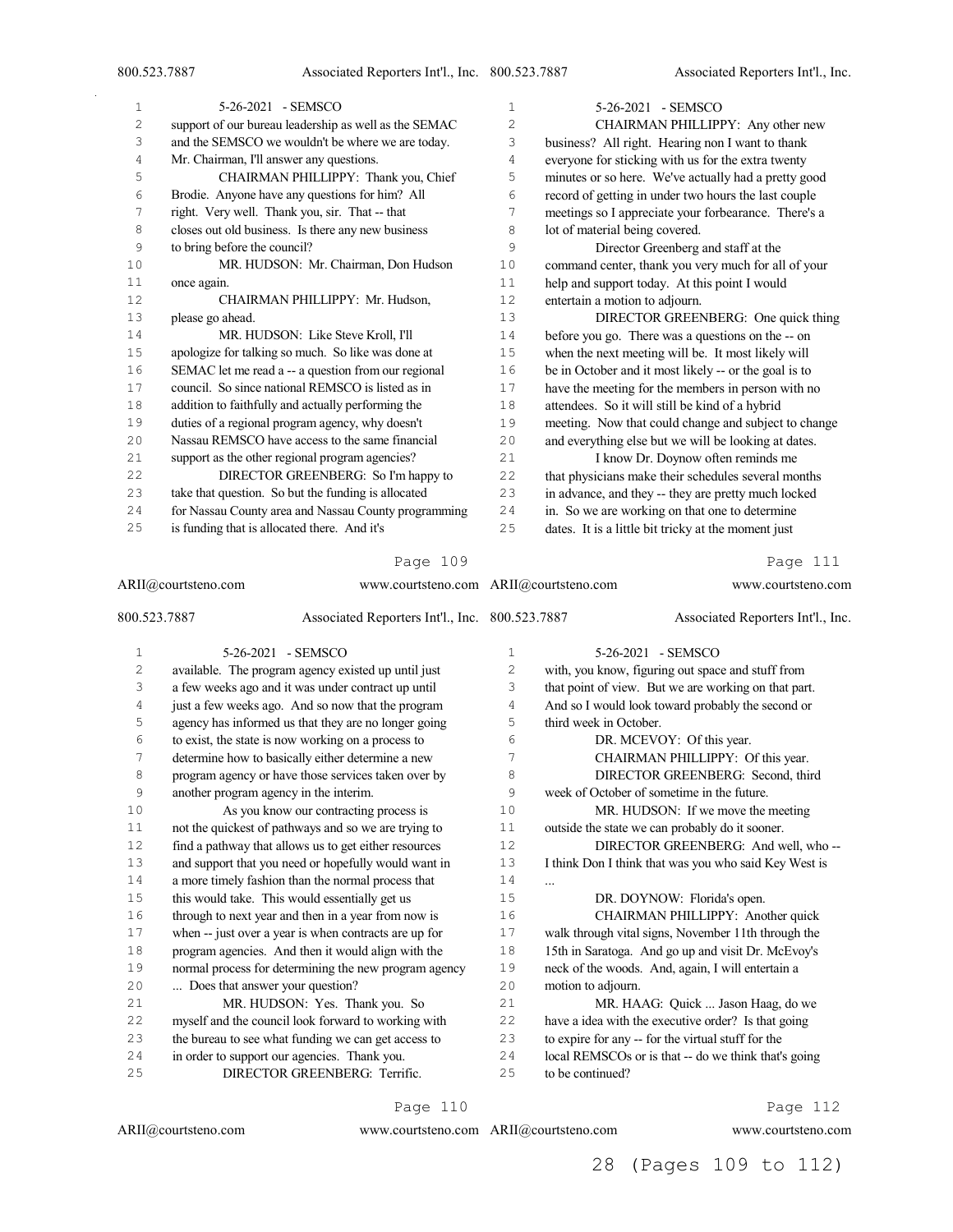Associated Reporters Int'l., Inc.

Page 115

| 1              | 5-26-2021 - SEMSCO                                    | $\mathbf{1}$   | 5-26-2021 - SEMSCO                                        |
|----------------|-------------------------------------------------------|----------------|-----------------------------------------------------------|
| $\overline{c}$ | DIRECTOR GREENBERG: So I mean all the                 | $\overline{c}$ | <b>STATE OF NEW YORK</b>                                  |
| 3              | executive orders are subject to expiration at any     | 3              | I, BECKY FOSTER, do hereby certify that the foregoing was |
| 4              | time. They get extended on thirty day increments.     | 4              | reported by me, in the cause, at the time and place, as   |
| 5              | We have not had any sign that they're going to expire | 5              | stated in the caption hereto, at Page 1 hereof; that the  |
| 6              | any time soon based on the need of certain things     | 6              | foregoing typewritten transcription consisting of pages 1 |
| 7              | that are within many of them. They have been          | 7              | through 114, is a true record of all proceedings had at   |
| 8              | expiring based on need in certain components but I    | 8              | the hearing.                                              |
| 9              | don't -- I don't think that part will expire in the   | 9              | IN WITNESS WHEREOF, I have hereunto                       |
| 10             | near future.                                          | 10             | subscribed my name, this the 8th day of June, 2021.       |
| 11             | MR. HAAG: Thank you.                                  | 11             |                                                           |
| 12             | DIRECTOR GREENBERG: But that -- but                   | 12             |                                                           |
| 13             | that is one of the things of also why we're looking   | 13             | <b>BECKY FOSTER, Reporter</b>                             |
| 14             | at October and hopefully bringing the council members | 14             |                                                           |
| 15             | in because then that doesn't become a factor. So      | 15             |                                                           |
| 16             | we'll still broadcast it and it still be open from    | 16             |                                                           |
| 17             | that point of view. But it was -- but, you know,      | 17             |                                                           |
| 18             | will allow us to -- to handle that as well.           | 18             |                                                           |
| 19             | CHAIRMAN PHILLIPPY: All right. In                     | 19             |                                                           |
| 20             | answer to Ms. Hamilton's question, yes, I believe all | 20             |                                                           |
| 21             | the Val's will be there.                              | 21             |                                                           |
| 22             | DIRECTOR GREENBERG: Come get your                     | 22             |                                                           |
| 23             | picture with Val.                                     | 23             |                                                           |
| 24             | CHAIRMAN PHILLIPPY: Three times a                     | 24             |                                                           |
| 25             | charm. Asking for a motion to adjourn.                | 25             |                                                           |

### Page 113

ARII@courtsteno.com ARII@courtsteno.com www.courtsteno.com

800.523.7887 Associated Reporters Int'l., Inc.

| 1   | 5-26-2021 - SEMSCO                                   |
|-----|------------------------------------------------------|
| 2   | DR. MCEVOY: So moved. McEvoy.                        |
| 3   | CHAIRMAN PHILLIPPY: Moved by Dr.                     |
| 4   | McEvoy. Second by?                                   |
| 5   | MR. CADY: Steve Cady.                                |
| 6   | CHAIRMAN PHILLIPPY: Steve Cady. Very                 |
| 7   | well folks. Any objection to? Abstains? No           |
| 8   | objections, no abstentions? Thank you the meeting of |
| 9   | the state E.M.S. Council for 2021 May is concluded.  |
| 10  | Thank you all for your attendance.                   |
| 11  | (Off the record $1:52$ p.m.)                         |
| 12  | (The proceeding concluded.)                          |
| 13  |                                                      |
| 14  |                                                      |
| 15  |                                                      |
| 16  |                                                      |
| 17  |                                                      |
| 18  |                                                      |
| 19  |                                                      |
| 2.0 |                                                      |
| 2.1 |                                                      |
| 2.2 |                                                      |
| 23  |                                                      |
| 2.4 |                                                      |
| 25  |                                                      |
|     |                                                      |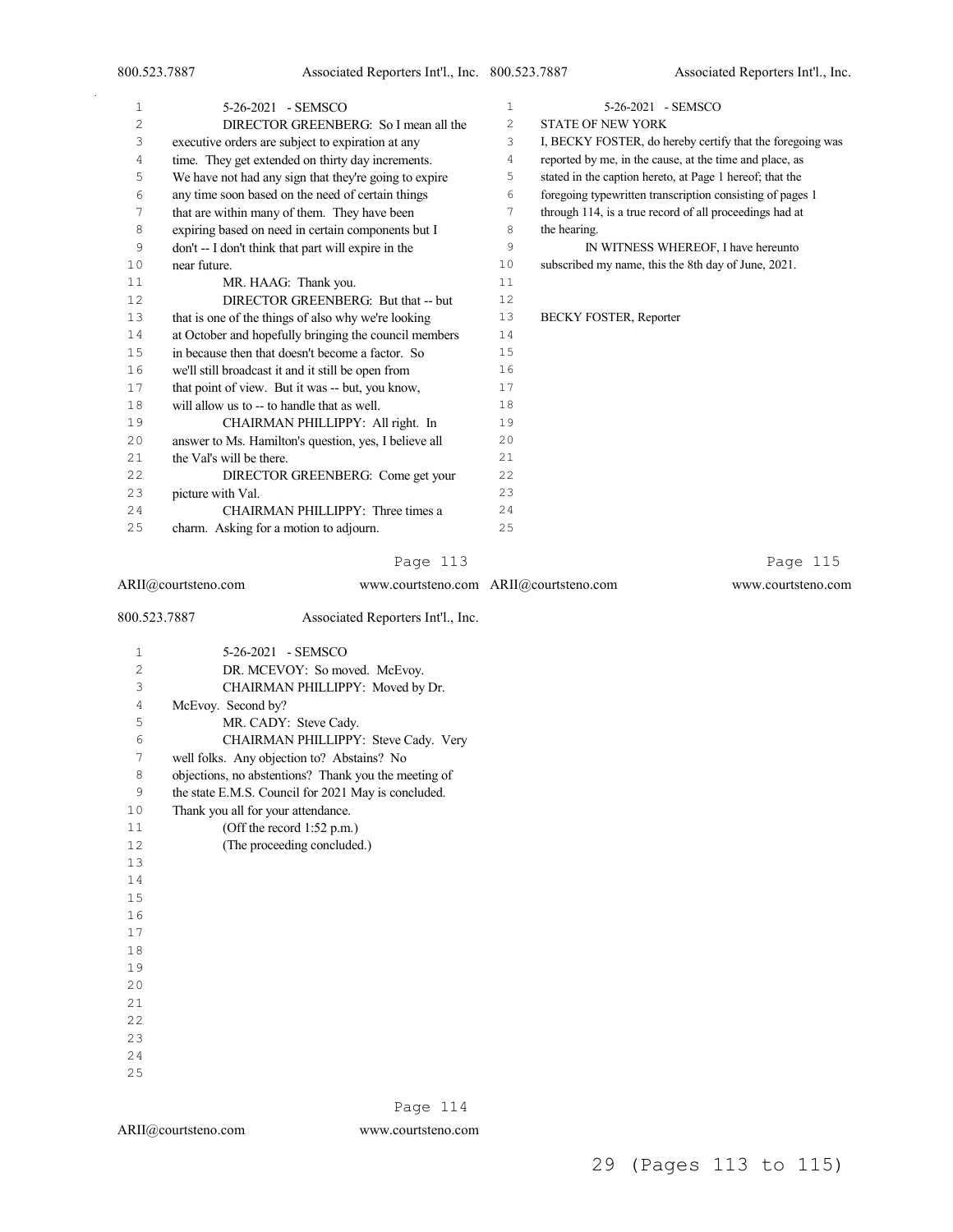| A                                               | administered107:3                                                |
|-------------------------------------------------|------------------------------------------------------------------|
| A.E.M.T55:16,18 56:25 57:6                      | administration 22:4 55:12                                        |
| 66:17                                           | administrations 107:7                                            |
| A.L.S 66:18 79:12 107:9                         | adopt $55:20$                                                    |
| a.m1:82::238:15                                 | adopting $58:4$                                                  |
| A15183:17                                       | adult $41:15$                                                    |
| abeyance 98:2                                   | advance $111:23$                                                 |
| ability 40:3 42:5 44:5, 9 73:25                 | advanced $106:4$                                                 |
| 85:8                                            | advise 14:23,23                                                  |
| <b>able</b> $12:9$ $25:14$ $27:2$ $36:22$       | advisory 9:20 23:21 61:11                                        |
| 37:23, 24 38:2 39:3 43:24                       | advocacy $76:24$                                                 |
| 63:20 66:12 67:25 70:18 72:17                   | advocate 7:13                                                    |
| 73:21 74:10 77:2 80:14 85:24                    | affairs 65:21 67:16                                              |
| 104:22 107:6,13 108:22                          | $\texttt{affect}25:3$                                            |
| absolutely $13:4$ $49:18$                       | afternoon 2:3, 4 71:13                                           |
| Abstains $114:7$                                | age 40:21                                                        |
| abstention $7:22$                               | agencies 9:12 12:22 13:22 22:21<br>22:22, 25 23:5, 14 26:10 32:3 |
| abstentions $8:2$ $83:11,14$ $89:13$            | 33:12 48:3 63:14 69:16 70:21                                     |
| 90:19 114:8                                     | 75:7 78:3,8,15 79:8,15,21                                        |
| academy 25:19 29:21, 22 103:2                   | 83:20 102:5,8 105:10,15,16                                       |
| accept 6:17 88:20                               | 106:3, 4, 7, 11, 20, 21 109: 21                                  |
| accepted 8:3                                    | 110:18,24                                                        |
| accepting 7:25                                  | agency 10:9 22:24 26:6 27:6                                      |
| access 43:23 45:2 46:22 47:7                    | 28:17 42:14,15 45:13,14 48:12                                    |
| 109:20 110:23                                   | 48:18 82:11,13 93:11 102:10                                      |
| $accessing$ 41:22                               | 105:20,20 106:15 107:4,5                                         |
| accomplished 92:6 94:22<br>account 45:24 46:3,3 | 108:20 109:19 110:2,5,8,9,19                                     |
| accreditation 24:25 25:6                        | <b>agenda</b> $8:5$ $16:18$                                      |
| accredicted25:3,5                               | agnostic $40:18$                                                 |
| achieve $77:8$                                  | ago 9:6 13:2 26:24 30:5 33:19                                    |
| achieved 39:7                                   | $68:8$ 110:3,4                                                   |
| acknowledgements 87:20                          | agree 57:3 86:24                                                 |
| $\texttt{action} 91:7$                          | aqreed11:16                                                      |
| activities 15:7 62:10                           | agrecing 11:16                                                   |
| actual 44:20 79:14                              | ahead 57:13 69:6 91:20 109:13                                    |
| acuity $62:21$                                  | air 91:25                                                        |
| ad49:13                                         | airway 7:5, 6, 7 67:5                                            |
| add $47:14$ 55:13, 14, 17 57:19, 20             | Al 4:9 6:23, 24 19:16, 17 49:8                                   |
| 58:9 64:5 67:9 73:18 103:17                     | 53:7 56:14 60:3,4 99:18,19                                       |
| added $44:21$ 57:23 58:2 61:9                   | Alan $53:6$                                                      |
| adding $57:16$                                  | Albany 92:4                                                      |
| addition 75:23 109:18                           | Alexander 108:12                                                 |
| additional 23:22, 25 45:11 73:18                | Alexandrou 2:25 3:2 18:8, 9, 9                                   |
| 83:23 103:10                                    | $51:12$ $52:2,3$ $58:8,9,22,23$<br>98:14,15                      |
| additions $7:17$                                | align $110:18$                                                   |
| address $12:16$                                 | allegiance $2:10,11$                                             |
| addresses104:16                                 | Allison $3:5$                                                    |
| adjourn 111:12 112:20 113:25                    |                                                                  |
|                                                 |                                                                  |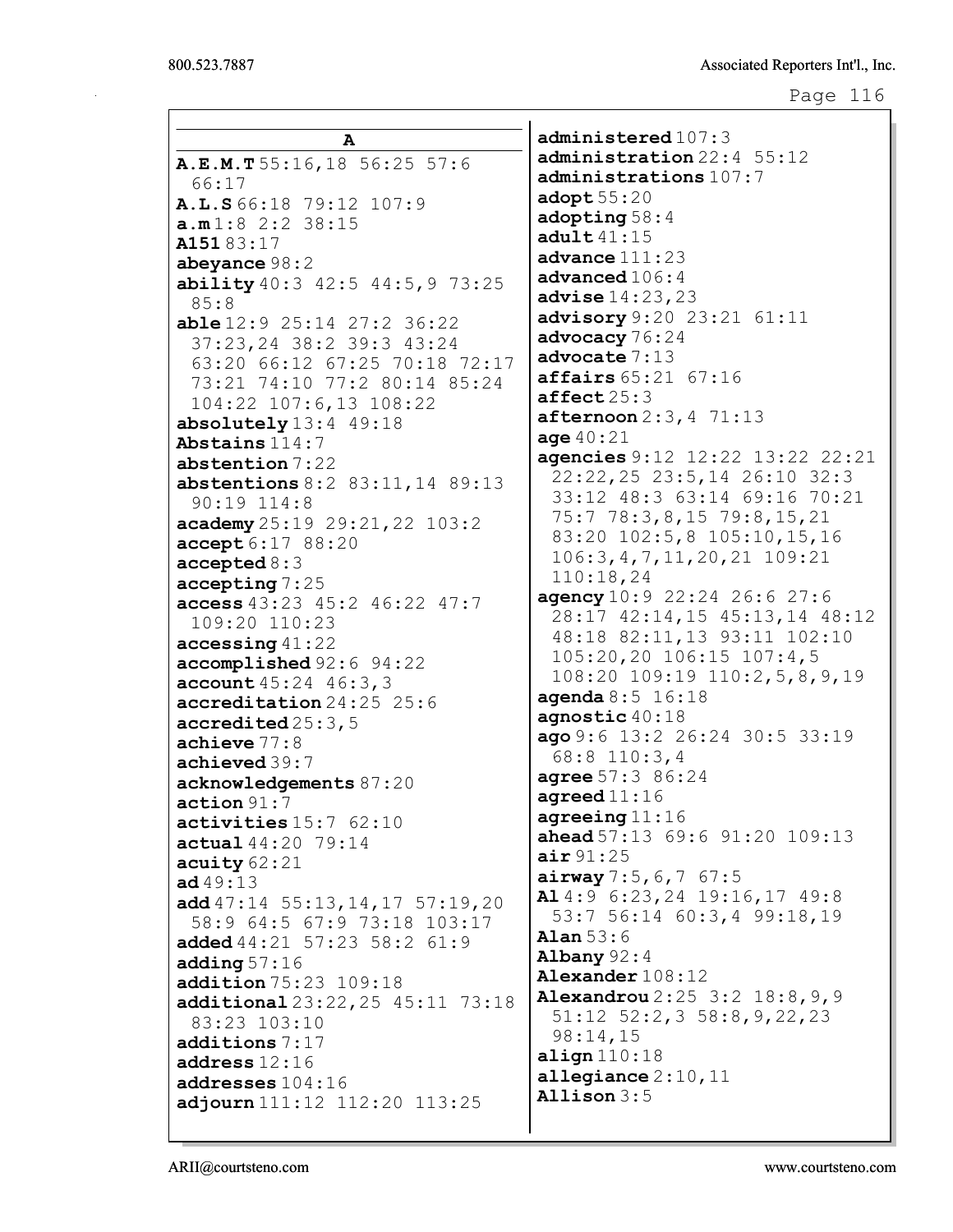```
Page 117
```
allocated 109:23,25 allow 9:12 22:19 71:18 77:13 78:8,15 108:22 113:18 allowed 31:24 86:20 allowing 10:8 91:24 allows 9:13 42:3 46:5 77:21,22 107:6,13 110:12 alluded 67:12 altogether 13:18 ambulance 27:20 28:12,18 41:12 61:14 62:15 77:4 78:19 81:17 89:21 92:12 ambulances 13:13 14:7 77:14 91:25 106:3 amended 8:3 America 2:12 American 77:3,11 amount 65:13 105:15 amounts 41:23 Amy 26:21 36:17, 17 analyses 107:16 analysis 21:14 analytic 9:8 analytics 102:4 analyzed 72:18 **Andrew** 4:3,5 5:21,24 19:12,13 52:25 53:2 59:23,24 99:14,15 anniversary 31:14 announce 8:19 announced 49:12 answer 24:7 32:18 38:23 46:9 47:18 71:5 73:15 76:7 79:24 109:4 110:20 113:20 answers 8:8 antiquated 92:24 anxiety 48:14 anybody 23:24 34:5 68:25 80:2 92:14 anybody's 23:8 anyone's 103:4 anyway  $93:22$ apologies 6:7 apologize 38:18 50:15 97:2 109:15 app 38:8,12 41:6,18 42:16,17 43:7 44:17 45:25,25 46:2,2,17 46:20 48:6 apparently 66:22 apple 73:15

```
apples 9:15,16
applicable 41:24 42:22 43:3
apply 40:20 41:2,19
appointed 14:22
appreciate 76:14 81:20 89:6
 90:5 103:5,8 111:7
appreciated 50:5
approach 94:13 95:17,20
approaches 95:18
appropriate 15:24 82:16 91:14
approval 82:18
approve 51:5 61:12 63:2 69:10
 74:17 97:8
approved 35:22 51:24 54:22 63:9
 90:22 96:25
approves 82:17
approving 97:19
area 29:14 85:7 109:24
areas 9:9 70:8 89:5
arm 27:22
Article 96:23
asked 14:20 27:23 32:13 39:8,8
 58:17 74:13 96:11
asking 22:5 66:20 72:5 78:5
 94:7 113:25
aspects 93:4 94:9 96:3
assembled 2:16
assembly 84:5 90:7,13 92:2
assertive 71:20
assessment 24:23 29:13,17 86:6
assessments 29:5
asset 33:22
assigned 70:14
associated 102:18
association 65:2 76:25 77:4, 5
 85:18,21 86:2 88:11,22
assurance 10:4 104:2
attach 80:22
attempt 66:3
attempts 66:14
attend 14:25attendance 50:15 114:10
attendees 111:18
attending 50:2 107:24
attention 68:20
attracted 106:6
audio 6:10, 101:6August 88:24
authority 67:18 69:10 77:13
 78:13
```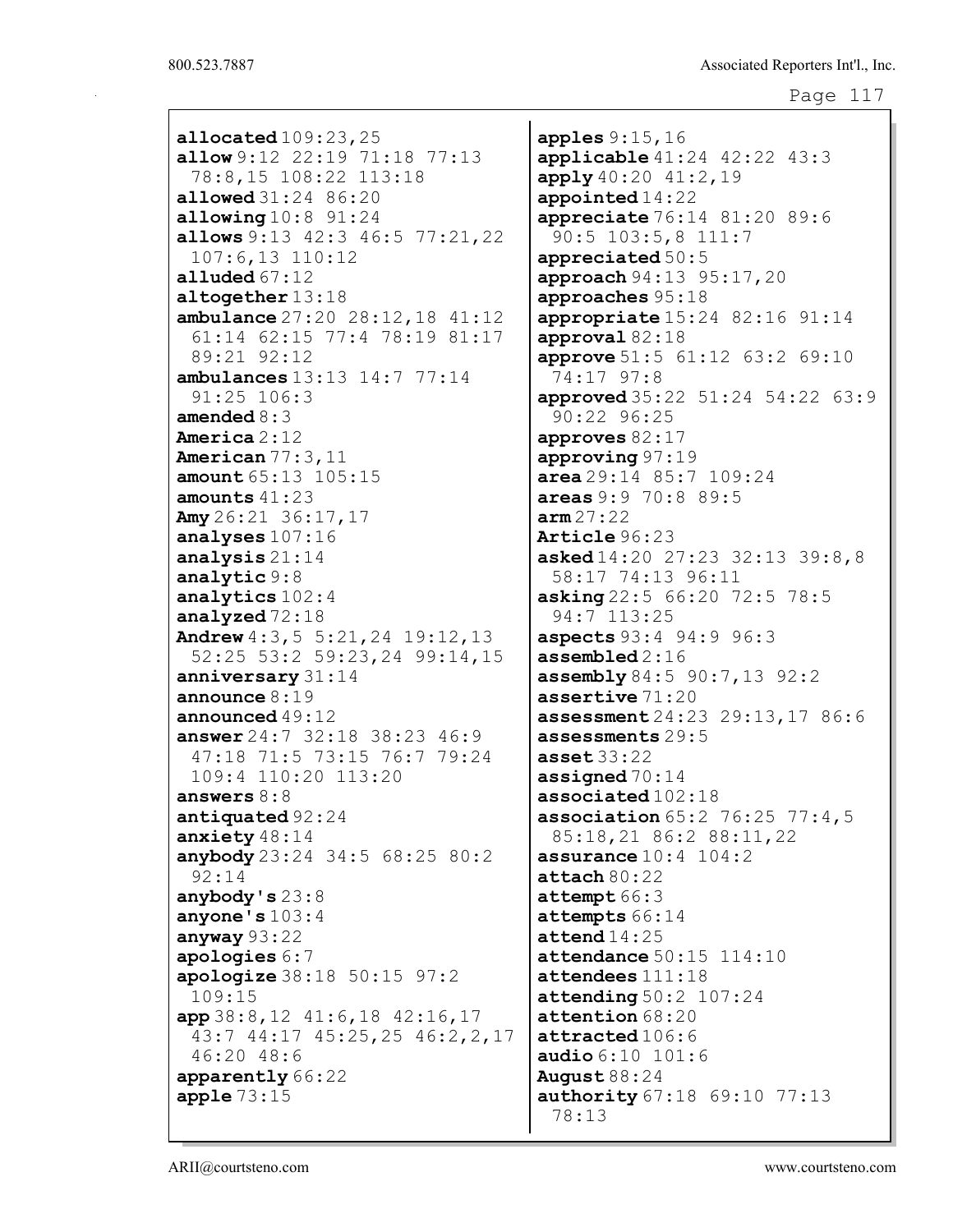authorized 64:7 authorizes 82:4 automatically 66:5 availability 63:5 available 26:13 37:22 45:13,23 81:5 85:9 107:2 110:2 avenues 36:23 awards 15:14,15 16:6,8 aware 66:2 68:21 77:11 B **B** 102:9 B.L.S 63:8 79:11 107:4,8 **baby**  $28:4,6,7$ back 6:8 7:11 19:7 20:22 35:11 54:13 61:7 62:7,12 67:2,12 68:5,7,8,17 73:11 75:25 79:9 83:22 100:22 103:24 background 42:8 108:8 backwards 38:19 bad 105:22 Bagozzi 23:9,15 **balance** 36:8, 10, 14, 25 37:3 banging 94:19 base 79:11,12 **based** 7:23 13:10 41:2 42:11 64:22 65:10,12 66:13 70:13 113:6,8 Bashaw 3:3,4 17:16,22 18:10,11 18:11 52:4,5 58:24,25 62:16 86:23,24 87:16 92:18,19 94:3 94:15,24 98:16,17 basic 105:14 basically 51:5 55:9 58:4 69:19 110:7 basis 67:14 107:17 battery 42:21 BECKY 115:3,13 beginning 97:10 **begun** 78:14 behalf 50:4 62:11 70:23 72:13 **believe** 7:8 27:9 28:9 38:12 62:21 82:11,15 89:15 97:5 98:4 103:15,18 104:16 108:21 113:20 benchmarking 9:13 benchmarks 9:8 beneficiary 77:16 benefits 43:13 Berry 29:4

best 28:22 33:15 93:15,18 better 73:7 75:15 87:9 88:20 95:18 101:4 108:19 Beveren 5:12,13,13 20:12,13,13 53:25 54:4 60:22,23,23 100:18 100:19,19 beyond 11:11 86:20 96:4 big 28:8,15 35:19,22 36:3 42:7 bill 81:12 85:15,19,19,23 86:4 87:21 88:6 89:18,22 90:11,18 91:24 bills 80:10 81:23 bit 7:10 8:15 9:11 22:3 48:13 63:3,5 64:24 66:23 69:15 70:4 94:20 106:6 111:25 **biweekly** 24:6 32:6 **block** 86:16 Blocker 39:17,18,20 46:12,14,19 47:4,10,12,20 48:14 49:2,5 Blocker's 38:5 **blood** 91:25 Boardable 36:19 bodies 84:6 body 81:24 82:22 84:11 87:24 90:9 91:7 bonus  $93:5$ booth 74:6,7  $box 8:10, 10 32:22 56:3 64:5$ 66:19 93:4 boy 81:9 **brand** 30:21 **Brian** 95:18 108:8 bridge 24:19,20 briefing 107:25 briefings 108:3 briefly 66:16,16 bright 86:15 bring 8:16 14:11 24:6 51:2 68:20 78:6 80:7,8,15 88:18 90:9 102:14 109:9 **bringing** 10:7 11:5 87:21 113:14 **brings** 55:8 94:13 broadcast 113:16 broader 74:20 **broadly** 70:12 79:20 Brodie 1:9 8:25 26:17 32:21,23 56:9 104:10,18,23 105:2,5 109:6 Brooks 81:11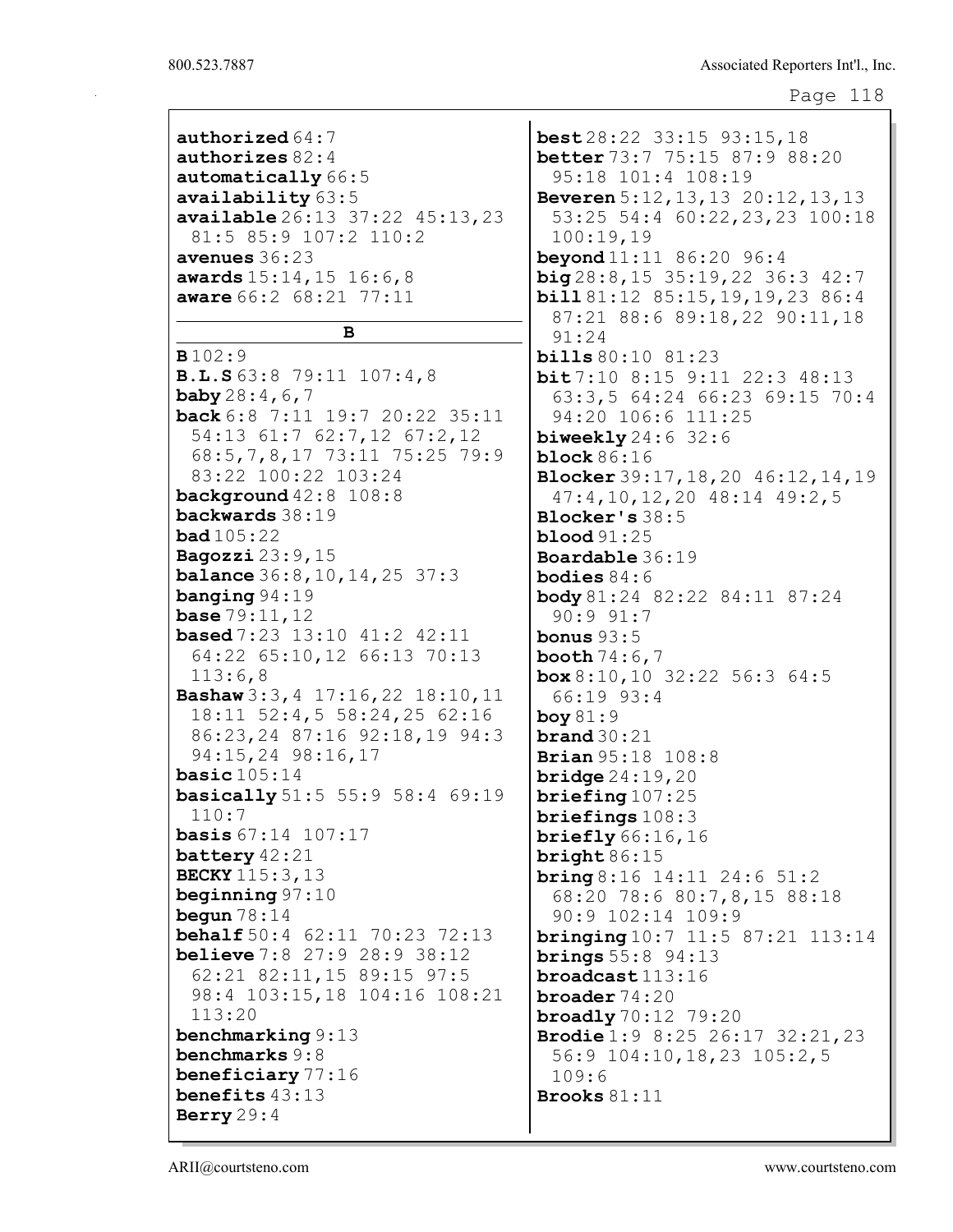| <b>brought</b> 29:5 50:25 103:23               | capstone 75:18                             |
|------------------------------------------------|--------------------------------------------|
| <b>buckled</b> 28:12, 13                       | caption $115:5$                            |
| budgeted 71:21                                 | card $24:24$ 34:25 35:2, 10, 11, 15        |
| building $86:12$                               | 37:13, 21 38:20, 20, 21, 24 39:2           |
| built103:10                                    | 39:4,11                                    |
| <b>bunch</b> 35:11 42:2 43:12 75:12            | cards 39:11 63:19                          |
| <b>bureau</b> $9:6$ $25:12,13$ $29:7,9$ $38:7$ | care $44:15$ $48:19$ $56:21,24$ $57:5$     |
| 46:18 47:7 63:6,22 64:15,23                    | 61:22 62:25 66:25 77:14 78:11              |
| $65:8, 21$ $67:12, 14$ $68:2, 12, 12$          | 81:17 96:19 101:6                          |
| 69:16,19 72:2,3,14 73:2 82:5                   | career 13:25 72:25                         |
| 82:12 95:13 109:2 110:23                       | Carl $3:15,16$ 17:19,22 18:23,24           |
| bureaucratic 63:11                             | 52:15,16 59:13,14 95:21 99:4               |
| Burke $3:5$                                    | 99:5                                       |
| Burns $13:2$                                   | Carla 5:8, 9 20:10, 11 53:24, 24           |
| <b>business</b> 6:3 17:3 98:6 103:22           | 54:5,10 60:20,21 100:16,17                 |
| 103:22 104:17 109:8,8 111:3                    | carry 41:12 83:15 91:25                    |
| Butch $95:8$                                   | case $103:21$                              |
| bylaws 17:7 96:22, 23                          | cases 93:5 107:9<br>cause $115:4$          |
| C                                              | center 8:12 111:10                         |
| C82:3                                          | cents $87:14$                              |
| C.C.56:18 63:24 64:2,3,14                      | ceremony $50:18,19$                        |
| C.C.s64:5                                      | certain 9:9 34:15 113:6,8                  |
| C.D.C61:15                                     | certainly 72:16 78:11 89:3                 |
| C.I.C64:10                                     | certificates 63:16,23                      |
| C.I.C.s 63:23 64:3, 19, 25 65:5                | certification $24:16, 17, 22$ 34:23        |
| C.L.I.s 25:22                                  | 34:25 41:2 42:12 64:6,13,16                |
| C.M.E 63:11, 15 64:4, 8                        | certifications 63:21                       |
| C.M.E.s 29:23                                  | certified $34:24$ $64:12$                  |
| C.M.S.78:14                                    | certify $115:3$                            |
| C.039:22                                       | chair 1:9 11:15 12:16 15:11                |
| C.0. N75:1392:23                               | 16:16, 20, 21, 21, 25, 25, 17:2            |
| C.S.E.s.25:21                                  | 21:4,11 29:7,10 38:12 39:14                |
| Cady 3:6, 7, 7 15:11, 12 16:11, 15             | 56:3 73:4 85:12 96:10,13                   |
| $16:25$ $18:12,13,13$ $52:6,7,7$               | 97:22                                      |
| 59:2,3,3 95:11 97:12,12,14                     | chaired $91:5$                             |
| 98:18,19,19 114:5,5,6                          | chairing $33:22$                           |
| calculation 40:19                              | <b>Chairman</b> $2:3$ 4:25 5:23 6:2, 6, 12 |
| calculations 42:6 45:12                        | $6:14,21,24$ 7:16 16:14 17:5,21            |
| call $2:7,22$ 5:20 7:20 11:22                  | 18:5 20:4 21:2,7 38:16 39:16               |
| $12:23$ $14:21$ $17:11,13$ $18:2,3$            | 46:10 47:9 48:10 49:19,23                  |
| 32:10 51:9,25,25 53:6 58:21                    | 50:21 51:16,21 53:18 54:17,20              |
| 62:21 78:20 83:10 98:11                        | 55:23 56:6, 10, 16, 22 57:5, 9, 13         |
| 103:21                                         | 58:12,16,19 60:14 61:6 62:4                |
| called $16:19$ 24:22                           | 68:24 69:5 71:6,11 76:8,16                 |
| calls 24:5 32:6 77:15 107:11                   | 80:2 82:23 83:6 84:14 85:10                |
| camera $105:22$                                | 85:13 86:22 87:15,25 88:9                  |
| campaign $27:17$ 38:22                         | 89:2 90:15 91:15,19 92:9 94:2              |
| capabilities $41:9$                            | 94:23 97:13, 16, 24 100:10                 |
| capability 44:21 107:14                        | 101:3,11 103:7,20 104:21,24                |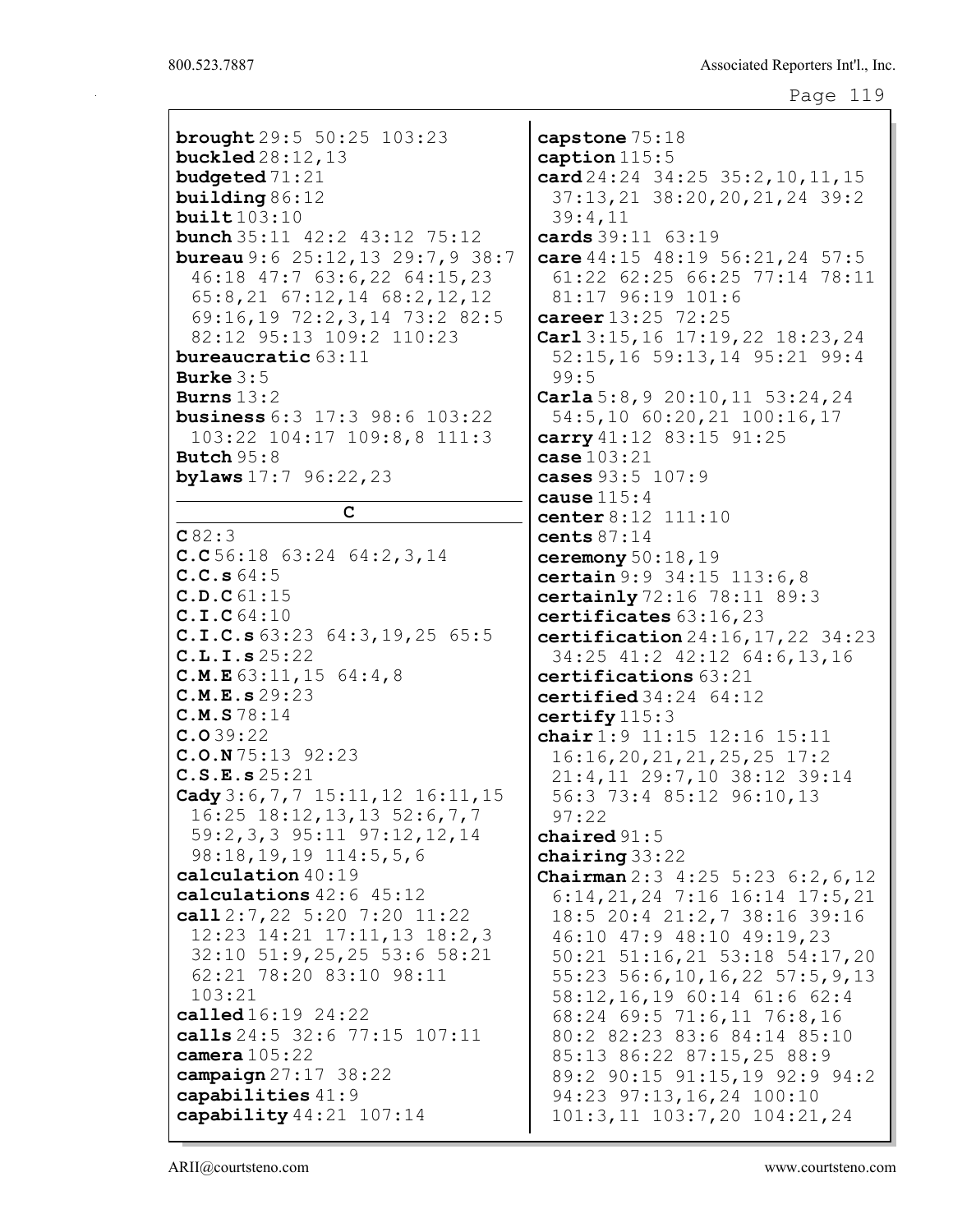```
Page 120
```
105:3 109:4,5,10,12 111:2 112:7,16 113:19,24 114:3,6 chairs 29:6,8 chance 84:19 change 55:9,10 58:5 71:2 86:18 111:19,19 changed 73:22 86:11 changes 7:17 24:11 30:9 43:5,6 43:7 45:10 51:6 54:21 55:19 58:6 85:23 103:24 104:4 changing  $30:9$  44:22 channel 91:13 channels 91:14 characteristics 102:2 charge 82:14 charm 113:25 charts 105:11 106:17,23,25 chat 8:10 44:16 46:20 56:3 check 57:18 chief 8:25 22:9 23:9,15 24:2 26:17 29:2 32:21 56:8 70:14 104:10,18,23 105:2,5 109:5 Chiefs 77:5 chooses 41:17 Christopher 5:10 circle 103:24 circumstance 78:4 circumstances 77:23 78:17 86:14 city 40:2 51:2,6 54:21 93:20 claims 79:9,16,18 clarify 68:4 clarity 69:9 class 57:20 65:20,24 85:6 classes 36:10,11 57:22 64:3 68:13 70:7,13 clean 17:8 cleared 27:23 clearly 65:15 75:13 clinical 48:19 Clinton 29:2 close 17:15,17 45:19 closes 109:8 closet 36:12 code  $35:3,7$   $37:14,14$ collaborated 77:8 collaboration 89:7 collaborative 33:14 61:10 77:3 colleagues 2:18 collection 55:17

combine 41:5 come 8:18 9:7,12 12:21 16:8 19:7 23:22,23 24:24 27:21 29:7 31:23 32:19 41:21 44:20 71:3 75:9,19 81:8 87:2 88:23 95:18,24 113:22 comes 55:24 82:22 107:12 comfortable 61:15 coming 12:11 29:19 30:18 33:5 33:16,16 41:10 42:24 62:7 83:17 104:6 command 8:11 111:10 commenced 82:16 comment 48:11 69:14 88:8 comments 47:19 56:12 67:6 85:15 87:16 89:12 commerce 37:16,18,22 63:18 commissioner 14:20 50:9,9 81:8 81:25 82:17 83:2 84:12,16 90:13,23 91:6 committed 105:10 committee 1:6 8:23 9:18 10:2,19 10:23,24 11:6,17 15:7 29:10 33:2,9,11,20,23,24 34:7,7,15 54:25 61:11 62:7,10 71:16 72:14 74:20,23 75:9 80:8 81:7 82:25 89:8 90:21 91:5 93:23 94:6,13,14,25 96:11,11,21 97:25 98:3,6,7 101:25,25 103:4 committees 8:20 12:19 15:2 32:25 34:6 49:11,12,13,14,16 94:7 96:25 97:8,19,23 103:12 communicated 75:21 communication 48:4 87:18 communications 24:7 communities 29:14 86:14 90:10 community 10:14,15 11:7,20 22:17,20,22,24,25 23:4,12,13 33:4 35:13 61:19,20 77:10 79:7 83:18,20 85:2,18 86:10 86:13,19 88:16 comp 80:19,21,23,23 81:2 company 39:22 compare 9:15 compared 75:12 comparing 73:15,16 complete 5:20 65:20,24 106:22 completely 42:18 96:2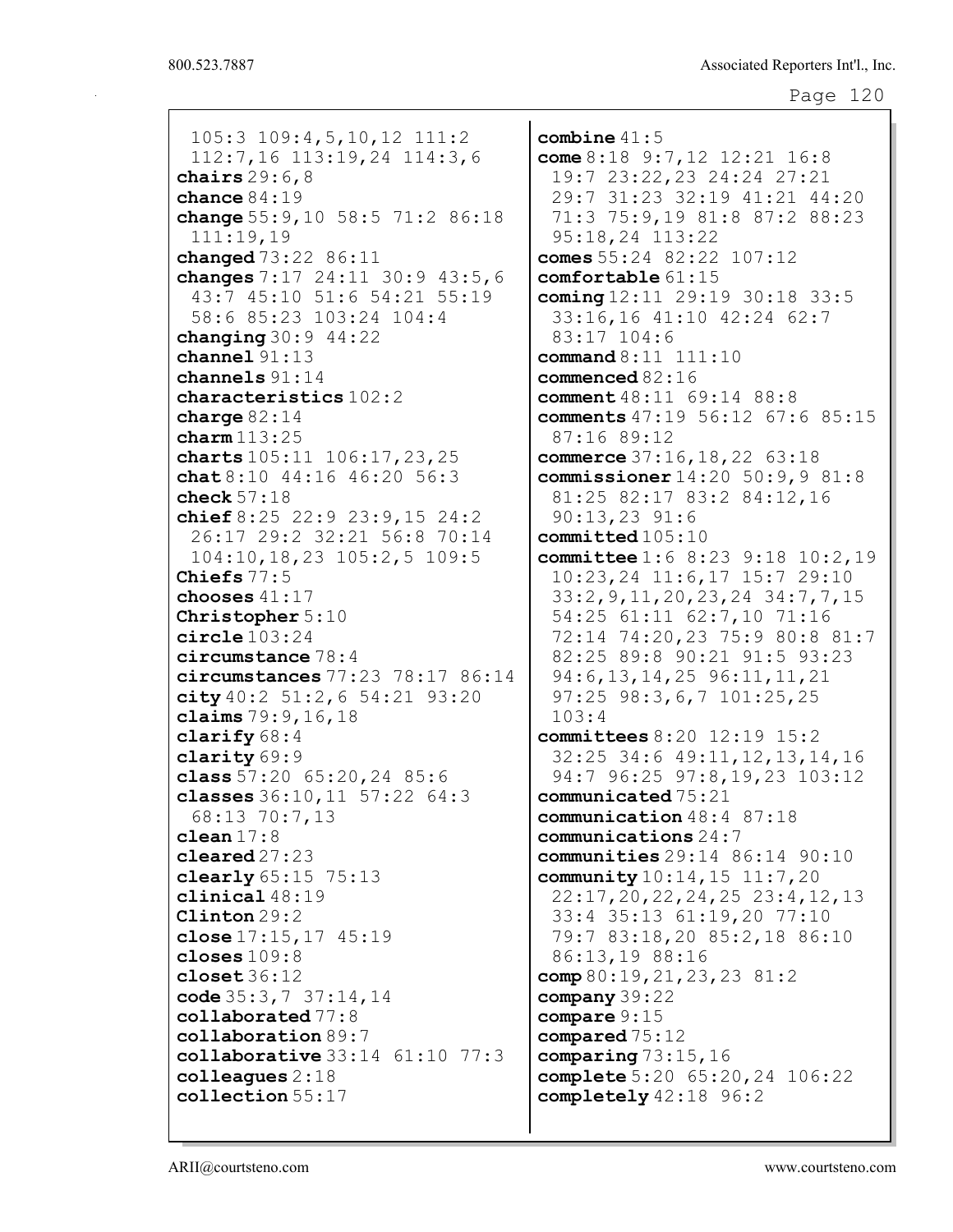compliance 30:22 45:15 component 105:25 components 103:2 113:8 comprehensive 12:6 computer 19:6 65:10,12 66:13 101:13,16 concept 82:25 90:22 concern 61:18 concerns 78:9 94:8 concluded 114:9,12 conference 25:20 26:25 29:25 92:4 102:23 conferences 89:5 confident 73:7,9 confirm 35:14 confusion 63:25 Congratulations 20:25 connection 88:4 consider 34:13 81:6 98:5 consideration 81:25 considered 56:25 consisting 115:6 constituents 39:8 contact 44:2 46:18 48:20 49:2 96:17 105:17 content 30:25 36:19 47:5,8 continue 14:10 32:9 61:24 86:20 102:14 continued 112:25 continuing 25:22,25 106:9 107:20 contract 110:3 contracting 110:10 contracts 22:5,11 110:17 contrast 71:20 contribute 74:2 control 44:10 47:5,7 conversation 28:8 48:9 75:18 conversations 11:13 12:18 27:15 73:2 coordinate 47:17 coordination 69:12 coordinator 64:17 76:24 coordinators 48:19 core 24:12 67:13,15,18 69:8,10 70:9,10 71:23 72:4,6,15 correct 15:16 38:14,16 57:17 83:3,4,5 84:18 corrected 7:25

corrections 7:2,3 correctly 7:14 cosponsor 90:7 cost 71:17,18 72:7 75:15 costs 72:11 council 2:6 8:17,21 10:14,16,18 11:14,19,21 12:14,20 14:11 15:24 34:8,12,14 46:11 47:16 82:25 96:17,23,23 97:3 109:9 109:17 110:22 113:14 114:9 council's 84:15 97:6 councils 15:21,21 16:3,4 29:6 70:21 counties 22:23 29:16 61:21 83:24 country 77:25 93:21 county 22:24 40:15 41:16 66:21 67:2 82:9 87:11 109:24,24 couple 7:8 8:14 15:13 22:14 29:19 32:23 63:17 66:11 95:2 103:23 105:8 111:6 course 24:12 65:9,11 71:19 75:13 102:19 courses 13:25 68:9 69:11 72:8  $court 12:2,3,13$ cover 22:22 62:2 81:17 98:10 coverage 81:19 covered 15:14 67:6 87:6 111:8 covering 30:22 61:21 COVID 2:20 21:16,17 31:21 36:5 45:16 63:5 67:23 72:11 77:15 78:9,9 80:13,13,16,24 81:19 84:25 85:4 104:7 COVID- 78:24 COVID-19 78:17 79:3,5 80:9 86:14 create 30:24 70:5 80:15 created 23:12 36:18 39:25 63:25 78:11 105:14,24 creating 38:25 credentials 38:2 credit 64:4 crews 27:25 crisis 12:24 15:4 36:8 105:4 criteria 78:18 critical 56:21,24 57:5 cross 65:2 67:25 Crupi  $3:8,9$   $18:14,15,15$   $52:8,9$ 52:9 59:4,5,5 98:20,21,22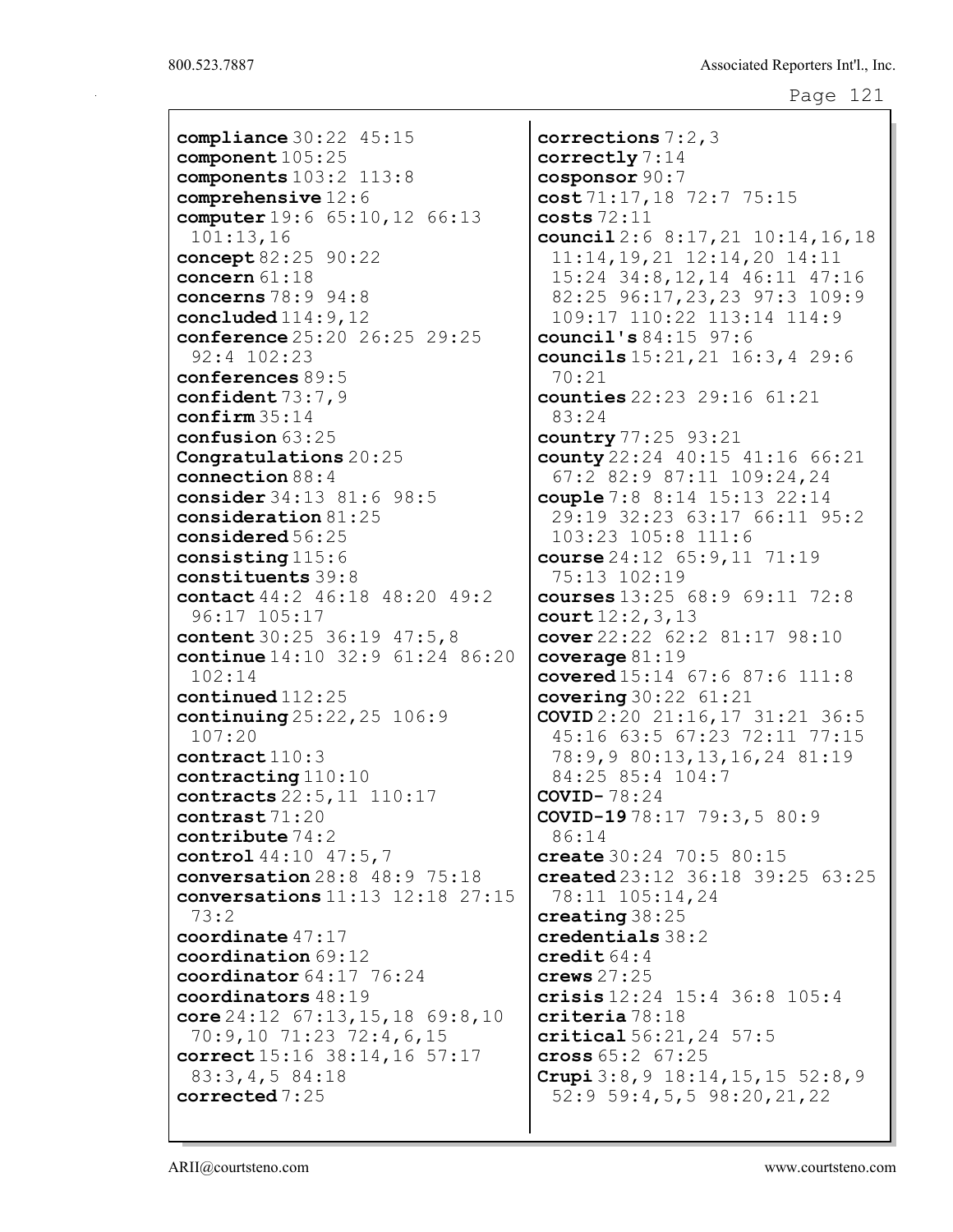```
Page 122
```

| curiosity 28:3                                   | 32:21 50:9,10 56:8 104:10,23        |
|--------------------------------------------------|-------------------------------------|
| current 11:3 15:4 16:24 43:4                     | 105:2,5                             |
| 56:24 61:15 64:20 97:25                          | described 97:9                      |
|                                                  |                                     |
| currently 9:18 22:19 30:10 44:6                  | deserves $81:19$                    |
| 44:6 55:21 98:8                                  | design $42:3$ $106:2$               |
| curricula 55:21                                  | designed $33:9$ $105:14$            |
| curriculum $57:19$ $58:10,11$                    | desire $61:17$<br>desk $92:3$       |
| D                                                | despite $64:2$                      |
| Dailey 91:22 92:7                                | destination 78:21                   |
| Darby $95:9$                                     | detail 14:17 73:12                  |
| dashboards 102:7                                 | determine $27:5$ $110:7,7$ $111:24$ |
| dashes $7:8$                                     | determining 39:2 110:19             |
| data 9:8 26:4 43:3 44:6 45:10                    | develop 9:12 69:17 80:25 81:5       |
| 65:15 72:7,18 73:8,20,20,21                      | developed 33:18                     |
| 74:2,2 75:5 102:4 108:7,10,16                    | development 72:12                   |
| 108:18,18                                        | device $28:7,14$                    |
| date $1:8$ 79:9,16 106:16                        | devices $27:3,5$                    |
| dates 111:20, 25                                 | dialogue $75:8$                     |
| Dave 20:18 33:21, 21 101:14                      | differ 66:23                        |
| David $5:15, 16, 17$ 8:24 20:15, 16              | differences 75:5                    |
| 54:10,10,11 60:25 61:2 100:21                    | different $9:14$ $24:10,11$ $27:5$  |
| 100:22 101:4 103:8,13                            | 29:18 33:13 34:22 35:13 37:5        |
| day $13:10$ $25:18$ , $21$ $30:19$ , $20$ , $20$ | 42:9 66:23 74:15,21 88:13,19        |
| 76:13 105:6 108:13 113:4                         | 93:19 94:9,13                       |
| 115:10                                           | differently 93:3                    |
| days 7:11 12:18 66:11                            | difficult15:6                       |
| daytime $27:10$                                  | difficulties $13:7$ $72:23$ $73:3$  |
| deadline 65:8                                    | 78:12                               |
| deal $36:5$                                      | digital $37:21,24$ $40:6,7,8,9,11$  |
| $\texttt{dealing}$ 11:6                          | 41:4                                |
| deals $22:12$                                    | $D$ iMay $108:11$                   |
| deaths $80:13,16$                                | direct 32:18 46:22 47:7             |
| Deavers 3:10, 11 18:16, 17, 17                   | $\mathtt{direction}\,101\!:\!24$    |
| 52:10, 11, 11 59:6, 7, 7 95:9                    | directly 16:8 31:20 32:22 42:22     |
| 98:23,24                                         | 43:14,17 44:2 46:18 47:17           |
| December 106:11                                  | 48:5                                |
| decide 7:23                                      | director 2:10 8:14 9:3 10:25        |
| decisions $108:18, 19, 23$                       | 13:3 14:18,18 16:5,10 20:17         |
| defects 85:20                                    | 20:20 21:9,10 27:12 30:4,15         |
| deferring 24:4                                   | 38:17 40:15 47:13, 21, 22 49:9      |
| define $67:18$ $102:2$                           | 49:15, 18, 20 50:6, 10, 19 51:18    |
| definitely $65:4$ $93:4$ , $20$                  | 56:2,8,11 62:19 70:3 83:24          |
| deliverables $34:2$ $93:10$                      | 91:11 96:18 101:14,19 103:15        |
| demonstration 77:19                              | 103:16,18 104:3,14 109:22           |
| demonstrations 77:24                             | $110:25$ $111:9,13$ $112:8,12$      |
| Department 1:3 21:18 82:4, 12                    | 113:2,12,22                         |
| departments 87:10                                | disagree $57:280:20$                |
| depending $63:13$ $79:12$                        | discerning 102:6                    |
| deputy 8:25 14:18 23:9,15 26:17                  |                                     |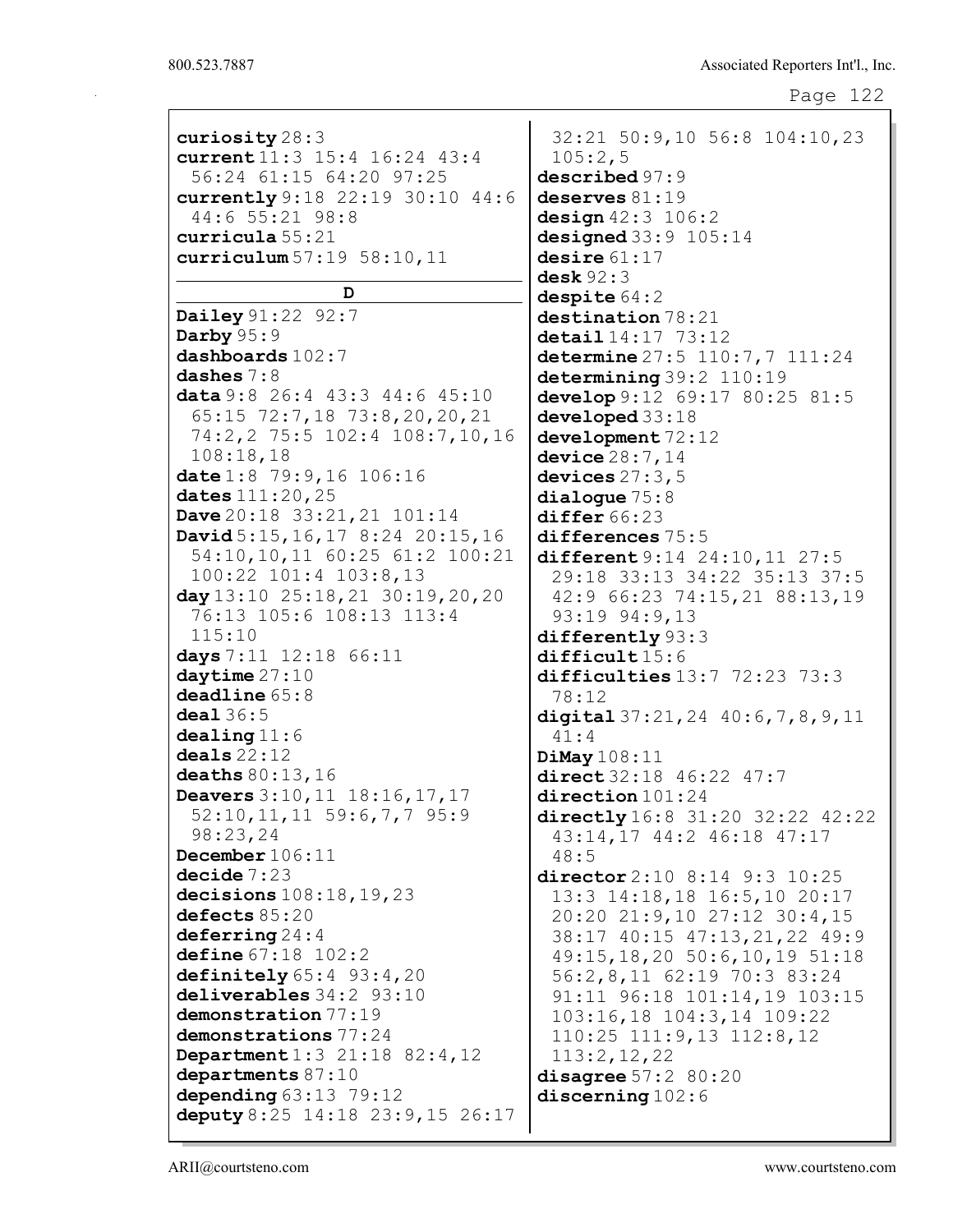| discouraged $94:17$                           | 59:4, 5 60:10, 18, 19 61:7, 8       |
|-----------------------------------------------|-------------------------------------|
| discouraging 62:22                            | $62:5, 5, 11, 11, 14, 24$ 69:2, 14  |
| discovered $67:16$                            | 70:5 71:9 83:19 91:22 92:7          |
| discussed $64:15$ $73:12$                     | $97:22$ $98:14,15,20,20,22$ $100:3$ |
| discussing $7:4$ 92:22 102:14                 | 100:14,15 104:18 111:21 112:6       |
| discussion $6:25$ 17:23 $51:14,17$            | $112:15,18$ $114:2,3$               |
| 51:24 55:25 56:12 58:13,20                    | drawn $86:16$                       |
|                                               |                                     |
| 64:9,18,22 66:16 67:3,4 74:19                 | drive $46:8$                        |
| 83:7 84:17 85:11 88:5 90:16                   | driven $74:2$                       |
| $97:18,21$ 98:9                               | driving 108:18                      |
| discussions $23:21,22$                        | due $15:15$ $63:7$                  |
| $disheartening$ 13:20                         | duplicate 39:11                     |
| dissolving 98:5                               | duties $109:19$                     |
| $distance$ 72:12                              | Duvall 3:12 6:8, 9 18:18, 19        |
| distancing 30:7                               | $52:12$ $54:13,13,14$ $59:8,9$      |
| distributed 67:22                             | 98:25 100:23,24                     |
| district24:2                                  | Dziura $39:13$                      |
| division $65:21$ $67:15$                      |                                     |
| document23:20                                 | Е                                   |
| documentation 40:25 105:7                     | $e$ -mail $10:19$ 11:23 107:25      |
| 107:22 108:4                                  | E.M.S.2:189::9,14,1510:14,15        |
|                                               | 10:23 11:20,25 12:24 13:18          |
| documenting $106:15$                          |                                     |
| documents $40:13,14$                          | 14:3,24 15:8,14,15 27:8 29:14       |
| doing $12:13$ $13:22$ $21:16$ , $23$ , $25$   | 29:25 33:2,8,8 36:13 38:6           |
| 23:2 28:22, 25 29:21 30:20                    | 39:21 50:3,3 65:9 71:19 72:24       |
| 45:11 47:25 65:3 75:15 76:14                  | 73:4 74:3, 14, 18, 24 75:6, 11, 22  |
| 93:2,22 107:21 108:22                         | 76:19 77:10 78:3,8,12,15 79:5       |
| domains $9:14$                                | 79:8,10,21 81:3,15 82:5,6,10        |
| Don 3:12 6:8, 9, 9 18:18, 20 46:13            | 82:12 85:18 86:3 87:21 89:8         |
| 46:14 52:12, 21, 22 54:13, 13                 | 89:23 90:4 93:13 94:18 95:20        |
| 59:8 69:3 98:25,25 100:22                     | 97:9 103:12 105:9,20 106:15         |
| 101:2 109:10 112:13                           | 106:20 108:24 114:9                 |
| Donald $3:23, 24$ 19:8, 9 59:19, 20           | E.M.S.C26:19 29:9 103:14            |
| 99:10,11                                      | E.M.T 13:24 37:12,19,21 55:15       |
| door $14:7$ 27:21                             | 55:18 56:18,20,24 57:19 63:19       |
| Dorsett $10:5$                                | E.M.T.s $55:2$ , 14 57:15 76:25     |
| dose $40:19$                                  | E.N.A89:3,5                         |
| dosing $42:6$ $45:12$                         | E.P36:10                            |
|                                               | E.P.C.R26:13 104:9,13,20            |
| download 37:24 45:25 46:2                     |                                     |
| downloading $42:17$ $46:7$ $48:16$            | 105:13                              |
| Doynow $50:22$ , $23\ \ 51:5$ , $10\ \ 54:22$ | E.P.C.R.s 104:15                    |
| 54:23 55:5 61:7,8 62:5,5,11                   | E.R27:13                            |
| 83:19 111:21 112:15                           | E.T 11:8 33:3,13 77:20              |
| $Dr2:25$ 3:2,8,9 5:6,7 9:22,23                | earlier 8:17 44:3 55:9 67:12        |
| $10:5$ 16:16, 17 17:10, 23, 25                | 107:20 108:17                       |
| $18:7, 9, 14, 15$ 19:23 20:8,9                | early 7:11 13:7 30:16 71:4 78:4     |
| 21:3,5 29:4 33:23 50:22,23                    | easier $8:11$                       |
| $51:5, 10, 11$ $52:2, 3, 8, 9$ $53:14$        | easily $42:3$                       |
| 53:22,23 54:22,23 55:5,7                      | easy 12:8 41:25 48:4                |
| 56:25 57:3,8,18,25 58:8,22,23                 | Ebola 23:20 61:10                   |
|                                               |                                     |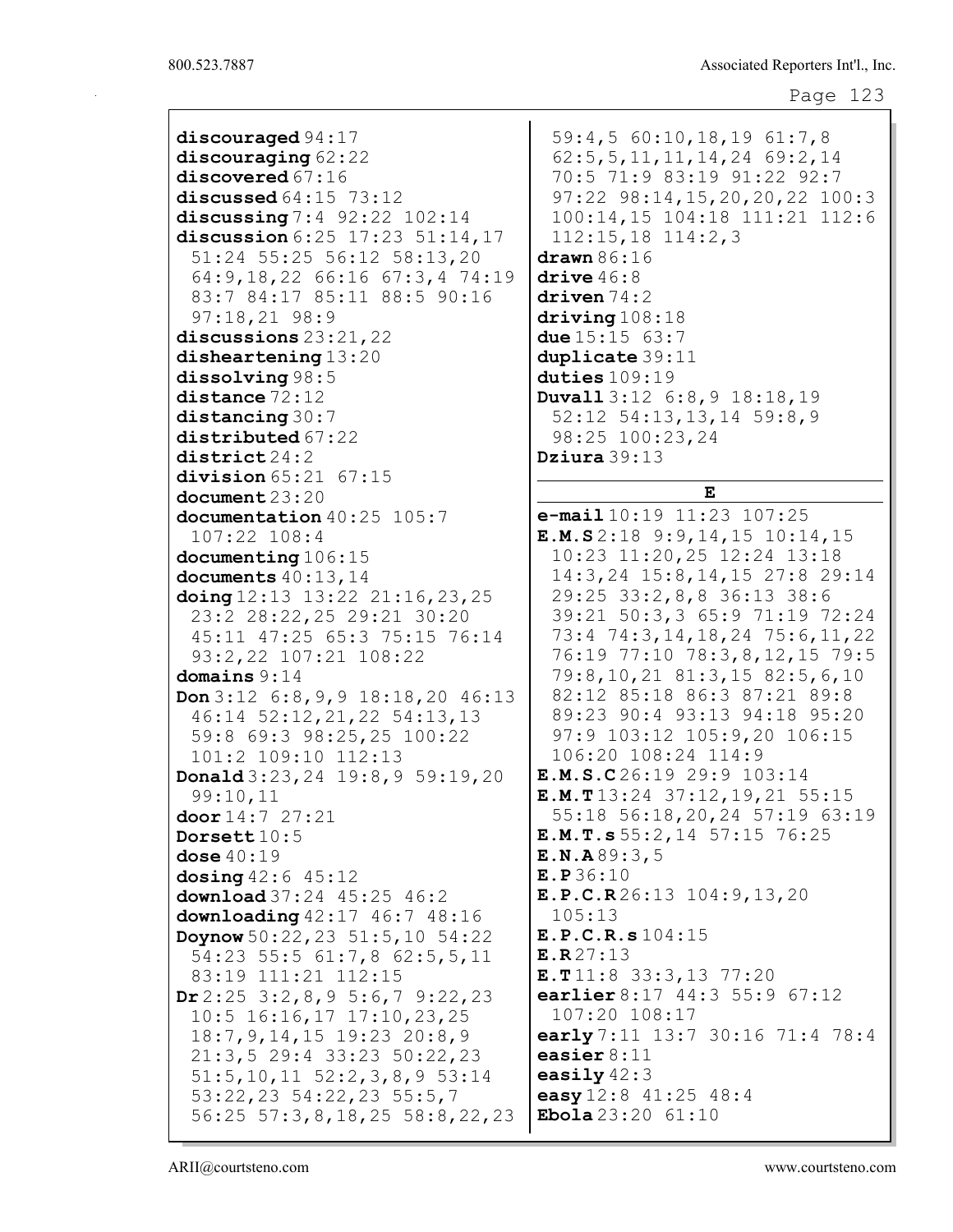```
Page 124
```
ed 25:22,25 55:8 62:25 67:6 68:23 71:8 education 24:9,10 25:17,23 54:24 55:19 57:23 62:12 71:19 102:8,25 106:10 educational 35:18 70:5,11,13 71:17 educators 25:21 effect 6:19 22:16 47:2 71:3 efficiency 107:14 efficiently 107:2 effort 77:3 efforts 21:19,20 eight  $12:17$   $25:24$ ,  $25$ Eisenhauer 36:18 either 34:9 80:14 86:17 105:10 110:7,12 elderly 62:17 elected 14:9 election 17:8 elections 16:18 electronic 71:25 74:5,9 106:8 electronically 26:12 74:6 elephant 12:17 eleven 27:13 56:18 eligible 24:21 25:7 eliminating 97:23 eloquently 9:3 embrace 84:11 emergencies 57:16 102:13 emergency 2:5 11:7 36:22 55:15 77:16 78:17,23,25 79:4,5,8 86:21 88:11,22 95:4 empower 40:3 emsdata@health.ny.gov 108:2 encounters 79:22 encourage 13:21,24 48:25 72:6 94:20 endorse 82:25 85:24 endorsed 85:16 engage 94:4 engaged 10:4 15:3 23:5 enrollment 106:9,12 enter 48:17 entertain 17:15 111:12 112:19 entices 65:23 entire 35:12 entirely 42:16 equipment 26:22 40:16 41:11,12 42:11 48:24

erred 96:25 error 96:21 98:10 especially 43:5 46:21 106:6 essentially 70:4 110:15 establish 48:4 established 68:2 establishment 89:20 event 2:20 25:21 everybody 6:4 16:3 21:11 27:17 35:10 36:5 37:10,24 70:24 71:13 77:10 81:2,18 92:8 101:7 everybody's 28:12 103:6 everyone's 50:4 exact 73:14 exactly 43:9 **exam**  $24:23$ ,  $23$  65:10, 16, 23 66:3 66:7,10,13 examination 24:15 example 64:13 75:10 exams 65:11,12 excellent 24:4 32:7 34:19 89:3 exception 16:6 excessive 80:22 excited 23:6 26:20 34:3 38:5,11 108:12 exciting 10:12 29:3,11 30:18 37:7 107:18 excuse 67:17 106:5 executive 11:12 22:18 61:19,23 62:8 83:21 84:9 90:24 112:22 113:3 exist  $110:6$ existed 110:2 existing 64:5 expect 76:4 expediting 83:9 experience 73:23 expert 33:24 experts 14:19 expiration 113:3 expire  $112:23$  113:5, 9 expires  $61:19,24$ expiring 113:8 explaining 91:6 express 95:25 expression 74:24 extended 113:4 extensions 24:12,12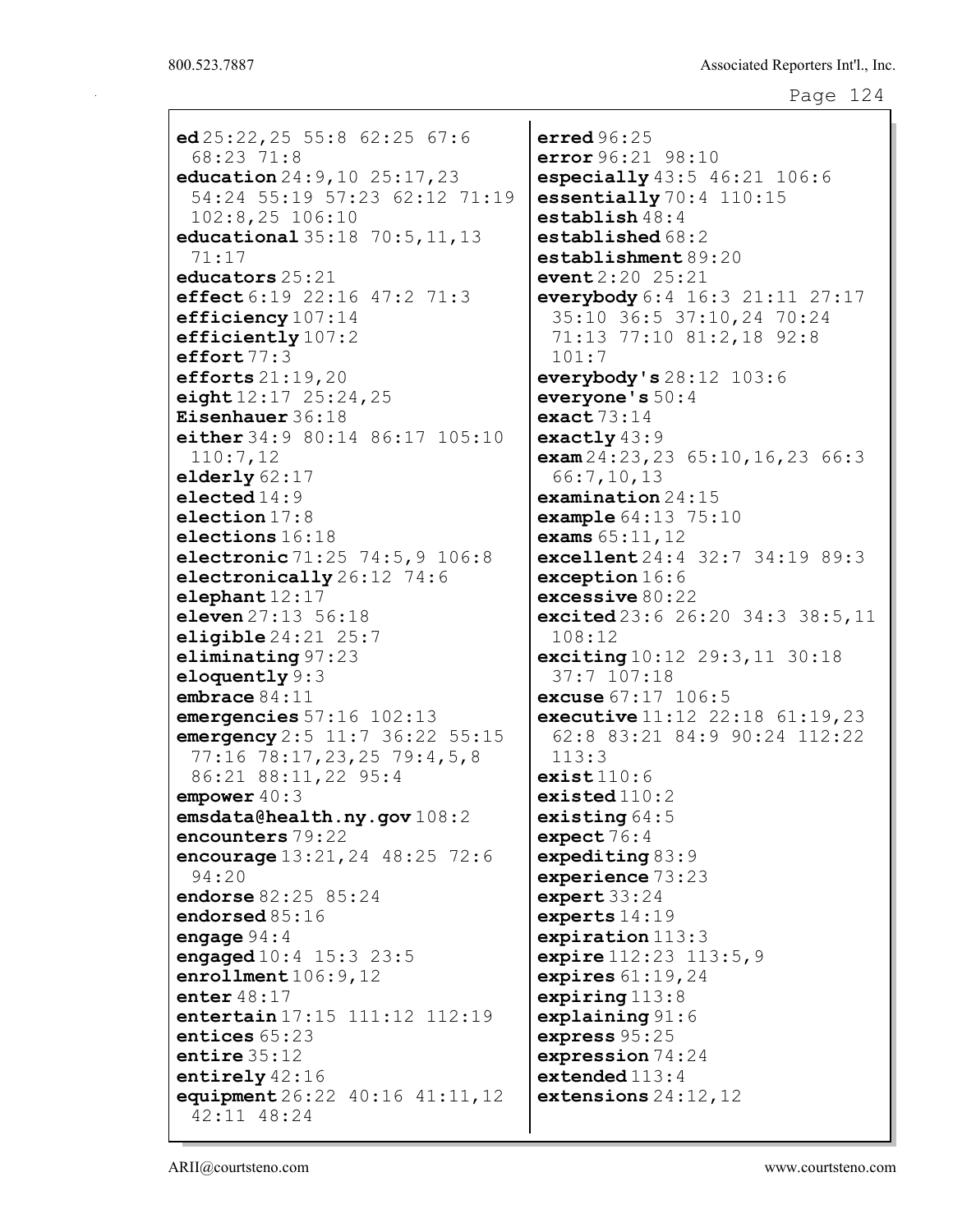| extensive $42:25$                  | 66:11 90:7 93:7 102:3 110:12              |
|------------------------------------|-------------------------------------------|
| extent14:4                         | finding $13:19$                           |
| extra $43:13$ $111:4$              | fine $93:3$                               |
| extraordinary 72:10                | finest $36:2$                             |
| extremely 50:4                     | fire $2:18$ 36:13 77:5 90:3               |
| F                                  | firefighters $77:589:21,23$               |
|                                    | firmly108:21                              |
| F.Y.I81:9<br>face $2:9$            | first $8:16$ 15:11 16:20, 25 32:2         |
| facilitate $24:3$ $70:22$          | 46:4 55:12 75:4 82:2 87:2, 21             |
| Facilitated 85:22                  | 97:21 102:11,11 106:4 107:5<br>108:13     |
| fact $12:6,2364:2$                 | fiscal $74:12$                            |
| factor 113:15                      | five $22:9$ 89:23 102:12                  |
| factored 72:12                     | fix76:4                                   |
| factors 74:21                      | flag2:11                                  |
| fail 65:17                         | floor $17:11,13$                          |
| failed $66:7$                      | Florida's 112:15                          |
| failure 66:9                       | flourishing $67:23$                       |
| faithfully 109:18                  | flush 8:15 9:10                           |
| fall 71:3 74:9 103:13              | focus $33:3, 12, 21$                      |
| falls $96:22$                      | focuses $39:24$                           |
| families 32:3 80:16                | folks $2:15$ 8:5, 11 9:22 10:3            |
| fantastic 48:15                    | 11:19,21 12:12 13:17,24,24                |
| $far$ 12:6 45:3 61:20 106:23       | 14:4 15:10 21:3 48:14 64:12               |
| fashion $110:14$                   | 66:20 68:6 94:20 97:3 114:7               |
| fast 12:10 42:20                   | follow $47:21$ 55:21 61:15 64:25          |
| fatique 96:5                       | 65:3 68:19 89:19                          |
| <b>features</b> $42:7$ $45:11,18$  | following $78:17$ 97:2                    |
| federal 76:18, 23 80:3, 4          | forbearance $101:7$ $111:7$               |
| feds $55:22$ $58:4$<br>fee $79:23$ | foregoing $115:3$ , $6$                   |
| feel $24:6$                        | foresee $69:12$<br>forever $36:25$        |
| Ferugia $22:9$                     | forgetting $104:17$                       |
| field $21:16,23$ 73:4 75:24 86:17  | form 13:6 40:13 42:19 87:18               |
| fifteen $68:8$ $82:3$              | formation 8:20                            |
| fifty $22:21$ $30:8$ $61:20$       | formatting $40:9$                         |
| $\texttt{flight}$ 75:25            | forms $74:25$                             |
| figure 75:25 76:5 86:17            | formulary $41:16$ $61:9$                  |
| figured 68:20                      | <b>Forness</b> $3:13,14,14$ $18:21,22,22$ |
| figuring $112:2$                   | 52:13, 14, 14 59:11, 12, 12 99:2          |
| file 78:15 79:17, 23               | 99:3,3                                    |
| $\texttt{filling}$ 79:9            | forth 55:8 80:7,15                        |
| fill 46:5 74:7                     | forty 14:2 22:23 61:21                    |
| final 35:5,7 67:10                 | forty-eight $66:8$                        |
| finally $12:15$                    | forward $10:11, 21$ $14:12$ $15:8$        |
| finance $71:12,15$ $74:22$ $76:10$ | 26:21 29:18 32:22 34:4 35:23              |
| financed 75:22                     | 36:9 47:19 48:8 50:16,25                  |
| financial 74:13 78:12 109:20       | 51:22 55:24 62:6 69:13,23                 |
| financing $74:17,24$               | 71:17 75:16 82:21 83:10 84:22             |
| find 15:3 25:18 35:15,17 41:25     | 87:14 90:25 93:18,25,25 94:9              |
|                                    |                                           |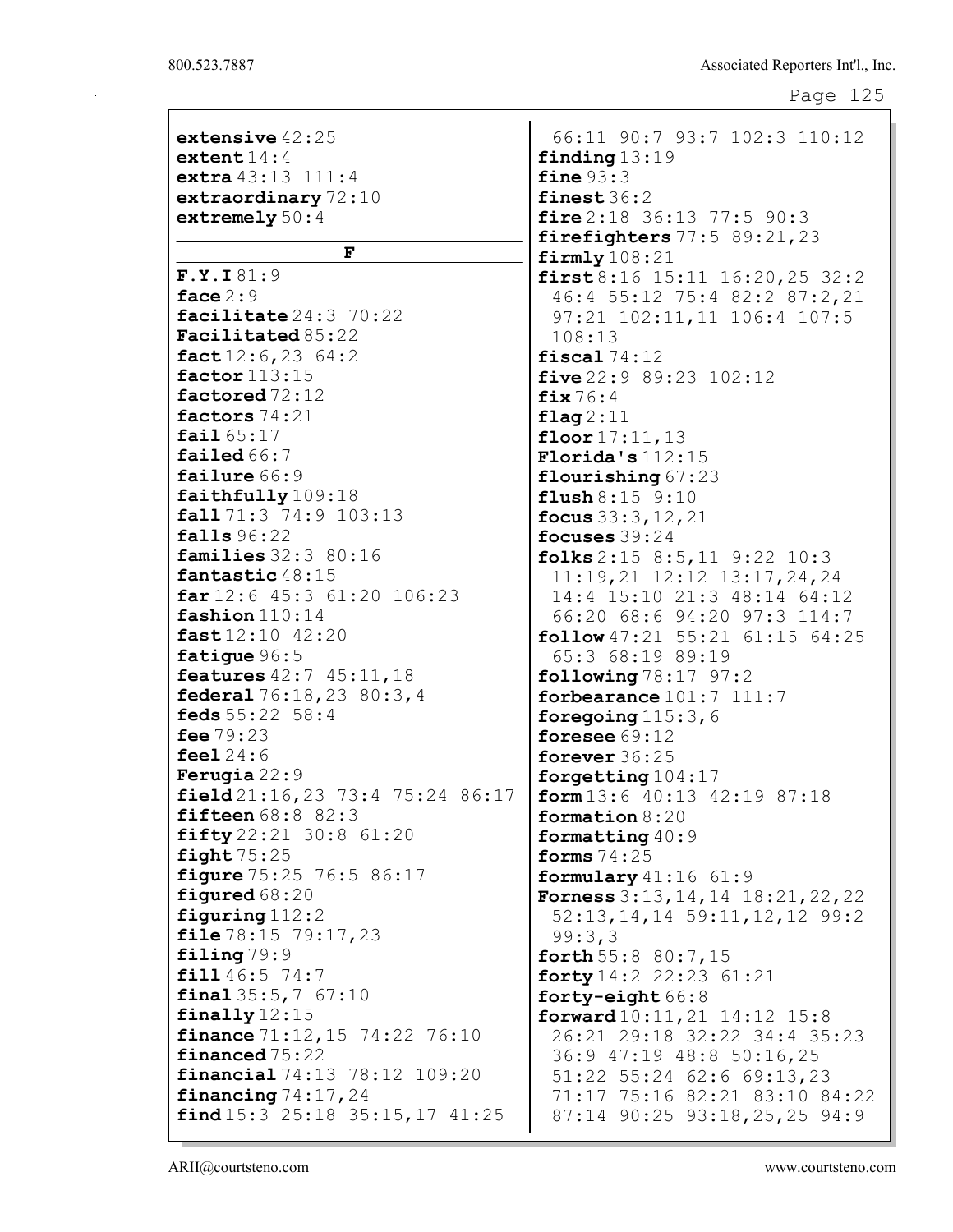| 95:10,24 96:7,12 97:6 102:15                                                                                                                                                                                                                                                                                                                                                                                                          | 101:22 104:3,19                                                                                                                                                                                                                                                                                                                                                                                                                                                                                                                                                                |
|---------------------------------------------------------------------------------------------------------------------------------------------------------------------------------------------------------------------------------------------------------------------------------------------------------------------------------------------------------------------------------------------------------------------------------------|--------------------------------------------------------------------------------------------------------------------------------------------------------------------------------------------------------------------------------------------------------------------------------------------------------------------------------------------------------------------------------------------------------------------------------------------------------------------------------------------------------------------------------------------------------------------------------|
| 102:21 103:11 104:4,10 107:19                                                                                                                                                                                                                                                                                                                                                                                                         | given 69:11 70:10 86:6 106:8                                                                                                                                                                                                                                                                                                                                                                                                                                                                                                                                                   |
| 110:22                                                                                                                                                                                                                                                                                                                                                                                                                                | gives $65:19$                                                                                                                                                                                                                                                                                                                                                                                                                                                                                                                                                                  |
| forwarding 15:23                                                                                                                                                                                                                                                                                                                                                                                                                      | glad 76:7 79:24 92:10                                                                                                                                                                                                                                                                                                                                                                                                                                                                                                                                                          |
| <b>FOSTER 115:3, 13</b>                                                                                                                                                                                                                                                                                                                                                                                                               | go 6:8 8:4 11:3, 11 13:15, 15                                                                                                                                                                                                                                                                                                                                                                                                                                                                                                                                                  |
| fostered $11:11$                                                                                                                                                                                                                                                                                                                                                                                                                      | 15:20 21:8,12 27:8 32:2 34:22                                                                                                                                                                                                                                                                                                                                                                                                                                                                                                                                                  |
| fostering $11:2$                                                                                                                                                                                                                                                                                                                                                                                                                      | 34:23,24 36:2,20 38:24 39:3                                                                                                                                                                                                                                                                                                                                                                                                                                                                                                                                                    |
| founding $10:2$                                                                                                                                                                                                                                                                                                                                                                                                                       | 39:13 42:25 43:21 44:14 45:24                                                                                                                                                                                                                                                                                                                                                                                                                                                                                                                                                  |
| four $22:8$ $26:5, 6, 16, 22$ $29:23$                                                                                                                                                                                                                                                                                                                                                                                                 | 46:4 57:13 63:10,12 64:14                                                                                                                                                                                                                                                                                                                                                                                                                                                                                                                                                      |
| $30:7,7,10$ 33:13                                                                                                                                                                                                                                                                                                                                                                                                                     | 68:8 69:5 71:24 75:25 81:7,25                                                                                                                                                                                                                                                                                                                                                                                                                                                                                                                                                  |
| fourteen 7:3 39:22                                                                                                                                                                                                                                                                                                                                                                                                                    | 82:21 83:21 88:13 90:13 91:19                                                                                                                                                                                                                                                                                                                                                                                                                                                                                                                                                  |
| fourth $105:6$                                                                                                                                                                                                                                                                                                                                                                                                                        | 101:19 105:3 109:13 111:14                                                                                                                                                                                                                                                                                                                                                                                                                                                                                                                                                     |
| frame $37:10$                                                                                                                                                                                                                                                                                                                                                                                                                         | 112:18                                                                                                                                                                                                                                                                                                                                                                                                                                                                                                                                                                         |
| Fred $3:17$                                                                                                                                                                                                                                                                                                                                                                                                                           | goal 22:23 73:20 111:16                                                                                                                                                                                                                                                                                                                                                                                                                                                                                                                                                        |
| free $24:6$ 26:13 $45:4$ , 8, 18, 24                                                                                                                                                                                                                                                                                                                                                                                                  | God $2:13$                                                                                                                                                                                                                                                                                                                                                                                                                                                                                                                                                                     |
| 46:3 107:23                                                                                                                                                                                                                                                                                                                                                                                                                           | goes $28:7$ 37:15 $40:23$ 45:3                                                                                                                                                                                                                                                                                                                                                                                                                                                                                                                                                 |
| frequency $48:23$<br>frequently 105:16<br>fresh $86:6$<br>Friday 30:19 31:2<br>$Fritollo$ 9:23<br>$front30:18$ 38:3 86:5<br>full 8:16 21:21 48:4 50:16<br>fun $70:15$<br>function 57:6<br>fund 80:14, 15, 25 81:4<br>fundamentally 86:9<br>funding 68:13 109:23, 25 110:23<br>furnished 78:19<br>further 9:12 17:11, 24, 25 21:3, 5<br>23:20 70:4<br><b>future</b> $23:21$ $24:18$ $33:8$ , $11$ $44:9$<br>104:12 108:23 112:9 113:10 | 82:17 98:11 107:23<br>going $2:21$ 8:6, 22, 23 9:17, 21, 24<br>10:21 11:3 14:13 15:10 20:21<br>21:21 22:14 24:5,11 28:25<br>29:24 30:10 31:8,17,22 32:3,6<br>32:24 33:3, 10, 11, 21 34:22<br>35:10 36:4 37:3 38:3,18 42:20<br>44:3 47:2,19 48:13 50:13<br>51:22 53:6 54:12 61:11 62:15<br>62:17,20 63:17,18,22 64:22<br>65:13,20 67:2 68:3,10,13<br>69:20, 21, 22 70:15 72:4 73:10<br>74:23 76:4,5,22 77:20 82:18<br>84:24 87:8 92:18 94:5,21<br>95:11, 14, 17, 22, 23 98:10 101:4<br>102:13 106:19 107:22 108:5,14<br>110:5 112:22,24 113:5<br>$good2:3,4,24$ 32:8 38:3 39:15 |
| G                                                                                                                                                                                                                                                                                                                                                                                                                                     | 46:15 58:17 68:25 71:9,13                                                                                                                                                                                                                                                                                                                                                                                                                                                                                                                                                      |
| gain25:24                                                                                                                                                                                                                                                                                                                                                                                                                             | 72:13 75:8 81:14 85:25 87:18                                                                                                                                                                                                                                                                                                                                                                                                                                                                                                                                                   |
| Gandalfo 3:15, 16 18:23, 24 52:15                                                                                                                                                                                                                                                                                                                                                                                                     | 89:7 101:20,20 111:5                                                                                                                                                                                                                                                                                                                                                                                                                                                                                                                                                           |
| 52:16 59:13,14 95:21 99:4,5                                                                                                                                                                                                                                                                                                                                                                                                           | $\texttt{qoodie} 95:4$                                                                                                                                                                                                                                                                                                                                                                                                                                                                                                                                                         |
| Gandolfo 3:16 17:19, 19, 22 18:24                                                                                                                                                                                                                                                                                                                                                                                                     | Goodness $101:22$                                                                                                                                                                                                                                                                                                                                                                                                                                                                                                                                                              |
| 52:16 59:14 99:5                                                                                                                                                                                                                                                                                                                                                                                                                      | Gottfried $83:17$ $84:4$                                                                                                                                                                                                                                                                                                                                                                                                                                                                                                                                                       |
| gather 75:4                                                                                                                                                                                                                                                                                                                                                                                                                           | governor $14:23$ 84:7                                                                                                                                                                                                                                                                                                                                                                                                                                                                                                                                                          |
| gel 7:5                                                                                                                                                                                                                                                                                                                                                                                                                               | qovernor's $11:12$ 92:3                                                                                                                                                                                                                                                                                                                                                                                                                                                                                                                                                        |
| general 77:25 92:23                                                                                                                                                                                                                                                                                                                                                                                                                   | gracious 101:23                                                                                                                                                                                                                                                                                                                                                                                                                                                                                                                                                                |
| geographic $67:14, 17, 18$ $70:8$                                                                                                                                                                                                                                                                                                                                                                                                     | grandfathered 64:11                                                                                                                                                                                                                                                                                                                                                                                                                                                                                                                                                            |
| qetting $14:6$ 25:6 32:10 37:4                                                                                                                                                                                                                                                                                                                                                                                                        | granted 78:14                                                                                                                                                                                                                                                                                                                                                                                                                                                                                                                                                                  |
| 46:2 55:4 63:9 73:11 85:18                                                                                                                                                                                                                                                                                                                                                                                                            | granting 77:12                                                                                                                                                                                                                                                                                                                                                                                                                                                                                                                                                                 |
| $102:8$ 111:6                                                                                                                                                                                                                                                                                                                                                                                                                         | great 9:4 14:16 27:15,16 30:25                                                                                                                                                                                                                                                                                                                                                                                                                                                                                                                                                 |
| giants $95:8$                                                                                                                                                                                                                                                                                                                                                                                                                         | 32:11 33:16 39:18 41:4 46:25                                                                                                                                                                                                                                                                                                                                                                                                                                                                                                                                                   |
| give $27:7$ 35:24 43:23 44:5                                                                                                                                                                                                                                                                                                                                                                                                          | 47:20 49:3 55:3 73:12 83:19                                                                                                                                                                                                                                                                                                                                                                                                                                                                                                                                                    |
| 47:24 72:6 76:13 100:22                                                                                                                                                                                                                                                                                                                                                                                                               | 85:2 87:12 89:4 91:15 104:22                                                                                                                                                                                                                                                                                                                                                                                                                                                                                                                                                   |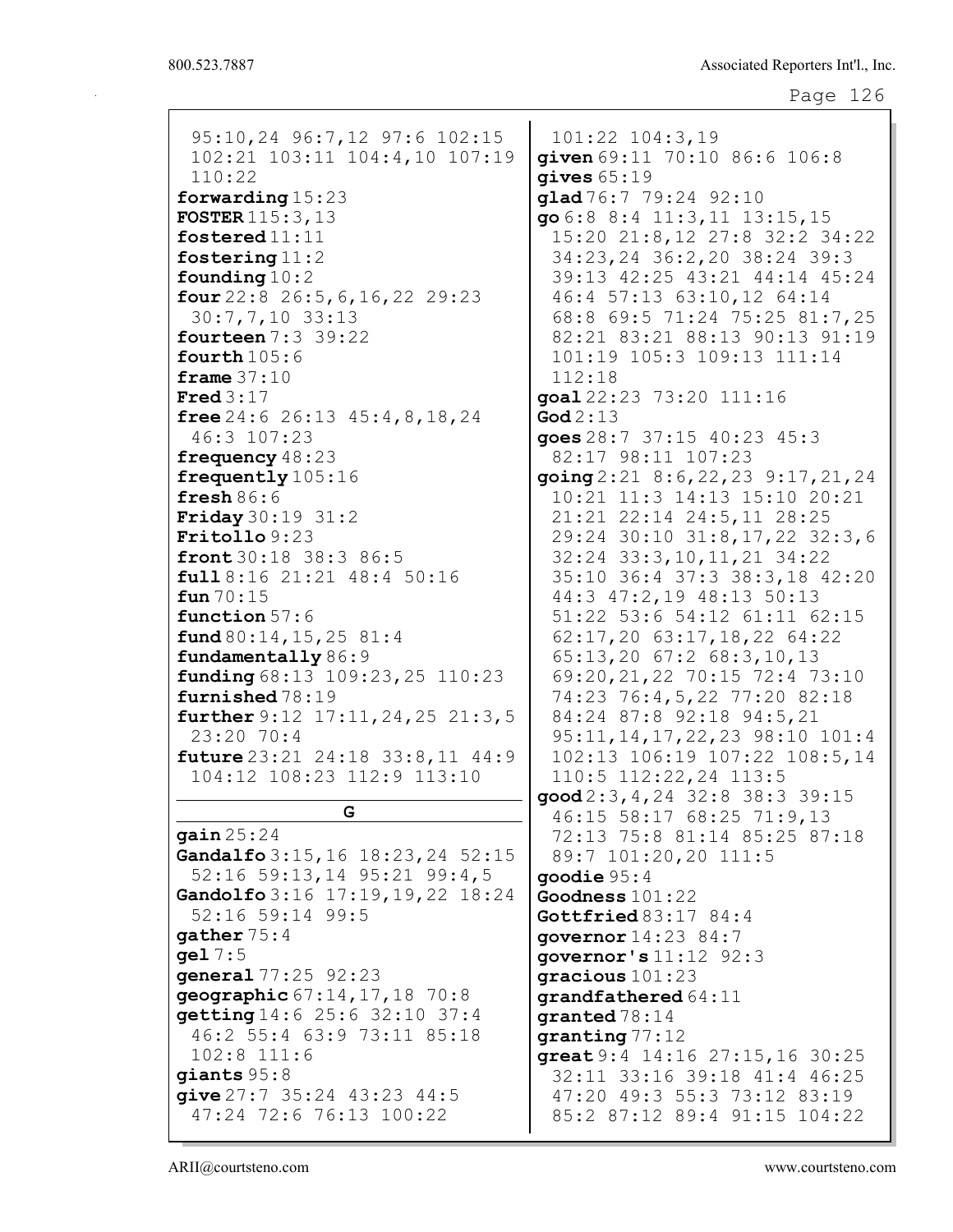| greater $14:16$                                                                                                                                                                                                                                                                 | he'1149:3                                                                                                                                                                                                                             |
|---------------------------------------------------------------------------------------------------------------------------------------------------------------------------------------------------------------------------------------------------------------------------------|---------------------------------------------------------------------------------------------------------------------------------------------------------------------------------------------------------------------------------------|
| Greenberg 8:14 11:2 16:5,10                                                                                                                                                                                                                                                     | <b>head</b> $94:19$ $95:22$                                                                                                                                                                                                           |
| 20:17,20 21:9,10 30:4,15                                                                                                                                                                                                                                                        | <b>headed</b> 62:16 92:3                                                                                                                                                                                                              |
| 38:17 47:13 49:8, 9, 15, 18, 21                                                                                                                                                                                                                                                 | heads $94:18$                                                                                                                                                                                                                         |
| $50:6, 19$ $51:18$ $56:2, 8, 11$ $62:19$                                                                                                                                                                                                                                        | <b>health</b> $1:3$ 21:18 35:20 36:4,7                                                                                                                                                                                                |
| 70:3 83:24 91:11 96:18 101:14                                                                                                                                                                                                                                                   | 36:21,23 37:15,18,22 55:15                                                                                                                                                                                                            |
| 101:19 103:16,18 104:14                                                                                                                                                                                                                                                         | 57:16 63:18 77:15 82:5,12                                                                                                                                                                                                             |
| 109:22 110:25 111:9,13 112:8                                                                                                                                                                                                                                                    | 85:17,20 86:2 87:3,10 96:3,3                                                                                                                                                                                                          |
| $112:12$ $113:2,12,22$                                                                                                                                                                                                                                                          | healthcare 13:16, 19 108:19                                                                                                                                                                                                           |
| grew $46:22$                                                                                                                                                                                                                                                                    | hear $27:10$ 39:14 54:17 81:10                                                                                                                                                                                                        |
| $q$ rey $68:6$                                                                                                                                                                                                                                                                  | 97:21 101:10 108:3                                                                                                                                                                                                                    |
| ground 77:14 78:18 89:9 92:12                                                                                                                                                                                                                                                   | heard 17:21 54:15 59:10 83:19                                                                                                                                                                                                         |
| group 9:20 56:20 85:4 88:12                                                                                                                                                                                                                                                     | 100:25                                                                                                                                                                                                                                |
| 95:10 105:19                                                                                                                                                                                                                                                                    | hearing 11:22 17:23 47:10 51:24                                                                                                                                                                                                       |
| groups 77:7 84:6                                                                                                                                                                                                                                                                | 58:20 71:7 76:10 80:4 81:20                                                                                                                                                                                                           |
| group36:25                                                                                                                                                                                                                                                                      | 83:12,14 89:14 90:16 103:14                                                                                                                                                                                                           |
| quess $17:2, 10$ 37:7                                                                                                                                                                                                                                                           | $111:3$ $115:8$                                                                                                                                                                                                                       |
| quidance 10:8 23:20, 23 79:5                                                                                                                                                                                                                                                    | <b>heart</b> $28:16$ $65:2$                                                                                                                                                                                                           |
| guide 70:18, 25 108:23                                                                                                                                                                                                                                                          | held34:21                                                                                                                                                                                                                             |
| quidelines 61:16                                                                                                                                                                                                                                                                | help 15:3, 8 23:5 36:17 44:16                                                                                                                                                                                                         |
| guys 48:5 81:16                                                                                                                                                                                                                                                                 | 49:10 68:4 70:22 72:6,7 73:25<br>87:4 89:24 92:21 93:7,16                                                                                                                                                                             |
| н                                                                                                                                                                                                                                                                               | 95:13 102:5 108:15,23 111:11                                                                                                                                                                                                          |
| Haag 3:18, 19, 19 6:20, 20, 22                                                                                                                                                                                                                                                  | helped $88:15$                                                                                                                                                                                                                        |
| 11:14 18:25 19:2,2 52:17,18                                                                                                                                                                                                                                                     | helpful93:20                                                                                                                                                                                                                          |
| $52:18$ $59:15,16,16$ $87:17,17$                                                                                                                                                                                                                                                | helping $23:10$                                                                                                                                                                                                                       |
| 88:2 99:6,7,7 103:11 112:21                                                                                                                                                                                                                                                     | hereof $115:5$                                                                                                                                                                                                                        |
| 112:21 113:11                                                                                                                                                                                                                                                                   | hereto $115:5$                                                                                                                                                                                                                        |
| haired $68:6$                                                                                                                                                                                                                                                                   | hereunto $115:9$                                                                                                                                                                                                                      |
| half $36:24$                                                                                                                                                                                                                                                                    | hey $40:25$ $46:14$ , $15$                                                                                                                                                                                                            |
| halls $48:2$                                                                                                                                                                                                                                                                    | Hi 2:24 21:11 92:19                                                                                                                                                                                                                   |
| Hamilton 3:20, 21, 21 19:3, 4                                                                                                                                                                                                                                                   | high29:1648:23,2362:23                                                                                                                                                                                                                |
| 20:22, 23, 23 49:21, 22, 23, 24                                                                                                                                                                                                                                                 | higher 64:17 66:24                                                                                                                                                                                                                    |
| 52:19, 20, 20, 59:17, 18, 18, 97:15                                                                                                                                                                                                                                             | Highway $55:11$                                                                                                                                                                                                                       |
| $97:15,16$ $99:8,9,9$                                                                                                                                                                                                                                                           | Hinchey $92:5$                                                                                                                                                                                                                        |
| Hamilton's $113:20$                                                                                                                                                                                                                                                             | hitting $23:10$                                                                                                                                                                                                                       |
| <b>hand</b> $44:13$ $88:5$ $89:13$                                                                                                                                                                                                                                              | <b>hoc</b> $49:13$                                                                                                                                                                                                                    |
| handle $113:18$                                                                                                                                                                                                                                                                 | $H$ offman $95:8$                                                                                                                                                                                                                     |
| <b>handling</b> $93:11$ $107:15$                                                                                                                                                                                                                                                | hold17:3                                                                                                                                                                                                                              |
| hands 68:17 72:15                                                                                                                                                                                                                                                               | holding 28:6                                                                                                                                                                                                                          |
| happen 23:22 25:2 30:12 63:18<br>66:6 82:19 83:22<br>happening 30:2 67:22 73:24<br>77:24 88:16 92:8<br>happens 66:5<br>happy $10:10$ 23:11, 16 24:3, 7<br>32:19 46:9 91:13 108:2 109:22<br><b>hard</b> $44:12$ $46:8$ $76:11$ $90:4$ $92:5$<br>$100:4$ $104:11$<br>hate $95:15$ | holistic 95:19<br><b>home</b> $66:10$ $75:10$ $77:19,21,22$<br>78:2, 9, 16 79:6, 10, 22<br>hopeful $84:10$<br>hopefully $30:13,15$ 48:6 61:23<br>72:14 77:8 95:22 101:5 102:14<br>110:13 113:14<br>hoping $107:23$<br>hopscotch 62:17 |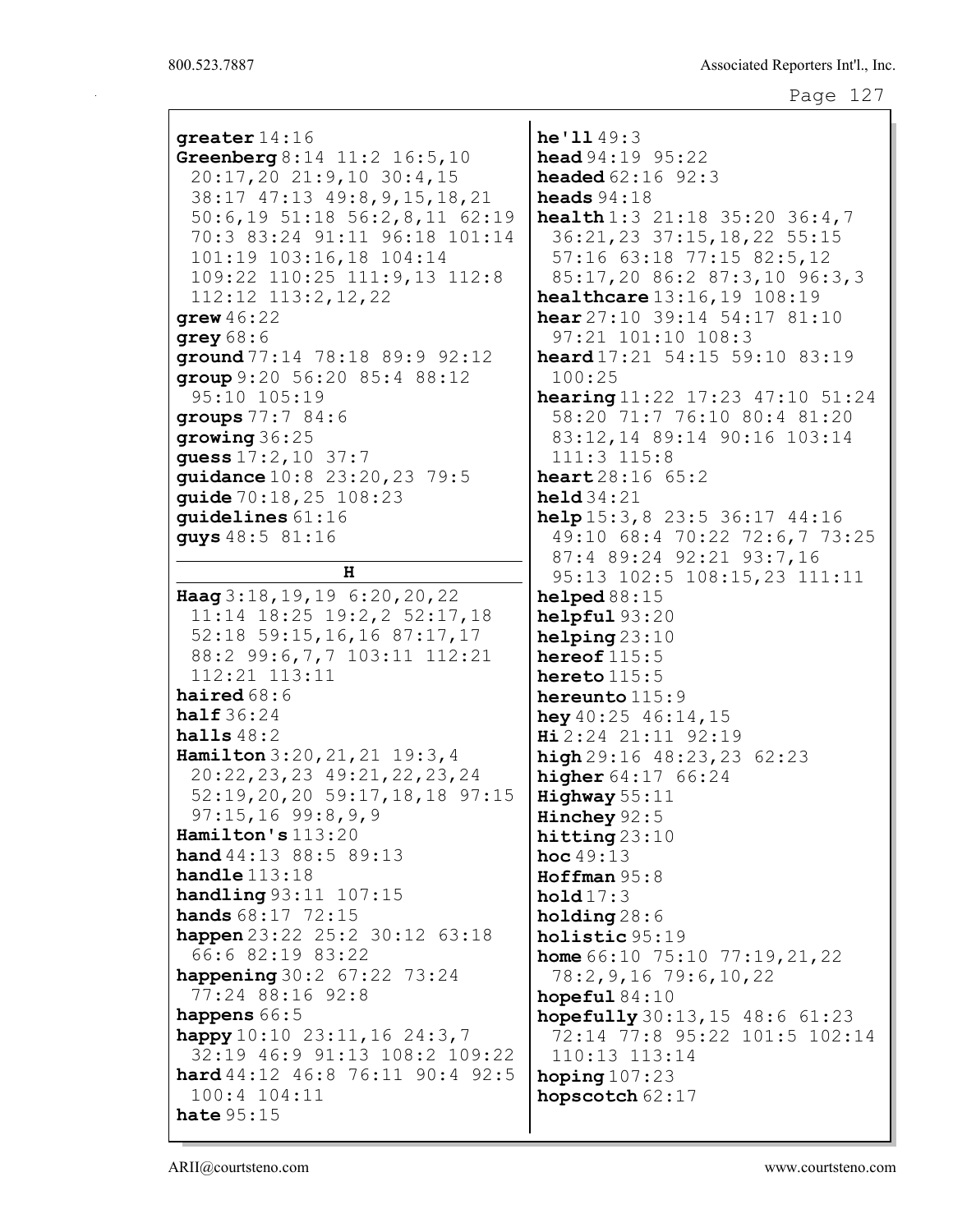| hospital $38:10$ $44:5,21,23$ $46:17$       | incident30:23                               |
|---------------------------------------------|---------------------------------------------|
| 77:1785:4                                   | include 24:18, 20 56:18 74:25               |
| hospitals 29:2, 14 41:7, 9 43:24            | 107:2 108:2                                 |
| 45:6 78:5 85:7                              | $include 45:9$ 57:22 58:10 92:12            |
| hotels 29:25 30:17                          | includes 45:5 63:24                         |
| hour $39:5$                                 | $\texttt{including} 11:10 24:11 26:12$      |
| hours $21:16$ $25:24$ , $25$ $66:8$ $111:6$ | 28:14 37:19 44:9 50:24 102:12               |
| <b>house</b> $11:6$ 89:18                   | 105:19                                      |
| Hudson 3:23, 24, 24 7:5 19:8, 9, 9          | incorporate $72:10$                         |
| 46:13, 13, 15, 25 52:21, 22, 22             | incorporated $67:8$ $69:23$                 |
| 59:19,20,20 69:3,3,5,7,25                   | increase 64:13 107:14                       |
| 99:10, 11, 11 109:10, 10, 12, 14            | increasing $54:25$                          |
| 110:21 112:10                               | increable 65:12 108:7,9                     |
| huh $100:4$                                 | increments $113:4$                          |
| humanity 78:23                              | $\texttt{incumbent}$ 14:25                  |
| hundred 12:17 30:7, 8, 11 32:10             | $independently$ 42:18                       |
| 56:18 105:9                                 | indicated 101:24                            |
| hybrid $111:18$                             | indicates $64:6$                            |
| hyperbole 13:5                              | individual 41:9 44:24 82:8                  |
|                                             | individually 12:22 42:10 47:23              |
| I.                                          | 90:10                                       |
| $i - 7:4$                                   | individuals $65:9,14$                       |
| $i$ -gel $67:5$                             | $\mathbf{indivisible}$ 2:13                 |
| I.D.28:10                                   | indulgence $97:7$                           |
| I.M55:13 57:15 58:10                        | informatics $108:7, 10$                     |
| I.V61:9                                     | information $13:9$ $14:11$ $23:9$ , $14$    |
| idea $9:7$ $10:25$ $112:22$                 | 23:16,24 24:10 26:16,18 31:23               |
|                                             |                                             |
| ideal30:20                                  | 32:16 35:11 38:10 41:8, 9, 22               |
| ideas $27:16$ $47:18$ $81:9$                | $41:23,25$ $42:17,22$ $43:10,15,17$         |
| <b>identified</b> 10:17 11:18 106:21        | 43:22,25 44:13,25 46:5,16                   |
| identifies 96:24                            | 48:17,20 61:9 102:6,25 107:21               |
| identify 42:13 80:14 85:7 96:14             | informed 5:11 108:23 110:5                  |
| identity 105:4                              | initial 11:13 24:15                         |
| ignore $13:6$                               | initially 82:10                             |
| $i$ llness 80:17                            | $\mathtt{initiative}$ $25:18$ $35:20$       |
| $i$ llnesses 31:13 80:13                    | initiatives 24:10 26:21 34:4                |
| image 74:19                                 | 35:13 92:22                                 |
| immediately 43:21 46:24                     | $inject$ 57:18                              |
| immunization 55:14                          | injection 55:13                             |
| <b>impact</b> 31:12 75:13, 16 93:16         | injections $58:10$                          |
| impared 80:24                               | <b>innovation</b> $15:14$ $16:6,8$ $33:2,8$ |
| implement41:17                              | $97:9$ $103:12$                             |
| <b>important</b> 27:9 33:7 35:12, 23        | innovations 10:24 11:25 89:8                |
| 50:14 85:16 86:7 89:19 90:2                 | innovative 11:9 77:24                       |
| 96:14                                       | inquired 67:13                              |
| importantly 36:21                           | inside $44:17$                              |
| improve 65:25                               | insight45:15                                |
| <b>improvement</b> 9:19 10:4,10 107:15      | insofar $66:24$                             |
| improvements 107:10<br>improving 107:14     | instantaneously 43:19                       |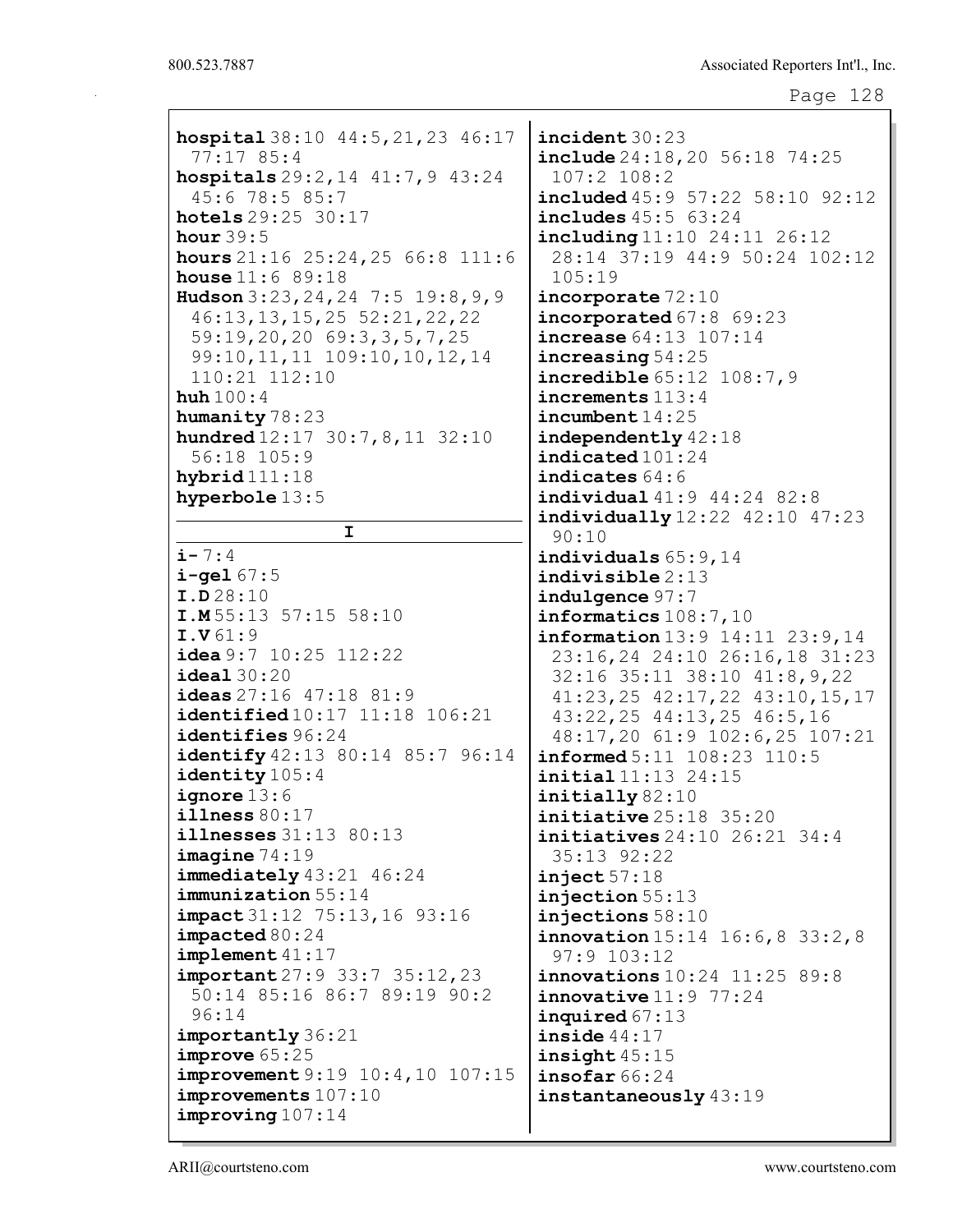| instructions 35:8 37:16                                                                                                                                                                                                                                                                                                                                                                         | jobs $13:19$                                                                                                                                                                                                                                                                                                                                                                                                                                                                                                                                            |
|-------------------------------------------------------------------------------------------------------------------------------------------------------------------------------------------------------------------------------------------------------------------------------------------------------------------------------------------------------------------------------------------------|---------------------------------------------------------------------------------------------------------------------------------------------------------------------------------------------------------------------------------------------------------------------------------------------------------------------------------------------------------------------------------------------------------------------------------------------------------------------------------------------------------------------------------------------------------|
| instructor 63:16,20 64:6,17                                                                                                                                                                                                                                                                                                                                                                     | join 31:21 32:9,19 38:5                                                                                                                                                                                                                                                                                                                                                                                                                                                                                                                                 |
| instructors 65:3 69:21                                                                                                                                                                                                                                                                                                                                                                          | joined6:8 50:11                                                                                                                                                                                                                                                                                                                                                                                                                                                                                                                                         |
| intention 90:20                                                                                                                                                                                                                                                                                                                                                                                 | joining 34:13 103:4                                                                                                                                                                                                                                                                                                                                                                                                                                                                                                                                     |
| interest 11:20 76:18 83:9 84:24                                                                                                                                                                                                                                                                                                                                                                 | July 15:15, 16 30:13, 16 106:16                                                                                                                                                                                                                                                                                                                                                                                                                                                                                                                         |
| 89:20 95:25 97:20 98:4                                                                                                                                                                                                                                                                                                                                                                          | 106:17                                                                                                                                                                                                                                                                                                                                                                                                                                                                                                                                                  |
| interested 10:18 11:21 23:8                                                                                                                                                                                                                                                                                                                                                                     | jump 34:20 38:18                                                                                                                                                                                                                                                                                                                                                                                                                                                                                                                                        |
| 34:9 96:12,16 103:4 107:24                                                                                                                                                                                                                                                                                                                                                                      | June $25:17,17$ 30:19 82:20 84:22                                                                                                                                                                                                                                                                                                                                                                                                                                                                                                                       |
| interesting 67:20                                                                                                                                                                                                                                                                                                                                                                               | 93:24 106:16,19 107:22 115:10                                                                                                                                                                                                                                                                                                                                                                                                                                                                                                                           |
| interval: 9                                                                                                                                                                                                                                                                                                                                                                                     | jurisdictional 75:2                                                                                                                                                                                                                                                                                                                                                                                                                                                                                                                                     |
| International 77:4                                                                                                                                                                                                                                                                                                                                                                              | jurisdictions 75:11, 13                                                                                                                                                                                                                                                                                                                                                                                                                                                                                                                                 |
| Internet 42:18                                                                                                                                                                                                                                                                                                                                                                                  | justice $2:14$                                                                                                                                                                                                                                                                                                                                                                                                                                                                                                                                          |
| interns 108:14                                                                                                                                                                                                                                                                                                                                                                                  | к                                                                                                                                                                                                                                                                                                                                                                                                                                                                                                                                                       |
| intro 39:19<br>introducing 81:6<br>intubation 107:13<br>inventory $48:11,24$<br>investigation 21:23<br>invigorated 95:10<br>invite 88:21<br>$invoices$ $22:11$                                                                                                                                                                                                                                  | Kaminsky 89:17<br><b>keep</b> $17:7$ $22:2$ , 8 $26:14$ $32:6$<br>87:3 94:18<br>keeping 79:6<br>key 85:18 112:13<br>$\text{kind } 8:15$ 9:15 12:16 22:16 29:9<br>29:12 33:14 50:7 64:25 87:12                                                                                                                                                                                                                                                                                                                                                           |
| involve 33:10                                                                                                                                                                                                                                                                                                                                                                                   | 88:3 95:14 96:14 102:4 103:23                                                                                                                                                                                                                                                                                                                                                                                                                                                                                                                           |
| involved 10:6 11:25 14:3,9 15:2                                                                                                                                                                                                                                                                                                                                                                 | 104:12 111:18                                                                                                                                                                                                                                                                                                                                                                                                                                                                                                                                           |
| 70:24 77:7 81:12 85:19 88:10                                                                                                                                                                                                                                                                                                                                                                    | kindly $38:19$                                                                                                                                                                                                                                                                                                                                                                                                                                                                                                                                          |
| ironically 38:21                                                                                                                                                                                                                                                                                                                                                                                | king $7:6,7$                                                                                                                                                                                                                                                                                                                                                                                                                                                                                                                                            |
| issue 68:15 81:20 92:6 96:4                                                                                                                                                                                                                                                                                                                                                                     | <b>Knoel</b> $4:3, 4, 6$ 5:21 19:12, 13, 13                                                                                                                                                                                                                                                                                                                                                                                                                                                                                                             |
| 104:8                                                                                                                                                                                                                                                                                                                                                                                           | 52:25 53:2,2 59:23,24,24                                                                                                                                                                                                                                                                                                                                                                                                                                                                                                                                |
| <b>issued</b> 40:14 55:10                                                                                                                                                                                                                                                                                                                                                                       | 99:14,15,15                                                                                                                                                                                                                                                                                                                                                                                                                                                                                                                                             |
| issues 6:10 67:21 75:9 80:24                                                                                                                                                                                                                                                                                                                                                                    | <b>know</b> 5:21 9:5 12:10, 10, 22 13:25                                                                                                                                                                                                                                                                                                                                                                                                                                                                                                                |
| 82:13 94:14 101:6 104:16                                                                                                                                                                                                                                                                                                                                                                        | 15:5,5 19:5 22:4 25:9 28:2,10                                                                                                                                                                                                                                                                                                                                                                                                                                                                                                                           |
| issuing $68:4$                                                                                                                                                                                                                                                                                                                                                                                  | 28:17,20 29:19 30:9,16 31:3                                                                                                                                                                                                                                                                                                                                                                                                                                                                                                                             |
| item 16:17 67:10                                                                                                                                                                                                                                                                                                                                                                                | $31:11, 12, 23$ $32:11, 13, 13, 15, 17$                                                                                                                                                                                                                                                                                                                                                                                                                                                                                                                 |
| items $8:14$ 22:2<br>J<br>Jack 58:17 62:12<br>Jacob108:11<br>January 6:18 7:2 8:3 12:5<br>Jared $4:7,8$ 19:14, 15 53:3, 4, 6<br>59:25 60:2 99:16,17<br>Jason 3:17, 19 6: 20, 21 11: 14, 16<br>18:25 19:2 52:17,18 59:15,16<br>87:17 99:6,7 112:21<br><b>Jeff</b> 5:13 20:13 54:3,3 60:23<br>100:19<br>Jeffrey 5:6, 12 20:8, 12 53:25<br>$60:22$ $100:18$<br>$j$ eopardy $61:20$<br>$Jim$ $95:9$ | 33:18 34:3,10,17 35:14 36:4,8<br>36: 9, 16 37: 6, 6, 7 38: 4, 21<br>45:20 46:21 48:12 50:8 70:12<br>70:19,23,24 71:2,4 73:15 74:8<br>75:22 76:3,12,13 77:9,18 79:2<br>80:21 82:7 83:21 86:2 87:4,13<br>88:20 90:8,12 91:23 92:8 93:2<br>$93:2, 6, 7, 10$ $94:16, 16, 17, 21, 21$<br>104:10,14 107:20 110:10<br>111:21 112:2 113:17<br><b>knowing</b> $66:7$ 78:10<br>known $33:24$<br>knows $48:18$<br><b>Kroll</b> $3:25$ $4:2,2$ $13:8$ $14:12$<br>19:10, 11, 11 52:23, 24, 24 59:21<br>59:22,22 71:12,13 76:9,17,21<br>80:3,6 85:12,13,14 88:4 91:17 |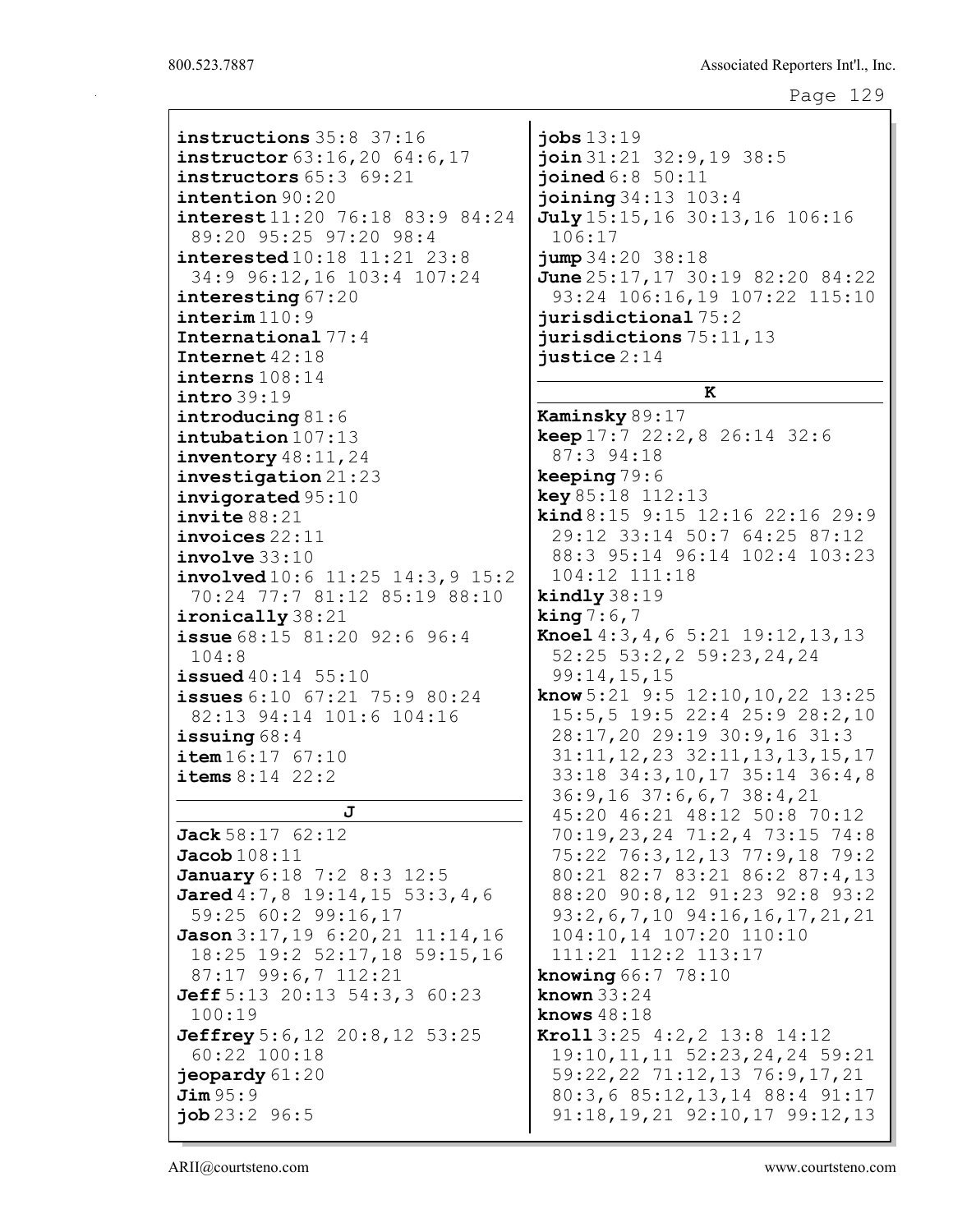99:13 109:14 kudos 12:12 Kutzin 4:7,8,8 19:15,15 53:3,4 53:4,5 60:2,2 99:16,17,17 L labeling 83:18 Lakes 26:25 large 11:20 late 6:8 37:20 law 77:12 lawmakers 85:22 lead 95:12 leaders 48:13 105:20 leadership 8:24 24:5 25:23 30:19,20,24 32:5,6 109:2 leads 62:11 71:12 Learned 27:16 **learning 67:22 72:13** leave 78:8 104:3 leaving 13:14,15,17,18,18 Lee  $13:2$ left 21:25 78:16 **legal** 65:21 67:11, 15 legislation 76:18,23 80:4 82:16 84:2 86:10,16 90:18 91:25 legislative 76:15 80:9 81:23 82:21,24 84:6 90:21 92:15 legislature 82:2,18,19 83:3 84:16 91:24 let's 6:2 8:4 21:8 39:13 66:15 letter 34:23 87:19 91:6,12 **level** 15:7 29:17 41:2 42:12, 14 47:17 63:24 64:7,10,12,13,17 66:25 76:23 levels 55:16 93:2 Lewis 4: 9, 9 6: 23, 23, 24 19: 16, 17 19:17 49:7,8,9,11,17 53:6,7,7 56:14,14,16,17 60:3,4,4 76:15 76:16,21 80:5,6 83:4,15,16 84:17,21 86:6 89:15,17 90:16 90:19 91:3 92:14 99:18,19,19 liberty 2:14 licenses 82:13 life 105:14 106:4 lights 62:20,22 likes 95:19 limit 41:23 limited 30:17 40:5 50:15 77:23 86:14 line 7:3,7 86:15 lined 108:15 lines 65:2 68:2 linking 70:16 list 10:20 36:21 listed 51:23 109:17 little 8:15 9:11,12 14:12 22:3 48:13 63:3,4 64:24 66:22 67:3 69:15 70:3 76:22 94:17 103:25 104:19 111:25 live 35:21 44:16 45:22 107:22 lives  $15:6$ local 47:16 112:24 locally 87:3 location 38:9 locked 111:23 Lockwood 4:13,14 19:18,19,19 53:8,9,9 60:5,6,6 99:21,22,22 Lockwood's 4:14 log 37:15,17,17,25 long 12:7 13:2 36:6 39:14 42:20 91:5 **longer** 26:10 65:15 110:5 look 13:21 26:15 29:18 35:10 40:17 50:16 63:20 73:22 74:13 74:24 75:16 80:10 81:12 92:25 93:25 94:7 95:14 102:12,22,24 107:19 110:22 112:4 looked 28:4 looking 14:15 25:15 33:25 34:2 43:11 47:15 48:8 70:8,10 84:15 93:13,18 94:4 96:2,10 102:16 103:11 105:21,23 106:14 111:20 113:13 looks 35:3 56:17 102:9 loose 65:22 lost 90:25 lot 8:13 10:11 11:18 12:11 15:18 22:5 24:9 27:13,16 28:25 30:25 38:2 45:14 48:12 48:15,22 68:15 75:9 76:12 84:9,24 94:11,16 111:8 lots 32:8 34:16 LOUIS  $4:11$ love 26:2 31:3 34:17 low 48:23 62:21 89:20 M M.E.M.S.O 96:5 M.S 89:17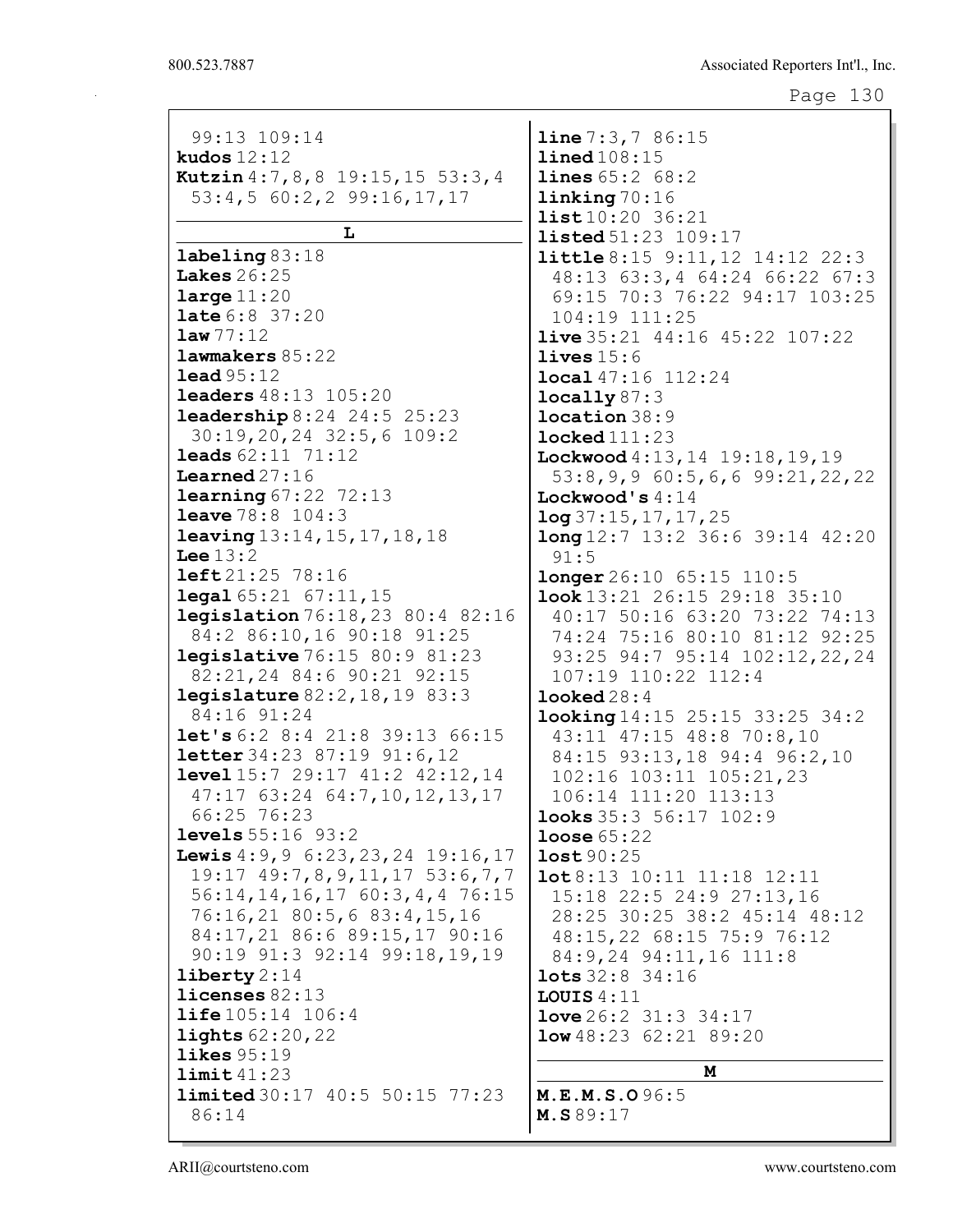machinery 63:11  $main 9:18$ maintain 24:16 106:9 maintaining 106:12 makers 75:21 making 28:13 40:11 41:3 85:23 mandate 61:13 manpower 13:12 manual 102:17 manuals 41:13 manufacturer 44:22 manufacturer's 41:13 manufacturers 40:16 41:11 mapping 30:6 march 10:15 55:10 77:12 79:10 mark 3:10 4:24,25 5:20 6:5,10 6:13 16:24 18:16,17 20:3,4 32:25 34:10 51:18 52:10,11 53:17,18 59:6,7 60:13,14 76:2 88:7,7 91:11 98:23 100:9,10 101:23 103:5 Mark's 92:21 Marshall  $62:11$ Maryanne 5:3, 4 9:23, 24 20:6, 7 53:20,21 60:16,17 88:8 100:12 100:13 mask 61:13,16 Master 4:16 Masterson 7:13 Masterton 4:17,18 7:12,13,15 19:20,21,21 53:10,11,11 57:11 57:14,21 58:7 60:7,8 99:23,24 99:24 match 70:9,13 material 12:11 48:5 111:8 matter 14:19 58:20 83:8 87:4 88:5 89:13,14,14 97:18 matters 14:23 84:19 McEvoy 4:19,20,20 16:16,17 17:2 17:10,23,25 19:22,23,23 21:3 21:5 53:13,14,14 55:2,7 57:2 57:3,8,12,18,25 60:9,10,10 62:12,14,24 69:2,14 70:5 71:9 97:22 100:2,3,3 104:18 112:6 114:2,2,4 McEvoy's  $112:18$ McMillan 70:15 mean 40:12,12 87:7 88:21 91:8 113:2

meaning 40:18 41:24 42:16 73:10 means 41:7 42:19 79:8 98:8 measure 71:18 72:7 102:3 measures 9:8 14:11,15 med 50:24 62:10 Medicaid 75:14 medical 2:6 40:15,16 56:23 78:23 106:10 Medicare 77:13 78:22 79:23 medication 41:15 medications 41:14 107:3 meds  $42:11$ meet 25:14,14 27:2 72:16 87:6 meeting 1:6 2:7,16,19,22 5:11 6:18 7:2 8:2,5,6 12:5 16:19 62:8 68:6 83:10 84:18 88:22 88:24 92:20 93:23 97:10 98:5 102:10,11 103:9 111:15,17,19 112:10 114:8 meetings 7:19 8:18 15:2 47:25 67:7 85:22 104:11 108:17 111:7 megaphone 43:14 Melissa 4:13,14 19:18,19 53:8,9 60:5,6 99:21,22 member 5:21 10:17 11:14 34:7,8 34:15,15 96:17 108:13 members 10:2,13,16 11:17,22 12:19 34:7,12 36:20 39:8 46:11 85:25 111:17 113:14 membership 7:12 48:18 96:10 memorial 31:6,6,8,9,16,18,19 50:3,12,17 mental 35:20 36:4,7,20,23 96:3 mentioned 8:17 107:20 108:16 message 16:2 met 94:25 metric 33:17 102:12 metrics 8:23 10:18 33:18,25 97:8 103:3 Mia  $10:5$ mic 101:15 Michael 4:16,19 9:22 19:22 53:13 60:9 100:2 Michael's 4:18 Michelle 3:12 18:21 59:11 92:5 Mickey 3:14 18:22 52:12,14 59:12 99:2,3 mid 37:20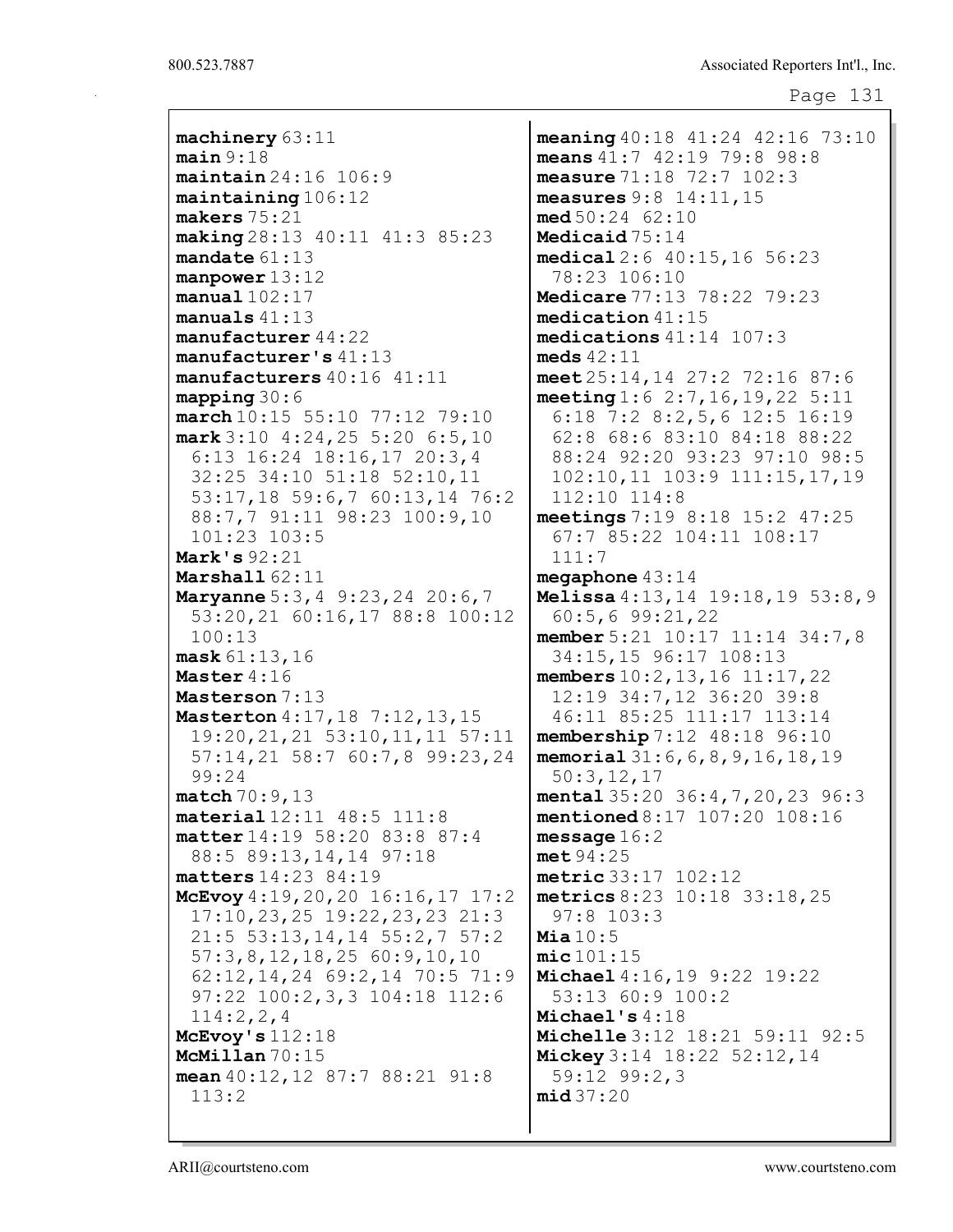| $mid$ -June $37:8$                             | Muru $38:7, 12$ $39:14, 23, 24$ $41:3$               |
|------------------------------------------------|------------------------------------------------------|
| $mid\\text{107:23}$                            | 42:12 45:4, 17, 22 46:18, 19                         |
| Mike $4:20$ 7:14 17:2, 6 55:2, 5               | 47:15 48:14,20                                       |
| $57:12,12$ 62:13,20                            | mute 4:10 8:7 20:17 51:19 54:8                       |
| mileage 79:13                                  |                                                      |
| mind18:6 22:2 26:15 107:12                     | N                                                    |
| 108:8                                          | N.A.E.M.S.P10:7                                      |
| minus 79:13                                    | N.A.M.S.P102:19                                      |
| minute 38:13                                   | N.E.M.T77:3                                          |
| minutes $6:17,25$ 7:25 8:2 12:5                | naloxone 107:7                                       |
| 82:4 91:2 111:5                                | name 115:10                                          |
| missed 7:9                                     | names $31:17$                                        |
| mission 9:2                                    | nasal $55:17$                                        |
| mistaken 57:24                                 | Nassau 109:20, 24, 24                                |
| $\texttt{modalities}$ 107:8                    | nation 2:13                                          |
| models $9:14$ $74:14$ , $15$ , $25$ $75:2$ , 3 | $\mathtt{national}\,24\!:\!12,14,21,24\,25\!:\!7,11$ |
| 75:4,5                                         | 25:16 33:24 55:11,19 76:25                           |
| $\texttt{modified}$ 72:9                       | 77:7 102:18 109:17                                   |
| moment $2:8, 17$ 43:5, 6 97:7                  | Naturally 21:15                                      |
| 102:24 111:25                                  | nature 22:6                                          |
| momentum $86:13$                               | near 104:12 113:10                                   |
| month $27:21$ $65:24$ $93:24$                  | $\text{nearly } 14:2$                                |
| monthly 93:23                                  | necessarily 58:6                                     |
| months 29:20 45:20 63:7 105:8                  | necessary 68:13                                      |
| 111:22                                         | neck 112:19                                          |
| morning $2:4, 24$ 27:19 $46:15$ 62:8           | need 11:17 12:23 13:9 15:20                          |
| mortgage 89:20                                 | 23:22 25:22 36:13 41:6 44:18                         |
| mortgages 89:25                                | 62:2 66:20 70:19,20 75:20                            |
| motion $6:16,17,18$ $7:21,24$ $17:15$          | 80:11,25 81:17 84:10,11 85:6                         |
| 17:16 20:25 50:25 51:20,22                     | 85:8 92:24 93:5 103:17,22                            |
| 54:18, 19, 21, 24 55:8, 24 61:5, 7             | 106:11 110:13 113:6,8                                |
| 63:2 80:9,15 82:22 83:7,13,15                  | <b>needed</b> $6:8$ $87:4$                           |
| 84:14,17 89:15 97:7,11 98:5                    | needs 7:19 18:3 25:14 29:5,13                        |
| 101:2 111:12 112:20 113:25                     | 33:9 42:18 43:19 95:6                                |
| motions 61:8 80:8 81:22                        | <b>NEMSQA</b> 102:19                                 |
| Mountain 26:25                                 | networking 87:18,23                                  |
| move $6:20$ 10:11 15:8 32:22                   | never 13:4 42:18                                     |
| 35:22 50:22 62:6 71:8 81:22                    | $new1:2$ 2:6 5:21 8:20 10:7                          |
| 90:25 92:15 94:9 95:9 97:5                     | 11:11 15:9 17:3 22:20 26:6                           |
| $102:8$ $112:10$                               | 30:21 32:24,25 34:23,25 36:10                        |
| moved 6:21 26:21 29:23 31:7,10                 | 37:11 38:7,8,20,20 39:2,21,21                        |
| $97:12,13$ $114:2,3$                           | 39:25 42:17 43:18 45:20 49:11                        |
| movement 92:11                                 | 51:2,6 54:21 64:12 67:9 68:4                         |
| moving 9:21 22:7 24:14 26:19                   | 71:16 74:14,18 75:10 76:19,24                        |
| 28:12 31:11 34:4 36:9 69:12                    | 78:7 79:2 84:13 85:17 86:2,9                         |
| 69:23 71:17 76:15 84:21 87:7                   | 91:23 95:10 96:6,24 107:21                           |
| 87:14 93:25 96:7 102:20 104:4                  | 108:4 109:8 110:7,19 111:2                           |
| $104:5, 10$ $106:7$                            | 115:2                                                |
| municipal 81:3                                 | news $105:22$                                        |
|                                                | <b>NHTSA</b> $63:2$                                  |
|                                                |                                                      |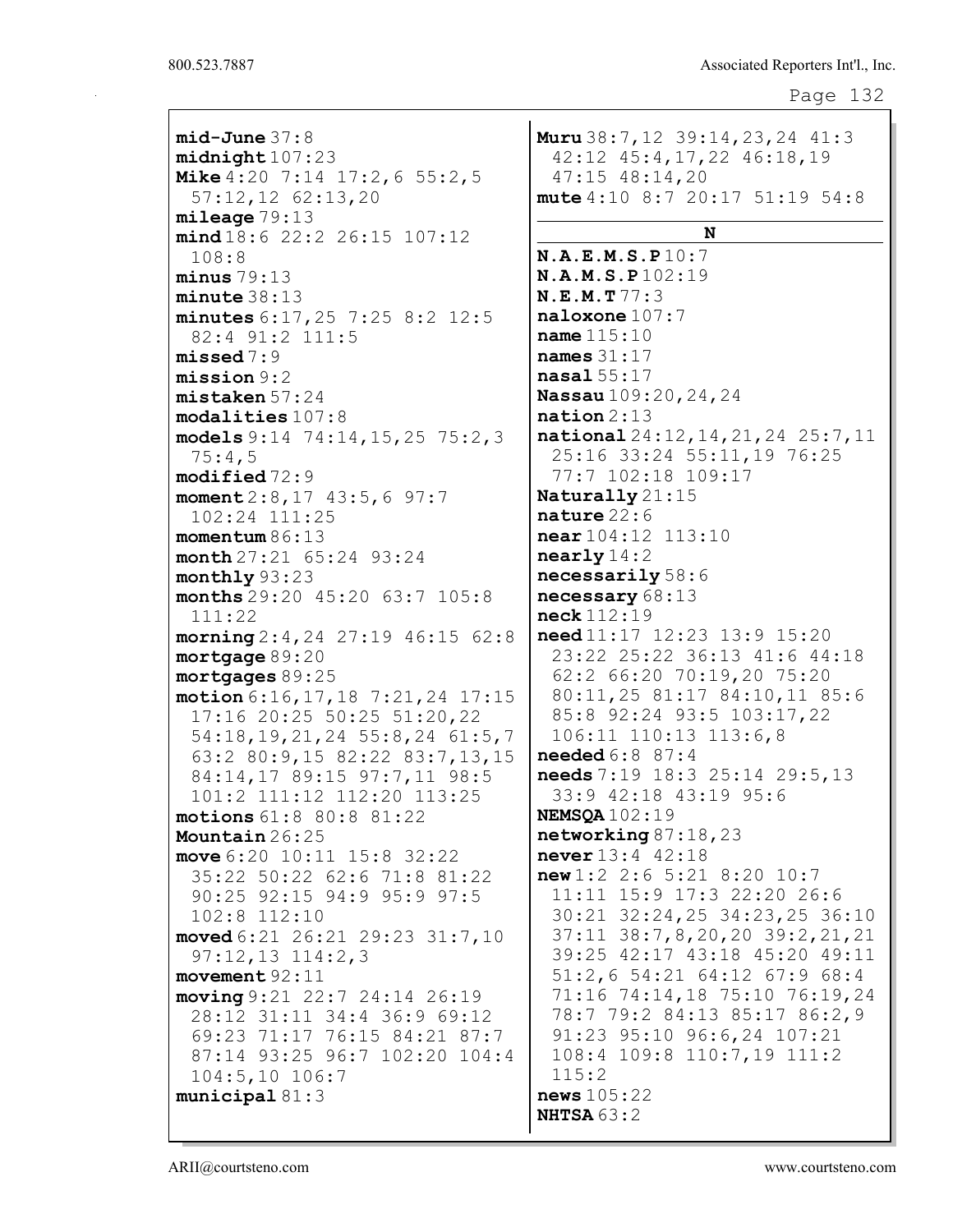```
Page 133
```

| nice 26:2 27:25 28:8 50:7 63:22         | office50:10                                       |
|-----------------------------------------|---------------------------------------------------|
| 96:5                                    | officers $16:24$ $18:3$                           |
| <b>Nick</b> $58:8$ 62:4                 | $official$ 42:23                                  |
| night27:14,18                           | officials14:9                                     |
| nighttime 27:11                         | offline 42:16 45:8 88:3, 24                       |
| <b>Nine</b> 77:15 78:20                 | 89:10 90:6 91:23                                  |
| Nineteen 64:21                          | $oh$ 28:5 38:17 51:15 105:21                      |
| $n$ itro $61:9$                         | Okay 5:19 16:15 17:10, 21 18:7                    |
| nominations $15:19,20,23$ $17:12$       | 20:21, 24 36:2 39:16 46:25                        |
| 17:14,14,17                             | 49:19 50:21,23 51:4,11,17                         |
| non 111:3                               | 54:9 57:9 58:7,12,18 61:4                         |
| $non-34:11$                             | 71:6 83:7,12,14 96:9 100:22                       |
| normal 22:9 110:14,19                   | 100:25 101:21                                     |
| normally 22:12 31:5                     | $old27:21$ 71:16 95:6 103:21,22                   |
| <b>North 93:21</b>                      | 104:17 109:8                                      |
| $note 10:19$ 43:8 88:2                  | older 95:2                                        |
| notes $15:13$                           | oldie 95:4                                        |
| <b>notice</b> 35:3 55:9, 10             | omission 7:4                                      |
| notification 43:9 45:15 79:20           | onboarding $42:4$ $44:11$                         |
| notifications $44:10,20$ $45:10$        | once $38:22$ , $25$ $39:10$ $40:18$ , 19          |
| 87:5                                    | 63:10 89:8 95:7 109:11                            |
| <b>November 30:2 112:17</b>             | ones $33:17$                                      |
| number 8:18 11:3, 9 12:18, 25           | online $63:15$                                    |
| 14:19 21:12 22:10 23:4 28:10            | onward $44:7$                                     |
| 31:7,9 70:7,7 78:18,20 102:12<br>105:11 | open 29:25 30:11, 17 31:2 36:11<br>112:15 113:16  |
| numbers 30:9 31:25                      |                                                   |
| nurse $86:8$                            | opening $73:5$<br>operations 21:13, 17 23:18 95:5 |
| nurses 86:15 88:11, 22                  | opinion $67:11$                                   |
| nursing 86:8 88:13                      | opportunity $49:25$ 50:12 79:23                   |
|                                         | 106:9                                             |
| $\circ$                                 | opposed 38:14 86:9 87:22                          |
| o22:1723:19,1924:826:5,6,15             | opposition 86:19                                  |
| o'clock 27:13,19                        | optional 57:19                                    |
| O.M.P.C 87:22                           | order $2:7$ 11:12 $25:13$ 43:2                    |
| object89:12                             | 47:18 61:19,24 83:21 96:22                        |
| objection $83:12$ $88:6$ $90:17$        | 110:24 112:22                                     |
| 114:7                                   | orders 22:19 113:3                                |
| objections $7:21,25$ 83:11,13           | organizations 72:6 88:13,19                       |
| 89:12 114:8                             | organized $86:8$                                  |
| observe $2:17$                          | original 64:2 71:20                               |
| obstacle $65:6$                         | originally $72:10$ $85:19$                        |
| obtain 24:17                            | outline 37:16                                     |
| obviously $15:25$ $32:2$ $61:16$        | outs $35:18$                                      |
| 96:17                                   | outside 25:13 93:4 112:11                         |
| occasions $13:2$                        | outstanding 87:23                                 |
| occur $22:20$ $61:23$ $78:23$           | overall 93:13 106:14                              |
| October 98:4 111:16 112:5, 9            | overhaul $95:6$                                   |
| 113:14                                  | overlap $94:12$                                   |
| offer 16:23 69:11                       |                                                   |

ARII@courtsteno.com www.courtsteno.com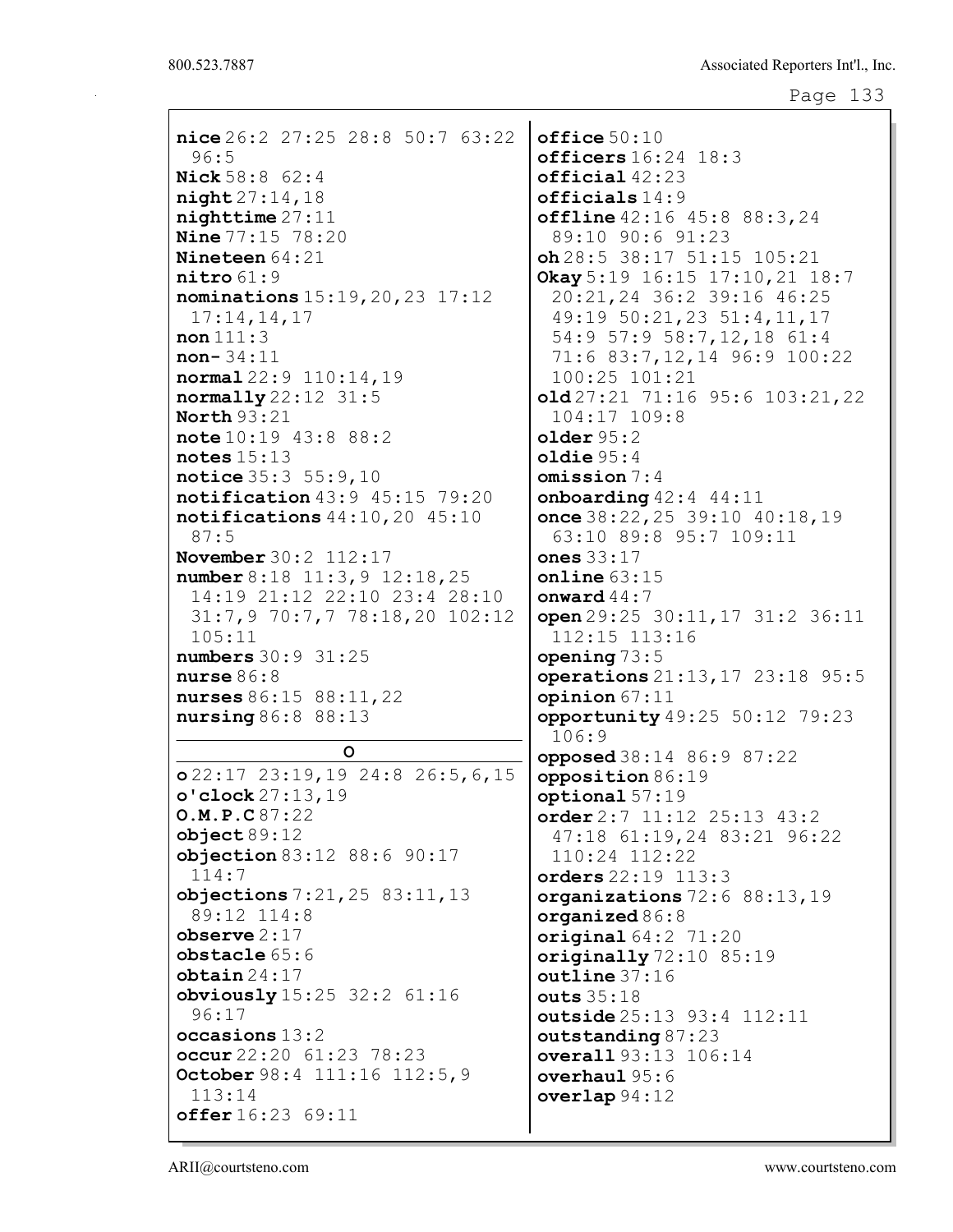| overnight $27:966:6$                                                           | 22:25 23:4,12,13 33:4 61:19                                         |
|--------------------------------------------------------------------------------|---------------------------------------------------------------------|
| oversees $82:13$                                                               | 83:18,20 84:12 85:2 86:10,13                                        |
| overwhelmed 78:5                                                               | 86:19                                                               |
| overwhelming 16:22                                                             | paramedics 24:13                                                    |
| ownership 75:3                                                                 | parent28:5                                                          |
| Ozga $2:22, 24$ 3:3, 5, 8, 10, 12, 15                                          | parent's 27:22                                                      |
| $3:17,20,23,25$ $4:3,5,7,9,13,16$                                              | parking 27:13                                                       |
| $4:19,21,24$ 5:3,6,8,10,15,19                                                  | part 9:17, 23 27:4 31:4 33:23, 25                                   |
| 5:25 6:5, 7, 13 10:20 11:24                                                    | 34:18 35:19 36:24 37:2,3                                            |
| 15:17 16:7,13 18:6,7,10,12,14                                                  | 48:12 58:11 71:4 81:18 84:8                                         |
| $18:16, 18, 20, 23, 25$ 19:3, 7, 10                                            | 84:23 85:4 87:14 101:13                                             |
| 19:12, 14, 16, 18, 20, 22, 24 20:3                                             | 103:24 106:2,8 112:3 113:9                                          |
| 20:6, 8, 10, 12, 15, 21, 24 30:3, 13                                           | participate 8:12 10:15 15:7                                         |
| 50:18 51:4,8,11,15,25 52:2,4                                                   | participated 50:2, 11                                               |
| 52:6, 8, 10, 12, 15, 17, 19, 21, 23                                            | participating 33:13 34:12                                           |
| $52:25$ $53:3,5,8,10,13,15,17,20$                                              | particular 43:8 102:10, 20                                          |
| 53:22,24 54:5,9,12,15,18 55:4                                                  | 105:17                                                              |
| $58:21, 22, 24$ $59:2, 4, 6, 8, 10, 13$                                        | particularly 11:21 24:13 36:4                                       |
| 59:15, 17, 19, 21, 23, 25 60: 3, 5, 7                                          | 48:23 96:16                                                         |
| 60:9, 11, 13, 16, 18, 20, 22, 25                                               | partner 87:12                                                       |
| $61:4$ $98:12,14,16,18,20,23,25$                                               | partners 13:17                                                      |
| 99:4,6,8,10,12,14,16,18,20,23                                                  | partnership $38:7$ $45:9$ , $17$                                    |
| 100:2, 5, 9, 12, 14, 16, 18, 21, 25                                            | Pasquarelli 4:21, 22 19:24, 25, 25<br>53:15,16,16 60:11,12,12 100:6 |
| P                                                                              | 100:7,7                                                             |
| P7:6                                                                           | Pasquarellli's 4:22                                                 |
| P.C.R26:9 105:7,11 106:18,25                                                   | pass 12:15 36:14 47:6 65:25                                         |
| P.C.R.s 104:15 106:24                                                          | 66:3,14 93:17                                                       |
| P.D.F40:13                                                                     | passage 86:10                                                       |
| p.m114:11                                                                      | passed 2:19 55:8 65:9 76:23                                         |
| P.S.C25:16                                                                     | 84:4,4 91:24 92:2                                                   |
| P.S.C.s 25:10,11                                                               | passes 20:25 54:18, 19, 21 61:5, 7                                  |
| P.S.I66:9                                                                      | 83:15 89:15 90:19 101:2                                             |
| P.T.L7:6,7                                                                     | passing 7:21, 23 84:19                                              |
| page 7:3 25:19, 20, 20 35:8, 21                                                | passion 28:11                                                       |
| 36:21,25 37:7,11,12,13 44:24                                                   | pathway 32:17 106:21 110:12                                         |
| 115:5                                                                          | pathways 30:24 36:23 110:11                                         |
| pager $77:21$                                                                  | patience 103:8                                                      |
| pages $115:6$                                                                  | patient 22:3, 12 26:23 27:20                                        |
| paid 77:18 78:2,10 81:16                                                       | 40:17,20 61:14 78:21 105:17                                         |
| pandemic 11:13 78:7                                                            | 105:17                                                              |
| Pandora's 66:19                                                                |                                                                     |
|                                                                                | patient's 40:21                                                     |
| paper 26:7, 7, 8, 9, 11 40:8, 8                                                | patients 28:14, 20, 23 78:6, 8                                      |
| 93:17 104:14,15 105:7,11                                                       | Patty 3:3 17:17, 22 18:10, 11                                       |
| 106:7, 15, 18, 24, 24                                                          | 52:4 58:24 62:16 86:22 92:16                                        |
| paperwork 63:15                                                                | 98:16                                                               |
| paramedic 22:22 24:15, 16, 17                                                  | pay 71:22 80:21                                                     |
| 25:2, 4, 10, 10, 16 36: 11 39: 20                                              | paying $50:3$                                                       |
| 55:16,18 61:21 64:14 83:23<br><b>paramedicine</b> $11:7$ $22:18$ , $20$ , $24$ | payment 75:14 77:21 78:16 79:9<br>79:11,24                          |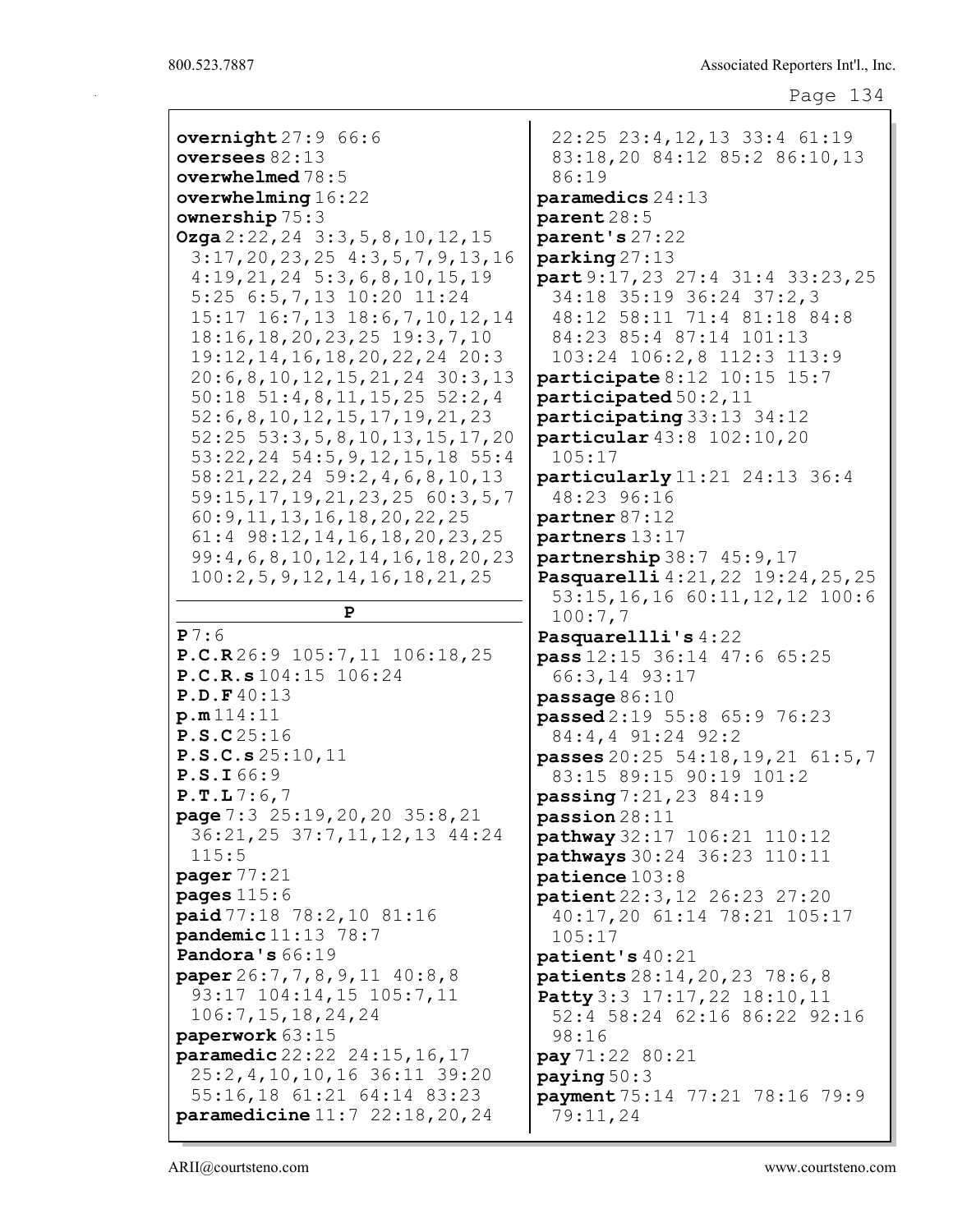```
Page 135
```

| payments 22:6, 11 79:13                  | phones $43:20$                                    |
|------------------------------------------|---------------------------------------------------|
| pediatric 26:22, 23 27:20 28:14          | phonetic 9:22 10:6 22:10 29:2                     |
| 29:15 41:15 102:13                       | 70:15 95:19 108:11                                |
| peer 97:25 98:6                          | physical 96:3                                     |
| pen 90:23                                | physicians 85:7 111:22                            |
| people 13:14 22:5 27:12 31:3,7           | pick 12:8 38:21                                   |
| 31:9,25 32:10,12 34:18,24                | picture 113:23                                    |
| 45:19 48:16 64:11 65:23 66:2             | piece $48:12$ 57:17 63:3                          |
| 66:10 67:25 68:15 73:3,11,14             | pieces $42:2, 9$ $45:5, 5$                        |
| 74:7 75:22 76:3,3 78:16 79:6             | pilot7:5                                          |
| 85:21 89:23                              | ping43:21                                         |
| percent 21:15, 25 36:12 89:24            | <b>place</b> $11:10$ $22:19$ $33:5$ , $20$ $45:7$ |
| percentage 34:16                         | 65:23 76:22 78:7,14,24 79:3,4                     |
| <b>Perfect</b> 101:12, 21                | 89:4 93:3 115:4                                   |
| perform 64:7                             | places $25:15$                                    |
| performance 9:9                          | plan $30:24$ 45:3 68:9 69:17, 19                  |
| performed $107:3$ , 8                    | 69:19 70:5, 6, 11, 14 77:11                       |
| performing 109:18                        | 93:23 106:12                                      |
| period 73:16,19                          | platform 26:13 105:13 106:5,6                     |
| permitted 78:22                          | playing $62:17$                                   |
| person 13:12 30:21 41:24 50:13           | $\n    plea 96:9\n$                               |
| 64:6 65:19 66:24 111:17                  | please $2:8,22 \t7:22 \t8:7,9 \t10:19$            |
| personal 7:11                            | $11:23$ $15:7,8$ $16:2$ $22:2,3,12$               |
| personalized 42:10                       | 25:25 26:2,14 28:16 30:16                         |
| personally 93:9                          | 31:21 32:9,19,23 34:9,12 37:6                     |
| personnel 72:24                          | 38:24 51:25 56:7 58:21 76:20                      |
| perspective 107:19                       | 88:9 92:18 96:17 98:13 103:5                      |
| Peter 1:9 104:21                         | 109:13                                            |
| phase $63:13$                            | pleased 8:19 9:21 10:24 76:25                     |
| phenomenal 23:2 33:22 40:2               | pleasure $16:10$                                  |
| Phillippy 2:3 4:24, 25 5:20, 23          | pledge 2:10,11                                    |
| 6:2, 6, 12, 14, 21, 24 7:16 16:14        | plug 16:12                                        |
| 16:24 17:5,21 18:5 20:3,4,4              | pod 87:6, 6                                       |
| 21:2,7 38:16 39:16 46:10 47:9            | point 11:18 17:4, 9 47:6 63:10                    |
| 48:10 49:19,23 50:21 51:16,21            | 65:19 85:17 86:7 89:23 90:20                      |
| 53:17,18,18 54:17,20 55:23               | 94:3 96:22 97:24 102:8,9                          |
| $56:6, 10, 16, 22$ $57:5, 9, 13$ $58:12$ | 111:11 112:3 113:17                               |
| 58:16,19 60:13,14,14 61:6                | Police $23:18$                                    |
| 62:4 68:24 69:5 71:6,11 76:8             | policies 35:16 38:10                              |
| 80:2 82:23 83:6 84:14 85:10              | policy 22:15, 17, 18 24:8 26:4, 5                 |
| 85:13 86:22 87:15,25 88:9                | 26:15 64:20 65:5,18 68:3,4                        |
| 89:2 90:15 91:15, 17, 19 92:9            | 70:17,25 75:21 95:5,13                            |
| 94:2,23 97:13,16,24 100:9,10             | pops38:20                                         |
| 100:10 101:3,11 103:7,20                 | popular 105:25                                    |
| 104:21,24 105:3 109:5,12                 | portal 26:11, 12 63:11 104:15                     |
| 111:2 112:7,16 113:19,24                 | $105:7,11$ $106:18,25$                            |
| 114:3,6                                  | Portoro 5:3, 4 9:24 20:6, 7, 7                    |
| Phillippy's $4:25$                       | 53:20, 21, 21 60:16, 17, 17 88:7                  |
| <b>phone</b> $42:21$ $46:7$ $47:8$       | 88:8,10 100:12,13,13                              |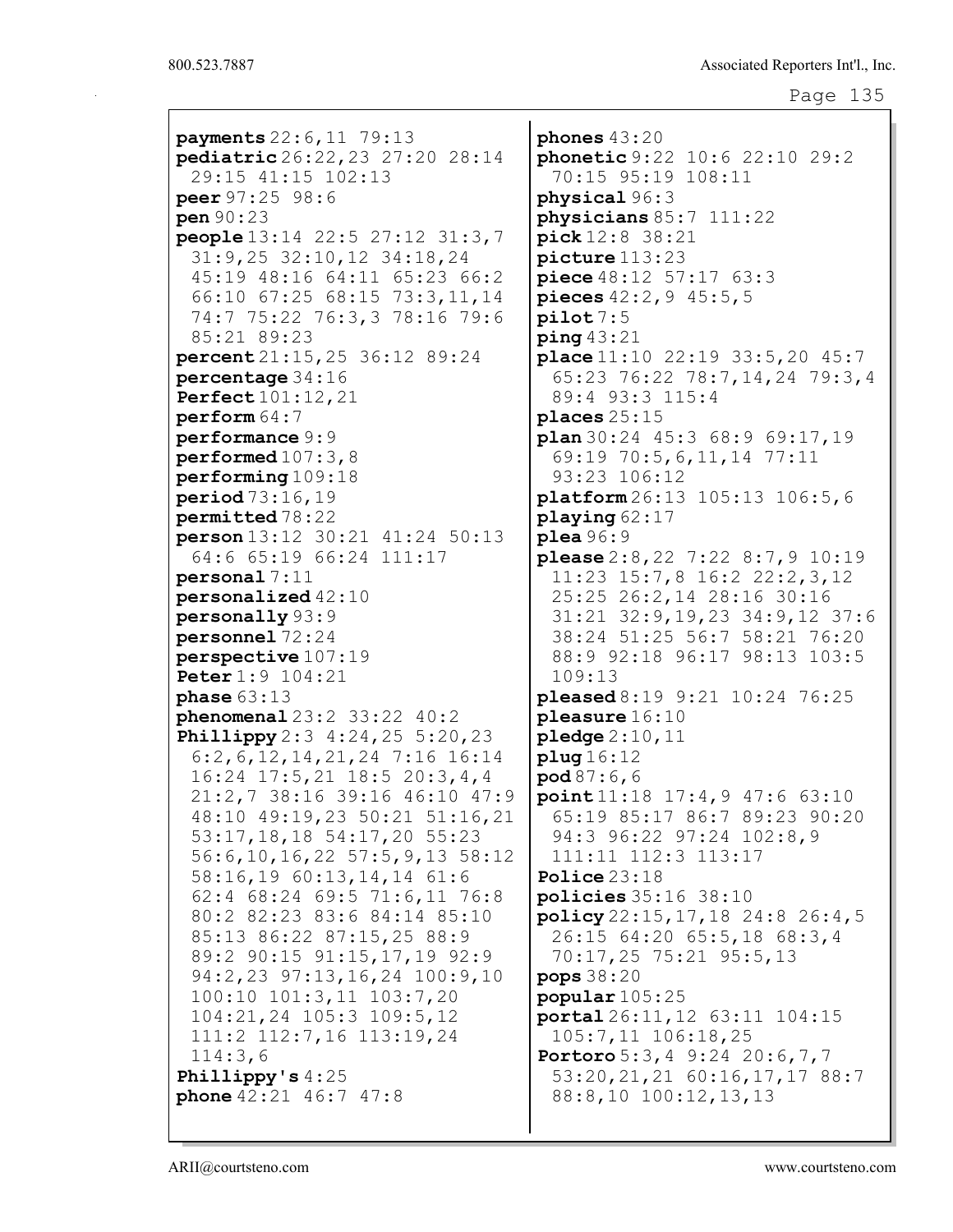Portoro's 5:4 position 14:22 17:12 86:18 positions 16:20 86:11 positive 56:23 73:23 92:11 possible 31:4 43:18 73:17 85:24 108:6 possibly 80:18 92:22 93:17 posted 46:17 postponed 63:4 potential 67:21 pound 12:17 power 13:12 42:9,21 practice 7:18 28:23 54:25 55:13 practices 33:15 93:15,18 pre 105:12 pre- 10:16 pre-pandemic 33:19 predictor 68:12 prehospitally 41:6 prepped 98:12 present 3:2,7,9,11,14,16,19,22 3:24 4:2,4,8,11,11,15,18 5:2 5:5,7,9,14,18 6:9,11 92:18 presentation 38:13 47:15,24 88:14,19,23 presentations 89:5 presented 51:7 pretty 62:8 68:22 111:5,23 price 45:13 primarily 33:3 70:14 primary 9:2 prior 31:15 56:13 priority 86:3 probably 18:2 26:24 37:8,20 48:13 62:14 67:24 71:2 82:18 88:17 112:4,11 problem 36:6 40:10 62:20 86:7 problems 19:6 65:4 76:4 procedure 90:20 97:2 procedures 35:16 38:10 56:19 107:3,9,11 proceed 6:3 96:20 proceeding 114:12 proceedings 115:7 process 14:10 42:25 48:4 49:3 56:24 63:8 68:18 69:12 83:12 92:23 96:24 102:4 103:9 104:6 104:9,13 107:19 110:6,10,14 110:19

processes 93:9 94:4 processing 22:7 procrastination 65:13 proctored 25:11 produce 76:18 program 9:11 24:19,20 26:10 33:4,4 57:22 61:24 69:16 70:21 77:20 102:17,20 105:19 106:10,13,20 109:19,21 110:2 110:4,8,9,18,19 programmed 66:4 programming 109:24 programs 10:5 11:4,10 21:20 25:2,4,4 61:21 83:19,24 84:13 85:3,9 89:20 107:15 progress 94:20 project 7:5 9:19 10:11 11:8,25 67:5 71:16 74:11,12 75:17,20 76:12 77:20 89:8 104:13 projects 10:10 72:19 94:8 95:2 proposal 90:17 propose 64:23 97:7 proposed 51:19 proprietary 81:3,16 prospectively 11:15 protocol 35:18 38:8 40:11,17,18 43:19 44:21 46:18 51:3,6 54:21 78:7,24 79:3,7 protocols 38:9 39:24,25 40:6,6 41:10,16 42:11 45:6 61:10 79:4 provide 8:9 10:8 41:4 44:7,8 provided 17:18 79:13 provider 13:16 15:15 37:17,23 40:24,24 41:5,19 43:18,21 66:18 95:17,20 108:21 providers 15:19 27:2,11 40:4,4 43:14,20 44:16,25 48:2 56:21 61:13 79:6 96:2 105:20 provides 43:12 providing 12:4 77:14 81:17 83:20 102:24 provision 9:15 public 13:16 55:15 57:16 75:21 76:6 77:15 87:2,10 pulled 83:22 pulling 9:7 93:14 purchase 45:20 purchasing 26:22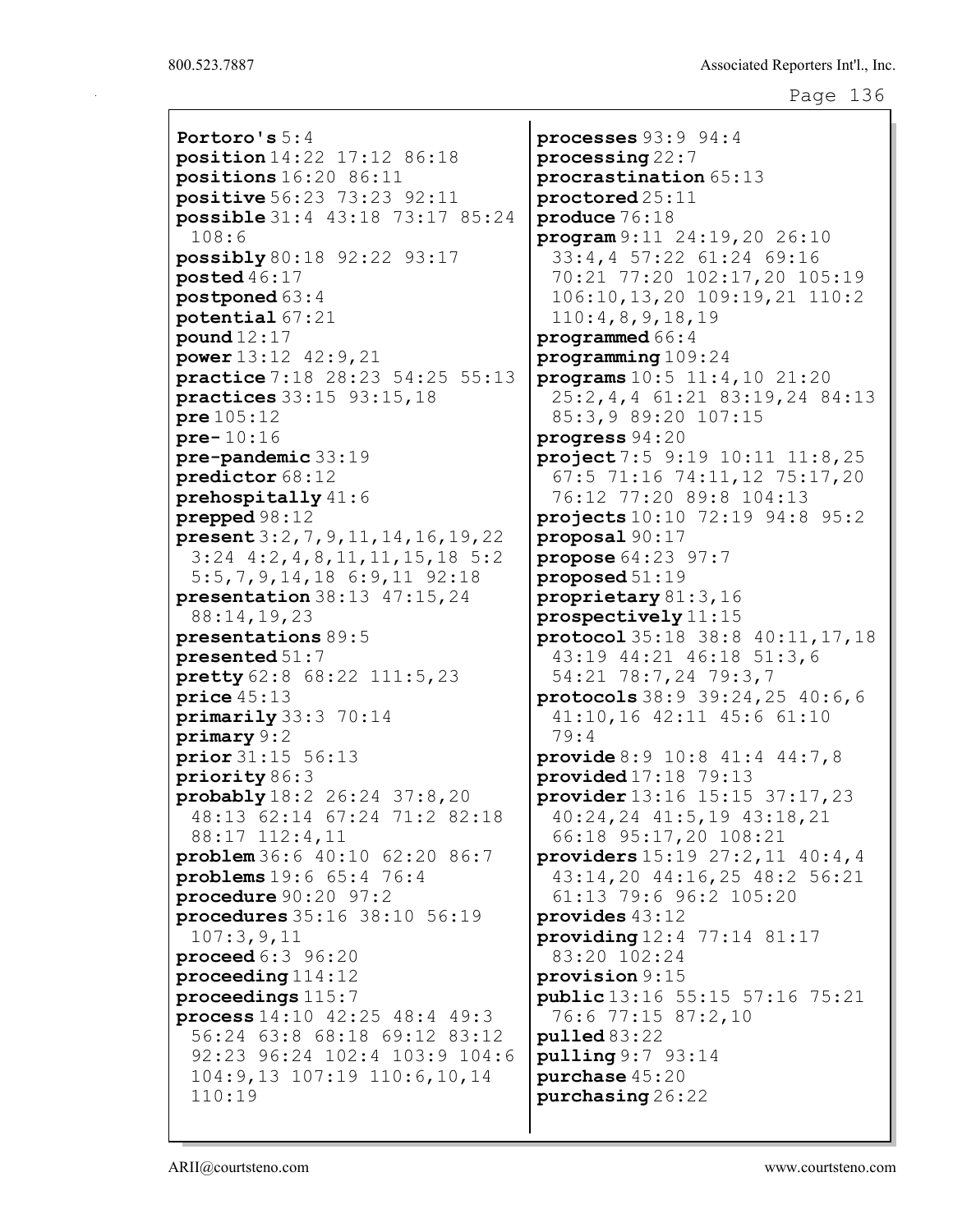```
Page 137
```
purpose 94:12 purposes 56:25 pursue 80:12 push 43:8 pushed 63:6 put 8:9 13:8 16:11 27:3 33:20 39:2,9 40:20 41:18 42:21 43:15,25 44:24 50:12 55:3 65:22 68:11 71:19,25 72:8 76:3 78:7 79:3,4 puts 68:17 putting 48:19 58:4 67:14 72:3 78:14  $\overline{O}$ Q.A 102:17 103:3 Q.I 102:17 103:3 Q.R 35:3,7 37:14,14 quality 8:23 9:19 10:4,4,9,18 33:17,18,25 97:8 101:23 102:3 102:12,19 103:3 107:10,15,15 108:22 question 44:3,18 49:8 56:3,4,15 57:11,12 58:15,16 91:4 104:9 109:16,23 110:20 113:20 questions 8:8 23:25 24:3,7,19 26:17 32:8,13,17,20,20 34:5 42:13 44:2 46:6,9,12,16 47:10 47:18 48:3 56:12 66:19 67:21 68:22,25 71:4,7 73:14,18 76:7 76:9 79:25 80:3 96:8 103:13 109:4,6 111:14 quick 21:13 34:20 48:11 94:15 96:9 111:13 112:16,21 quickest 110:11 quickly 41:22 44:8 48:7 74:20 quite 11:2 38:23 63:12 94:19 105:9 106:6 quorum 5:24 R Rabrich 5:6,7,7 20:8,9,9 53:22 53:23,23 60:18,19,19 100:4,14 100:15,15 raises 67:20 rapid 107:12 rate 79:11,12 89:20 rates 62:23 65:25 75:14 89:24 re-approach 95:15 reach 24:2 40:4 43:14 44:17

45:19 87:13 88:12 90:10 106:20 reached 16:22 85:21 reaches 43:17 reaching 29:15 44:4 47:22,23 48:8 read 8:12 12:8 56:3,4 89:22 109:16 readable 12:7 readers 48:18 ready 51:8 71:24 real 10:21 34:20 72:22 73:20 86:3 94:15 realistically 71:2 realize 88:14 really 10:3,7,24 13:21 23:10 25:3 27:11 28:16 29:11,22 31:3 32:8,11 33:7,20 34:3 35:12 38:3 39:24 40:4,10 41:4 42:9 44:12,14 57:16 66:16 67:8,16 69:17 73:25 75:8,20 81:14 82:11 87:12,23 93:18 96:14 reasonably 73:6, 9 reasons 31:16 receive 43:8 79:11 received 104:2 receiving 15:23 recertification 71:20 106:10 recertify 64:25 recertifying 64:4 recognize 13:9 recognizing 105:15 recommend 24:2 recommendation 44:22 recommendations 15:22 41:13 74:17 75:7 recommended 61:12 recommending 55:20 record 2:2 6:11 38:15 77:10 98:12 111:6 114:11 115:7 recorded 66:9 recruit 13:23 recruitment 72:23 73:24 Red 65:2 Redlener 9:22 33:23 reduction 89:24 reeducation 93:6 referred 73:5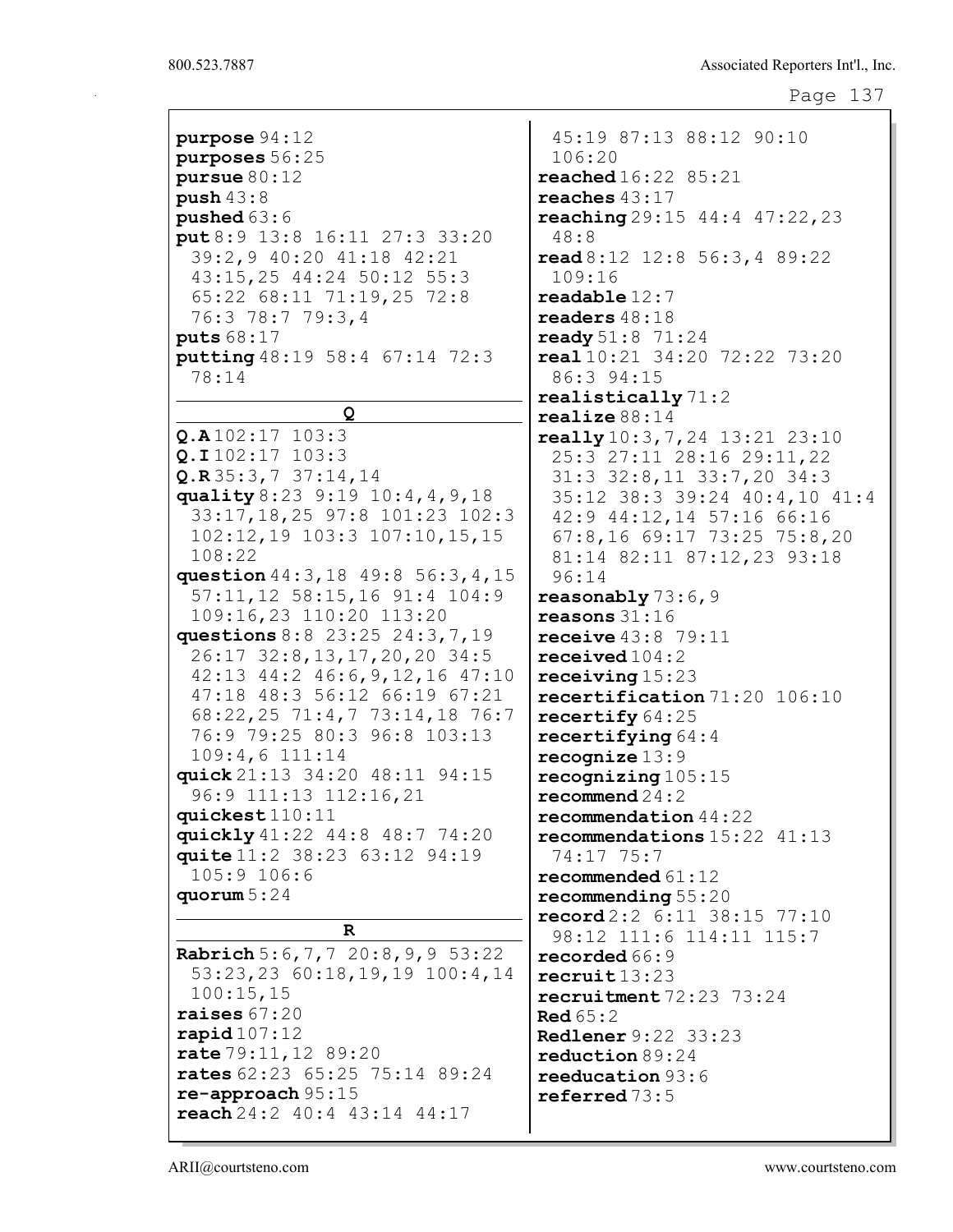reflect 61:10 refresh 73:10 reg 28:21 regarding  $64:21$   $104:8$ region 26:25 41:3,11,20 44:4 46:21 47:4,7 48:6,7 66:21 67:19 68:10,11 69:11 70:4,10 107:13 regional 10:9 15:21,21,24 16:3 16:4 41:20 47:5 70:6 72:5 93:2 107:16 109:16,19,21 regionalized 47:3 regions 12:23 13:22 26:14 33:14 43:2 44:16 48:2 68:17 70:19 93:8 102:5 107:10 register 30:16 registration 30:11 registrations 31:2 registry 24:13,14,21,24 25:7,11 25:16 regular 40:7 regulated 106:3 regulation 65:19 86:21 103:24 regulations 30:23 regulatory 67:14,17 104:4 reimburse 77:13 reimbursement 71:21 reinstating 68:14 reinvigorate  $14:13$  69:24 reinvigorated 95:2 related 14:23 22:10,15 24:13 26:7,8 31:13,21 70:18 72:11 relax  $37:5$ release 37:9 releasing 73:13 relevant 73:19 reliable 42:20 reliably 13:13 relook 95:15,16 REMAC 47:25 REMACs 47:14 remarks 73:5 remember 68:5,7 reminded 38:19 96:21 reminder 15:18,20 reminding 39:12 reminds 111:21 remote 7:18 REMSCO 22:5,6 43:12 47:25 69:18 109:17,20

REMSCO's 69:10 REMSCOs 29:16 43:23 47:14 69:17 112:24 renewals 63:4 repeat 17:13 76:20 repetition 94:12 report 13:7 17:17 30:23 50:22 62:2 63:3 72:17 73:22 76:11 76:18 77:2 96:21 101:8 103:16 107:7 reported 62:10 104:14 115:4 reporter 12:3,3,13 105:23 115:13 reporting  $62:9$   $102:23$ reports 21:8 62:7 94:6 representation 8:25 reps 25:12 republic 2:12 republish 73:22 request 6:16 7:20 39:10 require 7:19,19 107:10,10 required 42:5 requirement 17:7 58:2 requirements 64:10,15,20 66:22 reschedule 66:10 rescinded 61:14 rescue 77:11 resiliency 95:17,21 96:4 resources 36:21 110:12 respect 50:4 respiratory 102:13 respond 103:5 responders 36:22 response 16:22 26:2 62:23 77:14 78:19 106:4 107:5 responsibilities 70:23 responsible 69:18 responsive 48:15 rest 8:4 31:19 66:23 restrictions 31:8,25 67:15 104:7 results 72:17 75:19 resume 2:15 retaining 65:5 retention 64:19 72:24 73:24 revenue 74:22,25 review 61:11 103:22 104:12 107:16 reviewed  $12:4$   $71:24$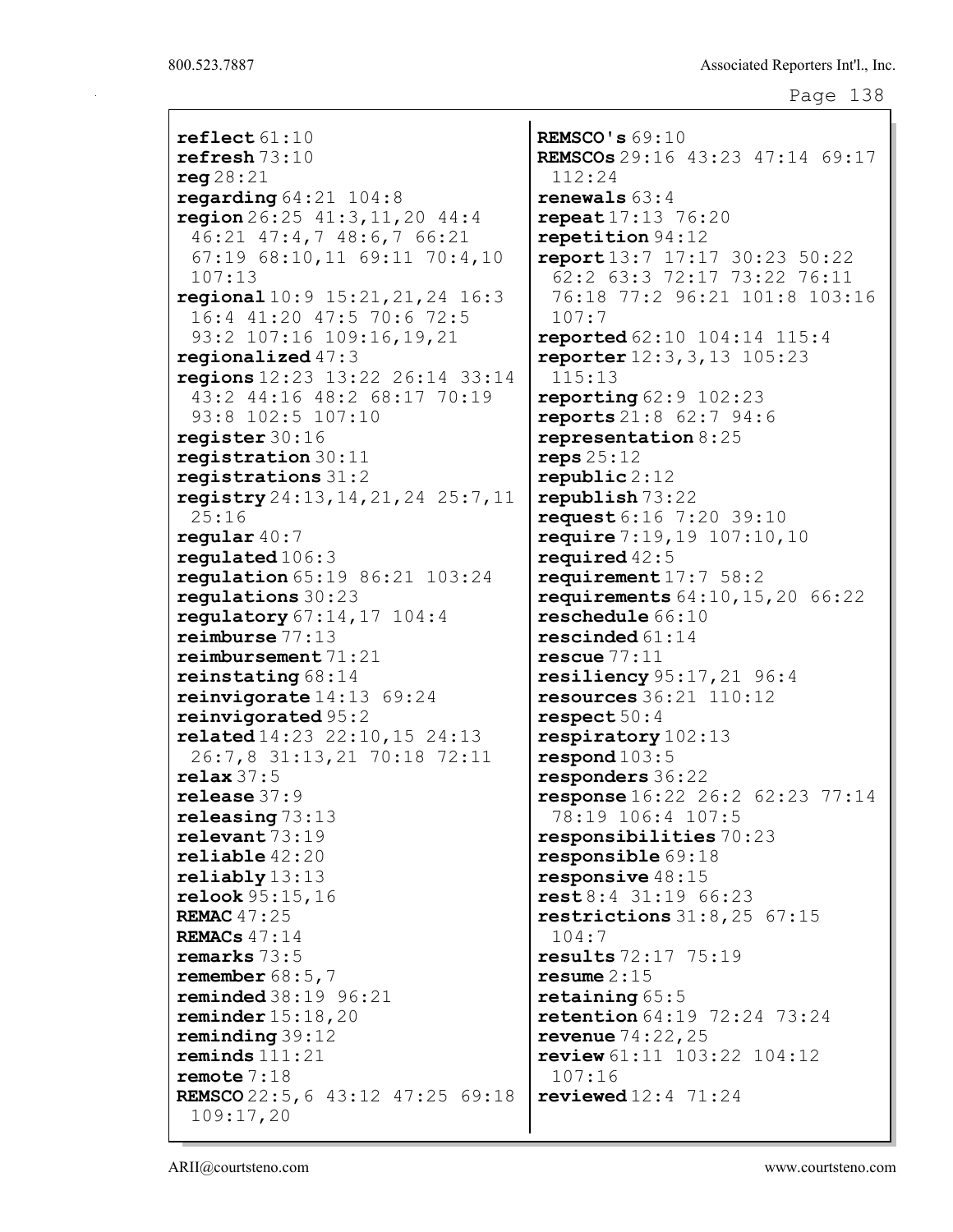```
Page 139
```

| reviewing102:17                              | scan $35:4$                                       |
|----------------------------------------------|---------------------------------------------------|
| revise 14:13                                 | scantron $37:14$                                  |
| revising 68:3 95:13                          | scattered $40:13$                                 |
| $revision$ $72:20$                           | schedule $65:14$                                  |
| revisions $95:3$                             |                                                   |
|                                              | scheduled 104:12                                  |
| right 2:21 6:14 10:15 14:21                  | schedules $15:6$ $111:22$                         |
| 21:7,11 24:6 28:14,21 30:8,17                | scheduling $65:10$                                |
| 35:4 40:12, 14, 18 45:23 47:10               | $\texttt{school} 23:5$                            |
| 49:3,7 54:12 55:5 57:9 58:20                 | scope $54:25$ $55:13$                             |
| 62:6,24 68:24 69:25 76:10                    | screen 2:9 34:20 35:25 39:19                      |
| 80:4 86:5,5 89:11,13 91:16,20                | 82:3                                              |
| 92:9,16 94:25 98:9 101:3,9,12                | search 12:9 37:18 42:5                            |
|                                              |                                                   |
| 101:22 103:7,14,21 105:5                     | seats $2:16$                                      |
| 108:11 109:7 111:3 113:19                    | second 6:22, 23 10:23 16:16, 20                   |
| ripped 39:6                                  | 17:2, 20, 22 21:4 35:24 38:19                     |
| risk 48:23                                   | 50:9,25 54:23,24 55:14 65:7                       |
| <b>Rivera</b> 83:17                          | 72:20 83:16 97:11, 14, 15, 17                     |
| Rob $18:15$ 52:9 59:5                        | 102:16 106:2 112:4,8 114:4                        |
| Robert 3:8 18:14 52:8 59:4                   | seconded 51:19, 22 55:8, 24 80:8                  |
| rocks 23:10                                  | 82:22                                             |
| Roger $95:19$                                | seconds $6:24$                                    |
| roll2:23 5:20 7:20 18:3 35:18                | SECRETARY $2:24$ 3:3, 5, 8, 10, 12, 15            |
|                                              |                                                   |
| 51:8,25 58:21 75:6 98:11                     | $3:17, 20, 23, 25$ $4:3, 5, 7, 9, 13, 16$         |
| <b>rolled</b> 38:6 63:14                     | $4:19,21,24$ 5:3, 6, 8, 10, 15, 19                |
| $\texttt{rollout}$ 104:20                    | 5:25 6:5, 7, 13 15:17 16:7, 13                    |
| $\texttt{room12:17} \quad 34:17 \quad 83:23$ | 18: 7, 10, 12, 14, 16, 18, 20, 23, 25             |
| $\texttt{rose}~50:12$                        | 19:3, 7, 10, 12, 14, 16, 18, 20, 22               |
| round 73:11                                  | 19:24 20:3, 6, 8, 10, 12, 15, 21, 24              |
| rule 65:23 75:10                             | 30:3,13 50:18 51:4,8,11,15                        |
| rules $75:13$                                | 52:2, 4, 6, 8, 10, 12, 15, 17, 19, 21             |
| run16:1966:1087:3                            | $52:23, 25$ $53:3, 5, 8, 10, 13, 15, 17$          |
|                                              | 53:20, 22, 24 54:5, 9, 12, 15, 18                 |
| <b>running</b> 103:13 105:8                  |                                                   |
| runal 82:6, 9 85:15, 17, 20 86:2             | 55:4 58:22, 24 59:2, 4, 6, 8, 10                  |
| <b>Ryan</b> 16:9 67:12 69:14 91:8            | 59:13, 15, 17, 19, 21, 23, 25 60:3                |
| 92:20 101:23                                 | 60: 5, 7, 9, 11, 13, 16, 18, 20, 22, 25           |
| <b>Ryan's</b> $62:2$                         | $61:4$ $98:14$ , $16$ , $18$ , $20$ , $23$ , $25$ |
|                                              | 99:4,6,8,10,12,14,16,18,20,23                     |
| $\mathbf{s}$                                 | 100:2, 5, 9, 12, 14, 16, 18, 21, 25               |
| S.O.P.s 41:21                                | Section 96:24                                     |
| \$159083:17                                  | sections $22:16$                                  |
| safe 26:23 28:23                             | see 11:10 13:10 26:2 31:3 34:17                   |
| safely $28:19$                               | 43:22 56:6,11 58:5 63:14                          |
| safety 13:17 55:11 94:25 96:8                |                                                   |
|                                              | 65:21 66:15 67:24 75:4 86:19                      |
| 96:10,13                                     | 93:10,10,23 110:23                                |
| Saratoga 30:5 112:18                         | seeing $30:6$ 93:15                               |
| satisfy 79:7                                 | seen 12:7 14:3 23:4 75:23                         |
| save 99:20                                   | SEMAC 8:17 12:20 23:21 29:8                       |
| saw27:2137:13                                | 33:6 43:24 50:22 51:7,23,23                       |
| saying 2:4 57:7                              | 55:9,24 62:6 67:7 103:23                          |
| says 69:15 80:25                             | 109:2,16                                          |
|                                              |                                                   |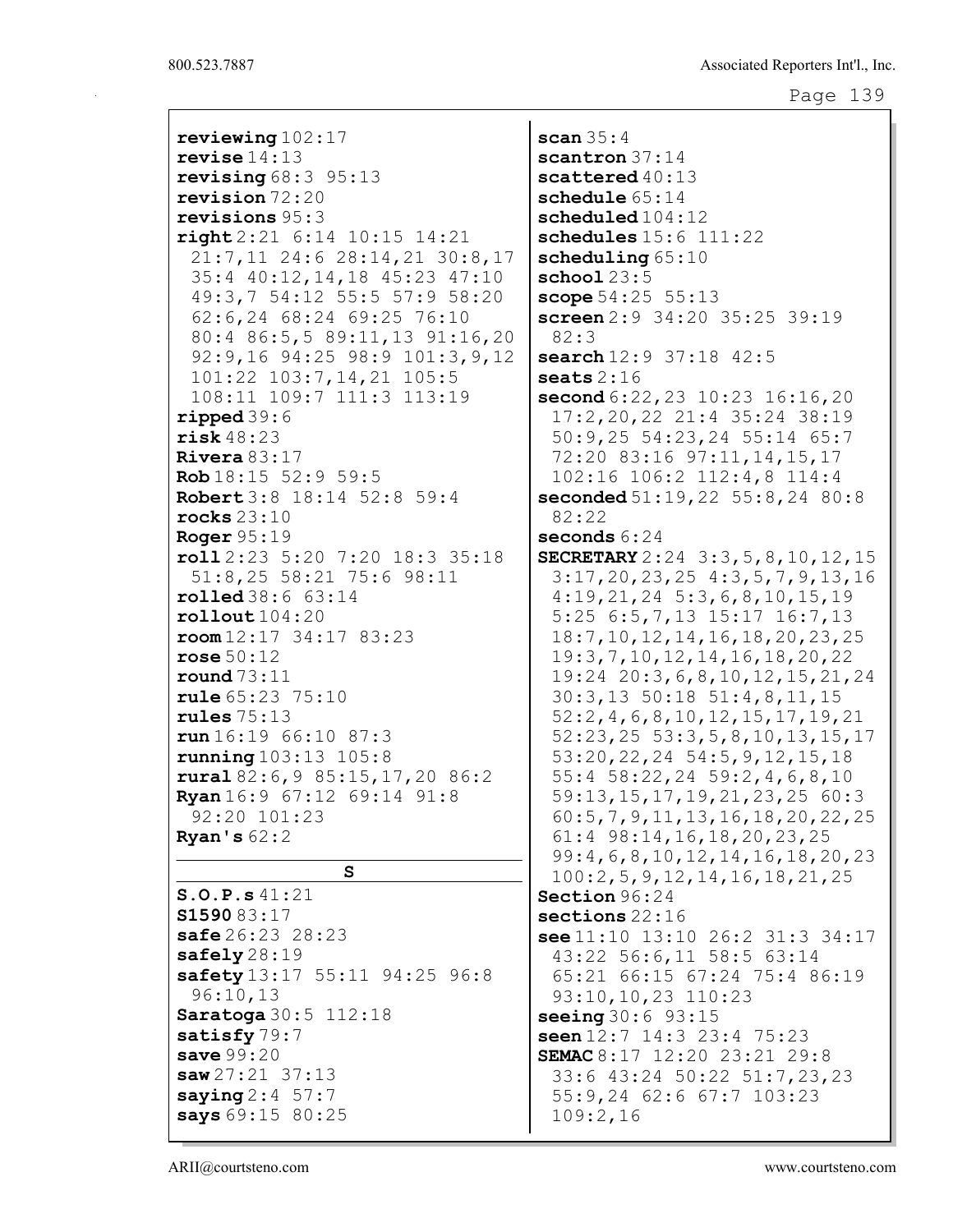```
Page 140
```

| semantic $58:3$                        | sets $26:22$                           |
|----------------------------------------|----------------------------------------|
| SEMSCO $1:1, 6$ 2:1 3:1 4:1 5:1, 22    | setting $81:16$                        |
| 6:1 7:1 8:1 9:1 10:1 11:1              | seven $44:17$                          |
| 12:1 13:1 14:1 15:1 16:1,18            | seventeen $31:17$                      |
| 17:1 18:1 19:1 20:1 21:1 22:1          |                                        |
|                                        | seventy $21:15$                        |
| 23:1 24:1 25:1 26:1 27:1 28:1          | shape $13:6$ $42:19$                   |
| 29:1,8 30:1 31:1 32:1 33:1             | share 23:16 34:20 39:19                |
| 34:1,8 35:1 36:1 37:1 38:1             | shared 36:19 79:20                     |
| 39:1 40:1 41:1 42:1 43:1 44:1          | sharing $7:10$ 35:25,25                |
| 45:1 46:1 47:1 48:1 49:1,14            | sheets $63:8$                          |
| 49:16 50:1 51:1,22 52:1 53:1           | shirts $36:13$                         |
| 54:1 55:1 56:1 57:1 58:1 59:1          | shocking $14:8$                        |
| 60:1 61:1 62:1 63:1 64:1 65:1          | shoot $107:25$                         |
| 66:1 67:1 68:1 69:1 70:1 71:1          | short $92:20$                          |
| 72:1 73:1,2 74:1,3 75:1 76:1           | shout $27:728:8,15$                    |
| 77:1,6 78:1 79:1 80:1 81:1,8           | show $27:3, 4, 12$ 35:9 39:23 42:2     |
| 82:1 83:1 84:1 85:1,22,25              | 44:19                                  |
| 86:1 87:1,19 88:1 89:1 90:1            | <b>showing</b> $43:9$ $65:15$          |
| 91:1 92:1 93:1 94:1 95:1 96:1          | shows $41:14$                          |
| 97:1 98:1 99:1 100:1 101:1             | shut-ins $61:22$                       |
| 102:1 103:1 104:1 105:1 106:1          | $\text{sic } 9:23$                     |
| 107:1 108:1 109:1,3 110:1              | sickst78:6                             |
| 111:1 112:1 113:1 114:1 115:1          | side $22:4$ $23:18$ $25:23$ $26:4$     |
| SEMSCOs $43:24$                        | 27:21 33:18 35:20 40:24 41:21          |
| <b>senate</b> $84:4$ 92:2              | 43:11,12 86:25 91:12 95:3              |
| <b>Senator 81:11 92:5</b>              | sign 26:2 42:12 64:7 91:12             |
| send 10:19 11:23 15:18 16:3            | 113:5                                  |
| 32:20 39:10 68:10                      | signature $84:7$ 92:3                  |
| sending $15:19$                        | signed $77:12$                         |
| sends $87:19$                          | $\texttt{significant}31:12$            |
| <b>sense</b> $58:383:8$                | signing $64:4$                         |
| $sent26:10, 11$ 63:23 67:6 68:11       | signs $25:18, 19, 20, 20, 29:21, 22$   |
| 74:5                                   | 30:18 74:7,9 75:23 102:23              |
| separately $11:5$                      | 103:2 112:17                           |
| separating 97:20                       | $\texttt{silence} 2:17$                |
| September 31:10, 11, 21 50:16          | $s$ imilar 94:6                        |
| 98:4                                   | simplistic 64:24                       |
| sequence $107:12$                      | simply $40:7,7$                        |
| series $42:13$                         | Simpson $5:8,9$ 20:10, 11, 11 53:24    |
| <b>serious</b> 49:2 80:13, 17 95:6     | 53:25 54:3,7 60:20,21,21               |
| served $76:24$                         | 100:16,17,17                           |
| service $2:18$ 12:3, 4, 12, 13 13:14   | Simpson's 5:9                          |
| 75:15 78:24 79:23 106:16               | single $13:10$ $30:20$ $38:9$ $44:4,5$ |
| served78:19                            | 48:7 87:6 105:24                       |
| services 2:6 13:16 78:12 79:17         | $\sin 49:4$ 71:11 83:4 101:5,8         |
| 79:18 92:12 110:8                      | 109:7                                  |
| sension 82:21 84:23                    | sirens $62:21,22$                      |
| sessions $107:21$                      | sitting 14:21 39:5 86:5                |
| set $44:8$ $48:7$ $65:8$ $73:20,20,21$ | situation 73:7                         |
| 74:6                                   |                                        |

ARII@courtsteno.com www.courtsteno.com

I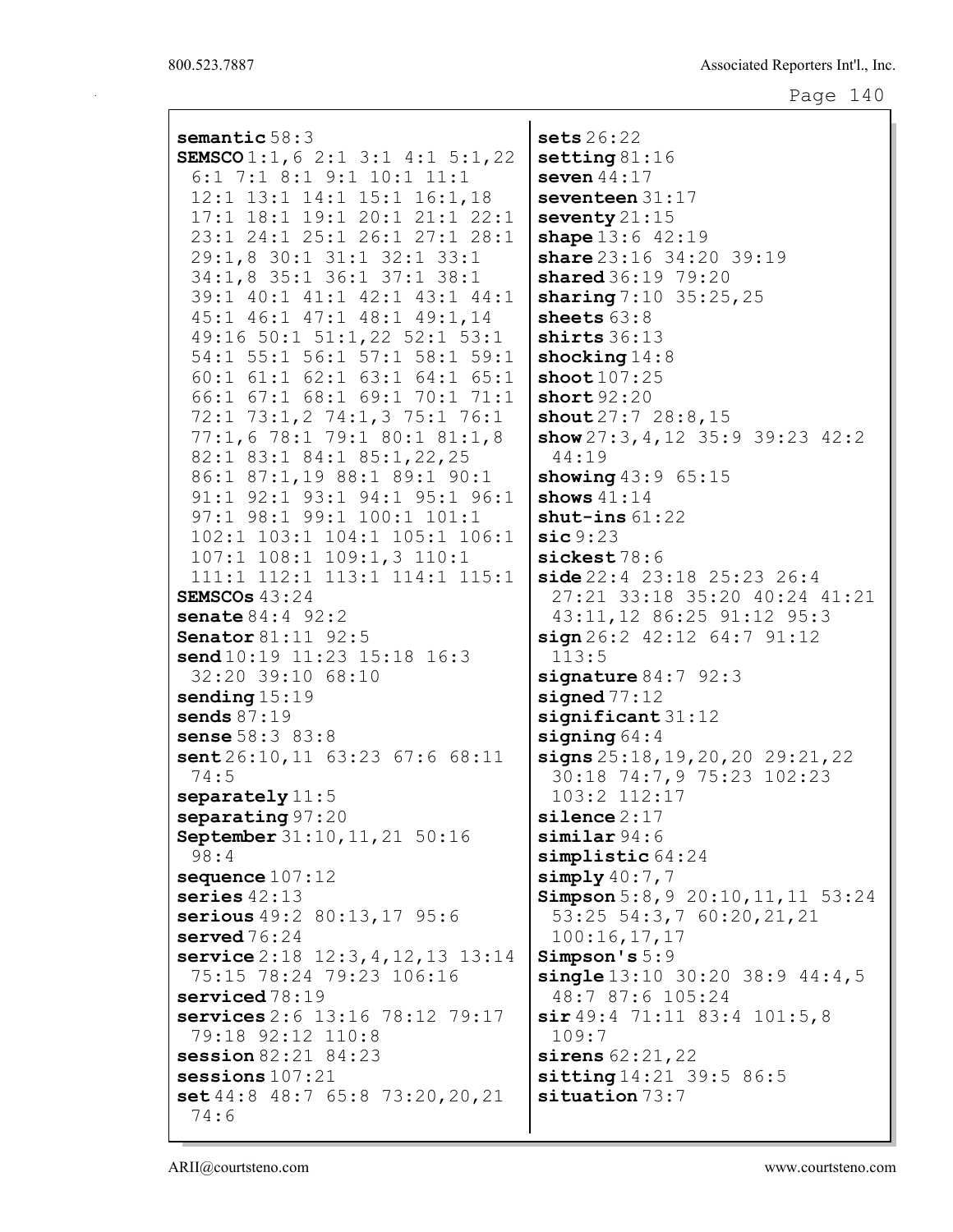six 25:12 63:7 sixty 36:12 sixty-one 82:3 sixty-six 7:3 sixty-three 43:20 skill 63:8 skills 55:18 skip 92:17 slate 16:23,24 17:18 18:4 slightly 34:22 slow 21:18,19 slowly 94:18 small 75:11 105:12  $Smith 5:10$ social 30:6 soliciting 10:13 solid 39:7 solve  $40:10$  68:15 somebody 66:6 90:11 99:20 somewhat 72:25 98:2 soon 43:18 63:10 113:6 sooner 9:25 37:8 112:11 sorry 9:24 12:3 25:23 26:8 35:24 37:14 38:18 54:8 69:3 77:22,22 91:21 sort 40:22 45:16 65:8,22 sound 94:11 sources 42:23 102:19 space 30:17 34:6 46:8 112:2 speak 7:21,22 9:3 14:12 23:15 26:17 27:18 76:22 88:3 SPEAKER 19:5 51:13 54:2 58:14 58:18 speaking 8:7 special 31:16,22 50:14 specific 28:21 41:19 46:6 specifically 36:22 78:24 105:14 specimen 55:17 speed 21:21 62:23 spelled 7:14 spelling 9:23 10:6 22:10 29:2 70:15 95:19 108:11 spend 28:2 105:16 106:19 spoken 97:3 sponsor 24:12 63:4 67:13 90:13 sponsors 67:15 69:10 70:9,11 71:23 72:5,6,15 85:23 sponsorship  $69:9$ sponsorships  $67:18$ 

spots 30:8 STAC 29:8 103:15 staff 13:12 21:13,15,16,25 29:9 63:3,6 72:2,3,14 91:5 105:20 108:8,10 111:9 staff's 107:25 staffing 75:3 stakeholders 12:21 95:24 stand 2:8 standard 56:23 89:24 107:22 108:5 standards 25:2 50:24 62:10 102:20 standing 8:20 21:8 49:12,16 96:25 97:8,19 stands 2:13 start 2:21 6:16 23:14 28:18 74:16 80:22 89:4 104:4,5 started 9:20 21:17 33:2 39:20 84:3 85:3 starters 21:12 startling  $14:8$ state 1:2 2:5, 6 8:20 11:5, 11 13:23 14:10 15:8,9 22:20 25:15 26:7,9 27:12 29:17 34:14 38:11 39:21,21,25 40:14 41:10,16,17 43:2,11,21 45:4,5 45:17,18,23 47:5,6 66:23 67:23 71:22 74:14,18 75:11 76:19,24 77:24 78:8 79:2,21 84:13 85:3,17 86:2,9 88:21 91:23 93:14,19 96:23 102:5 105:21 110:6 112:11 114:9 115:2 state's  $45:9$ stated 115:5 statement 22:17,18 23:19 24:8 26:4,5,15 64:21 68:3,4 statements 22:15 states 2:12 75:12 84:25 statewide 38:8,9 47:2 82:9 status 104:13 statute 69:15 statutory 7:19 67:13, 17 83:8 stay 94:21 stem 15:3 steno 12:2,3,12 stenographer 7:8 step 96:12,13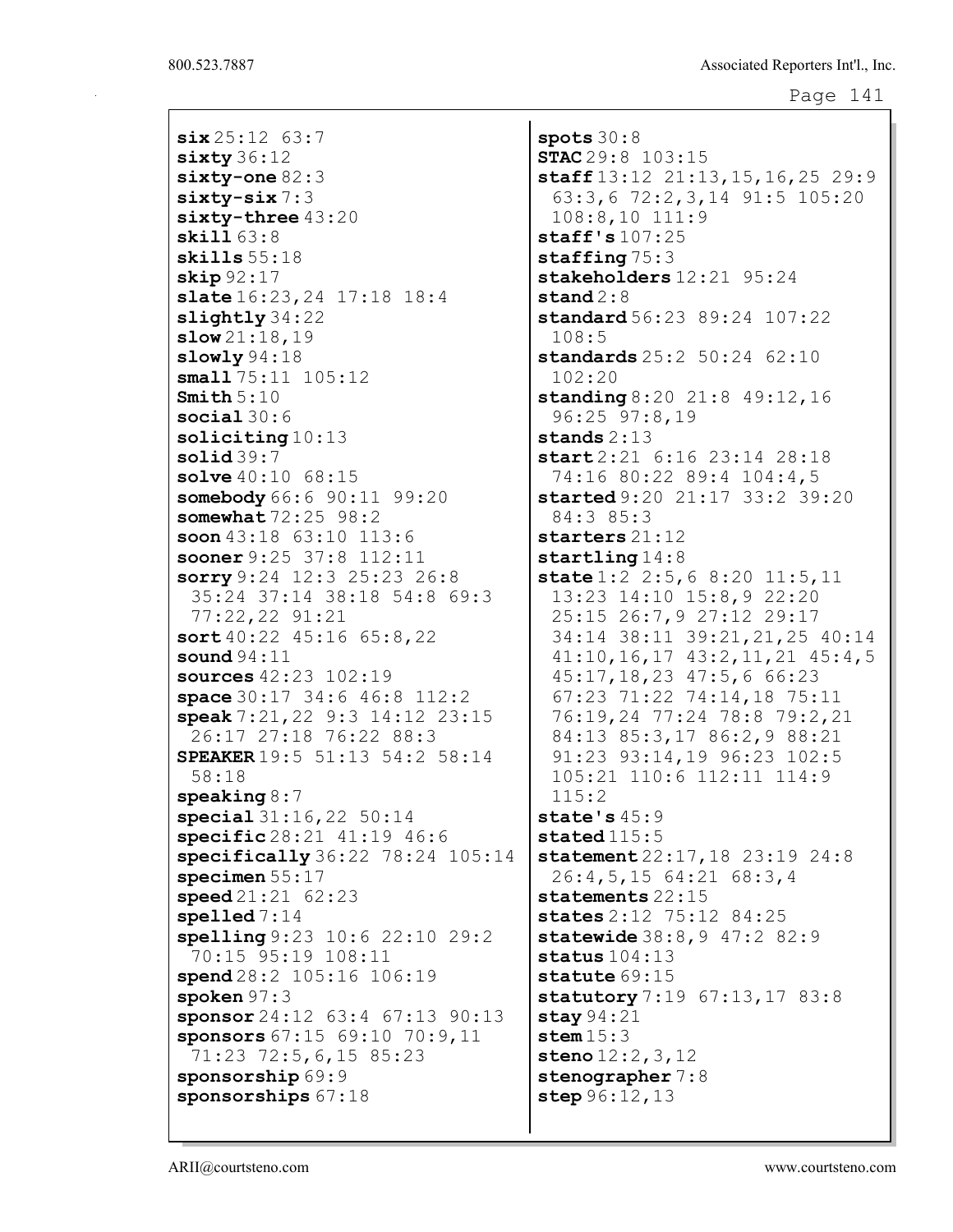```
Page 142
```
Steve 3:5,7,25 4:2 13:8 14:12 14:16 15:11 16:13,14,25 18:12 18:13 19:10,11 38:5,23 39:12 39:13 49:25 50:8 52:6,7,23 59:2,3,21,22 76:9,11,17,20 85:14 86:25 91:18 95:11 97:12 98:18,19 99:12,13 109:14 114:5,6 Steven 39:20 46:11 48:11 52:24 stick 96:6 sticking  $111:4$ stop  $35:24,25$ stores 45:25 46:2 straight  $46:19$ straightforward  $62:9$ strategy  $74:2$ stream 105:22 streams 74:22 strengths 74:15 stretcher 28:5 stretchers 27:4 strong 29:25 108:25 strongly 80:20 82:15 struck 12:5 structure  $10:9$ struggles  $7:11$ students 23:6 69:20 70:7 studied 80:11 studies 82:8, 9 107:16 study 14:14 81:11 82:6, 10, 16 stuff 21:24 27:16 29:11, 15 112:2,23 subgroup 95:22 subject 14:19 111:19 113:3 submissions 26:8,8 submit 15:22 16:4 63:15 68:9 70:11,19,20 105:10 submitted 26:9 79:19 submitting  $69:18$  106:17, 23 subscribed  $115:10$ subscribing  $46:3$ subscription 45:21 substantially 73:9 Suffolk 40:2 66:21 67:2 suggestion 88:12 89:3 summer 29:24 37:20 72:18 78:4 108:14 super 26:20 29:10 38:11 supervisor 30:21,22  $T7:12$ 

support 9:5, 11 80:16 81:24, 25 83:2 84:12,15,16 87:20,22 88:6 89:19 90:11,12,14,18 94:3 103:6 105:15 106:4 108:10 109:2,21 110:13,24 111:11 supported 91:7 supporting 83:18 supportive 93:25 suppose 73:17 supposed 28:19 sure 7:14 15:13,25 17:8 23:14 27:10 28:13 32:18 37:9 43:3 43:17 48:17 55:7 57:25 75:20 81:9 91:3 93:24 98:11 104:23 surrendering 75:25 surveillance 87:5 survey 71:18,23,25 72:9,22,22 73:10 74:5,10 sustainability 74:3,12 75:6 swab 55:17 symptoms 78:9 synopsis 104:19 system 12:24 13:11 23:5 37:16 37:18,22 43:25 63:19,21 66:5 66:9 82:14 93:14 94:10 108:19 108:20,24 systems 92:18,19 94:14 T

 $T - 36:12$ table 87:21 take 10:5 13:21,24 24:22 26:15 35:7 40:24 44:15 47:2 49:25 65:16,23 67:2 73:11 74:13 91:7 92:12,13 95:11 96:15 109:23 110:15 taken 9:19 95:11 96:19 98:7 101:6 110:8 takes  $40:7$ talk 12:10 14:16 23:11 24:25 27:23 33:15 40:5,6 55:2,6 65:21 66:20 70:6 74:11,14 80:9 88:24 89:9 108:9,17 talked 28:11 45:6 63:3 65:7 67:10 68:23 72:22 80:18 talking 7:9 28:18 51:19 63:12 70:6 74:16 83:19 91:22 109:15 talks 35:13,15,17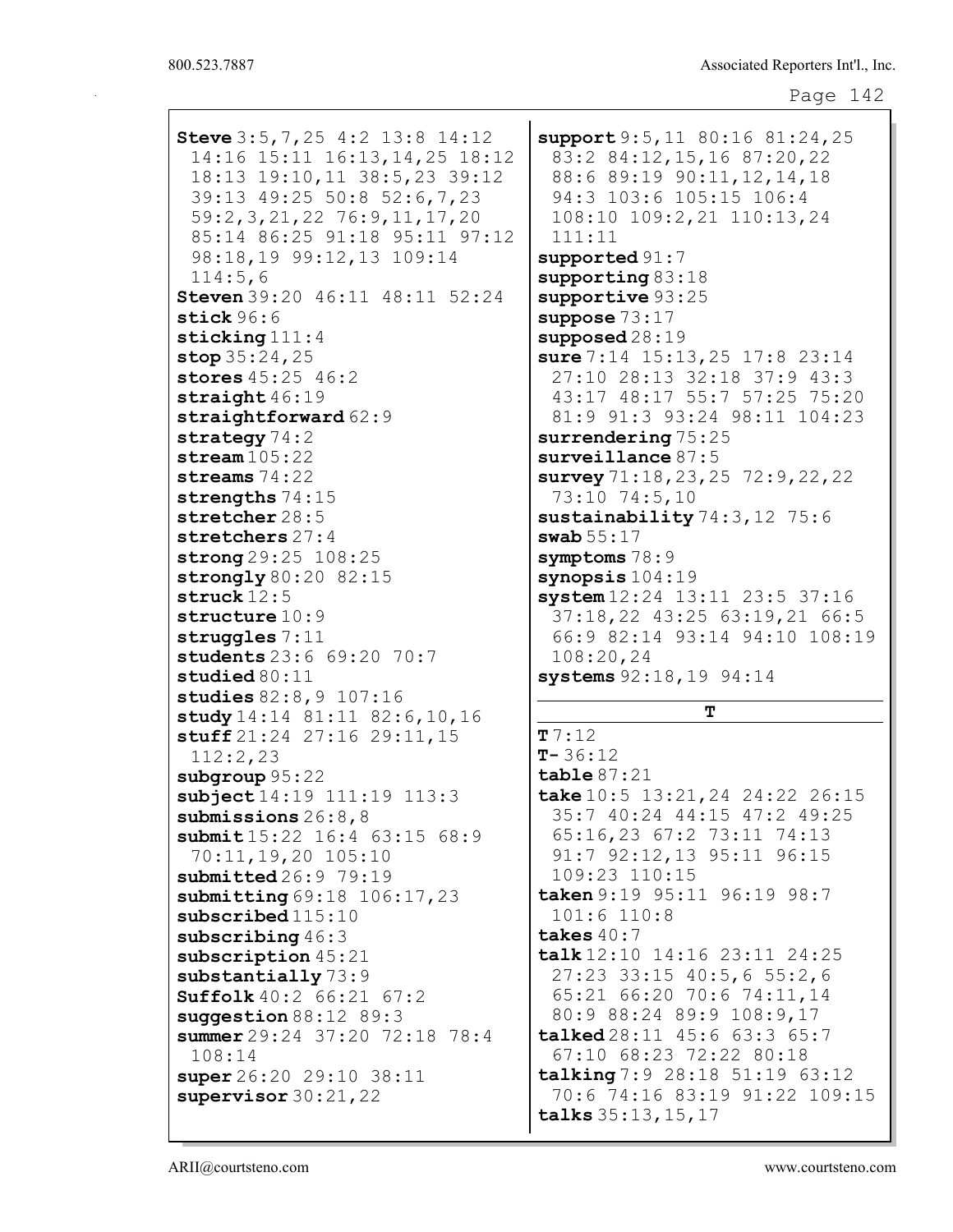teach 64:11,17 68:10,16,16,16 70:10,12 teaching 64:3 team 22:10 90:24 108:10 technical 9:20 technology 36:2 40:5 tell 46:4 template 23:12 ten 25:13 31:20 38:13 84:3,25 Teresa 3:20,21 52:20 59:17,18 97:15,16 99:8,9 term 84:20 95:15 96:13,15 Terri 19:3, 4 20:22, 22, 23 49:21 49:23 52:19 Terrific 110:25 test 36:15 65:14 testing 21:20 23:3 66:4 text 36:18 texted 91:22 texting 92:7 thank  $2:15$  4:6, 12 5:19 6:4, 13 7:15 11:16 12:2,9 15:10 16:8 16:13 20:24 21:2,3,5,10 27:17 32:9 34:19 36:17 39:12,16 46:10 47:11,12 48:10 49:4,6,7 49:17,25 50:5,6,13,20,21 54:9 54:20 56:10 57:10 61:4,7 62:3 62:4 69:25 71:9,11,14 72:2 76:6,8,10,14,16,21 80:6 83:6 83:15,16 85:10 86:22 87:15,25 89:10 90:15 91:3 92:6,7,9,13 94:2,14,22,23 95:12 97:17 101:2,3,6 103:7 109:5,7 110:21,24 111:3,10 113:11 114:8,10 thanks 6:15,15 12:14 16:14 18:20 39:18 62:14 87:19 103:6 theme 105:16 themes 94:5 thing 25:9 38:4 40:9,23 47:13 50:14 65:7 69:9 93:12 94:16 102:4,11,16,22,24 111:13 things 11:7 12:8,21 21:12,14 22:6,14 28:24 29:18 32:11,24 33:9,16 35:19 37:4,5 38:3 40:16 41:19 42:5,6 45:12,16 55:12 62:25 63:18 67:7 71:15 93:15 103:23 104:19 113:6,13 think 17:5,7,25 25:24 49:5 54:15 58:3,17 61:24 62:16 113:9 113:24 113:24

65:4 67:5 68:21,22 69:22 73:25 76:19 80:10,22,25 81:14 81:22 83:23 84:25 85:6,8,16 85:25 86:5,6,16 87:6,8,9,11 87:22,23 88:18 89:2,7,18 90:2 90:2,3,4 101:14 112:13,13,24 thinking 92:17 93:4 third 17:14 55:16 66:3 74:11 93:12 102:22 105:6 108:13 112:5,8 thirty 14:21 21:25 113:4 Thirty-eight 28:9 Thirty-nine 28:10 Thomas 19:25 60:11 thought 57:21,22 100:4 thoughts 81:20 thousand 43:20 three 11:8 24:8 26:24 29:22,23 31:18 33:4,13 66:13,14 71:15 77:20 80:7 81:22 92:21,22 throw  $27:12$ thrusts 9:18 thumbs 20:20 100:22 Thursday 24:5 tide  $15:4$ tied 74:21,22 time 8:5 11:2 12:7 17:14 28:2 28:18 29:24 31:22 33:19 34:21 34:21 36:6,8 37:10 43:15 45:10 66:3 67:22 71:14 72:16 72:18 73:16,19,23 74:5 90:8 91:5 94:19 97:25 102:15 103:8 105:15,17 113:4,6 115:4 timely 67:24 110:14 times 8:18 14:19 22:9 66:13 timing 87:9,12 today 2:17,22 5:11 8:6 11:23 21:12 30:10 34:11,12 35:6 38:6 44:3 55:9 68:7 71:14 74:12 77:18 91:22 94:6 97:10 105:23 109:3 111:11 today's 6:3  $\texttt{Tom} \, 4:21,22 \, 19:24 \, 53:15 \, 100:5,7$ tomorrow  $108:13$ ton 98:3,3 tool 43:13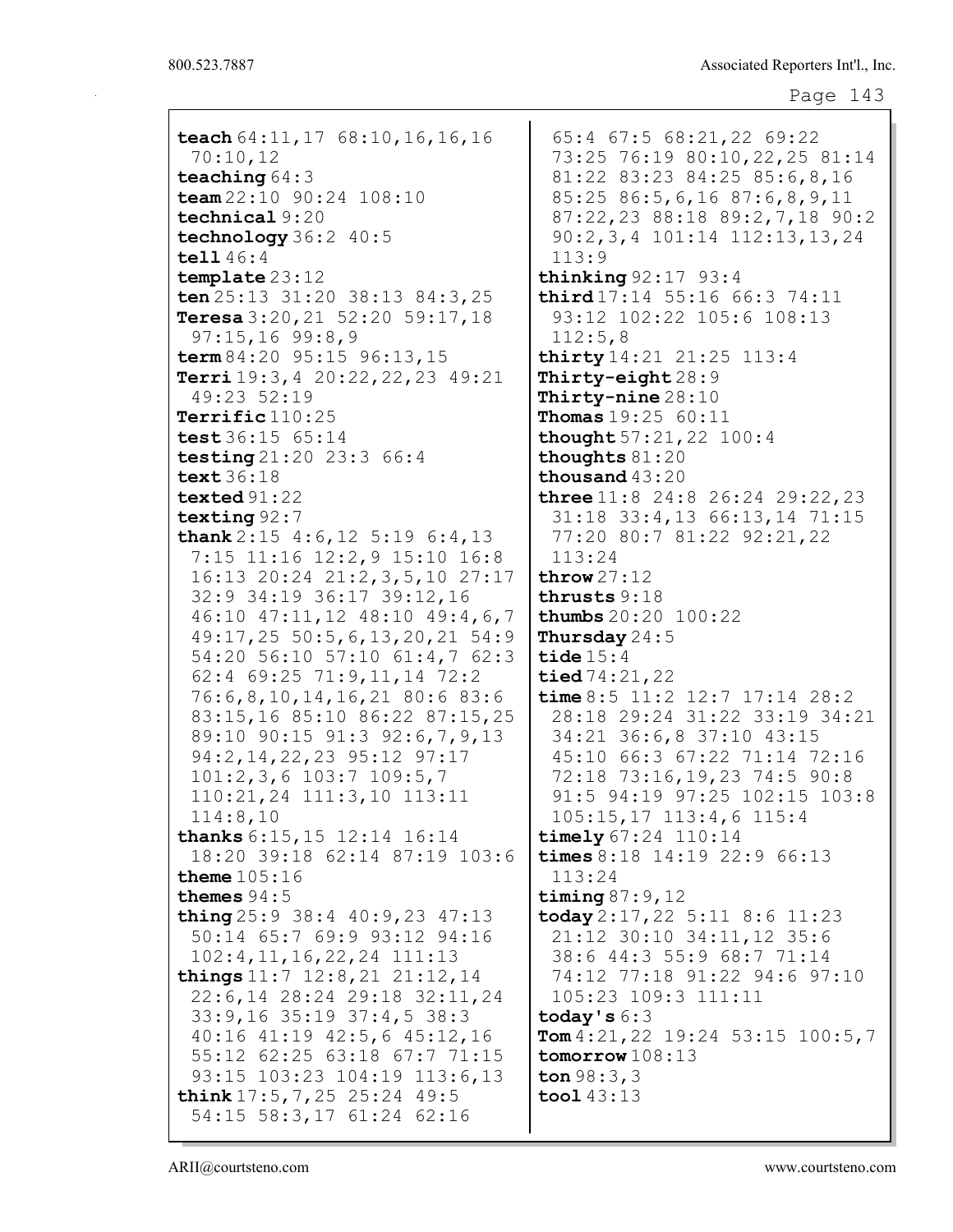```
Page 144
```
topic 69:8 topics 34:9 92:21 total 30:8 82:13 totally 86:24 touch 16:21 70:3 tough  $15:5$ town 47:25 traditionally 13:15 Traffic 55:11 trained 69:20,21 training 42:4 44:14 45:15 55:7 55:19 62:12,24 67:6 68:23 69:17,18,19 71:7,22 102:25 transcription 115:6 transition 105:12 106:11,22 108:4 transitioned 105:25 transport 11:8 26:23 28:3,7,19 28:23 61:11 78:22 79:14 106:7 transported 77:16 78:21 transporting 107:4 transports 79:24 trauma 28:24 29:4,5,13 treat 11:10 76:22 77:19 78:2 79:10,22 treated 66:24 treatment 11:8 33:5 77:22 79:12 trends 102:7 triage 11:8 trial 63:13,13 tricky 111:25 trouble 14:4,6 54:8 75:23 true 13:4 80:11 115:7 truly 40:11 41:4 try 9:10,11 13:23,24 15:3 27:8 29:16 64:22 66:10 81:11 92:6 95:17 101:22 trying 35:4,24 90:6 95:9 108:9 110:11  $turn 32:12 77:21 101:15$ turned 66:19,25 turning 14:4 tweak 63:22 93:16 tweaked 92:25 tweaking 93:8 tweaks 63:17 twelve 85:2 twentieth 31:14 twenty 22:17 23:19 33:3 68:8 111:4

```
twenty-five 33:12
twenty-four 44:17
twenty-one 23:19 24:8 26:5,6,15
 95:5
two 7:2 8:20 9:5 12:18 23:19
 27:21 30:5 32:10,25 41:4
 44:19 49:11 55:10 65:24 71:16
 72:4,19 78:18,20 85:15 87:14
 103:17,25 104:16 105:9,13
 108:14 111:6
type 87:4
typewritten 115:6
               U
ultime 22:23understand 32:12 35:23 82:24
understandable 42:4
understanding 22:8 57:14
understood 58:7 91:4
undertake 82:5
Unfortunately 31:6
UNIDENTIFIED 19:5 51:13 54:2
 58:14,18
uniform 51:2.6unions 86:9,15
unique 37:25unit 108:8
United 2:12unusual 67:11
update 13:9 21:13
updated 43:7,19
updates 44:7,9upgrade 64:10,16urgency 74:24
use 40:4 41:14 80:19 86:13 93:6
 106:6
useful 72:25users 45:14\mathbf{v}vaccinated 61:13
vaccinating 23:6 61:22
vaccination 21:19 87:7
vaccines 23:3
Val 6:6,15 11:23 15:16 51:2
 54:20 55:3 96:18 98:13 103:5
```
Val's 113:21 Valerie 4:12 81:23 100:4 valid 39:12

113:23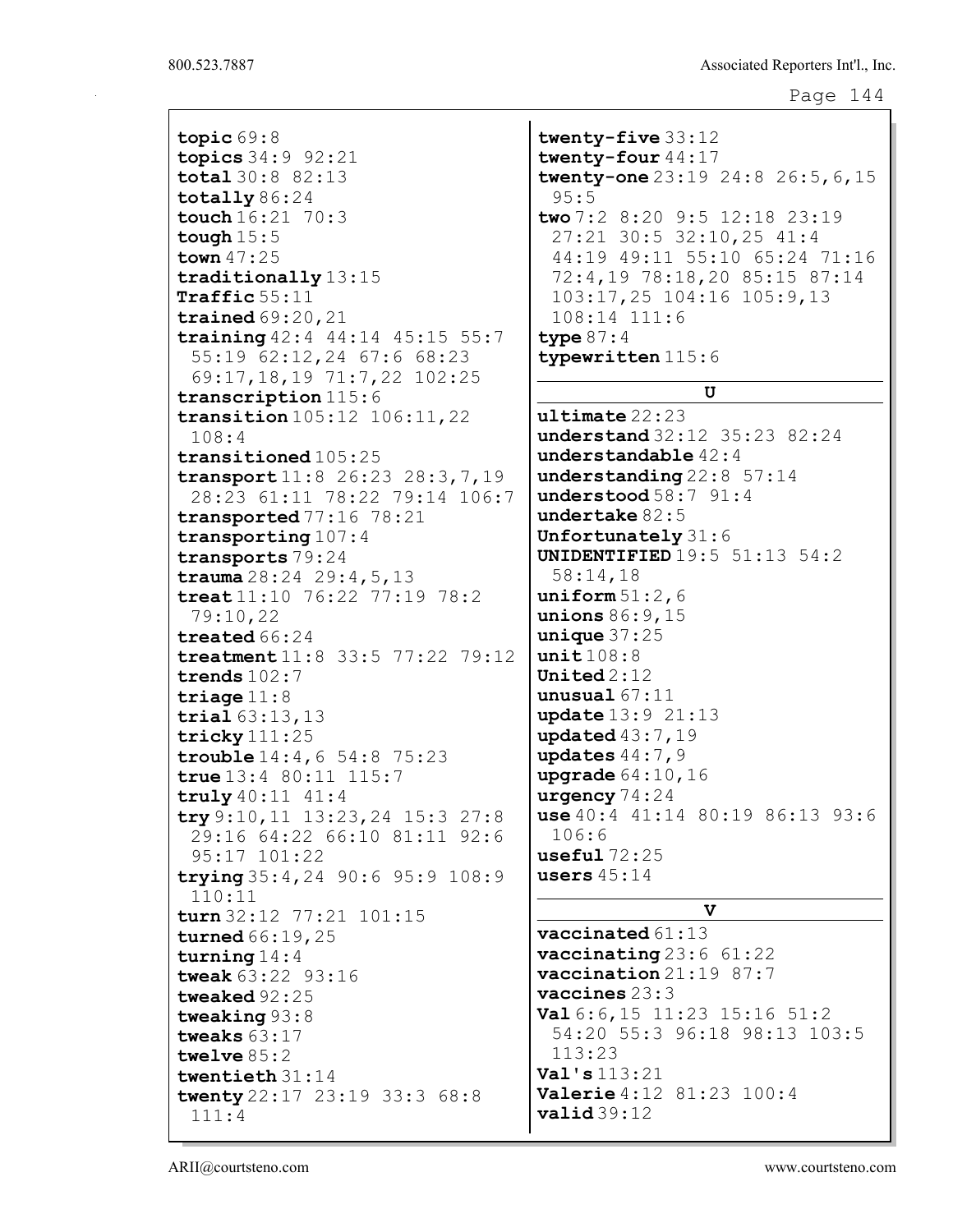| <b>validate</b> 37:12          |  |                                      |  |  |  |
|--------------------------------|--|--------------------------------------|--|--|--|
| $validation 35:8,14$           |  |                                      |  |  |  |
| Valley 7:5                     |  |                                      |  |  |  |
| value 45:7 48:22 80:11         |  |                                      |  |  |  |
| Van 5:12, 13, 13 20:12, 13, 13 |  |                                      |  |  |  |
| 53:25 54:3,3 60:22,23,23       |  |                                      |  |  |  |
| 100:18, 19, 19                 |  |                                      |  |  |  |
| various $12:19,19$             |  |                                      |  |  |  |
| vehicle 95:4                   |  |                                      |  |  |  |
| vendor 66:4                    |  |                                      |  |  |  |
| version 35:5 37:21, 25 39:4    |  |                                      |  |  |  |
| 71:25                          |  |                                      |  |  |  |
| versus 40:14, 15, 15           |  |                                      |  |  |  |
| vet 44:5 69:8                  |  |                                      |  |  |  |
| vetting $42:25$                |  |                                      |  |  |  |
|                                |  | vice $12:16$ 15:11 16:16, 20, 21, 25 |  |  |  |
| 17:221:4                       |  |                                      |  |  |  |
| videos 35:18                   |  |                                      |  |  |  |
| view 93:13 112:3 113:17        |  |                                      |  |  |  |
| views $27:10$                  |  |                                      |  |  |  |
| Violante 5:15, 16, 17, 17 8:24 |  |                                      |  |  |  |
|                                |  | 20:15, 16, 19 33: 21 54: 10, 10, 11  |  |  |  |
|                                |  | 60:25 61:2,3 100:21 101:7,9          |  |  |  |
| 101:12,17,21                   |  |                                      |  |  |  |
| virtual 28:25 112:23           |  |                                      |  |  |  |
| <b>vision</b> 9:4 101:25       |  |                                      |  |  |  |
| visit112:18                    |  |                                      |  |  |  |
| visits $28:25$                 |  |                                      |  |  |  |
|                                |  | vital 25:18, 19, 19, 20 29:21, 22    |  |  |  |
|                                |  | 30:18 74:6, 9 102:23, 25 112:17      |  |  |  |
| voluntary 57:23                |  |                                      |  |  |  |
|                                |  | volunteer 72:24 81:3 89:21 90:3      |  |  |  |
| volunteered 95:12, 21          |  |                                      |  |  |  |
| volunteers $81:13,15$          |  |                                      |  |  |  |
|                                |  | vote 7:20 18:2 47:6 98:11 101:4      |  |  |  |
|                                |  |                                      |  |  |  |
| W                              |  |                                      |  |  |  |
| W28:9,10                       |  |                                      |  |  |  |
| wait $65:16$ $66:8,11$ $74:8$  |  |                                      |  |  |  |
| waiver 77:13 78:13,15          |  |                                      |  |  |  |
| walk 49:3 112:17               |  |                                      |  |  |  |
| walked 27:24 66:6              |  |                                      |  |  |  |
| wall 32:4                      |  |                                      |  |  |  |
|                                |  | want 5:20 8:15 9:10 11:10 12:2       |  |  |  |
|                                |  | 12:16 15:13, 24, 25 16:11 17:3       |  |  |  |
| 17:3 27:6,11 32:24 41:10       |  |                                      |  |  |  |
|                                |  | 43:15,16 44:7 46:23 55:5 56:4        |  |  |  |
|                                |  | 58:9 65:5 69:8 74:8 77:9 80:9        |  |  |  |
|                                |  | 80:12 83:22 85:15 86:19 87:17        |  |  |  |
|                                |  | 88:23 94:14 101:6 104:18,24          |  |  |  |

105:3 110:13 111:3 wanted 5:22 6:10 15:18 35:9 38:13 wanting 76:19 wants 30:21 warmed 28:16 76:17 Warren 95:8 wash 38:25 39:3,9 wasn't 61:25 62:2 waste 46:8 watching 34:11 water 39:5 way 13:6 27:11 32:15 36:14 42:19 46:7 56:20 65:22 72:19 74:8 93:7 95:16 ways 15:3 102:3 we'll 6:3 11:24,24 29:15 31:2 31:10 33:25 34:2 37:9 44:15 47:21,24 50:22,23 62:6 63:14 63:20 70:20 72:5,17 83:10 89:9,9 92:25 93:12,22 96:7,7 96:18,18 101:22 103:10 113:16 we're 9:20 11:5 13:22,23 23:23 24:3 26:19 28:25 29:10,21 30:19 31:23 32:9,18 37:3 44:12 47:22,23,25 48:8,15 57:15 58:4,17 64:22 65:4,18 65:20 69:7 71:15,17 72:23 73:4,8,10 76:4,5 87:7,8 93:18 94:4,6,21 95:14,22 102:13,16 103:2 104:6 106:7 107:23 108:12,14,22 113:13 we've 7:18 9:18 10:3 12:17,21 23:4,11 63:11 81:15 87:6 91:9 95:10 97:3 105:13 111:5 weaknesses 74:16 wear 61:16 web 37:11 42:24 WebEx  $1:5$ website 35:8 37:12, 15 46:4, 20 week 27:8 29:23 31:5 32:14,14 38:6,6 50:3 72:4 73:13 91:24 92:4 107:25 112:5,9 weekly 32:5,7 weeks 26:24 30:5 31:15 72:16 110:3,4 weight 40:21 welcome 4:5 5:22,23 108:12 wellness 95:20,20 96:4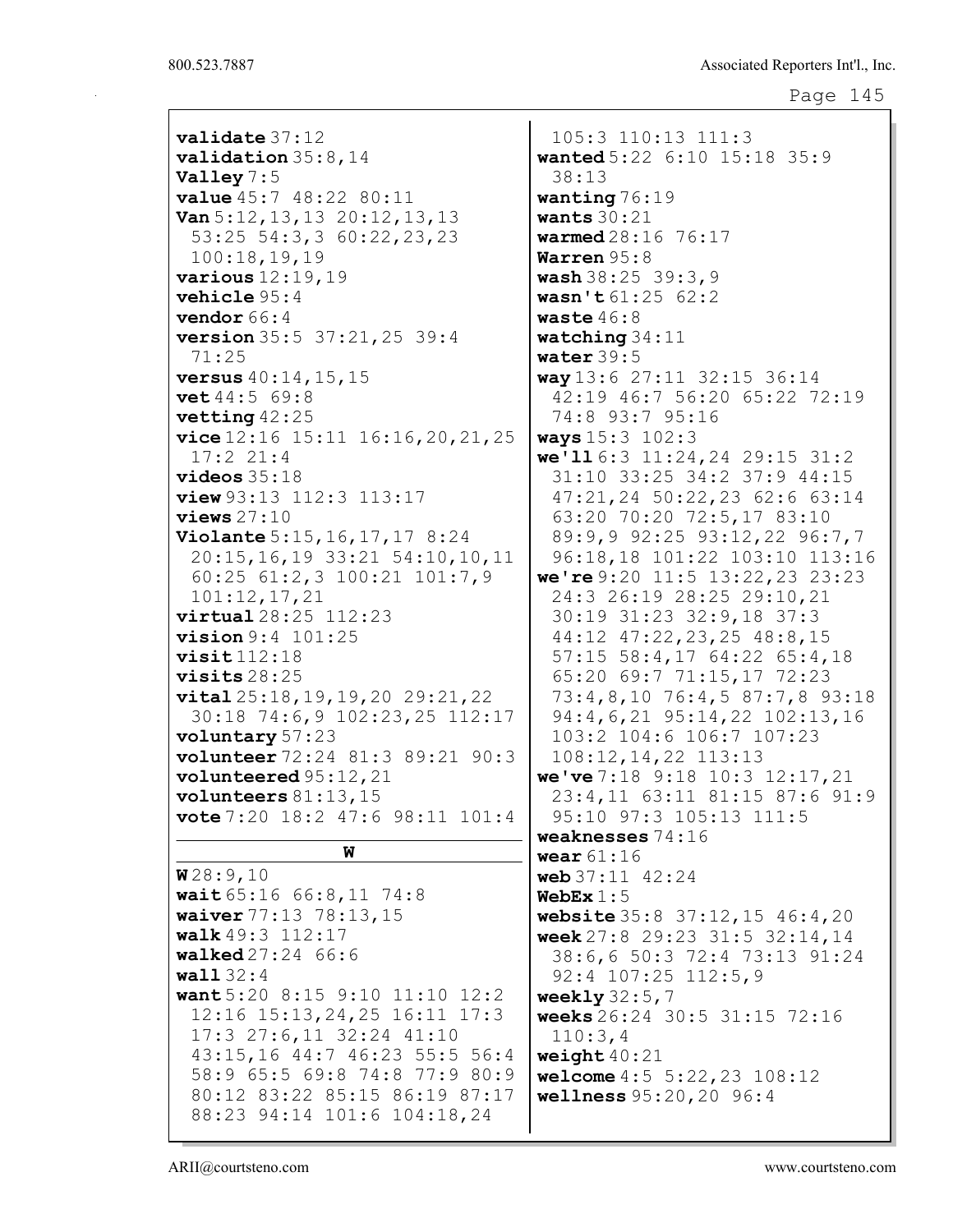| went $65:11$                            | Y                               |
|-----------------------------------------|---------------------------------|
| <b>West</b> 112:13                      | yeah 39:18 47:20 49:6 51:15, 21 |
| wet $39:4$                              | 55:7 56:17 69:7 85:14 100:5     |
| WHEREOF $115:9$                         | 101:17                          |
| white $93:17$                           | year 15:5 31:16,18,19,20 33:19  |
| wholeheartedly 9:5                      | 45:19 50:13 65:19 71:4 79:15    |
| wide $78:23$ $79:7$                     | 82:19 84:4,5,22,23 95:5 96:6    |
| <b>William</b> $19:20$ 53:10, 11 60:7   | $110:16, 16, 17$ $112:6, 7$     |
| 99:23,24                                | years 2:5 9:6 14:2 39:22 68:8,8 |
| willing 88:21 96:15                     | 75:24 80:12 84:3 95:6 104:2     |
| wish $23:13$ $27:17$ $38:22,24$ $90:23$ | yesterday 8:19 71:24 84:18      |
| wished $16:19$                          | 92:20 94:25 102:11              |
| Wishing $92:11$                         | York 1:2 2:6 10:8 11:11 15:9    |
| <b>WITNESS 115:9</b>                    | 22:20 26:7 39:21, 21 40:2 51:2  |
| woman $62:17$                           | 51:6 54:21 74:14,18 75:11       |
| wonder $62:15$                          |                                 |
| wondering $56:19$                       | 76:19,24 78:8 79:2 84:13        |
| woods $112:19$                          | 85:17 86:2, 9 91:23 115:2       |
| word $7:6$ 12:9                         | z                               |
| wording $64:23$                         | zero $64:21$                    |
| words $50:7$                            |                                 |
| work 10:5, 12, 21 11:24 12:13           | $\mathbf 0$                     |
| 14:11 36:11 37:4 42:14,21               |                                 |
| 48:20 50:11 68:3 72:13 76:11            | $\mathbf{1}$                    |
| 84:9 91:8 95:7,23 98:3 102:2            | 1115:5,6                        |
| $103:9,10$ $108:7,21$                   | 1:52114:11                      |
| worked 82:7 84:8 90:4 92:5 95:3         | 10:0038:15                      |
| workers 80:19, 21, 23, 23 81:2          | 101889:17                       |
| 89:21 90:3                              | 10th 30:2 82:20 84:22           |
| workforce 13:7, 11 14:14 72:21          | 1130:3,4                        |
| working 11:4 13:23 23:2, 3 25:6         | 11:391:82:2                     |
| 29:3,4,10,12 43:2 44:12 45:8            | 114115:7                        |
| 56:9 70:17, 20, 25 71:15 72:19          | 11th 25:17 112:17               |
| 74:23 75:16 90:6 92:24 101:18           | 13th 6:18 7:2                   |
| 103:3 104:11 106:19 110:6,22            | 1430:3,4                        |
| 111:24 112:3                            | 15th 8:3 112:18                 |
| workload22:9                            | 18th 30:19                      |
| <b>works</b> $42:16$ $63:14$            | 1972:21 73:8,21 78:25           |
| world 24:9 28:24 29:4 36:4              | 1st15:15,1630:14,1679:10        |
| worse $73:9$                            | $106:16,17$ $107:22$            |
| wouldn't $24:15$ 109:3                  |                                 |
| write 30:23 91:12 93:17                 | $\overline{2}$                  |
| writes $91:6$                           | 296:24                          |
| written 65:11 66:3 72:10 85:20          | 2000 95:5                       |
| 89:22                                   | 2018 72:21 73:8,21              |
| wrong $58:3$                            | 201913:8                        |
|                                         |                                 |
|                                         |                                 |
| wrote 81:11                             | 2020 78:4,4 79:10               |
| www.murumed.com $45:24$                 | 20211:8 2:7 6:18 73:21 77:12    |
| X                                       | 79:18 106:16 114:9 115:10       |

П